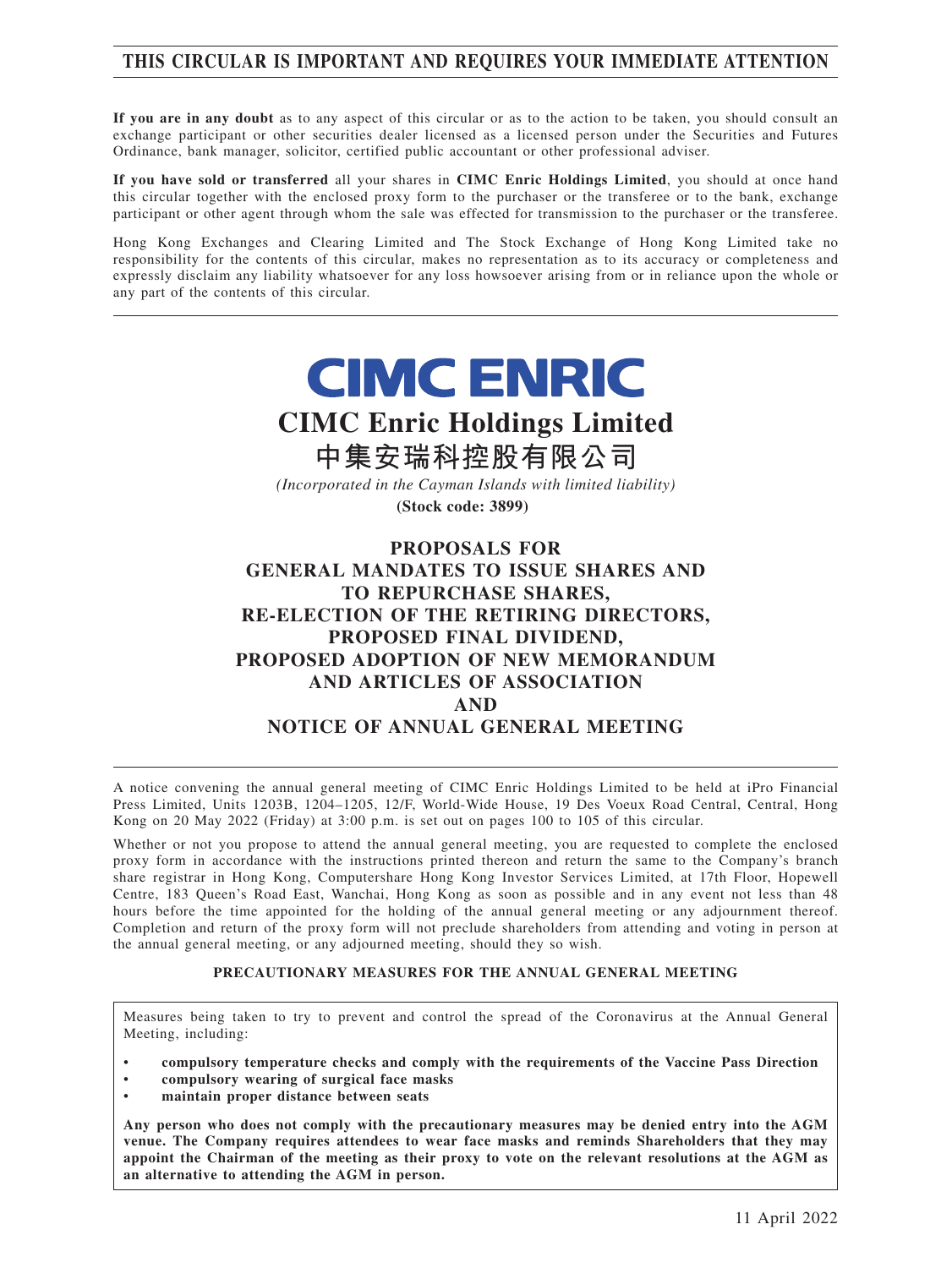# **CONTENTS**

# *Page*

|                                                                                                          | 1              |
|----------------------------------------------------------------------------------------------------------|----------------|
| Letter from the Board                                                                                    |                |
| 1.                                                                                                       | 5              |
| 2.                                                                                                       | 5              |
| 3.                                                                                                       | 5              |
| 4.                                                                                                       | 6              |
| 5.<br>Proposed Final Dividend and Closure of register of members                                         | 7              |
| Proposed Adoption of New Memorandum and Articles of Association<br>6.                                    | $\overline{7}$ |
| 7.                                                                                                       | 11             |
| 8.                                                                                                       | 11             |
| 9.                                                                                                       | 12             |
| 10.                                                                                                      | 12             |
| 11.                                                                                                      | 12             |
| Appendix I<br>Explanatory Statement<br>$\overline{\phantom{m}}$                                          | 13             |
| <b>Appendix II</b><br>Details of Directors Proposed to be Re-elected<br>$\overbrace{\phantom{12322111}}$ | 16             |
| New Memorandum and Articles of Association<br><b>Appendix III</b>                                        | 19             |
|                                                                                                          | 100            |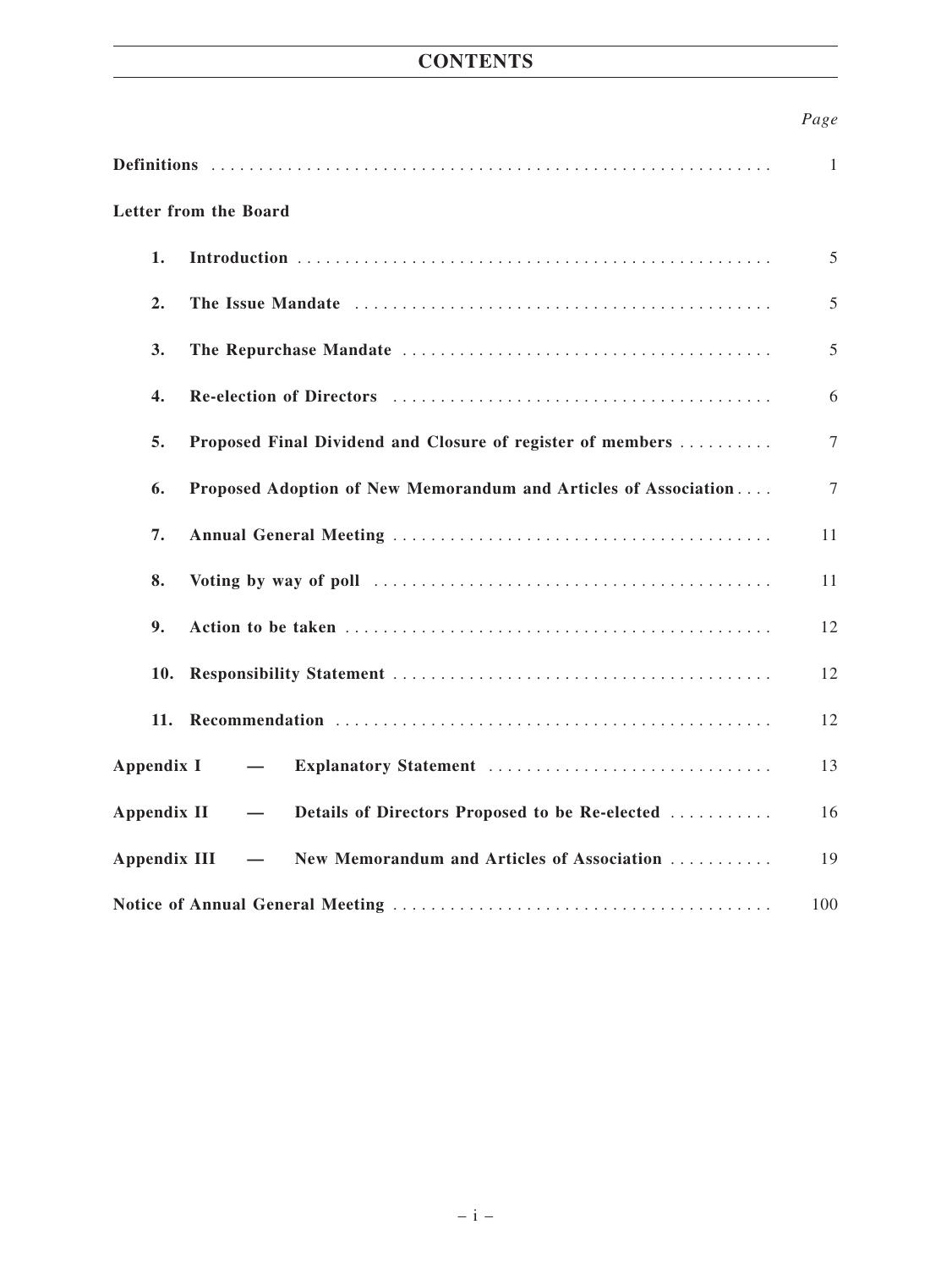*In this circular, the following expressions have the following meanings unless the context requires otherwise:*

| "AGM"                                                                    | the annual general meeting of the Company proposed to<br>be held at iPro Financial Press Limited, Units 1203B,<br>1204-1205, 12/F, World-Wide House, 19 Des Voeux Road<br>Central, Central, Hong Kong on Friday, 20 May 2022 at<br>$3:00$ p.m.                                                                 |
|--------------------------------------------------------------------------|----------------------------------------------------------------------------------------------------------------------------------------------------------------------------------------------------------------------------------------------------------------------------------------------------------------|
| "Articles of Association"                                                | the articles of association of the Company, as originally<br>adopted or as from time to time altered in accordance with<br>the Companies Act                                                                                                                                                                   |
| "associate(s)"                                                           | has the same meaning ascribed to it under the Listing<br>Rules                                                                                                                                                                                                                                                 |
| "Board"                                                                  | the board of Directors                                                                                                                                                                                                                                                                                         |
| "Business Day"                                                           | a day (other than a Saturday or a Sunday) on which<br>licensed banks are open for business in Hong Kong and<br>the Stock Exchange is open for business of dealing in<br>securities                                                                                                                             |
| "Chemical and Environmental<br>Business Unit Equity Incentive<br>Scheme" | the incentive scheme of CIMC Safe Technologies Co.,<br>Ltd.* 中集安瑞環科股份有限公司 (a subsidiary of the<br>Company) and its subsidiaries adopted by the Company on<br>27 November 2020                                                                                                                                  |
| "CIMC"                                                                   | 中國國際海運集裝箱(集團)股份有限公司 China International<br>Marine Containers (Group) Co., Ltd., a company<br>established in the PRC with limited liability, the shares of<br>which are listed on the Shenzhen Stock Exchange and the<br>Main Board of the Stock Exchange, and is the controlling<br>shareholder of the Company |
| "Companies Act"                                                          | Companies Act Cap. 22 (Act 3 of 1961,<br>the<br>as<br>consolidated and revised) of the Cayman Islands                                                                                                                                                                                                          |
| "Companies Ordinance"                                                    | the Companies Ordinance (Chapter 622 of the Laws of<br>Hong Kong)                                                                                                                                                                                                                                              |
| "Company"                                                                | CIMC Enric Holdings Limited 中集安瑞科控股有限公司,<br>an exempted company incorporated in the Cayman Islands<br>on 28 September 2004 with limited liability under the<br>Companies Act                                                                                                                                   |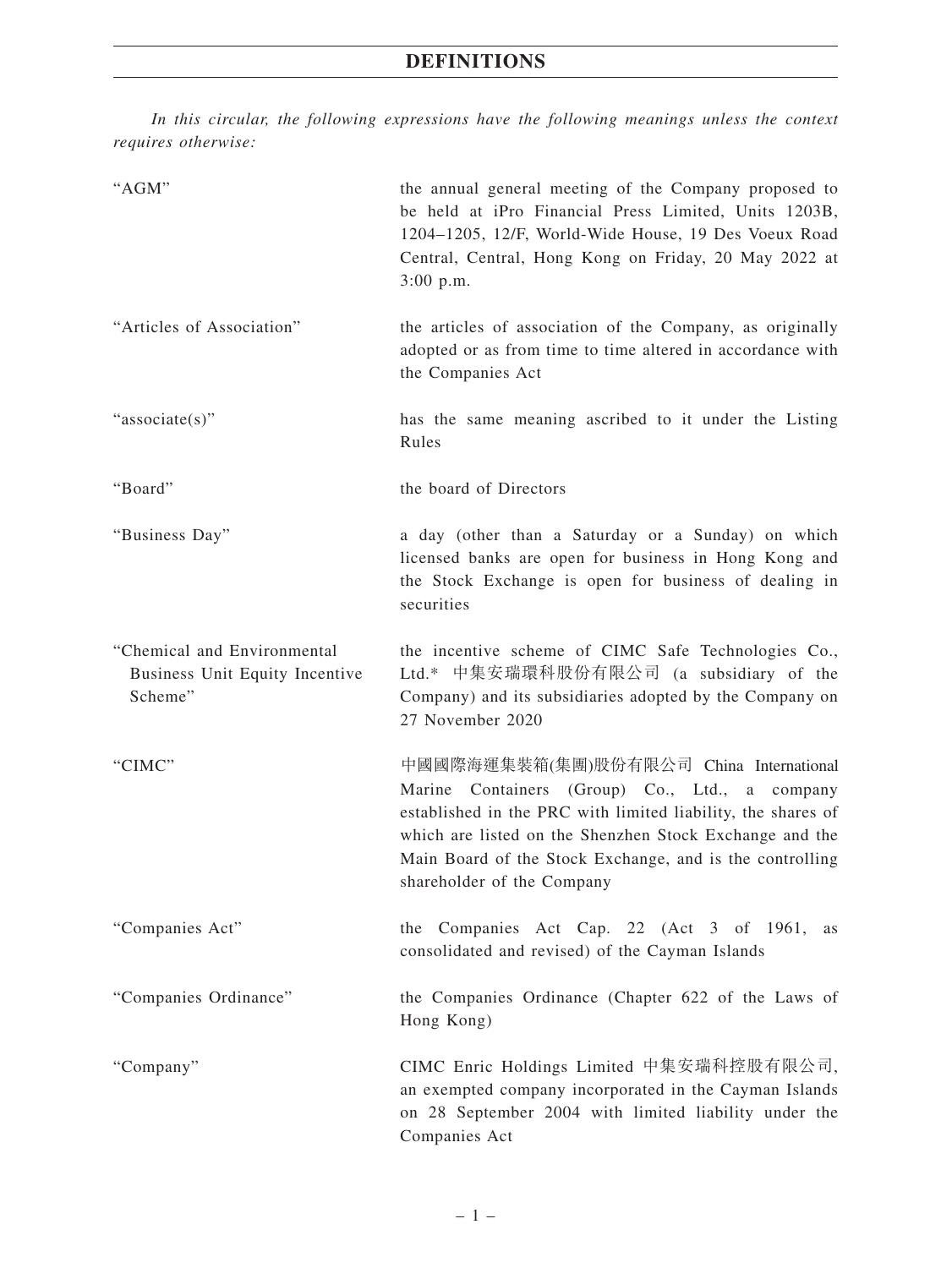# **DEFINITIONS**

| "Director(s)"                               | the director(s) of the Company                                                                                                                                                                                                                             |
|---------------------------------------------|------------------------------------------------------------------------------------------------------------------------------------------------------------------------------------------------------------------------------------------------------------|
| "Group"                                     | the Company and its subsidiaries                                                                                                                                                                                                                           |
| "HKD"                                       | Hong Kong dollar, the lawful currency of Hong Kong                                                                                                                                                                                                         |
| "Hong Kong"                                 | the Hong Kong Special Administrative Region of the PRC                                                                                                                                                                                                     |
| "Issue Mandate"                             | the general mandate to allot, issue and deal with Shares<br>not exceeding 20% of the total number of issued ordinary<br>shares of the Company as at the date of passing of the<br>resolution approving the Issue Mandate                                   |
| "Latest Practicable Date"                   | 1 April 2022, being the latest practicable date of<br>ascertaining certain information contained in this circular<br>prior to its publication                                                                                                              |
| "Listing Rules"                             | the Rules Governing the Listing of Securities on the Stock<br>Exchange                                                                                                                                                                                     |
| "Memorandum and Articles of<br>Association" | of Association and<br>Memorandum<br>Articles<br>the<br>of<br>Association                                                                                                                                                                                   |
| "Memorandum of Association"                 | the memorandum of association of the Company                                                                                                                                                                                                               |
| "PRC"                                       | the People's Republic of China                                                                                                                                                                                                                             |
| "Repurchase Mandate"                        | the general mandate to exercise the power of the Company<br>to repurchase Shares up to a maximum of 10% of the total<br>number of issued ordinary shares of the Company as at<br>the date of passing of the resolution approving the<br>Repurchase Mandate |
|                                             |                                                                                                                                                                                                                                                            |
| "Share Award Scheme 2020"                   | the share award scheme adopted by the Company on 3<br>April 2020                                                                                                                                                                                           |
| "SFO"                                       | the Securities and Futures Ordinance (Chapter 571 of the<br>Laws of Hong Kong)                                                                                                                                                                             |
| "Share $(s)$ "                              | ordinary share(s) of HKD0.01 each in the issued share<br>capital of the Company                                                                                                                                                                            |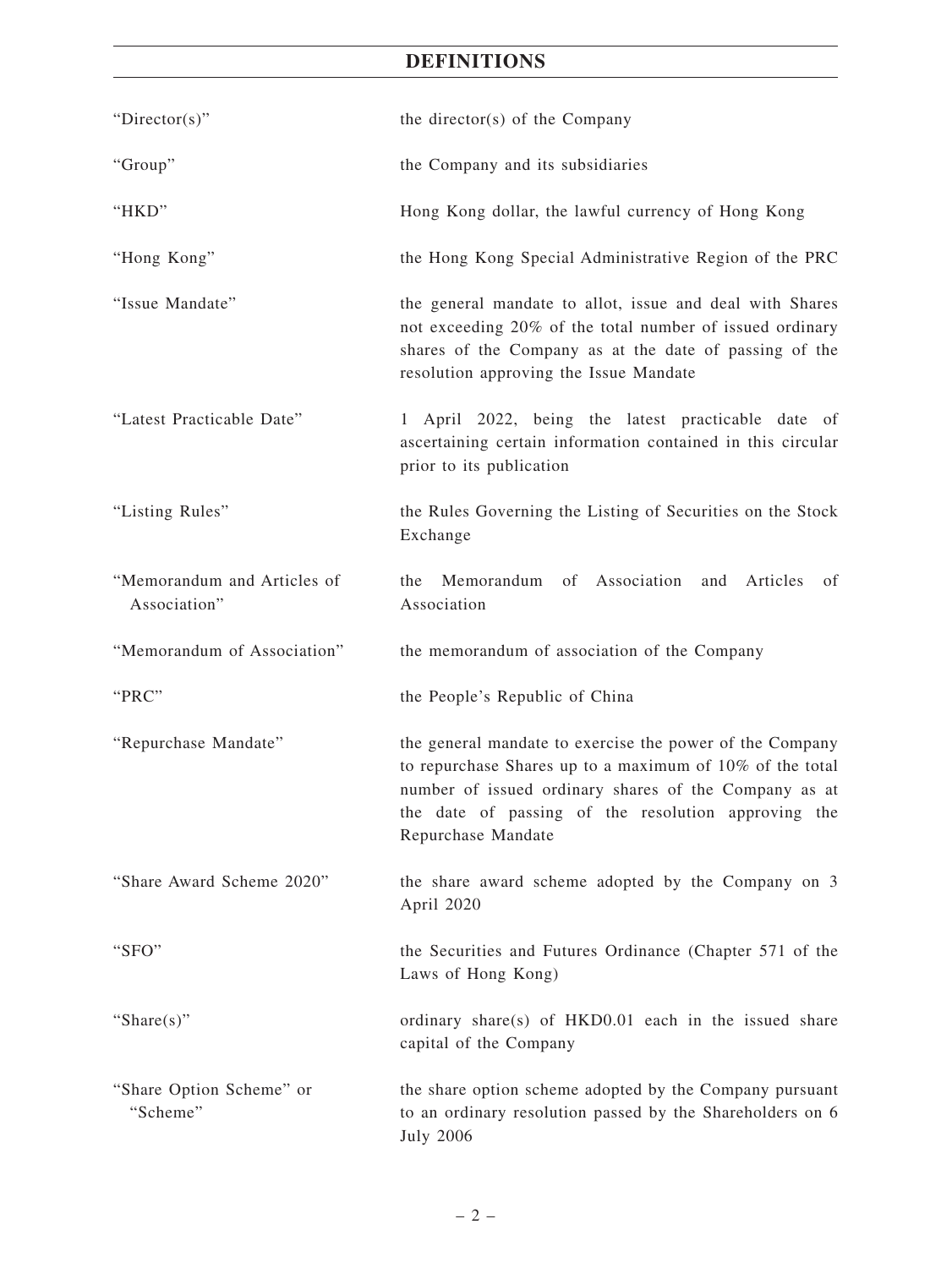# **DEFINITIONS**

| "Shareholder(s)" | registered holder(s) of Shares                                      |
|------------------|---------------------------------------------------------------------|
| "Stock Exchange" | The Stock Exchange of Hong Kong Limited                             |
| "Takeovers Code" | the Hong Kong Codes on Takeovers and Mergers and<br>Share Buy-backs |
| $``\%"$          | per cent.                                                           |

\* *For identification purpose only*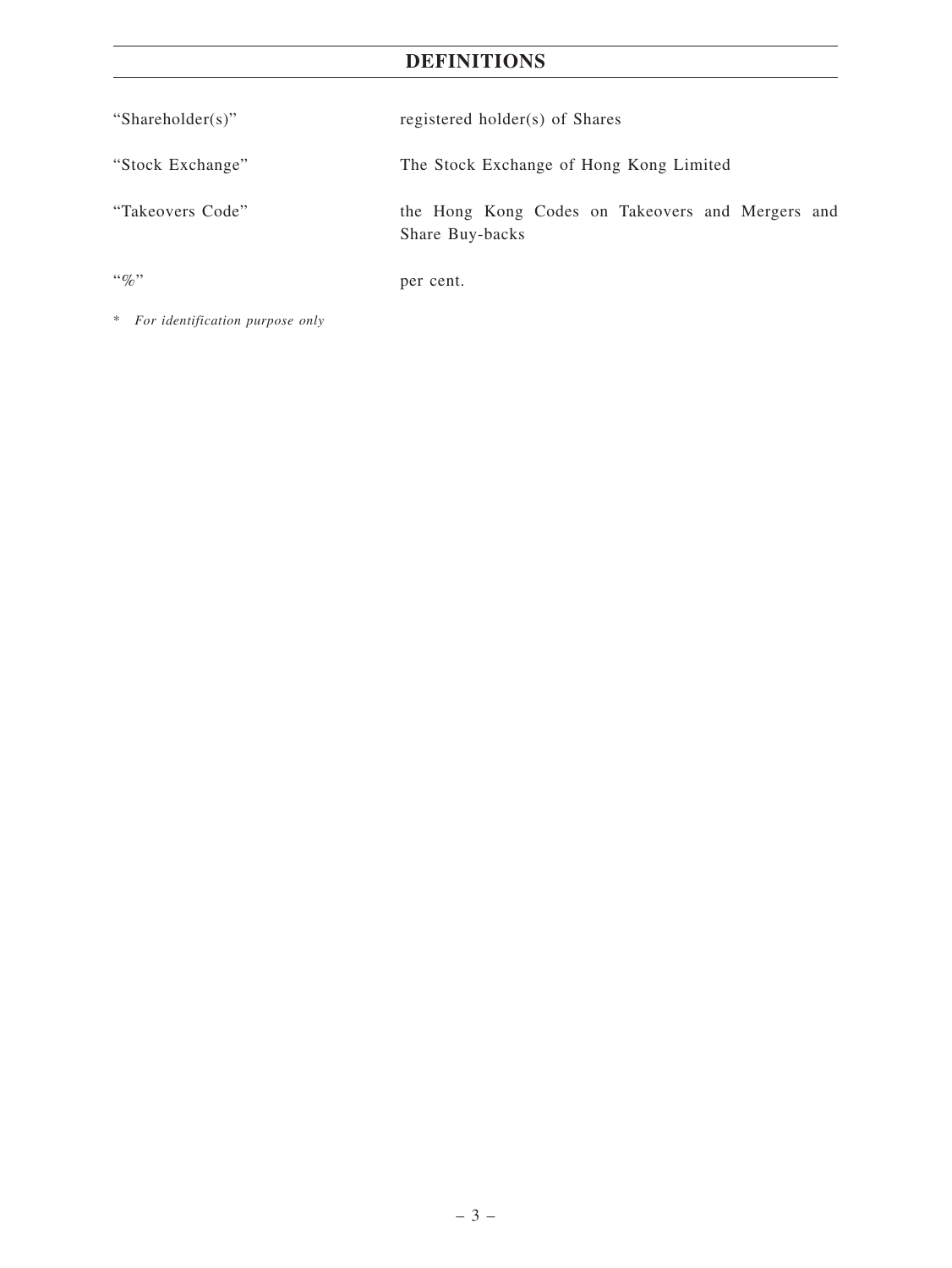# **CIMC ENRIC CIMC Enric Holdings Limited 中集安瑞科控股有限公司**

*(Incorporated in the Cayman Islands with limited liability)* **(Stock code: 3899)**

*Executive Director:* Yang Xiaohu *(General Manager)*

*Non-executive Directors:* Gao Xiang *(Chairman)* Yu Yuqun Wang Yu Zeng Han

*Independent Non-executive Directors:* Yien Yu Yu, Catherine Tsui Kei Pang Zhang Xueqian Wang Caiyong

*Registered Office:* Cricket Square Hutchins Drive P.O. Box 2681 Grand Cayman KY1-1111 Cayman Islands

*Principal Place of Business in Hong Kong:* Unit 908, 9th Floor Fairmont House No. 8 Cotton Tree Drive Central Hong Kong

*Head Office in the PRC:* CIMC R&D Center No. 2 Gangwan Avenue Shekou Industrial Zone Shenzhen, Guangdong The PRC

11 April 2022

To the Shareholders

*Dear Sir or Madam,*

# **PROPOSALS FOR GENERAL MANDATES TO ISSUE SHARES AND TO REPURCHASE SHARES, RE-ELECTION OF THE RETIRING DIRECTORS, PROPOSED FINAL DIVIDEND, PROPOSED ADOPTION OF NEW MEMORANDUM AND ARTICLES OF ASSOCIATION AND NOTICE OF ANNUAL GENERAL MEETING**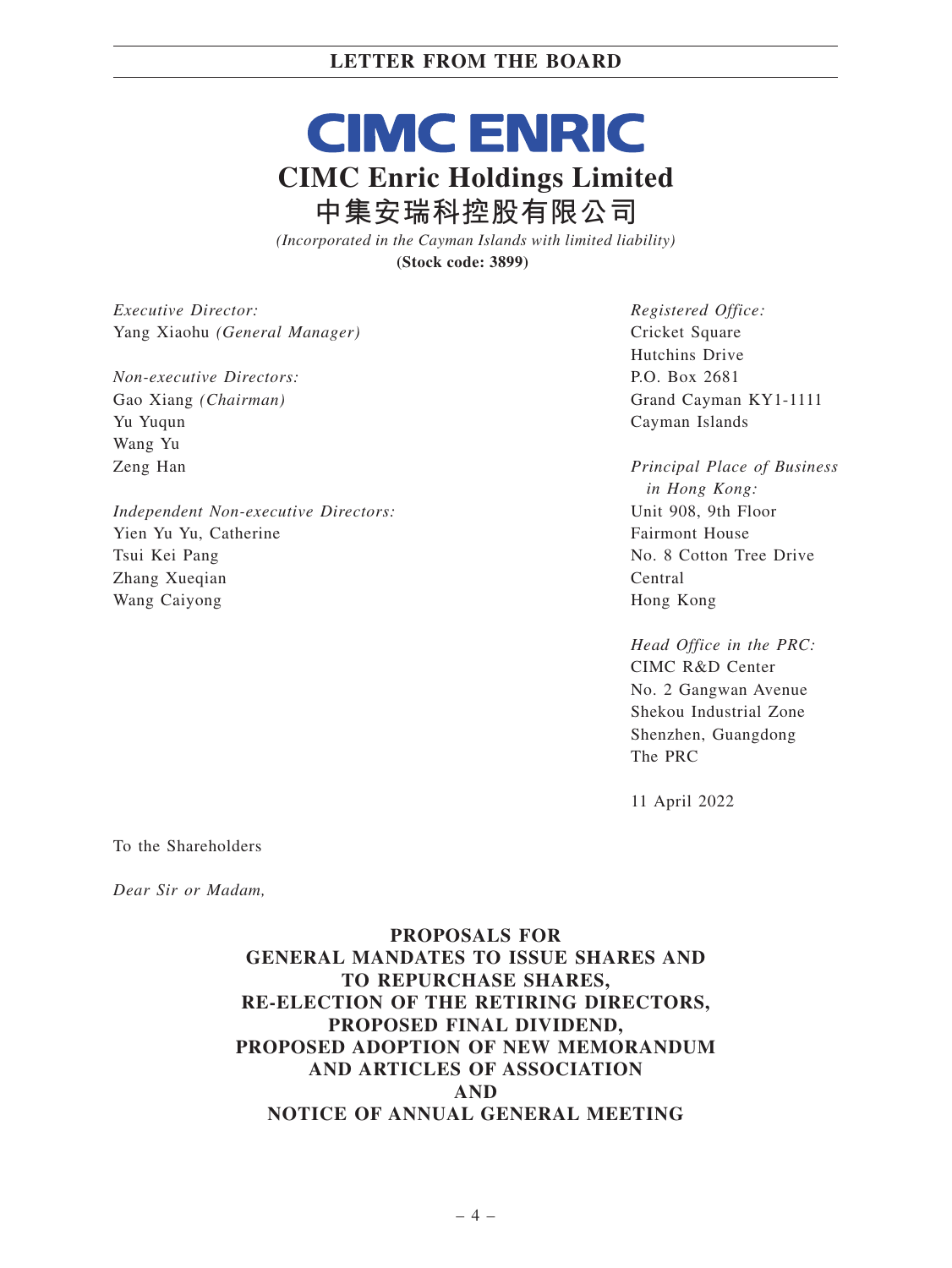#### **1. INTRODUCTION**

The purpose of this circular is to provide you with information regarding the proposals for the Issue Mandate, the Repurchase Mandate, the re-election of the retiring Directors, final dividend, the adoption of the new Memorandum and Articles of Association and to seek your approval at the AGM in connection with, among others things, such matters.

#### **2. THE ISSUE MANDATE**

On 21 May 2021, the Shareholders passed an ordinary resolution to give a general mandate to the Directors to allot, issue and deal with Shares. Such general mandate will lapse at the conclusion of the AGM. It is therefore proposed to renew such general mandate at the AGM.

Ordinary resolutions will be proposed at the AGM to grant to the Directors the Issue Mandate and authorize the extension of the Issue Mandate, details of which are set out in item nos. 5 and 7 respectively in the notice of AGM.

As at the Latest Practicable Date, the issued ordinary shares of the Company comprised 2,028,277,588 Shares. Subject to the passing of the resolution approving the Issue Mandate and on the basis that no further Shares are issued prior to the AGM, the Company would be allowed under the resolution approving the Issue Mandate to issue a maximum of 405,655,517 Shares representing not more than 20% of the total number of issued ordinary shares of the Company as at the date of passing of the resolution approving the Issue Mandate.

#### **3. THE REPURCHASE MANDATE**

Also on 21 May 2021, the Shareholders passed an ordinary resolution to give a general mandate to the Directors to exercise the powers of the Company to repurchase its own Shares. Such general mandate will lapse at the conclusion of the AGM. It is therefore proposed to renew such general mandate at the AGM.

An ordinary resolution will be proposed at the AGM to grant to the Directors the Repurchase Mandate, details of which are set out in item no. 6 in the notice of AGM.

As at the Latest Practicable Date, the issued ordinary shares of the Company comprised 2,028,277,588 Shares. Subject to the passing of the resolution approving the Repurchase Mandate and on the basis that no further Shares are issued prior to the AGM, the Company would be allowed under the resolution approving the Repurchase Mandate to repurchase a maximum of 202,827,758 Shares representing not more than 10% of the total number of issued ordinary shares of the Company as at the date of passing of the resolution approving the Repurchase Mandate.

An explanatory statement as required under the Listing Rules, giving certain information regarding the Repurchase Mandate, is set out in Appendix I to this circular.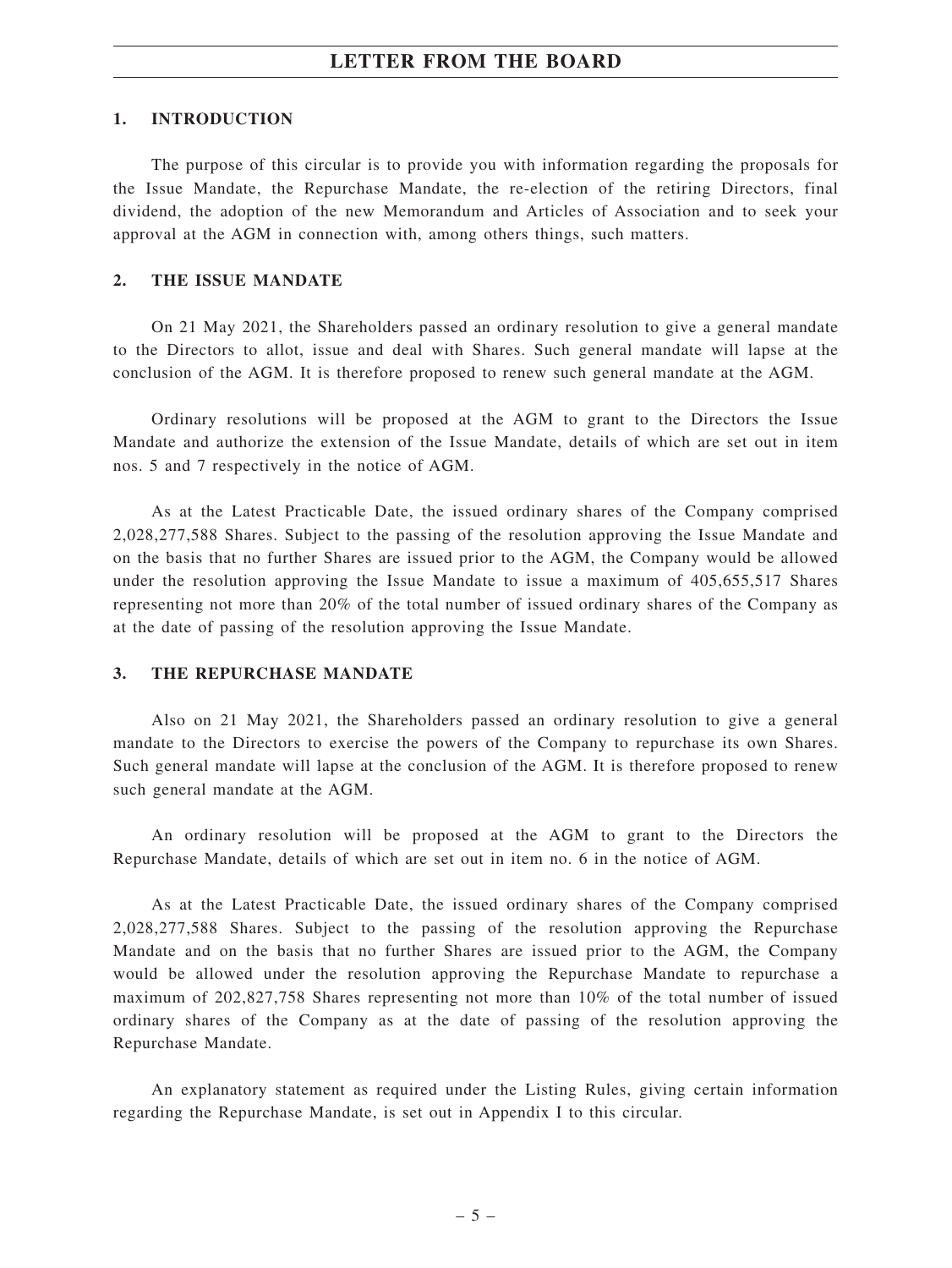#### **4. RE-ELECTION OF DIRECTORS**

The Board currently consists of nine Directors, namely Mr. Yang Xiaohu (*General Manager*) as Executive Director; Mr. Gao Xiang (*Chairman*), Mr. Yu Yuqun, Mr. Wang Yu and Mr. Zeng Han as Non-executive Directors; and Ms. Yien Yu Yu, Catherine, Mr. Tsui Kei Pang, Mr. Zhang Xueqian and Mr. Wang Caiyong as Independent Non-executive Directors.

In accordance with articles 87(1) and 87(2) of the Articles of Association, Mr. Wang Yu and Ms. Yien Yu Yu, Catherine and Mr. Wang Caiyong will retire by rotation at the AGM and, being eligible, offer themselves for re-election.

Ms. Yien Yu Yu, Catherine and Mr. Wang Caiyong were appointed as Independent non-executive Directors of the Company in October 2018. During their tenure of office, Ms. Yien Yu Yu, Catherine and Mr. Wang Caiyong have been able to fulfill all the requirements regarding independence of independent non-executive Directors and provide their annual confirmation of independence to the Company under Rule 3.13 of the Listing Rules. The nomination committee and the Board have reviewed the annual written confirmations of independence of Ms. Yien Yu Yu, Catherine and Mr. Wang Caiyong and assessed their independence based on the independence criteria as set out in Rule 3.13 of the Listing Rules. The Board is not aware of any foreseeable events that may occur and affect the independence of Ms. Yien Yu Yu, Catherine and Mr. Wang Caiyong and believes that Ms. Yien Yu Yu, Catherine and Mr. Wang Caiyong are and shall continue to be independent of the Company. The Board will continue to review the independence of Ms. Yien Yu Yu, Catherine and Mr. Wang Caiyong annually.

Besides, during their tenure of office, Ms. Yien Yu Yu, Catherine and Mr. Wang Caiyong had discharged their duties as Independent non-executive Directors to the satisfaction of the Board. Through exercising the scrutinising and monitoring function of independent non-executive Directors, Ms. Yien Yu Yu, Catherine and Mr. Wang Caiyong had contributed to an upright and efficient Board for the interest of Shareholders. The Board believes that their valuable professional knowledge and good business acumen will continue to generate contribution to the Board, the Company and the Shareholders as a whole. In the view of the above, the Board considers that the re-election of Ms. Yien Yu Yu, Catherine and Mr. Wang Caiyong as Independent non-executive Directors of the Company is beneficial to the Board, the Company and the Shareholders as a whole. Separate resolutions will be proposed at the AGM to approve the re-election of Ms. Yien Yu Yu, Catherine and Mr. Wang Caiyong as independent non-executive Directors of the Company.

Having regard to the experience, skill and expertise of the retiring Directors as well as the overall board diversity of the Company and the nomination policy adopted by the Company, the nomination committee recommended re-election of the aforesaid retiring Directors to the Board. Accordingly, the Board has proposed that each of the above retiring Directors, namely Mr. Wang Yu, Ms. Yien Yu Yu, Catherine and Mr. Wang Caiyong, stands for re-election as Directors at the AGM.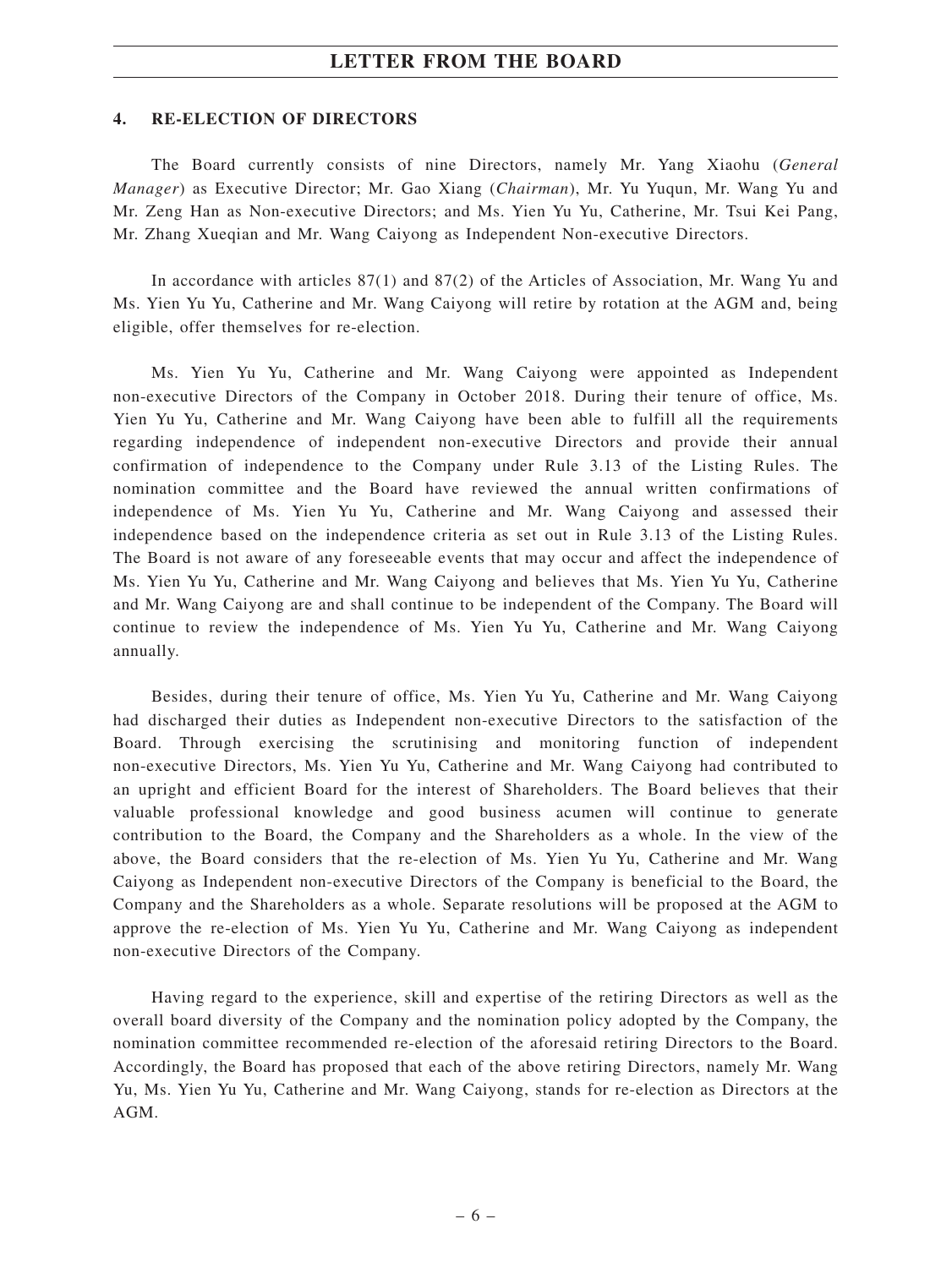Brief biographical details of the Directors proposed to be re-elected at the AGM are set out in Appendix II to this circular.

#### **5. PROPOSED FINAL DIVIDEND AND CLOSURE OF REGISTER OF MEMBERS**

On 23 March 2022, the Board recommended that subject to Shareholders' approval at the AGM, the Company shall declare and distribute a final dividend in respect of 2021 of HKD0.21 per ordinary share to its shareholders whose names appear on the register of members of the Company on Monday, 6 June 2022.

The Board further resolved that the register of members of the Company shall be closed from Monday, 30 May 2022 to Monday, 6 June 2022 (both days inclusive), during which period no share transfer will be registered for the purpose of ascertaining shareholders' entitlements to the proposed final dividend.

In order to qualify for the proposed final dividend, all share transfers accompanied by the relevant share certificates must be lodged with the Company's branch share registrar in Hong Kong, Computershare Hong Kong Investor Services Limited, at Rooms 1712–1716, 17th Floor, Hopewell Centre, 183 Queen's Road East, Wanchai, Hong Kong, not later than 4:30 p.m. on Friday, 27 May 2022.

Moreover, for determination of the entitlement to attend and vote at the AGM, the transfer books and register of members will be closed from Monday, 16 May 2022 to Friday, 20 May 2022 (both days inclusive), during which period no transfer of Shares will be effected. In order to determine the identity of Shareholders who are entitled to attend and vote at the AGM, all Share transfers accompanied by the relevant share certificates must be lodged with the Company's Hong Kong branch registrar in Hong Kong, Computershare Hong Kong Investor Services Limited, at Rooms 1712–1716, 17th Floor, Hopewell Centre, 183 Queen's Road East, Wanchai, Hong Kong, not later than 4:30 p.m. on Friday, 13 May 2022.

## **6. PROPOSED ADOPTION OF NEW MEMORANDUM AND ARTICLES OF ASSOCIATION**

Reference is made to the announcement of the Company dated 8 April 2022. In order to (i) bring the Memorandum and Articles of Association in line with the relevant requirements of the applicable laws of the Cayman Islands, the Listing Rules and the Companies Ordinance; (ii) provide flexibility to the Company in relation to the conduct of general meetings; and (iii) make other consequential and housekeeping amendments, and in view of the number of proposed changes, the Board proposes to seek approval of the Shareholders by special resolution at the AGM to amend the existing Memorandum and Articles of Association by way of adoption of the new Memorandum and Articles of Association.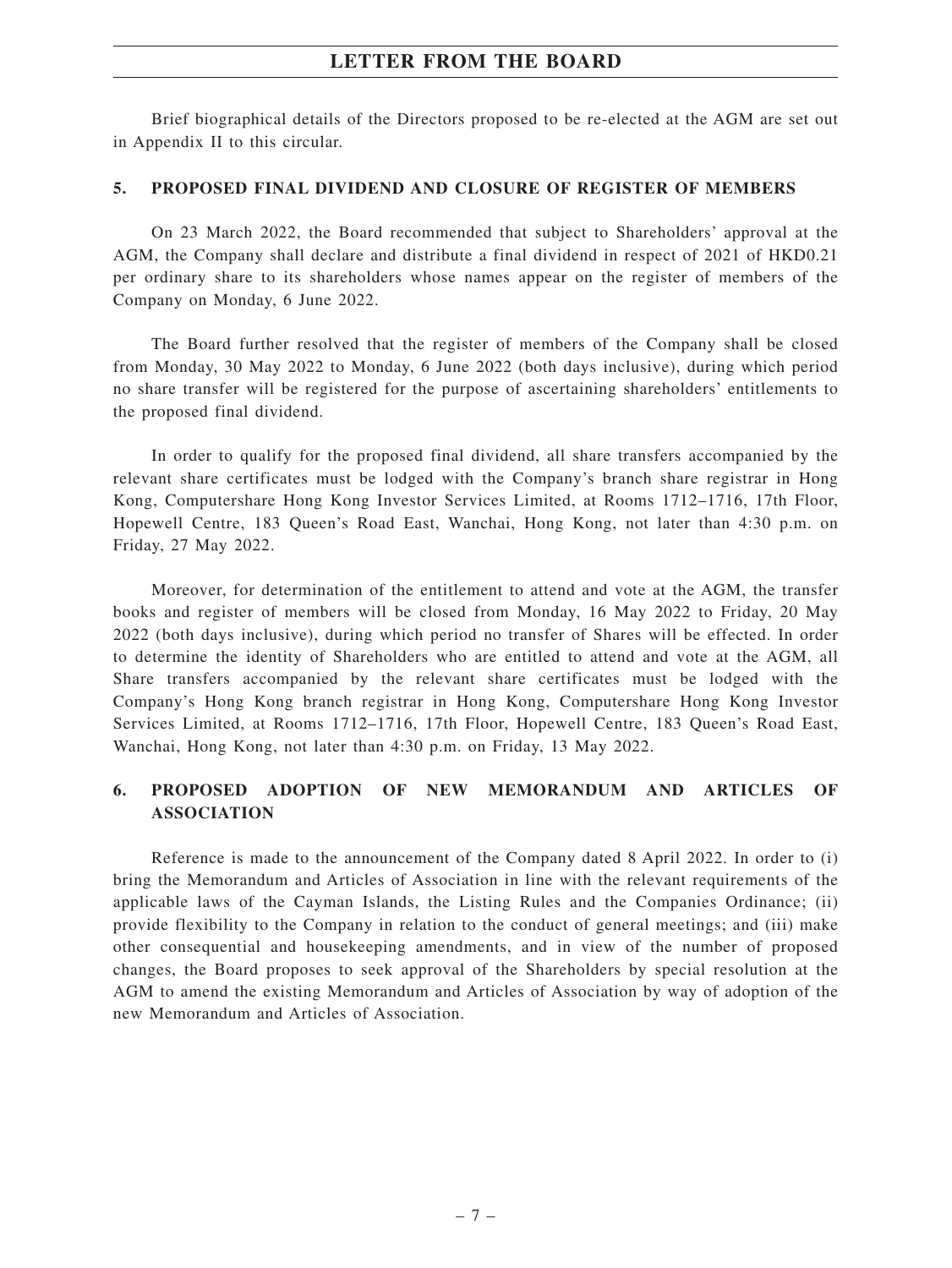A summary of the major changes brought about by the adoption of the new Memorandum and Articles of Association are set out below:

- (i) to reflect the current requirements and provisions of the Listing Rules, including but not limited to the following:
	- (a) to delete the definition of "associate" and insert the definition of "close associate", and make corresponding changes to the relevant provisions (including the provision providing that a Director shall not vote (nor be counted in the quorum) on any Board resolution approving any contract or arrangement or any other proposal in which he or any of his close associates is materially interested);
	- (b) to insert the definition of "substantial shareholder", and to provide that for the purposes of considering any matter or business in which a substantial shareholder of the Company or a Director has a material conflict of interest, a written Board resolution shall not be passed in lieu of a Board meeting;
	- (c) to provide that a resolution put to the vote of a general meeting shall be decided by way of a poll, save that the chairman of the meeting may in good faith allow a resolution which relates purely to a procedural or administrative matter to be voted on by a show of hands, and to make amendments as to who may demand a poll where a show of hands is allowed;
	- (d) to delete the exception of any contract or arrangement concerning any other company in which the Director or his associate(s) is/are interested only as a shareholder or in which the Director and any of his associates are not in aggregate beneficially interested in five (5) per cent or more of the issued shares or of the voting rights of any class of shares of such company (or of any third company through which his interest or that of any of his associates is derived) to the prohibition of a Director's right to vote on any Board resolution;
	- (e) to provide that a Director appointed by the Board to fill a casual vacancy or as an addition to the existing Board shall hold office until the next following annual general meeting of the Company after his appointment and shall then be eligible for re-election;
	- (f) to provide that the Company must hold its annual general meeting within six months after the end of its financial year unless otherwise permitted by the Listing Rules;
	- (g) to provide that an annual general meeting of the Company must be called by notice of not less than twenty-one (21) clear days, while all other general meetings must be called by notice of not less than fourteen (14) clear days, unless otherwise permitted by the Listing Rules;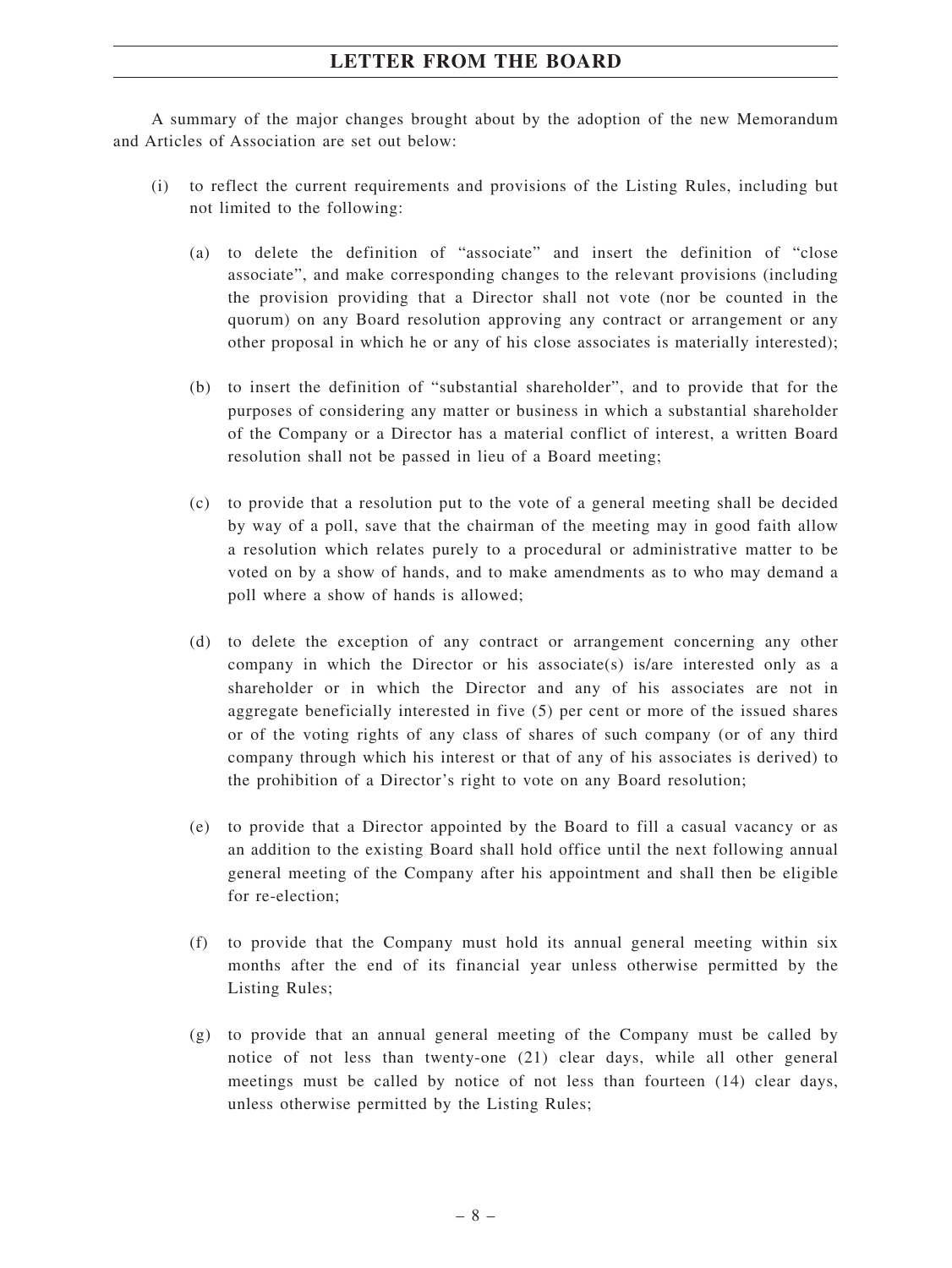- (h) to expressly provide the Shareholders the right to speak at general meetings;
- (i) to allow the Shareholders to remove the auditor of the Company at any time before the expiration of his term of office by ordinary resolution at a general meeting;
- (ii) to insert the definition of "electronic signature", and provide that as regards any certificates for shares or debentures or other securities of the Company, subject to applicable laws and the Listing Rules, the Board may by resolution determine that counter-signatures to the affixation of the Company's common seal or any of them may also be affixed by electronic signatures;
- (iii) to provide that Section 8 and Section 19 of the Electronic Transactions Act (2003) of the Cayman Islands do not apply to the new Articles of Association to the extent they impose obligations or requirements in addition to those set out therein;
- (iv) to provide that the respective period of (i) the closure of the register(s) of members for inspection and (ii) the suspension for the registration of transfers of shares may be extended with the approval of the Shareholders provided that such period shall not be extended beyond sixty (60) days in any year;
- (v) to remove the restriction on the record date to determine the Shareholders' entitlement to any dividend, distribution, allotment or issue;
- (vi) to insert the definitions of "Act", "announcement", "electronic communication", "electronic means", "electronic meeting", "hybrid meeting", "Meeting Location", "physical meeting" and "Principal Meeting Place" to align the relevant provisions in the new Articles of Association with the applicable laws of the Cayman Islands and the Listing Rules, and to make corresponding changes to the relevant articles;
- (vii) to allow all general meetings (including, inter alia, an annual general meeting, an extraordinary general meeting, any adjourned meeting or postponed meeting) to be held as a physical meeting in any part of the world and at one or more locations, or as a hybrid meeting or an electronic meeting, and to make necessary changes to the relevant articles, including but not limited to the following:
	- (a) to include additional details to be specified in a notice of general meeting in light of the allowing of general meetings to be held at one or more meeting locations, or as a hybrid meeting or an electronic meeting;
	- (b) to provide that the chairman of the general meeting may, with the consent of the general meeting at which a quorum is present or at his absolute discretion under certain prescribed circumstances, adjourn the meeting from time to time (or indefinitely), from place to place(s) and/or from one form to another (a physical meeting, a hybrid meeting or an electronic meeting);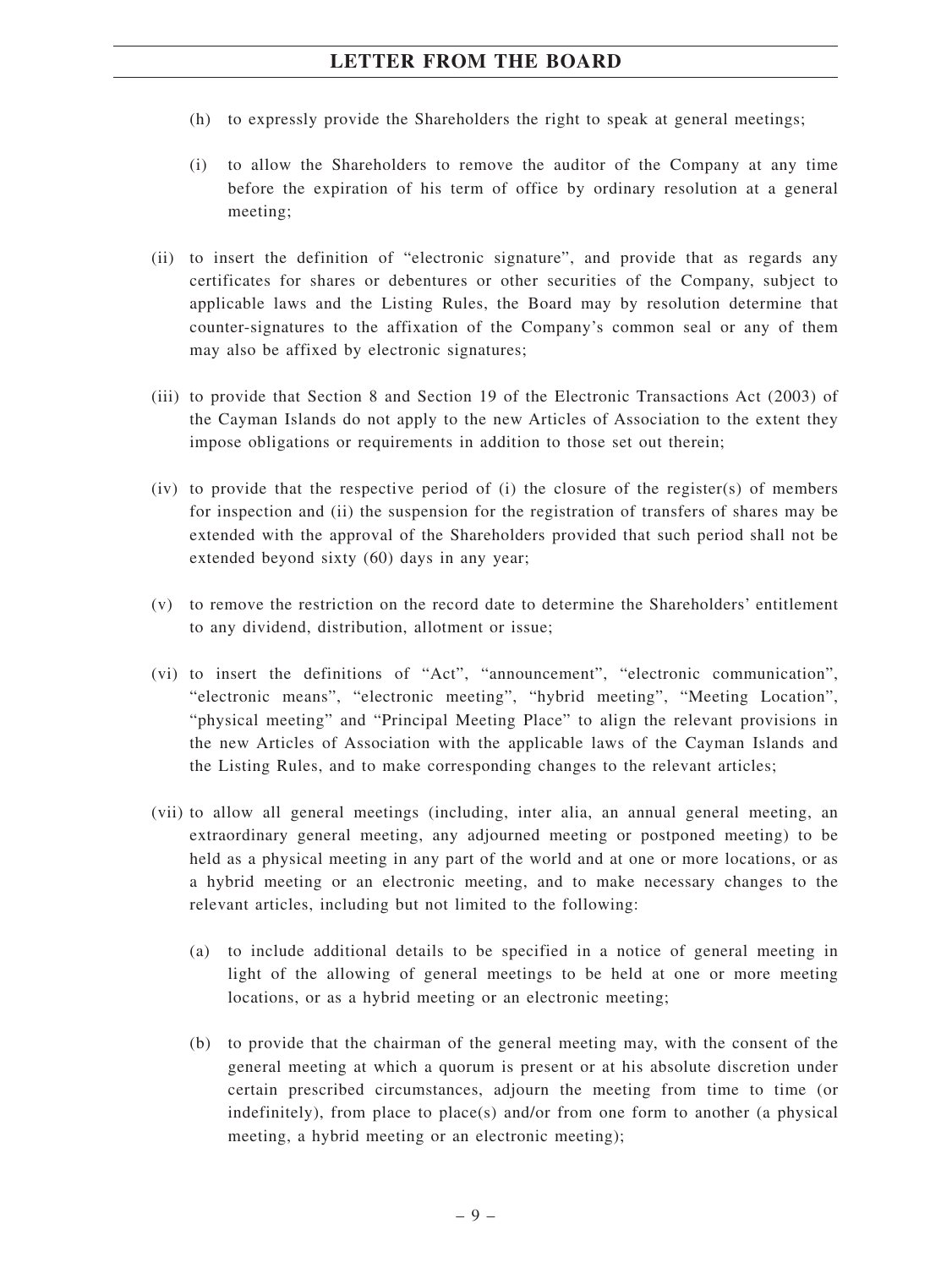- (c) to provide for the proceedings of general meetings which are held at one or more locations, or as a hybrid meeting or an electronic meeting, and the powers of the Board and the chairman of the general meeting in relation thereto;
- (d) to allow the Directors to postpone or make changes to a general meeting when they in their absolute discretion consider it is inappropriate, impracticable, unreasonable or undesirable to hold the general meeting on or at the scheduled date or time or place or in the scheduled form, for example, in case of bad weather conditions or other similar events, and to make corresponding changes to the relevant articles; and
- (e) to allow for votes to be cast by the Shareholders electronically as the Directors or the chairman of the general meeting may determine;
- (viii) to allow instruments of proxy to be returned to the Company by electronic means;
- (ix) to provide for more physical and electronic channels for the giving or issue of any notice or document by or on behalf of the Company (including any "corporate communication" within the meaning ascribed thereto in the Listing Rules);
- (x) to provide that a notice, document or publication is deemed to have been served on the day on which it first appears on the Company's website to which the recipient may have access or the day on which the notice of availability is deemed to have been delivered to such person, whichever is later, and if such notice, document or publication is issued as an advertisement in a newspaper, it shall be deemed to have been served on the day on which the advertisement first so appears;
- (xi) to allow the Board to elect one or more chairmen of the Company;
- (xii) to provide the mechanism for determining the chairman of each general meeting and the chairman of each meeting of the Board where the Company has more than one chairman;
- (xiii) to provide that Directors may participate in any Board meeting by means of a conference telephone, electronic facilities or other communications equipment;
- (xiv) to provide for the notice of a Board meeting to be deemed to be duly given to a Director if it is given to such Director in writing or verbally (including in person or by telephone) or via electronic mail or in such other manner as the Board may from time to time determine;
- (xv) to align and update references to the Companies Ordinance, including to revise the relevant provisions relating to restrictions on loans by the Company to Directors and their close associates in line with the provisions of the Companies Ordinance;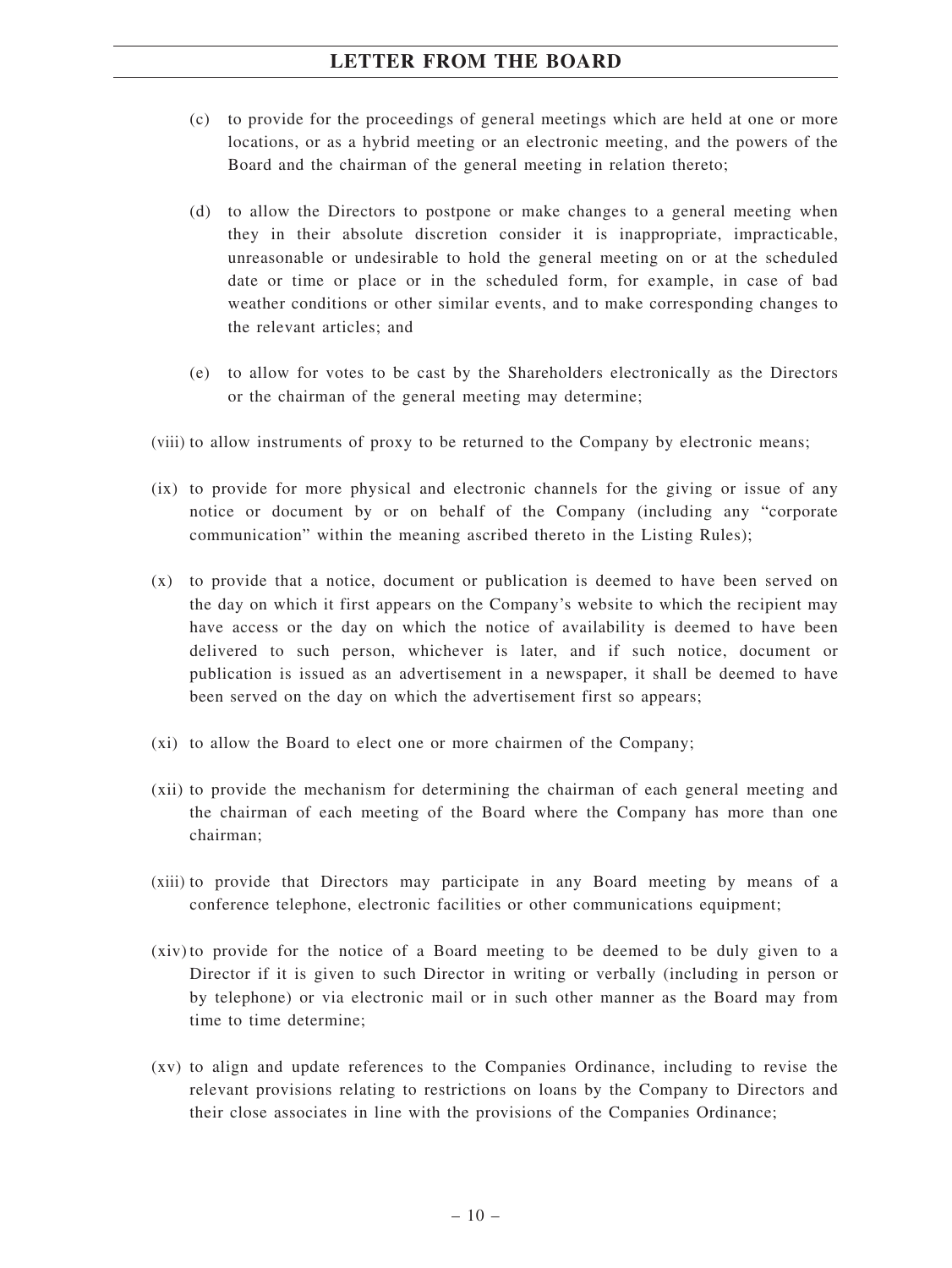- (xvi) to empower the Board to capitalise certain reserves of the Company to pay up the shares of the Company to be allotted pursuant to any share incentive scheme or employee benefit scheme;
- (xvii)to remove the provision which provides that in the event of winding-up of the Company in Hong Kong, every Shareholder who is not for the time being in Hong Kong shall be bound to serve notice in writing on the Company appointing some person resident in Hong Kong upon whom summonses and other notices, process or orders under the winding-up may be served;
- (xviii) to clarify that a former Director can also be indemnified for his actions in relation to the affairs of the Company during the time he was a Director; and
- (xix) to make other house-keeping amendments, including consequential amendments in line with the above amendments to the existing Memorandum and Articles of Association.

The proposed adoption of the new Memorandum and Articles of Association is subject to the approval of the Shareholders by way of a special resolution at the AGM.

The full text of the new Memorandum and Articles of Association (marked-up against the existing Memorandum and Articles of Association) is set out in Appendix III to this circular. The new Memorandum and Articles of Association is written in English. There is no official Chinese translation in respect thereof. Therefore, the Chinese version of the new Memorandum and Articles of Association is purely a translation only. Should there be any discrepancy, the English version shall prevail.

The legal advisers to the Company as to Hong Kong laws have confirmed that the proposed amendments to the existing Memorandum and Articles of Association comply with the requirements of the Listing Rules and the legal advisers to the Company as to the laws of the Cayman Islands have confirmed that the proposed amendments to the existing Memorandum and Articles of Association do not violate the applicable laws of the Cayman Islands. The Company confirms that there is nothing unusual about the proposed amendments to the existing Memorandum and Articles of Association for a company listed on the Stock Exchange.

#### **7. ANNUAL GENERAL MEETING**

The notice convening the AGM to consider, amongst other things, the ordinary resolutions relating to the Issue Mandate, the Repurchase Mandate and the extension of the Issue Mandate, final dividend, and the re-election of retiring Directors, and the special resolution relating to the adoption of the new Memorandum and Articles of Association are set out in pages 100 to 105 of this circular.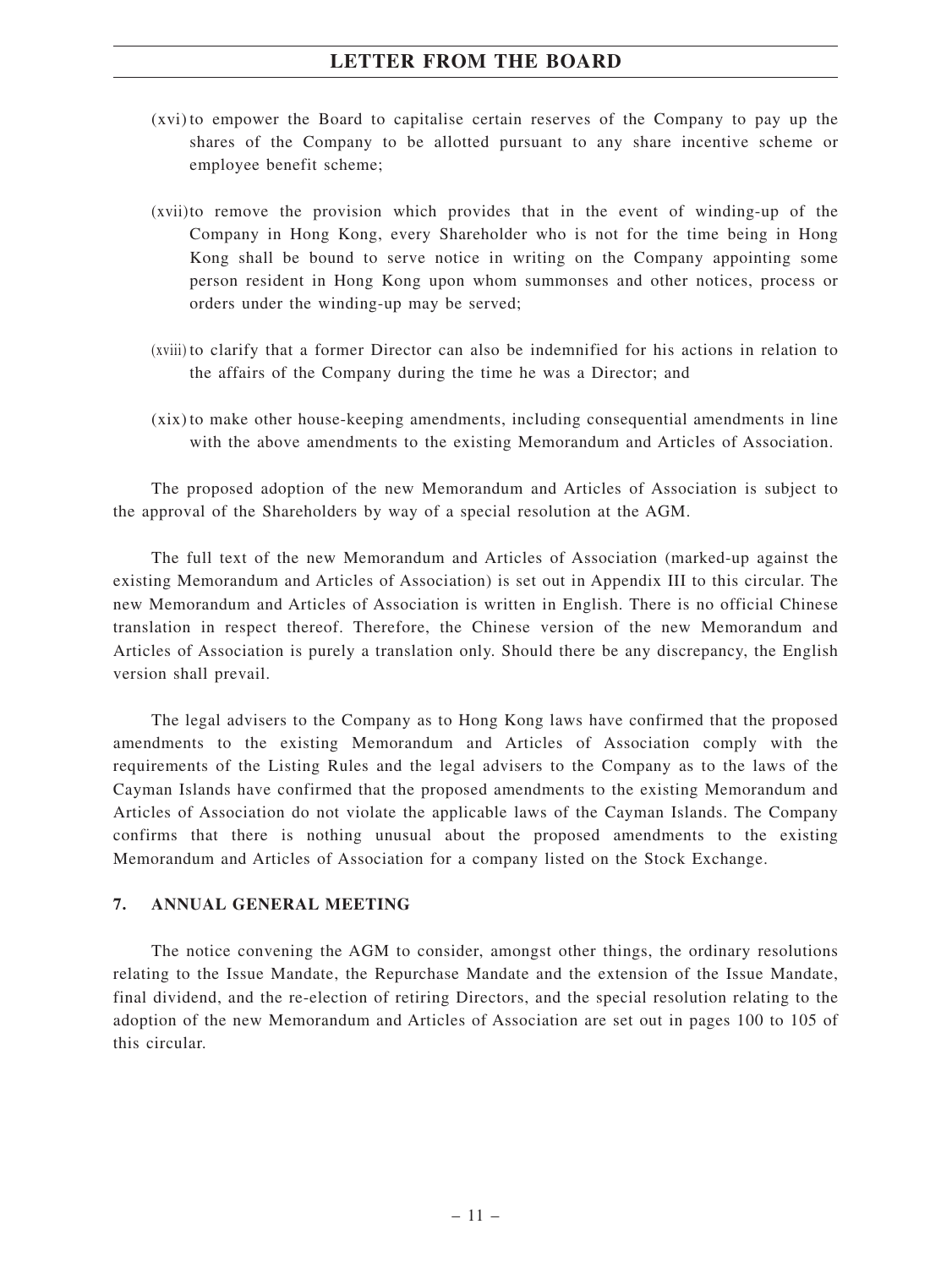#### **8. VOTING BY WAY OF POLL**

Pursuant to Rule 13.39(4) of the Listing Rules, all votes of Shareholders at the AGM will be taken by poll except where the chairman of the meeting, in good faith, decides to allow a resolution which relates purely to a procedural or administrative matter to be voted on by a show of hands. The Company will announce the results of the poll in the manner prescribed under Rules 13.39(5) and 13.39(5A) of the Listing Rules.

#### **9. ACTION TO BE TAKEN**

A proxy form for use at the AGM is enclosed herein. Whether or not you propose to attend the AGM, you are requested to complete the proxy form in accordance with the instructions printed thereon and return the same to the Company's branch share registrar in Hong Kong, Computershare Hong Kong Investor Services Limited, at 17th Floor, Hopewell Centre, 183 Queen's Road East, Wanchai, Hong Kong as soon as possible and in any event not less than 48 hours before the time appointed for holding of the AGM or any adjournment thereof. Completion and return of the proxy form will not preclude Shareholders from attending and voting in person at the AGM, or any adjourned meeting, should they so wish.

#### **10. RESPONSIBILITY STATEMENT**

This circular, for which the Directors collectively and individually accept full responsibility, includes particulars given in compliance with the Listing Rules for the purpose of giving information with regard to the Company. The Directors, having made all reasonable enquiries, confirm that to the best of their knowledge and belief the information contained in this circular is accurate and complete in all material respects and not misleading or deceptive, and there are no other matters the omission of which would make any statement herein or this circular misleading.

#### **11. RECOMMENDATION**

The Directors are of the opinion that the proposed resolutions referred to in this circular and the notice of AGM are in the best interests of the Company and the Shareholders as a whole. Accordingly, the Directors recommend the Shareholders to vote in favour of all the resolutions as set out in the notice of AGM.

> By order of the Board **CIMC Enric Holdings Limited Gao Xiang** *Chairman*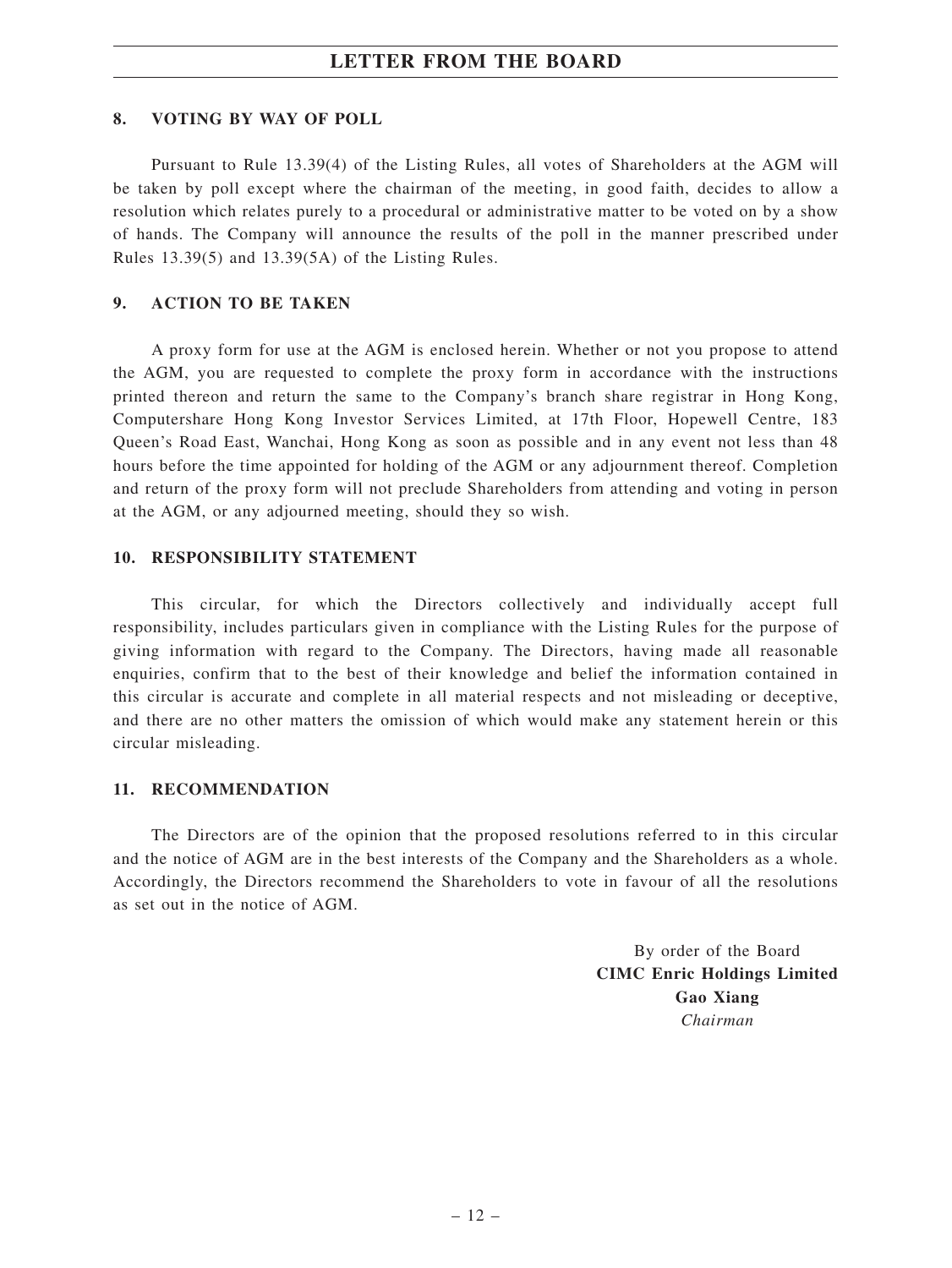*This appendix serves as an explanatory statement, as required by the Listing Rules, to provide you with requisite information for your consideration of the Repurchase Mandate.*

#### **1. EXERCISE OF THE REPURCHASE MANDATE**

Exercise in full of the Repurchase Mandate, on the basis of 2,028,277,588 Shares in issue at the Latest Practicable Date, could result in up to 202,827,758 Shares being repurchased by the Company during the period up to (i) the conclusion of the next annual general meeting of the Company; (ii) the expiration of the period within which the next annual general meeting of the Company is required by the Articles of Association or any applicable laws to be held; or (iii) the revocation, variation or renewal of the Repurchase Mandate by ordinary resolution of the Shareholders in general meeting, whichever occurs first.

#### **2. REASONS FOR REPURCHASES**

Repurchases of Shares will only be made when the Directors believe that such a repurchase will benefit the Company and the Shareholders. Such repurchases may, depending on market conditions and funding arrangements at the time, lead to an enhancement of the net asset value of the Company and/or its earnings per Share.

#### **3. FUNDING OF REPURCHASES**

In repurchasing Shares, the Company may only apply funds legally available for such purpose in accordance with its Articles of Association and the applicable laws of the Cayman Islands. The law of the Cayman Islands provides that the amount to be repaid in connection with a share repurchase may be paid from the profits of the Company and/or the proceeds of a new issue of Shares made for the purpose of the repurchase or out of capital, if the Company can, immediately following such payment, pay its debts as they fall due in the ordinary course of business. The Company may not purchase securities on the Stock Exchange for a consideration other than cash or for settlement otherwise than in accordance with the trading rules of the Stock Exchange from time to time.

#### **4. GENERAL**

There might be a material adverse impact on the working capital or gearing position of the Company (as compared with the position disclosed in the audited financial statements contained in the Annual Report 2021 of the Company) in the event that the Repurchase Mandate is exercised in full. However, the Directors do not propose to exercise the Repurchase Mandate to such extent as would, in the circumstances, have a material adverse effect on the working capital requirements of the Company or on its gearing position which in the opinion of the Directors are from time to time appropriate for the Company.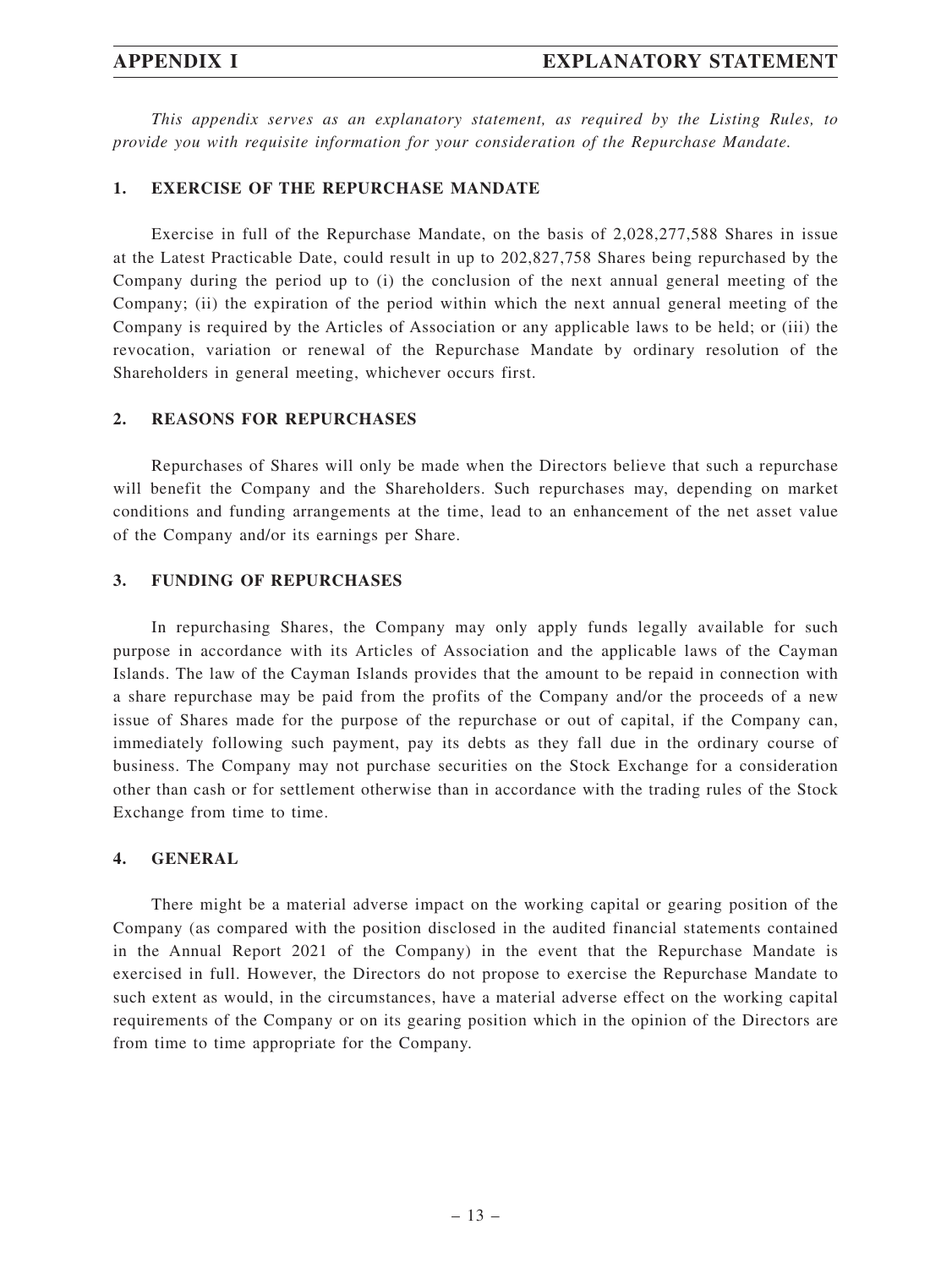### **APPENDIX I EXPLANATORY STATEMENT**

The Directors have undertaken to the Stock Exchange that, so far as the same may be applicable, they will exercise the Repurchase Mandate in accordance with the Listing Rules, the Articles of Association and the applicable laws of the Cayman Islands.

None of the Directors and, to the best of their knowledge, having made all reasonable enquiries, none of their respective close associates (as defined in the Listing Rules), have any present intention, in the event that the Repurchase Mandate is approved by Shareholders, to sell Shares to the Company.

No core connected person (as defined in the Listing Rules) of the Company has notified the Company that he has a present intention to sell Shares to the Company or has undertaken not to do so, in the event that the Company is authorised to make purchase of Shares.

If as a result of a repurchase of Shares, a Shareholder's proportionate interest in the voting rights of the Company increases, such increase will be treated as an acquisition for the purpose of the Takeovers Code. As a result, a Shareholder, or a group of Shareholders acting in concert, depending on the level of increase in the Shareholder's interests, could obtain or consolidate control of the Company and become(s) obliged to make a mandatory offer in accordance with Rule 26 of the Takeovers Code.

As at the Latest Practicable Date, CIMC was beneficially, interested in an aggregate of 1,371,016,211 Shares, representing approximately 67.6% of the issued ordinary shares of the Company. Based on such shareholdings and in the event that the Directors exercised in full the power to repurchase Shares under the Repurchase Mandate, the aggregate shareholdings of CIMC would be increased to approximately 75% of the issued ordinary shares of the Company. The Directors are not aware of any consequence which may arise under the Takeovers Code as a consequence of any repurchases made under the Repurchase Mandate. The Company may not repurchase Shares which would result in the amount of Shares held by the public being reduced to less than 25%.

#### **5. SHARE PURCHASED BY THE COMPANY**

The Company has not purchased any of its Shares (whether on the Stock Exchange or otherwise) in the six months preceding the Latest Practicable Date.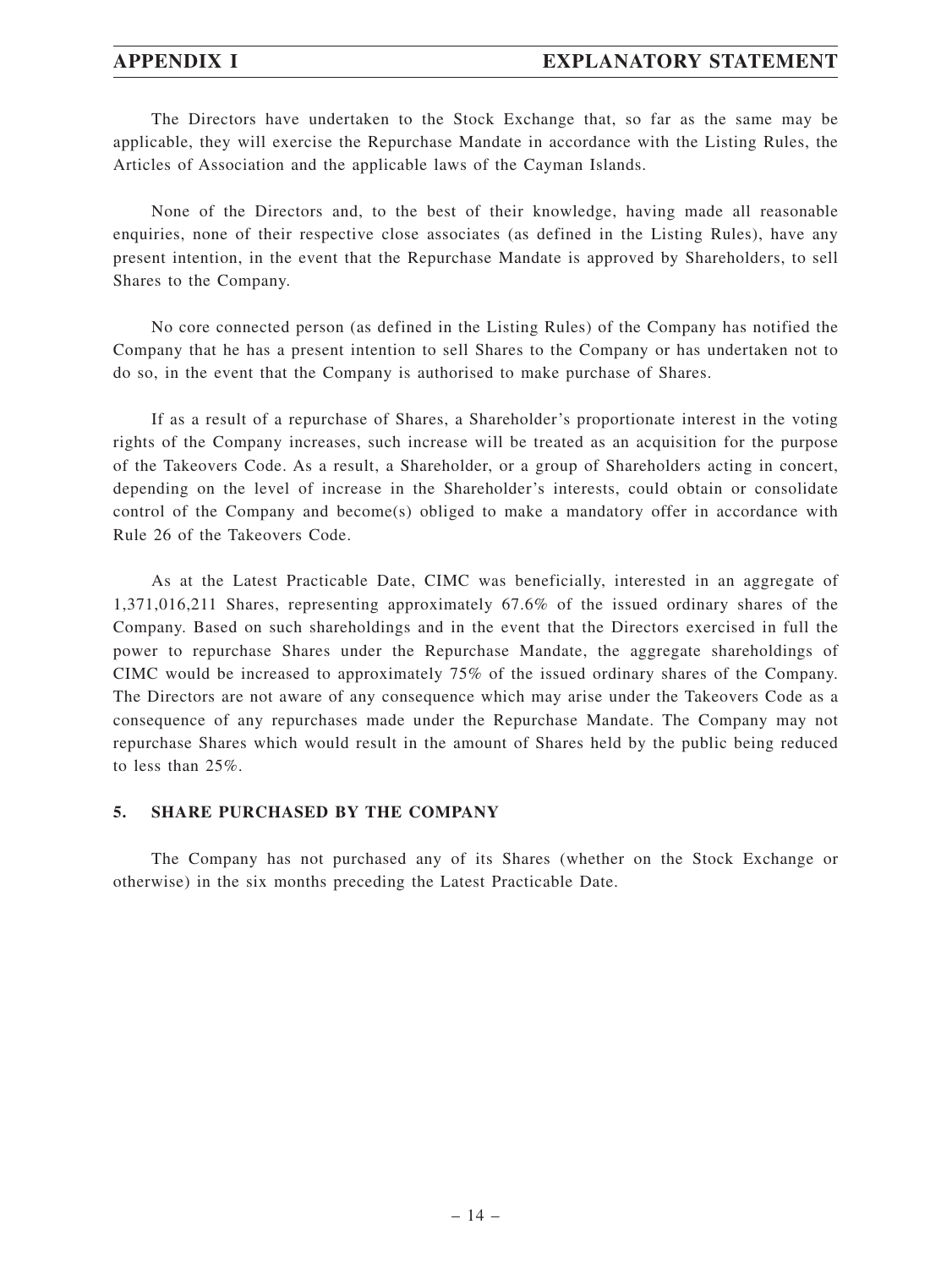#### **6. SHARE PRICES**

The table below is a summary of the monthly highest and lowest traded prices in each of the previous twelve months prior to the Latest Practicable Date and for the month of April 2021 up to the Latest Practicable Date:

|                                           | <b>Highest</b>      | Lowest              |
|-------------------------------------------|---------------------|---------------------|
|                                           | <b>Traded Price</b> | <b>Traded Price</b> |
|                                           | <b>HKD</b>          | <b>HKD</b>          |
|                                           |                     |                     |
| 2021                                      |                     |                     |
| April                                     | 7.14                | 5.49                |
| May                                       | 7.48                | 6.20                |
| June                                      | 8.20                | 7.18                |
| July                                      | 8.52                | 6.63                |
| August                                    | 11.84               | 7.37                |
| September                                 | 12.28               | 9.20                |
| October                                   | 10.52               | 8.90                |
| November                                  | 10.82               | 8.26                |
| December                                  | 12.08               | 10.36               |
|                                           |                     |                     |
| 2022                                      |                     |                     |
| January                                   | 12.60               | 9.08                |
| February                                  | 10.28               | 9.15                |
| March                                     | 9.98                | 7.28                |
| April (up to the Latest Practicable Date) | 9.64                | 9.45                |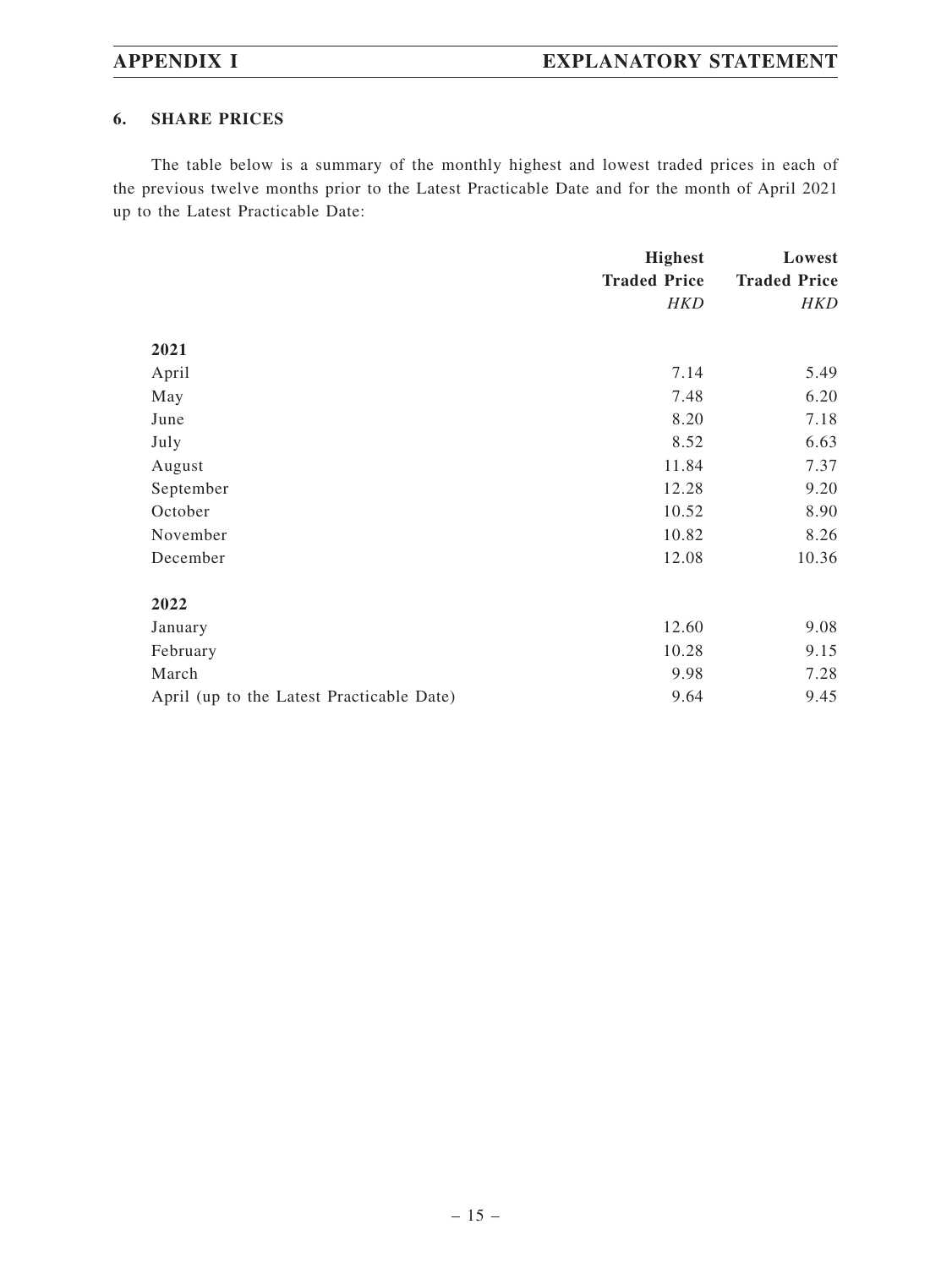## **APPENDIX II DETAILS OF DIRECTORS PROPOSED TO BE RE-ELECTED**

The following are the particulars of the Directors proposed to be re-elected at the AGM:

#### **Mr. Wang Yu**

**Mr. Wang Yu**, aged 49, was appointed as a Non-executive Director on 5 September 2016. He graduated from Dalian Maritime University with Bachelor of Engineering (Transportation Management) in 1993 and Master of Laws (International Economic Law) in 1996. He worked in the legal affair department of China Ocean Shipping (Group) Company from 1996 to 2000 and America International Data Group's branch in China (美國國際數據集團(中國)公司) from 2001 to 2002. Mr. Wang Yu joined CIMC in 2003, and has been the general manager of the legal department of CIMC since 2007. Mr. Wang Yu is currently a non-executive director of CIMC Vehicles (Group) Co., Ltd. (shares of which are listed on the Main Board of the Stock Exchange). He holds a number of directorships in certain subsidiaries of CIMC. Mr. Wang Yu was admitted as a lawyer in the People's Republic of China in 1997 and is currently a non-practising lawyer. Mr. Wang is also an arbitrator of South China International Economic and Trade Arbitration Commission (華南國際經濟貿易仲裁委員會)(also known as Shenzhen Court of International Arbitration深圳國際仲裁院) and China International Economic and Trade Arbitration Commission.

As at the Latest Practicable Date, Mr. Wang Yu is interested in an aggregate 600,000 restricted shares and 0.13% equity interest in CIMC Safeway Technology Co., Ltd\* (中集安瑞環 科技股份有限公司, a non-wholly owned subsidiary of the Company). The restricted shares were granted on 17 November 2021 under Share Award Scheme 2020. The equity interest of CIMC Safeway Technology Co., Ltd was granted on 27 November 2020 under Chemical and Environmental Business Unit Equity Incentive Scheme.

Mr. Wang Yu renewed his appointment letter with the Company, under which he was appointed as a non-executive Director with a term of three years commencing on 1 January 2022, subject to certain early termination clause of the letter. The appointment is subject to retirement by rotation and re-election at the annual general meeting of the Company in accordance with the Articles of Association. Pursuant to the letter of appointment, Mr. Wang Yu is entitled to an annual director's fee of HKD180,000 which was determined by the Board upon recommendation from remuneration committee of the Company with reference to his duties and responsibilities in the Company.

Save as disclosed above, as at the Latest Practicable Date, Mr. Wang Yu (i) does not have any interests in the shares of the Company within the meaning of Part XV of SFO; (ii) did not hold any directorships in the last three years in any public companies the securities of which are listed on any securities market in Hong Kong or overseas; (iii) does not hold any other positions with the Company or other members of the Group; and (iv) does not have any relationships with any directors, senior management or substantial or controlling shareholders of the Company.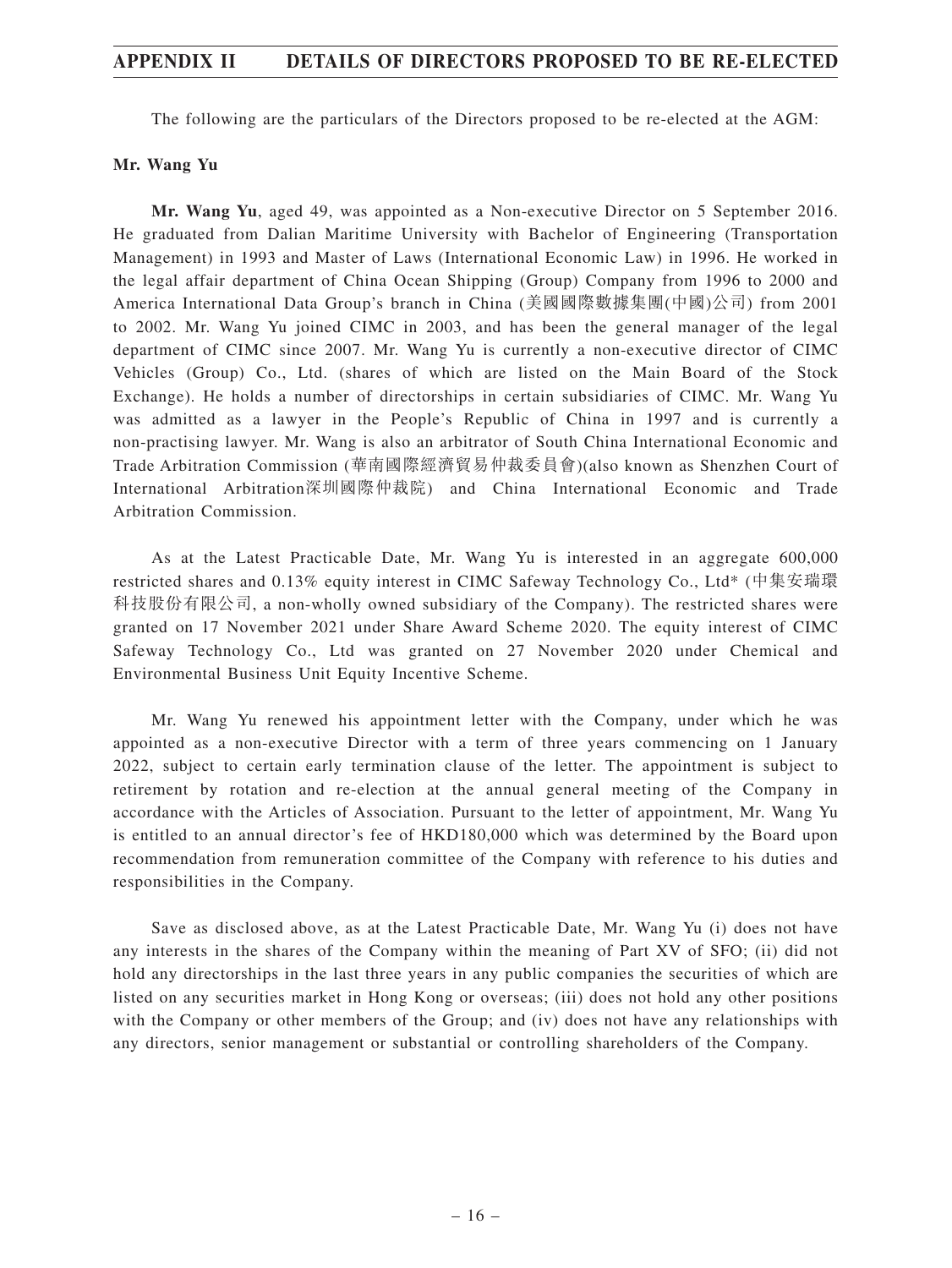## **APPENDIX II DETAILS OF DIRECTORS PROPOSED TO BE RE-ELECTED**

Save as disclosed above, Mr. Wang Yu has confirmed that there is no other information required to be disclosed pursuant to Rule 13.51(2) of the Listing Rules, and the Company is not aware of any other matters in relation to the Appointment that need to be brought to the attention of shareholders of the Company.

#### **Ms. Yien Yu Yu, Catherine ("Ms. Yien")**

**Ms. Yien,** aged 51, was appointed as an Independent Non-executive Director on 15 October 2018. She graduated from the Imperial College of Science, Technology and Medicine of University of London in England with a Joint Honours Degree in Mathematics with Management (BSc Hons). Ms. Yien was an independent non-executive director of ENN Energy Holdings Limited (shares of which are listed on the Main Board of The Stock Exchange of Hong Kong Limited) from September 2004 to May 2016, and has been re-appointed as independent non-executive director of ENN Energy Holdings Limited on 30 November 2018. Ms. Yien Yu Yu, Catherine served as a member from July 2015 to July 2019 and a deputy chairman from July 2019 to July 2021 of the Listing Committee of the Main Board and GEM of the Stock Exchange and is currently, a member of the SFC Advisory Committee, and a managing director of Rothschild & Co Hong Kong Limited. Ms. Yien is a Chartered Financial Analyst and a fellow member of the Hong Kong Securities and investment Institute and The Hong Kong Institute of Directors. She has extensive experience in the areas of corporate finance, capital markets, and mergers and acquisitions.

As at the Latest Practicable Date, Ms. Yien is interested in 300,000 restricted shares. The restricted shares were granted on 17 November 2021 under Share Award Scheme 2020.

Ms. Yien renewed her appointment letter with the Company, under which she was appointed as an independent non-executive Director with a term of three years commencing on 15 October 2021, subject to certain early termination clause of the letter. The appointment is subject to retirement by rotation and re-election at the annual general meeting of the Company in accordance with the Articles of Association. Pursuant to the letter of appointment, Ms. Yien is entitled to an annual director's fee of HKD320,000 which was determined by the Board upon recommendation from remuneration committee of the Company with reference to her duties and responsibilities in the Company.

Save as disclosed above, as at the Latest Practicable Date, Ms. Yien (i) does not have any interests in the shares of the Company within the meaning of Part XV of the SFO; (ii) did not hold any directorships in the last three years in any public companies the securities of which are listed on any securities market in Hong Kong or overseas; (iii) does not hold any other positions with the Company or other members of the Group; and (iv) does not have any relationships with any directors, senior management or substantial or controlling shareholders of the Company.

Save as disclosed above, Ms. Yien has confirmed that there is no other information required to be disclosed pursuant to Rule 13.51(2) of the Listing Rules, and the Company is not aware of any other matters in relation to the Appointment that need to be brought to the attention of shareholders of the Company.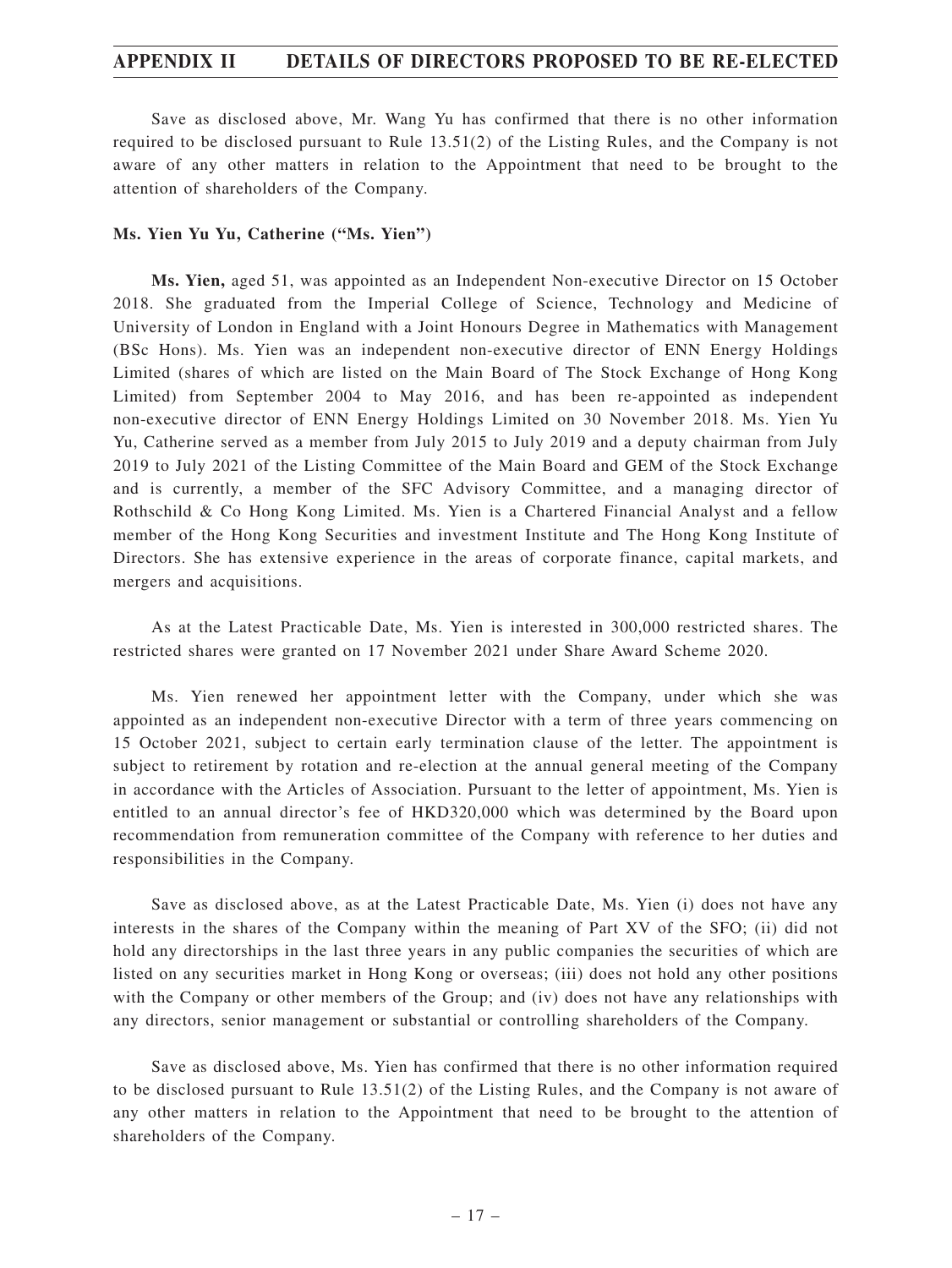# **APPENDIX II DETAILS OF DIRECTORS PROPOSED TO BE RE-ELECTED**

#### **Mr. Wang Caiyong ("Mr. Wang")**

**Mr. Wang**, aged 70, was appointed as an Independent Non-executive Director on 1 October 2018. He graduated from Fudan University (復旦大學), majoring in finance (correspondence course) in 1996 and completed the postgraduate study in finance at Beijing Technology and Business University in 2002. He is a registered accountant in the People's Republic of China (senior accountant). Mr. Wang was the deputy chief of the financial department of Dalian Maritime University from 1994 to 1995. Mr. Wang joined the head office of China Ocean Shipping (Group) Company (now known as China Cosco Shipping Corporation Limited) in 1995 and served as deputy general manager of supervisory department and head of auditing department; served as chief accountant of the head office of China Ocean Shipping Agency from 2000 to 2001; and served as chief accountant of Cosco Dalian Ocean Shipping Company from 2002, and retired in 2011. He was seconded to the supervisory board of the State Council from December 2001 for one year. Mr. Wang was also the deputy general secretary of China Institute of Internal Audit Transportation Branch from September 2011 to October 2014. He is currently the managing director of China Institute of Internal Audit and president of China Institute of Internal Audit Transportation Branch. Mr. Wang has won the 2006 China Excellent CFO Award.

As at the Latest Practicable Date, Mr. Wang is interested in 300,000 restricted shares. The restricted shares were granted on 17 November 2021 under Share Award Scheme 2020.

Mr. Wang renewed his appointment letter with the Company, under which he was appointed as an independent non-executive Director with a term of three years commencing on 1 October 2021, subject to certain early termination clause of the letter. The appointment is subject to retirement by rotation and re-election at the annual general meeting of the Company in accordance with the Articles of Association. Pursuant to the letter of appointment, Mr. Wang is entitled to an annual director's fee of HKD320,000 which was determined by the Board upon recommendation from remuneration committee of the Company with reference to his duties and responsibilities in the Company.

Save as disclosed above, as at the Latest Practicable Date, Mr. Wang (i) does not have any interests in the shares of the Company within the meaning of Part XV of the SFO; (ii) did not hold any directorships in the last three years in any public companies the securities of which are listed on any securities market in Hong Kong or overseas; (iii) does not hold any other positions with the Company or other members of the Group; and (iv) does not have any relationships with any directors, senior management or substantial or controlling shareholders of the Company.

Save as disclosed above, Mr. Wang has confirmed that there is no other information required to be disclosed pursuant to Rule 13.51(2) of the Rules Governing the Listing Rules, and the Company is not aware of any other matters in relation to the Appointment that need to be brought to the attention of shareholders of the Company.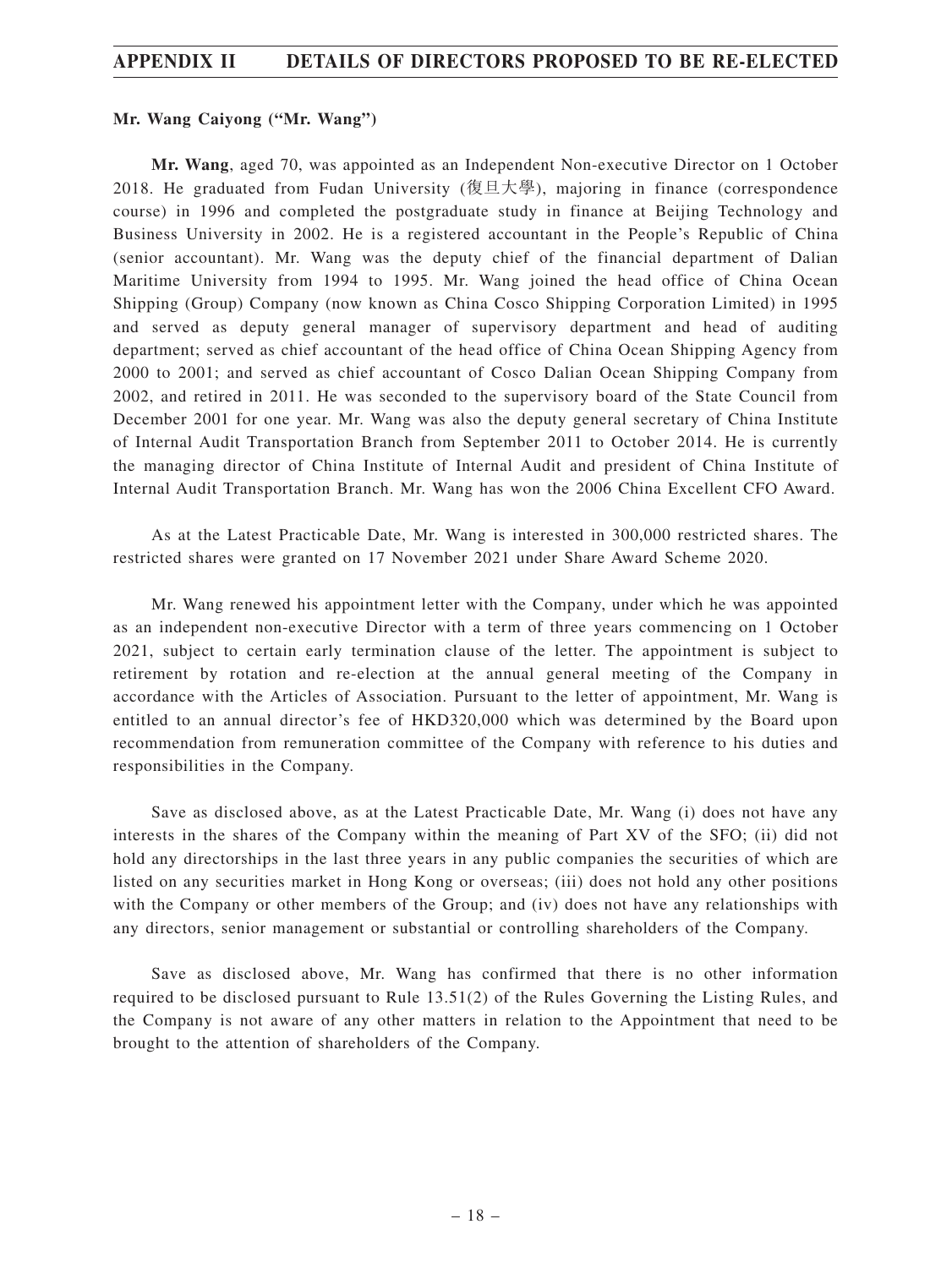

*(Incorporated in the Cayman Islands with limited liability)* **(Stock code: 3899)**

# **MEMORANDUM AND ARTICLES OF ASSOCIATION**

Consolidated version as at 26 June, 2009Adopted by way of special resolution passed on 20 May 2022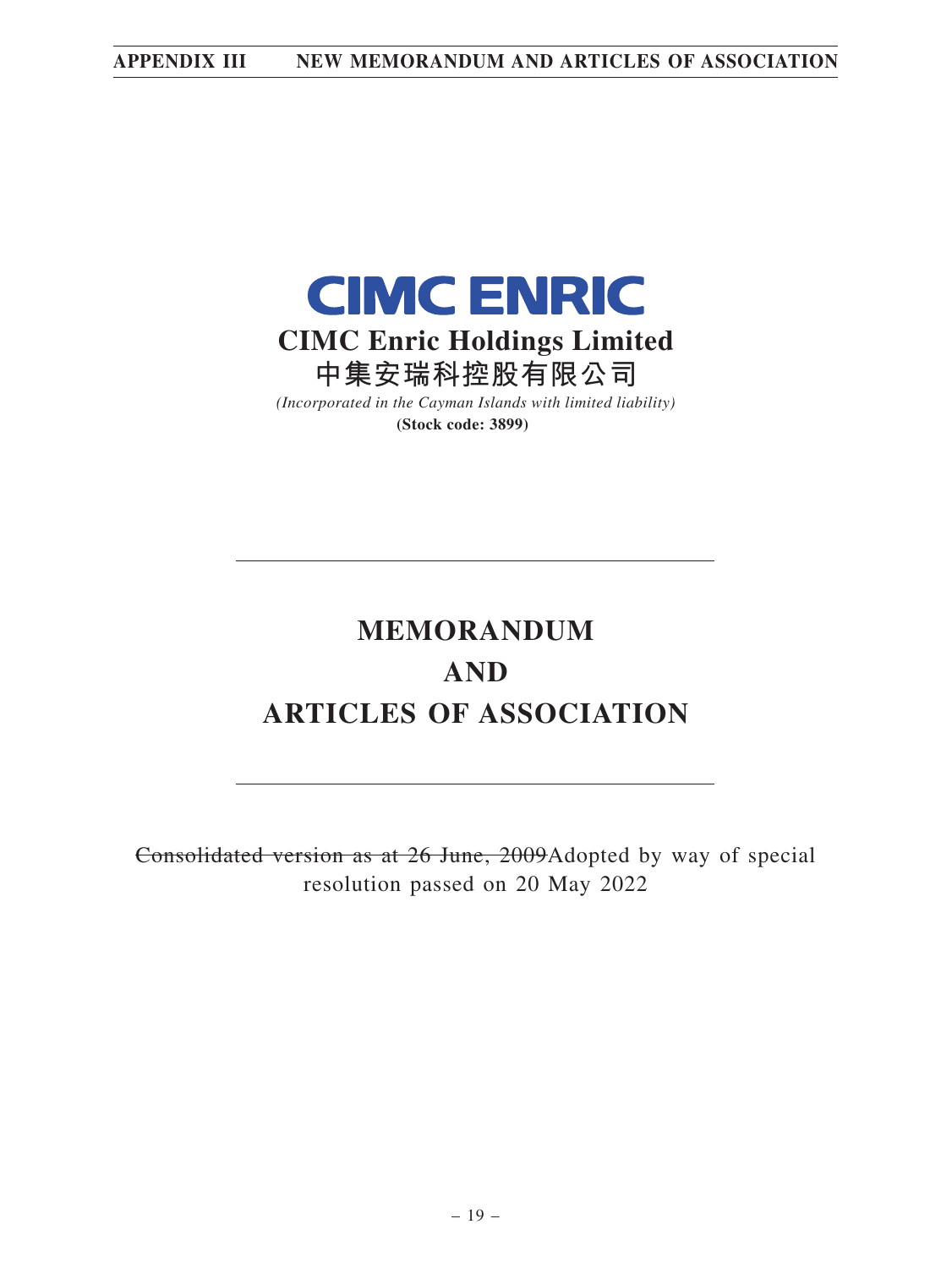# **THE COMPANIES LAWACT (AS REVISED) EXEMPTED COMPANY LIMITED BY SHARES**

# **SECOND AMENDED AND RESTATED MEMORANDUM OF ASSOCIATION OF CIMC Enric Holdings Limited 中集安瑞科控股有限公司**

## (Adopted by way of special resolutions passed on December 10, 200420 May 2022) and (Further amended by special resolutions on 26 June, 2009)

- 1. The name of the Company is CIMC Enric Holdings Limited 中集安瑞科控股有限公司.
- 2. The Registered Office of the Company shall be at the offices of GodanConyers Trust Company (Cayman) Limited, Cricket Square, Hutchins Drive, P.O. Box 2681, Grand Cayman KY1-1111, Cayman Islands.
- 3. Subject to the following provisions of this Memorandum, the objects for which the Company is established are unrestricted.
- 4. Subject to the following provisions of this Memorandum, the Company shall have and be capable of exercising all the functions of a natural person of full capacity irrespective of any question of corporate benefit, as provided by Section 27(2) of Tthe Companies LawAct (As Revised).
- 5. Nothing in this Memorandum shall permit the Company to carry on a business for which a licence is required under the laws of the Cayman Islands unless duly licensed.
- 6. The Company shall not trade in the Cayman Islands with any person, firm or corporation except in furtherance of the business of the Company carried on outside the Cayman Islands; provided that nothing in this clause shall be construed as to prevent the Company effecting and concluding contracts in the Cayman Islands, and exercising in the Cayman Islands all of its powers necessary for the carrying on of its business outside the Cayman Islands.
- 7. The liability of each member is limited to the amount from time to time unpaid on such member's shares.
- 8. The share capital of the Company is HK\$120,000,000, comprising 10,000,000,000 ordinary shares of a nominal or par value of HK\$0.01 each and 2,000,000,000 non-redeemable convertible preference shares of a nominal or par value of HK\$0.01 each.
- 9. The Company may exercise the power contained in the Companies  $LawAct$  (As Revised) to deregister in the Cayman Islands and be registered by way of continuation in another jurisdiction.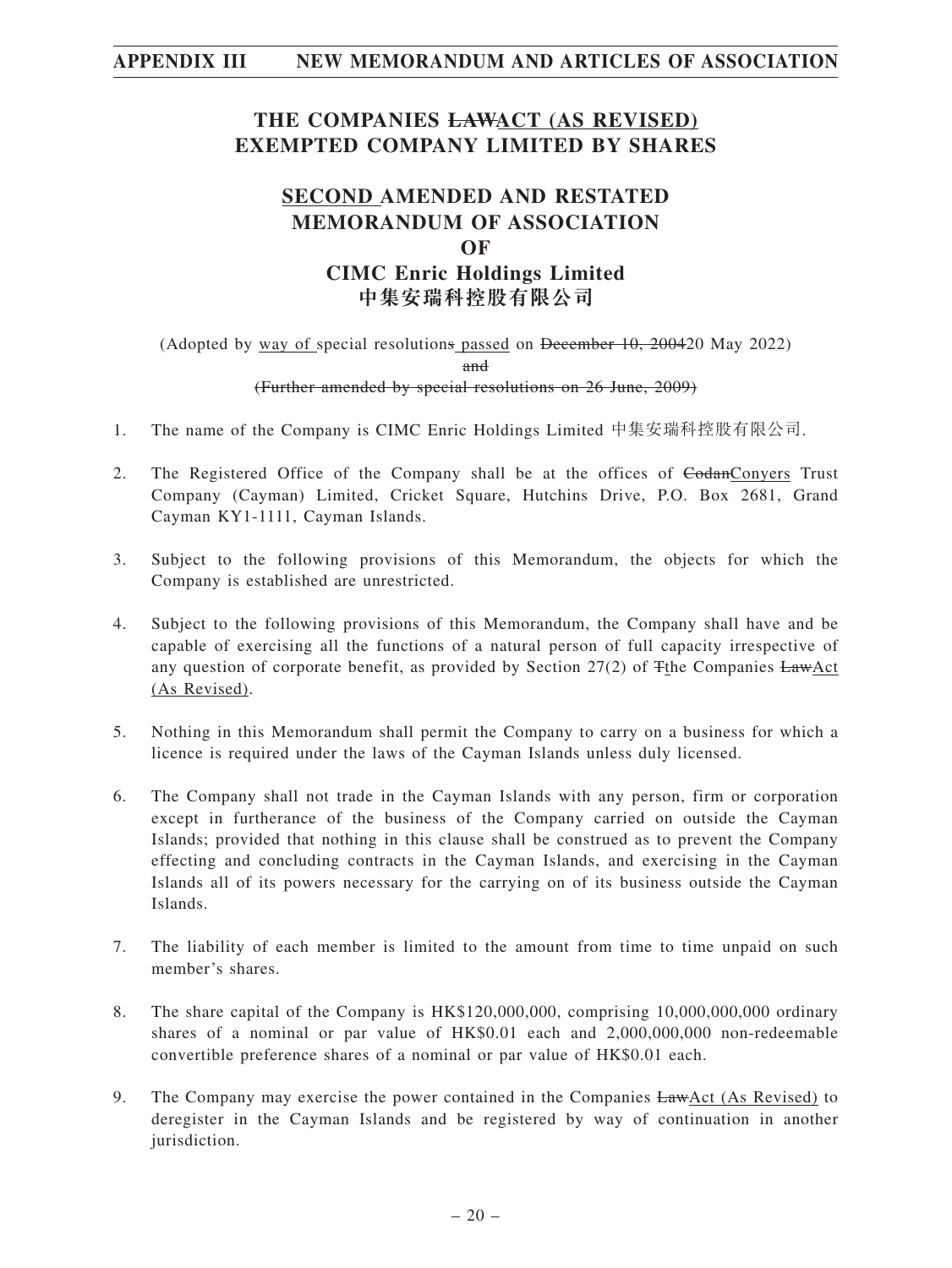**The Companies LawAct (As Revised) Exempted Company Limited by Shares**

# **AMENDED AND RESTATED ARTICLES OF ASSOCIATION OF**

# **CIMC Enric Holdings Limited 中集安瑞科控股有限公司**

(Adopted pursuant to writtenby way of special resolutions passed on 26 September, 200520 May 2022)

and

(Further amended by special resolution on 23 May, 2006)

and

(Further amended by special resolutions on 26 June, 2009)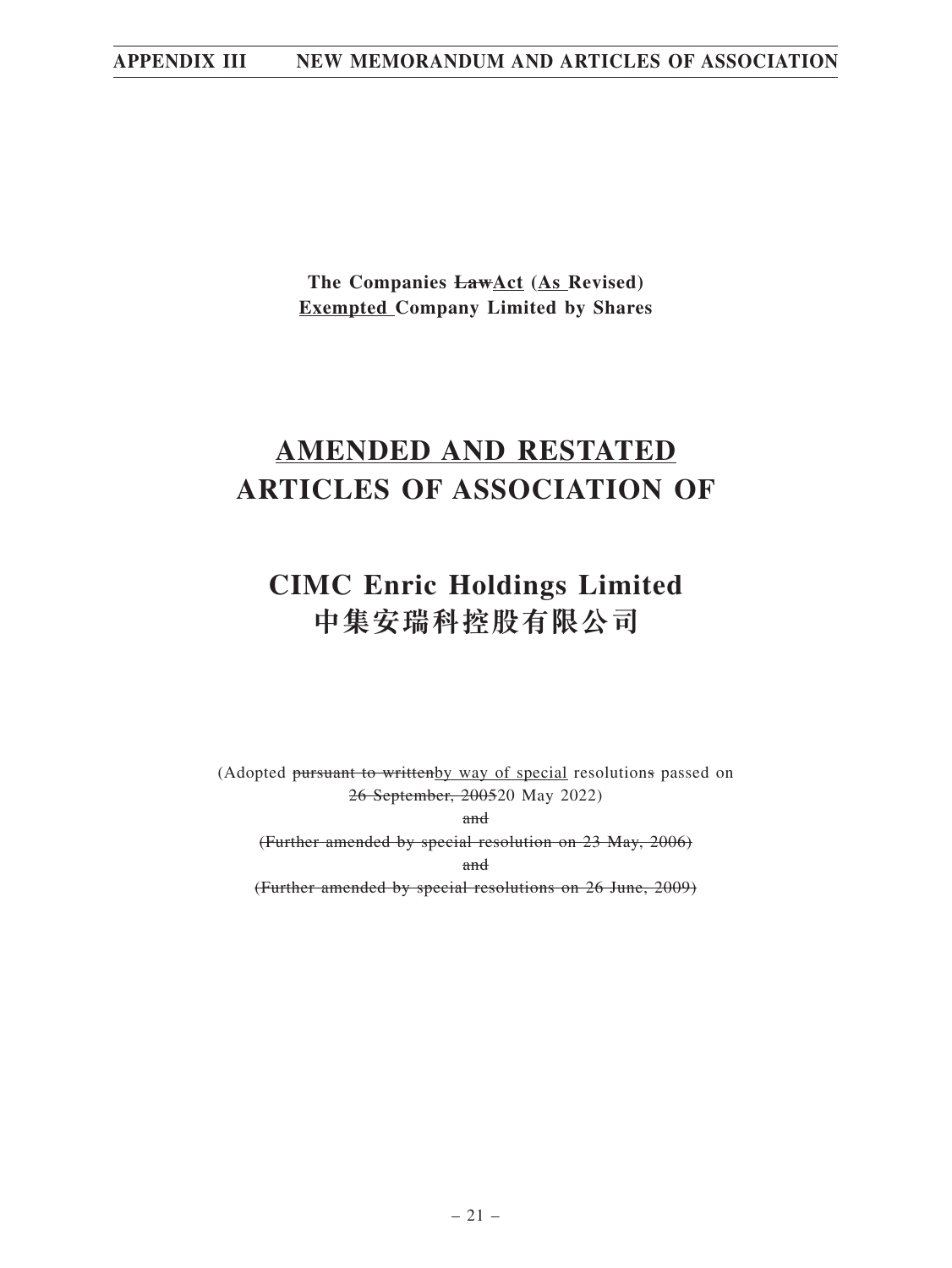# **INDEX**

| 1              |
|----------------|
| $\mathfrak{2}$ |
| 3              |
| $4 - 7$        |
| $8-9$          |
| $10 - 11$      |
| $12 - 15$      |
| $16 - 21$      |
| $22 - 24$      |
| $25 - 33$      |
| 34-42          |
| $43 - 44$      |
| 45             |
| $46 - 51$      |
| 52-54          |
| 55             |
| 56-58          |
| 59-60          |
| $61 - 65$      |
| 66-7774        |
| 78-8375-80     |
| 8481           |
| 8582           |
| 8683           |
| 87-8884-85     |
| 8986           |
| 90-9187-88     |
| 92-9589-92     |
| 96-9993-96     |
| 100-10397-100  |
| 104-109101-106 |
| 110-113107-110 |
| 114-123111-120 |
| 124-126121-123 |
| 127-130124-127 |
| 131128         |
| 132129         |
| 133130         |
| 134131         |
| 135132         |
| 136-145133-142 |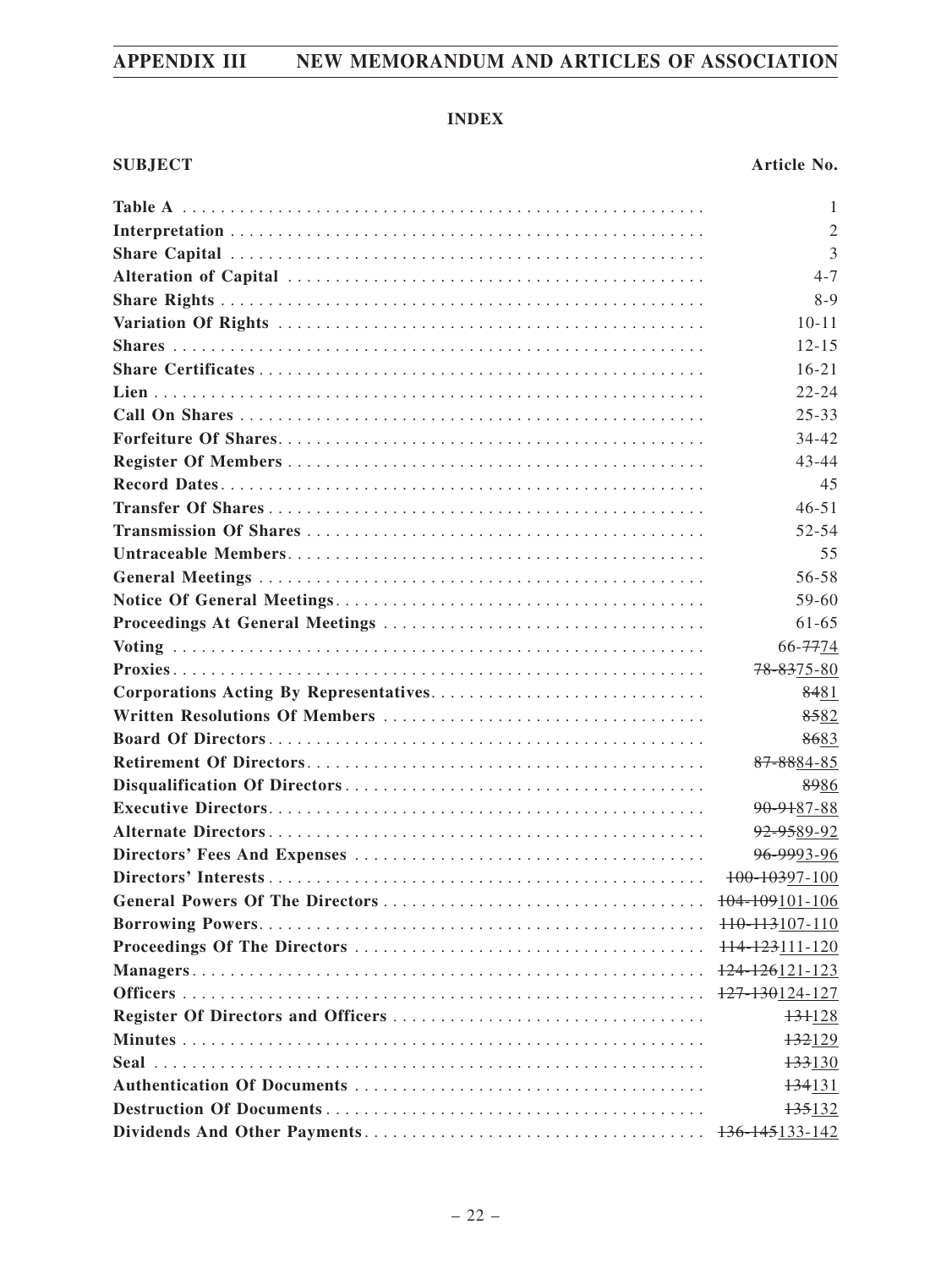# **SUBJECT Article No.**

|                                                     | 146143             |  |
|-----------------------------------------------------|--------------------|--|
|                                                     |                    |  |
|                                                     | 149146             |  |
|                                                     |                    |  |
|                                                     |                    |  |
|                                                     |                    |  |
|                                                     | <del>164</del> 161 |  |
|                                                     |                    |  |
|                                                     | 167164             |  |
|                                                     | 165                |  |
| Amendment To Memorandum and Articles of Association |                    |  |
|                                                     | 168166             |  |
|                                                     | 169167             |  |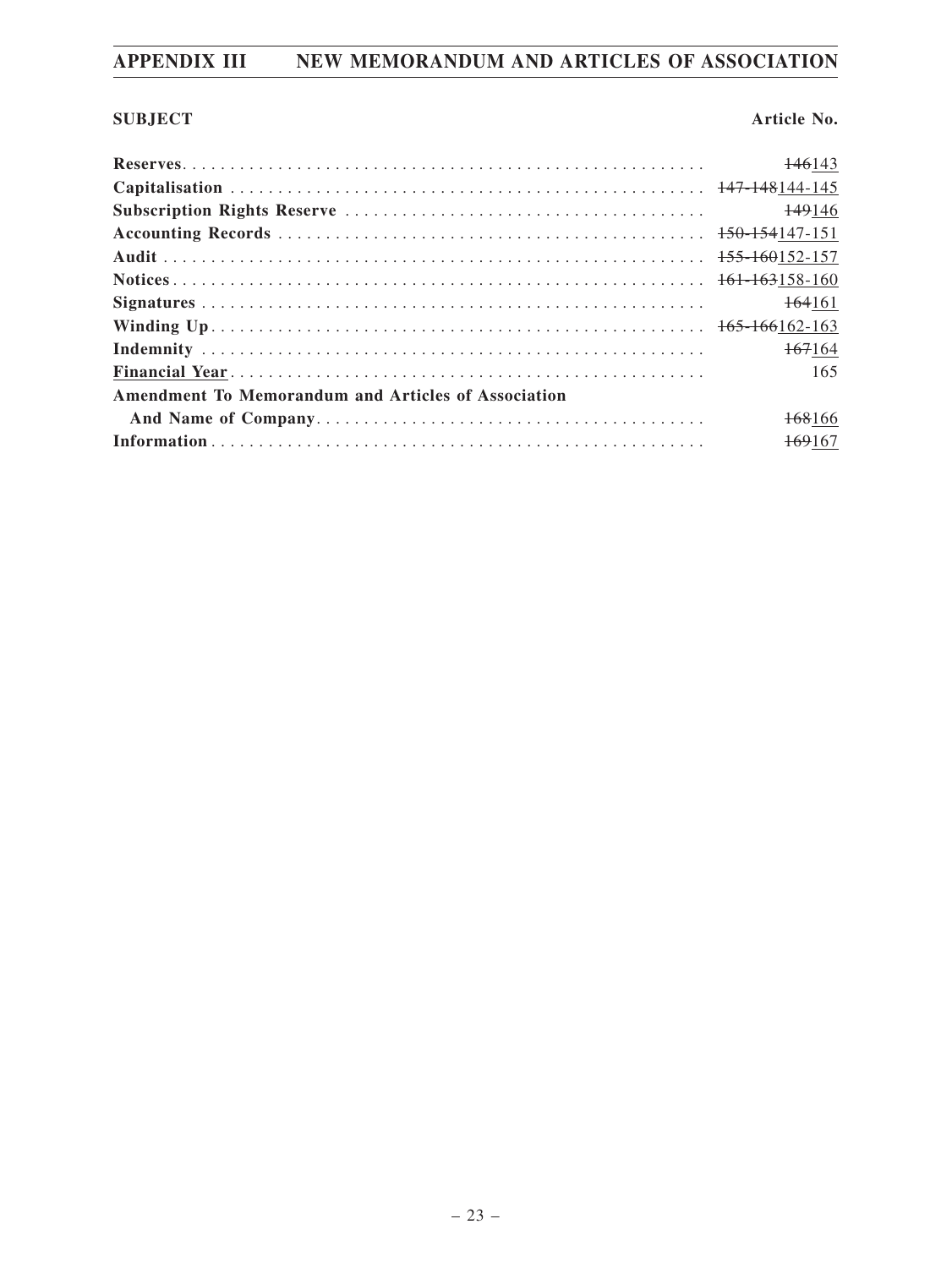#### **INTERPRETATION**

## **TABLE A**

1. The regulations in Table A in the Schedule to the Companies  $LawAct (As Revised)$  do not apply to the Company.

#### **INTERPRETATION**

2. (1) In these Articles, unless the context otherwise requires, the words standing in the first column of the following table shall bear the meaning set opposite them respectively in the second column.

| <b>WORD</b>            | <b>MEANING</b>                                                                                                                                                                                                                                                                                                                                      |
|------------------------|-----------------------------------------------------------------------------------------------------------------------------------------------------------------------------------------------------------------------------------------------------------------------------------------------------------------------------------------------------|
| "Act"                  | the Companies Act, Cap. 22 (Act 3 of 1961, as<br>consolidated and revised from time to time) of<br>the Cayman Islands.                                                                                                                                                                                                                              |
| "announcement"         | an official publication of a Notice or document<br>of the Company, including a publication,<br>subject to and to such extent permitted by the<br>Listing Rules, by electronic communication or<br>by advertisement published in the newspapers<br>or in such manner or means ascribed and<br>permitted by the Listing Rules and applicable<br>laws. |
| "Articles"             | these Articles in their present form or as<br>supplemented or amended or substituted from<br>time to time.                                                                                                                                                                                                                                          |
| "associate"            | the meaning attributed to it in the rules of the<br><b>Designated Stock Exchange.</b>                                                                                                                                                                                                                                                               |
| "Auditor"              | the auditor of the Company for the time being<br>and may include any individual or partnership.                                                                                                                                                                                                                                                     |
| "Board" or "Directors" | the board of directors of the Company or the any<br>directors present at a meeting of directors of the<br>Company at which a quorum is present from<br>time to time.                                                                                                                                                                                |
| "capital"              | the share capital from time to time of the<br>Company from time to time.                                                                                                                                                                                                                                                                            |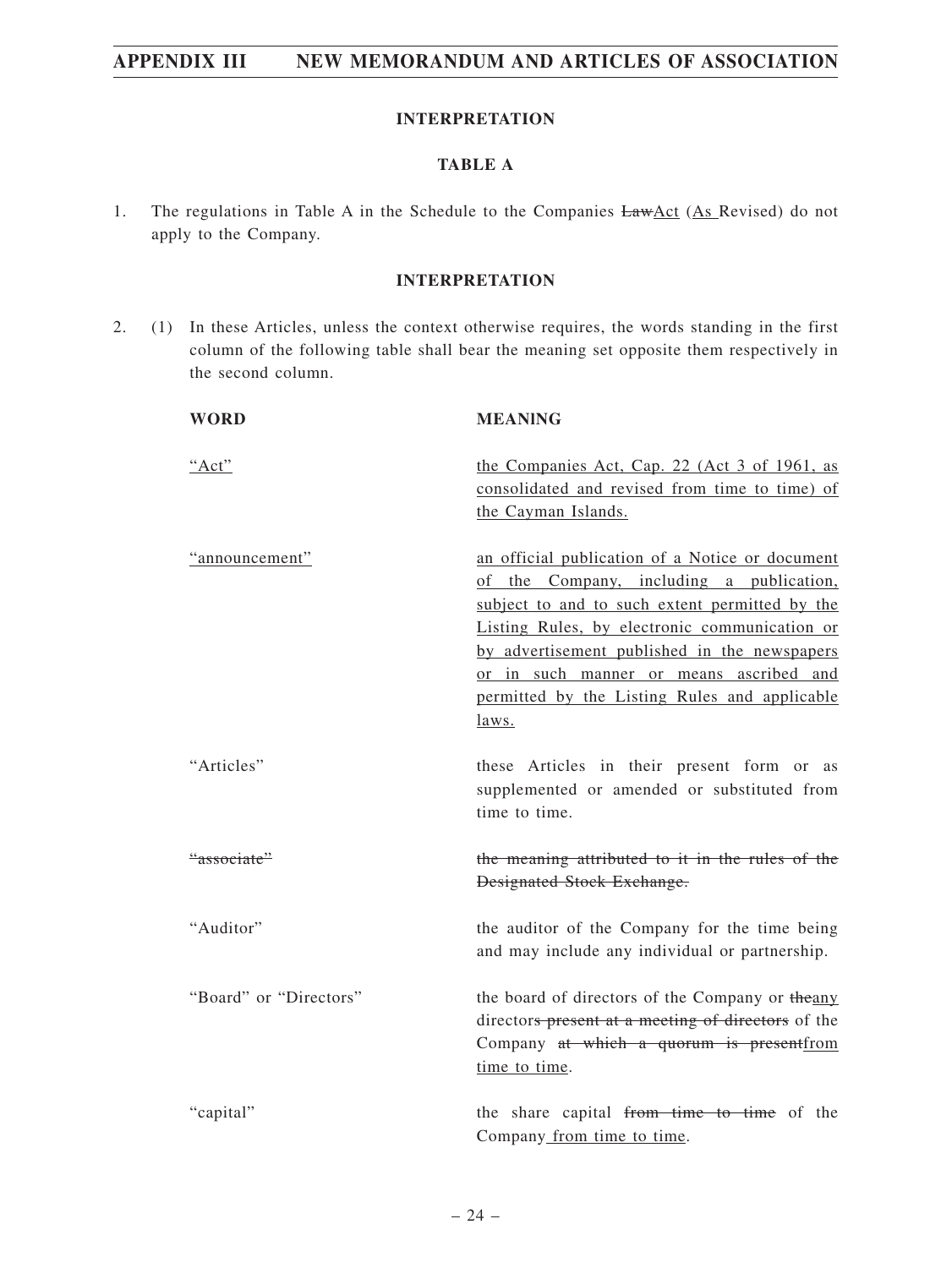| "clear days"                     | in relation to the period of a $mN$ otice that period<br>excluding the day when the mNotice is given or<br>deemed to be given and the day for which it is<br>given (and, in the case of a Notice for a<br>meeting, the date of the meeting) or on which it<br>is to take effect.                                                                                                                                                                                                                                                           |
|----------------------------------|--------------------------------------------------------------------------------------------------------------------------------------------------------------------------------------------------------------------------------------------------------------------------------------------------------------------------------------------------------------------------------------------------------------------------------------------------------------------------------------------------------------------------------------------|
| "clearing house"                 | a clearing house recognized by the laws of the<br>jurisdiction in which the shares of the Company<br>are listed or quoted on a stock exchange in such<br>jurisdiction and in the case of Hong Kong, a<br>recognised clearing house within the meaning of<br>Part 1 of Schedule 1 to the Securities and<br>Futures Ordinance (Chapter 571 of the Laws of<br>Hong Kong) and any amendments thereto or<br>reenactments thereof for the time being in force<br>and includes every other law incorporated<br>therewith or substituted therefor. |
| "close associate"                | in relation to any Director, shall have the same<br>meaning as defined in the Listing Rules as<br>modified from time to time, except that for<br>purposes of Article 100 where the transaction or<br>arrangement to be approved by the Board is a<br>connected transaction referred to in the Listing<br>Rules, it shall have the same meaning as that<br>ascribed to "associate" in the Listing Rules.                                                                                                                                    |
| "Company"                        | CIMC Enric Holdings Limited 中集安瑞科控股<br>有限公司.                                                                                                                                                                                                                                                                                                                                                                                                                                                                                               |
| "competent regulatory authority" | a competent regulatory authority in the territory<br>where the shares of the Company are listed or<br>quoted on a stock exchange in such territory.                                                                                                                                                                                                                                                                                                                                                                                        |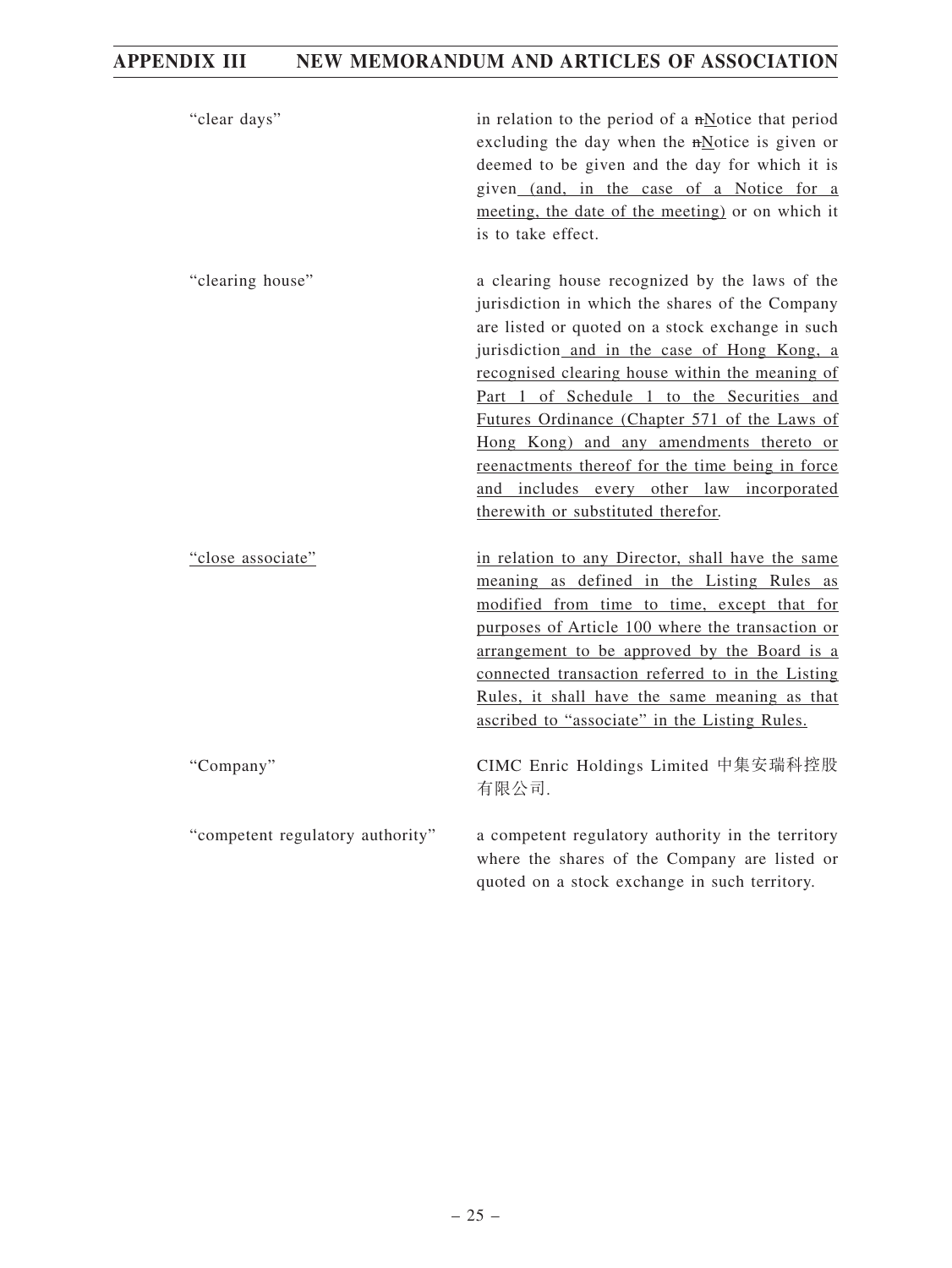| "Convertible Preference Share(s)"  | 2,000,000,000<br>non-redeemable convertible<br>preference shares of a par value of HK\$0.01 per<br>share in the capital of the Company (or, if there<br>sub-division, consolidation,<br>been<br>has<br>a<br>reduction, re-classification or re-construction of<br>the non-redeemable convertible preference share<br>capital of the Company, such non-redeemable<br>convertible preference shares forming part of<br>the non-redeemable convertible preference share<br>capital of the Company of such other nominal<br>shall result from<br>such<br>amount<br><b>as</b><br>any<br>consolidation,<br>reduction,<br>sub-division,<br>re-classification or re-construction) with such<br>rights and restrictions as set out in Article 9A. |
|------------------------------------|------------------------------------------------------------------------------------------------------------------------------------------------------------------------------------------------------------------------------------------------------------------------------------------------------------------------------------------------------------------------------------------------------------------------------------------------------------------------------------------------------------------------------------------------------------------------------------------------------------------------------------------------------------------------------------------------------------------------------------------|
| "debenture" and "debenture holder" | debenture<br>include<br>debenture<br>stock<br>and<br>stockholder respectively.                                                                                                                                                                                                                                                                                                                                                                                                                                                                                                                                                                                                                                                           |
| "Designated Stock Exchange"        | a stock exchange in respect of which the shares<br>of the Company are listed or quoted and where<br>such stock exchange deems such listing or<br>quotation to be the primary listing or quotation<br>of the shares of the Company.                                                                                                                                                                                                                                                                                                                                                                                                                                                                                                       |
| "dollars" and "\$"                 | dollars, the legal currency of Hong Kong.                                                                                                                                                                                                                                                                                                                                                                                                                                                                                                                                                                                                                                                                                                |
| "electronic communication"         | a communication sent, transmitted, conveyed<br>and received by wire, by radio, by optical<br>means or by other electron magnetic means in<br>any form through any medium.                                                                                                                                                                                                                                                                                                                                                                                                                                                                                                                                                                |
| "electronic means"                 | include sending or otherwise making available<br>to the intended recipients of the communication<br>an electronic communication.                                                                                                                                                                                                                                                                                                                                                                                                                                                                                                                                                                                                         |
| "electronic meeting"               | a general meeting held and conducted wholly<br>and exclusively by virtual attendance and<br>participation by Members and/or proxies by<br>means of electronic facilities.                                                                                                                                                                                                                                                                                                                                                                                                                                                                                                                                                                |
| "electronic signature"             | an electronic symbol or process attached to or<br>logically associated with an electronic<br>communication and executed or adopted by a<br>person with the intent to sign or execute the<br>electronic communication.                                                                                                                                                                                                                                                                                                                                                                                                                                                                                                                    |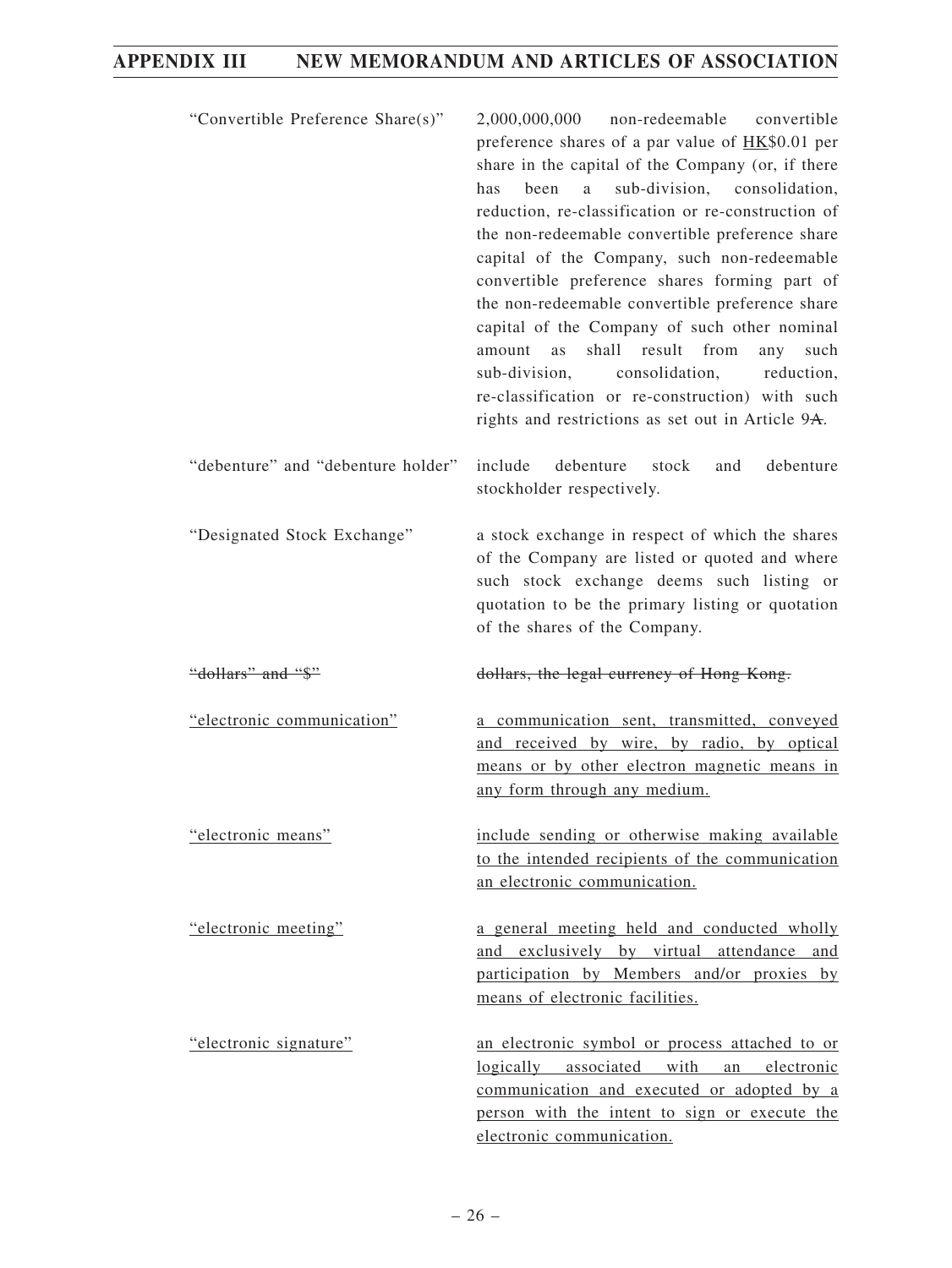| "head office"      | such office of the Company as the Directors<br>may from time to time determine to be the<br>principal office of the Company.                                                                                                                                                                      |
|--------------------|---------------------------------------------------------------------------------------------------------------------------------------------------------------------------------------------------------------------------------------------------------------------------------------------------|
| "HK\$"             | Hong Kong dollars, the legal currency of Hong<br>Kong.                                                                                                                                                                                                                                            |
| "hybrid meeting"   | a general meeting convened for the (i) physical<br>attendance by Members and/or proxies at the<br>Principal Meeting Place and where applicable,<br>one or more Meeting Locations and (ii) virtual<br>attendance and participation by Members and/or<br>proxies by means of electronic facilities. |
| "Law"              | The Companies Law, Cap. 22 (Law 3 of 1961,<br>as consolidated and revised) of the Cayman<br>Islands.                                                                                                                                                                                              |
| "Listing Rules"    | the rules of the Designated Stock Exchange as<br>modified and revised from time to time, and in<br>the case of The Stock Exchange of Hong Kong<br>Limited, the Rules Governing the Listing of<br>Securities on The Stock Exchange of Hong<br>Kong Limited.                                        |
| "Meeting Location" | shall have the meaning given to it in Article<br>64A.                                                                                                                                                                                                                                             |
| "Member(s)"        | a duly registered holder( $s$ ) from time to time-of<br>the shares in the capital of the Company from<br>time to time.                                                                                                                                                                            |
| "month"            | a calendar month.                                                                                                                                                                                                                                                                                 |
| "Notice"           | written notice unless otherwise specifically<br>stated and as further defined in these Articles.                                                                                                                                                                                                  |
| "Office"           | the registered office of the Company for the<br>time being.                                                                                                                                                                                                                                       |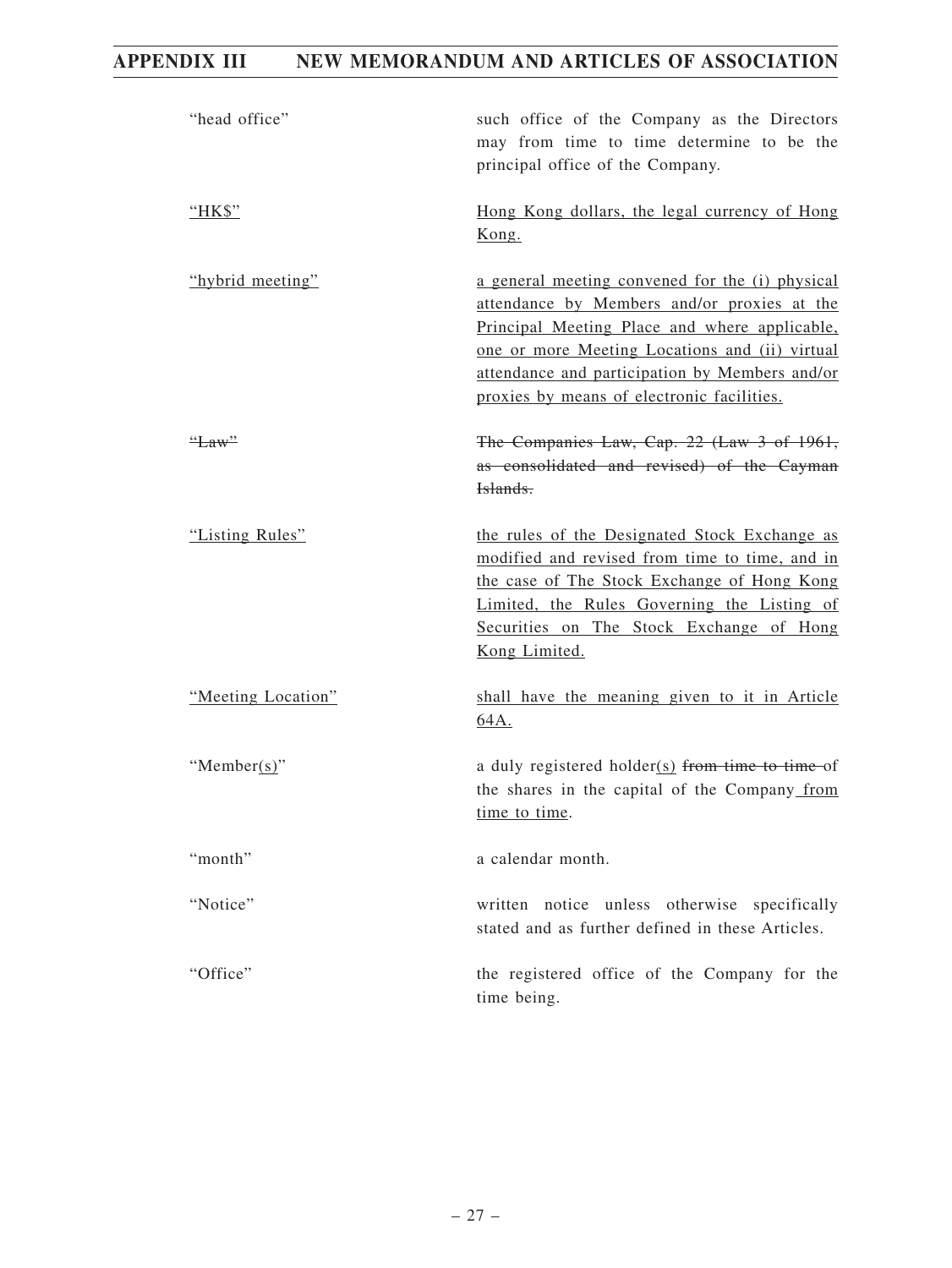| "Ordinary Share(s)"       | an ordinary share of a par value of $HK$0.01$ per<br>share in the capital of the Company (or, if there<br>sub-division, consolidation,<br>been<br>a<br>has<br>reduction, re-classification or re-construction of<br>the ordinary share capital of the Company, such<br>ordinary shares forming part of the ordinary<br>equity share capital of the Company of such<br>other nominal amount as shall result from any<br>such sub-division, consolidation, reduction,<br>re-classification or re-construction) with such<br>rights and restrictions as set out in these<br>Articles. |
|---------------------------|------------------------------------------------------------------------------------------------------------------------------------------------------------------------------------------------------------------------------------------------------------------------------------------------------------------------------------------------------------------------------------------------------------------------------------------------------------------------------------------------------------------------------------------------------------------------------------|
| "ordinary resolution"     | a resolution shall be an ordinary resolution<br>when it has been passed by a simple majority of<br>votes cast by such Members as, being entitled<br>so to do, vote in person or, in the case of any<br>Member being a corporation, by its duly<br>authorised representative or, where proxies are<br>allowed, by proxy at a general meeting of which<br>not less than fourteen (14) clear days' Notice<br>has been duly given in accordance with Article<br>59.1                                                                                                                   |
| "paid up"                 | paid up or credited as paid up.                                                                                                                                                                                                                                                                                                                                                                                                                                                                                                                                                    |
| "physical meeting"        | a general meeting held and conducted by<br>physical attendance and participation by<br>Members and/or proxies at the Principal<br>Meeting Place and/or where applicable, one or<br>more Meeting Locations.                                                                                                                                                                                                                                                                                                                                                                         |
| "Principal Meeting Place" | shall have the meaning given to it in Article<br>$59(2)$ .                                                                                                                                                                                                                                                                                                                                                                                                                                                                                                                         |
| "Register"                | the principal register and where applicable, any<br>branch register of Members of the Company-to<br>be maintained at such place within or outside<br>Cayman Islands as<br>the<br>Board<br>shall<br>the<br>determine from time to time.                                                                                                                                                                                                                                                                                                                                             |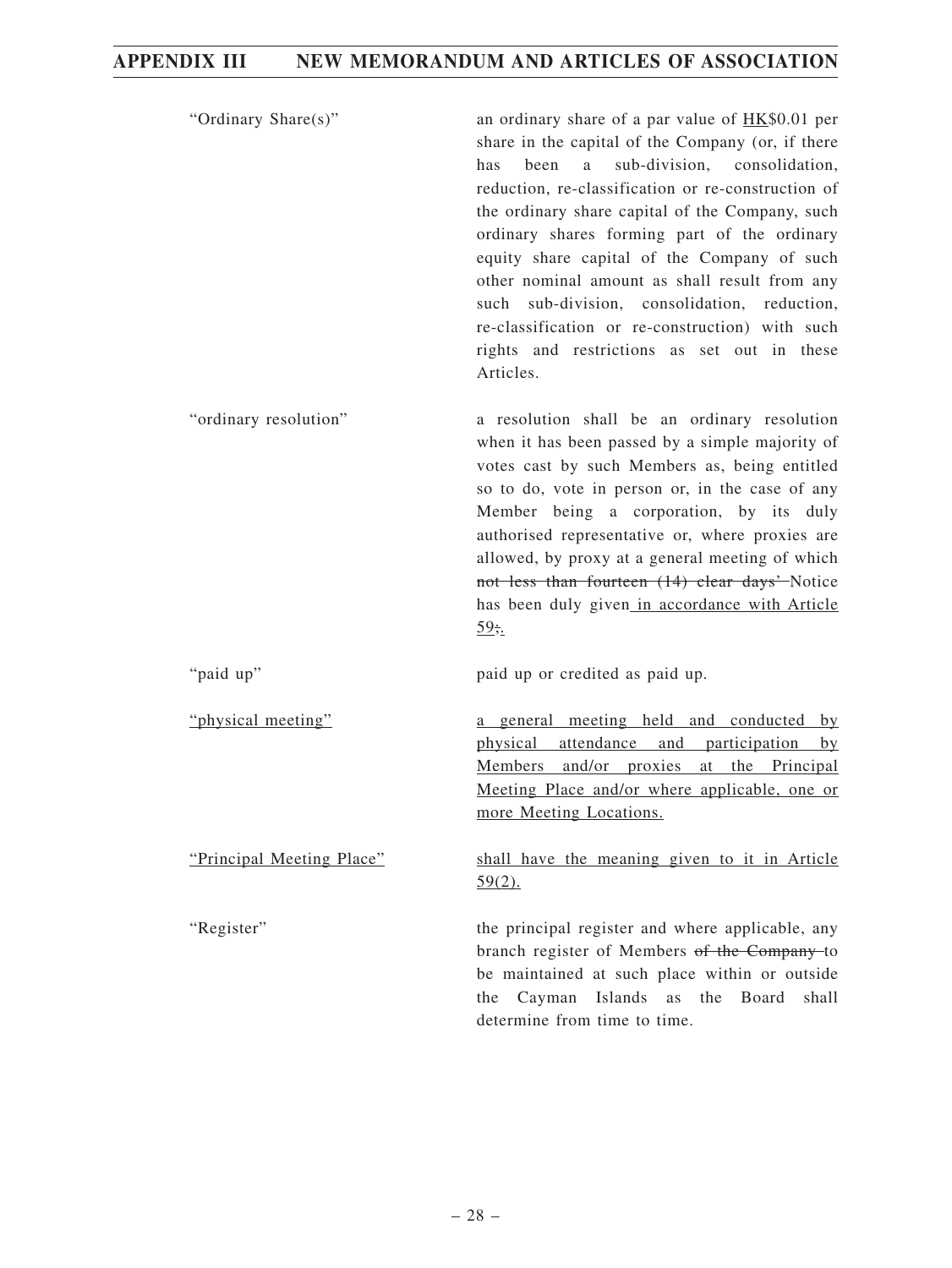| "Registration Office" | in respect of any class of share capital such<br>place as the Board may from time to time<br>determine to keep a branch register of Members<br>in respect of that class of share capital and<br>where (except in cases where the Board<br>otherwise<br>directs) the transfers or<br>other<br>documents of title for such class of share<br>capital are to be lodged for registration and are<br>to be registered. |
|-----------------------|-------------------------------------------------------------------------------------------------------------------------------------------------------------------------------------------------------------------------------------------------------------------------------------------------------------------------------------------------------------------------------------------------------------------|
| "Seal"                | common seal or any one or more duplicate seals<br>of the Company (including a securities seal) for<br>use in the Cayman Islands or in any place<br>outside the Cayman Islands.                                                                                                                                                                                                                                    |
| "Secretary"           | any person firm or corporation appointed by the<br>Board to perform any of the duties of secretary<br>of the Company and includes any assistant,<br>deputy, temporary or acting secretary.                                                                                                                                                                                                                        |
| "share(s)"            | any share in the capital of the Company<br>(including the Ordinary Shares and Convertible)<br>Preference Shares).                                                                                                                                                                                                                                                                                                 |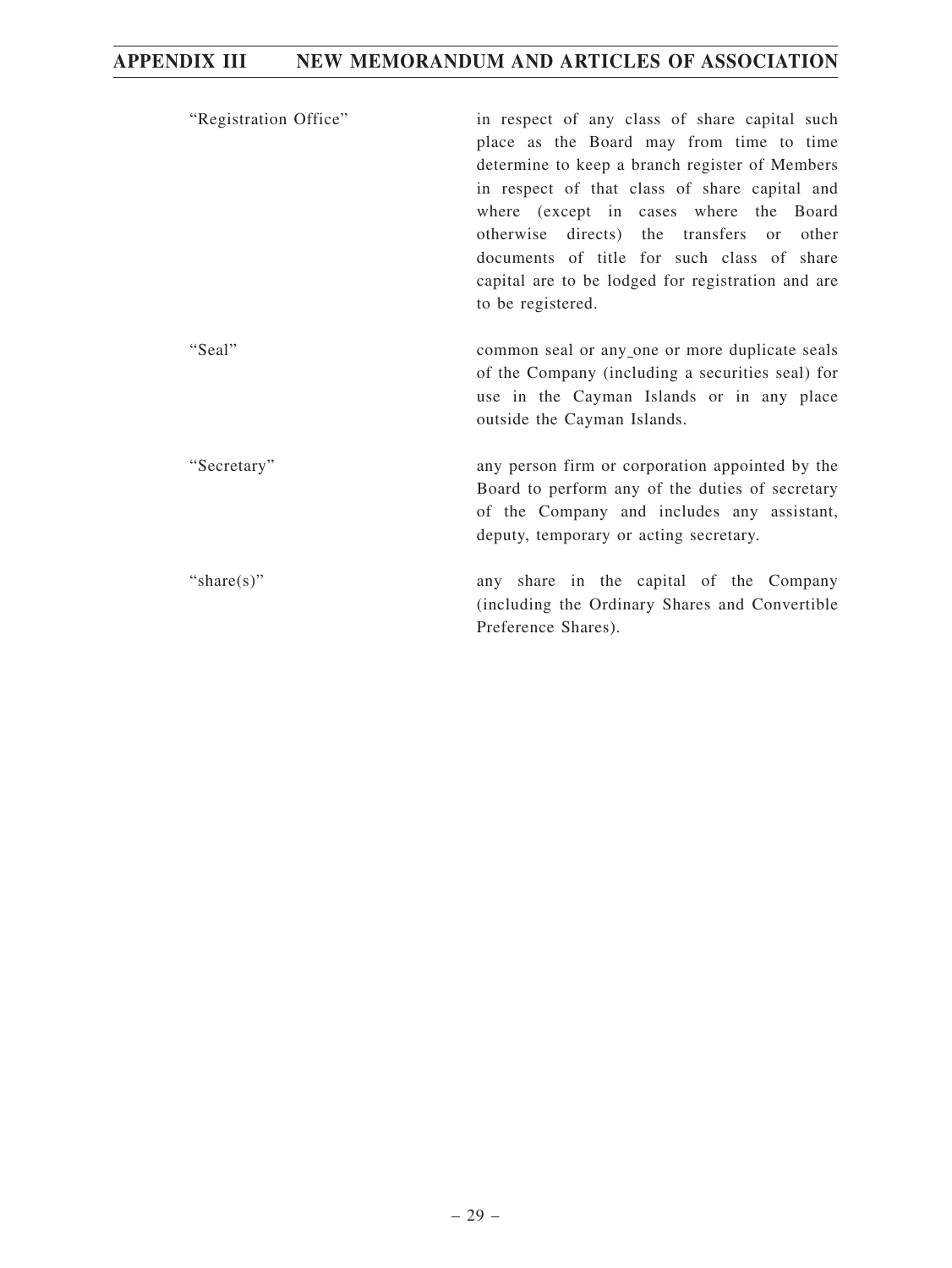Ccompanyies"

"special resolution" a resolution shall be a special resolution when it has been passed by a majority of not less than three-fourths of votes cast by such Members as, being entitled so to do, vote in person or, in the case of such Members as are corporations, by their respective duly authorised representative or, where proxies are allowed, by proxy at a general meeting of which not less than twenty-one (21) clear days' Notice, specifying (without prejudice to the power contained in these Articles to amend the same) the intention to propose the resolution as a special resolution, has been duly given. Provided that, except in the case of an annual general meeting, if it is so agreed by a majority in number of the Members having the right to attend and vote at any such meeting, being a majority together holding not less than ninety-five (95) per cent. in nominal value of the shares giving that right and in the case of an annual general meeting, if it is so agreed by all Members entitled to attend and vote thereat, a resolution may be proposed and passed as a special resolution at a meeting of which less than twenty-one (21) clear days' Notice has been duly given in accordance with Article 59;

> a special resolution shall be effective for any purpose for which an ordinary resolution is expressed to be required under any provision of these Articles or the Statutes.

"Statutes" the LawAct and every other law of the Legislature of the Cayman Islands for the time being in force applying to or affecting the Company, its memorandum of association and/or these Articles. "Ssubsidiary and Holding

shall have the meanings attributed to them in the rules of the Designated Stock ExchangeListing Rules.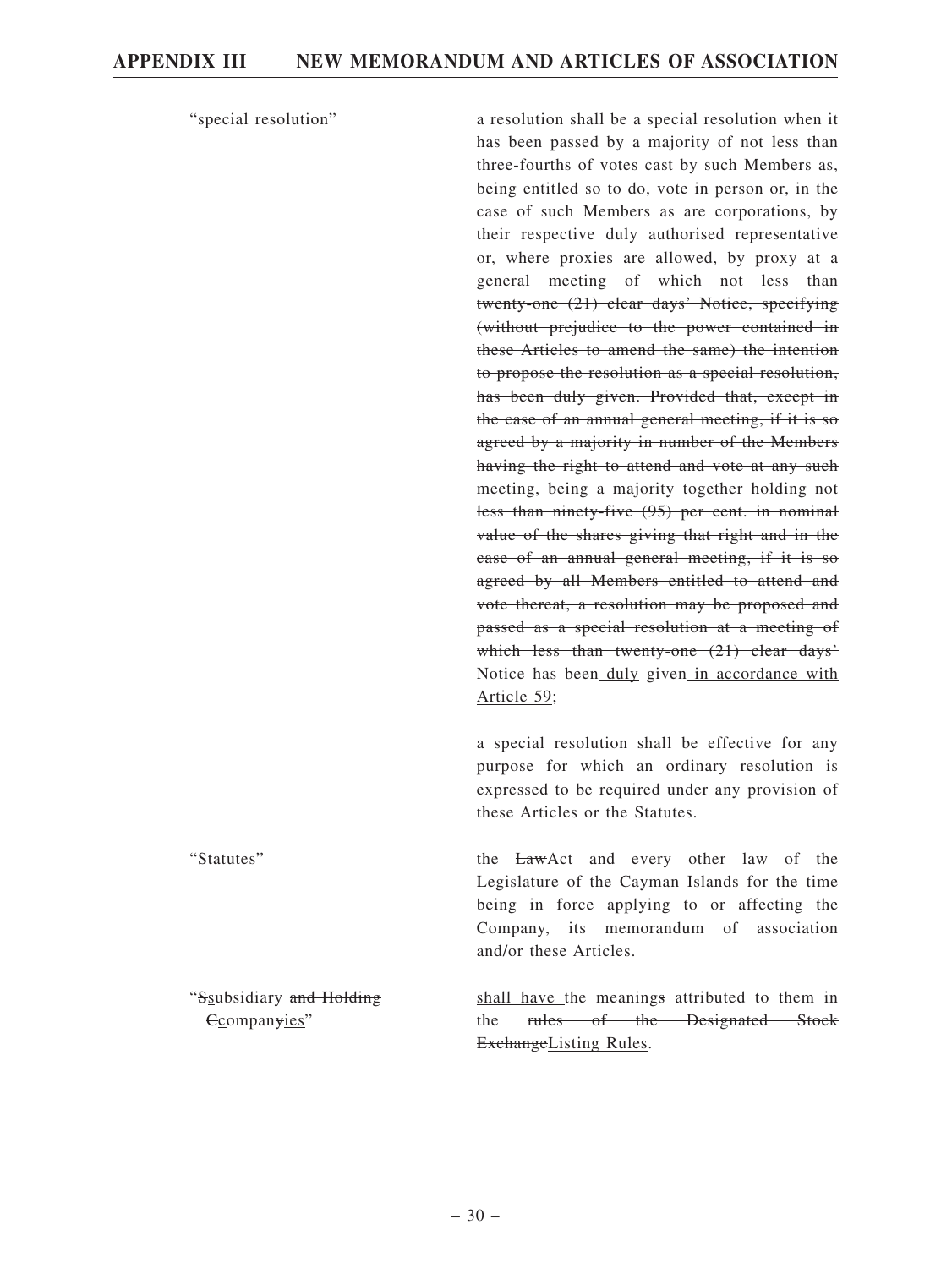"substantial shareholder" a person who is entitled to exercise, or to control the exercise of, 10% or more (or such other percentage as may be prescribed by the Listing Rules from time to time) of the voting power at any general meeting of the Company.

"year" a calendar year.

- (2) In these Articles, unless there be something within the subject or context inconsistent with such construction:
	- (a) words importing the singular include the plural and vice versa;
	- (b) words importing a gender include both gender and the neuter;
	- (c) words importing persons include companies, associations and bodies of persons whether corporate or not;
	- (d) the words:
		- (i) "may" shall be construed as permissive;
		- (ii) "shall" or "will" shall be construed as imperative;
	- (e) expressions referring to writing shall, unless the contrary intention appears, be construed as including printing, lithography, photography and other modes of representing or reproducing words or figures in a legible and non-transitory form or, to the extent permitted by and in accordance with the Statutes and other applicable laws, rules and regulations, any visible substitute for writing (including an electronic communication), or modes of representing or reproducing words partly in one visible form and partly in another visible form, and including where the representation takes the form of electronic display, provided that both the mode of service of the relevant document or nNotice and the Member's election comply with all applicable Statutes, rules and regulations;
	- (f) references to any law, ordinance, sStatute or statutory provision shall be interpreted as relating to any statutory modification or re-enactment thereof for the time being in force;
	- (g) save as aforesaid words and expressions defined in the Statutes shall bear the same meanings in these Articles if not inconsistent with the subject in the context;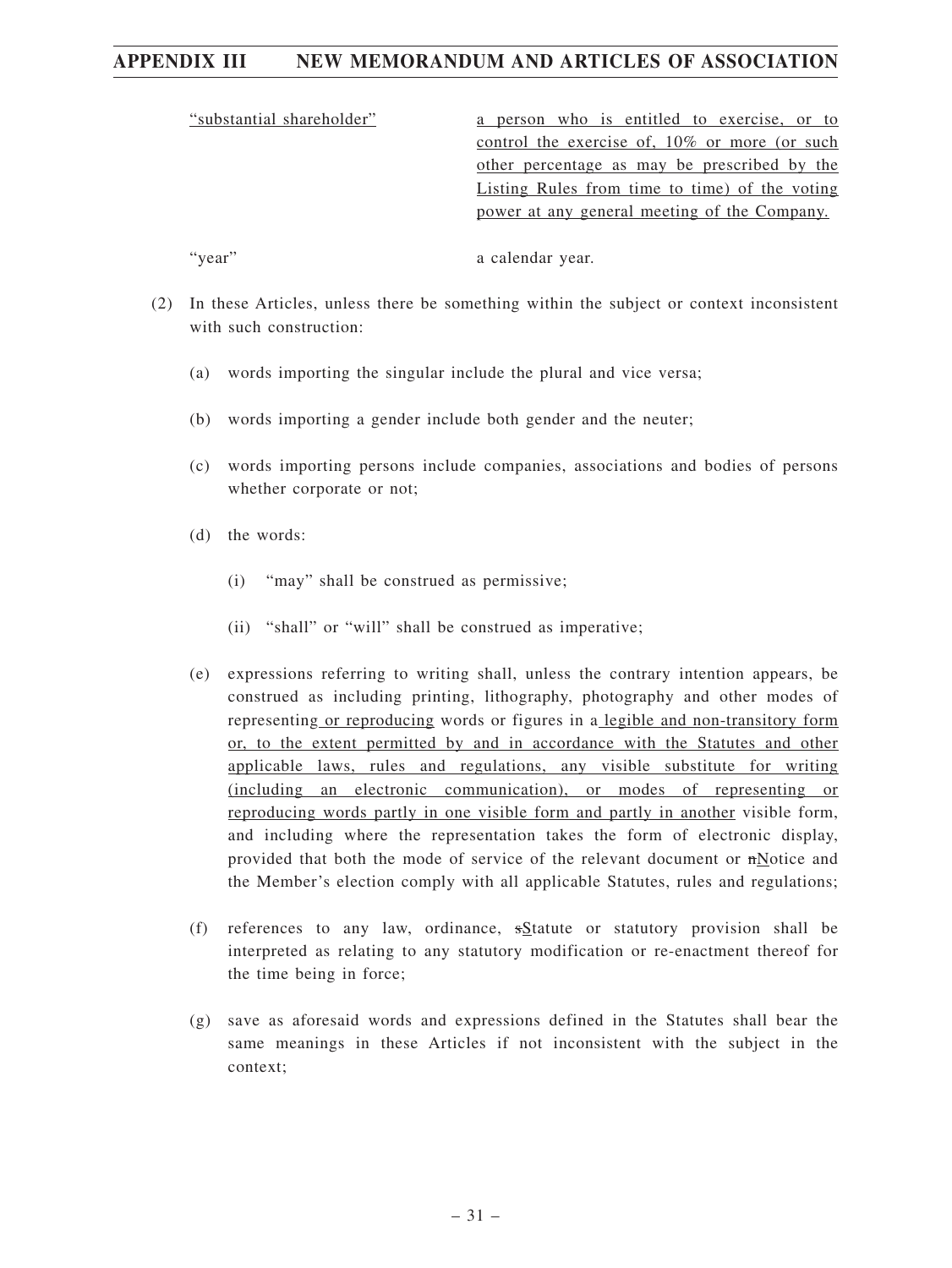- (h) references to a document (including, but without limitation, a resolution in writing) being signed or executed include references to it being signed or executed under hand or under sSeal or by electronic signature or by electronic communication or by any other method (if expressly provided for in these Articles) and references to a nNotice or document include a nNotice or document recorded or stored in any digital, electronic, electrical, magnetic or other retrievable form or medium and information in visible form whether having physical substance or not.;
- (i) Section 8 and Section 19 of the Electronic Transactions Act (2003) of the Cayman Islands, as amended from time to time, shall not apply to these Articles to the extent it imposes obligations or requirements in addition to those set out in these Articles;
- (j) references to a meeting shall mean a meeting convened and held in any manner permitted by these Articles and any Member or Director (including, without limitation, the chairman of the meeting) attending and participating at a meeting by means of electronic facilities shall be deemed to be present at that meeting for all purposes of the Statutes and these Articles, and attend, participate, attending, participating, attendance and participation shall be construed accordingly;
- (k) references to a person's participation in the business of a general meeting include without limitation and as relevant the right (including, in the case of a corporation, through a duly authorised representative) to speak or communicate, vote, be represented by a proxy and have access in hard copy or electronic form to all documents which are required by the Statutes and all other applicable laws, rules and regulations or these Articles to be made available at the meeting, and participate and participating in the business of a general meeting shall be construed accordingly;
- (l) references to electronic facilities include, without limitation, online platform(s), website addresses, webinars, webcast, video or any form of conference call systems (telephone, video, web or otherwise);
- (m) where a Member is a corporation, any reference in these Articles to a Member shall, where the context requires, refer to a duly authorised representative of such Member; and
- (n) nothing in these Articles precludes the holding and conducting of a general meeting in such a way that persons who are not present together at the same place or places may by electronic means attend and participate in it.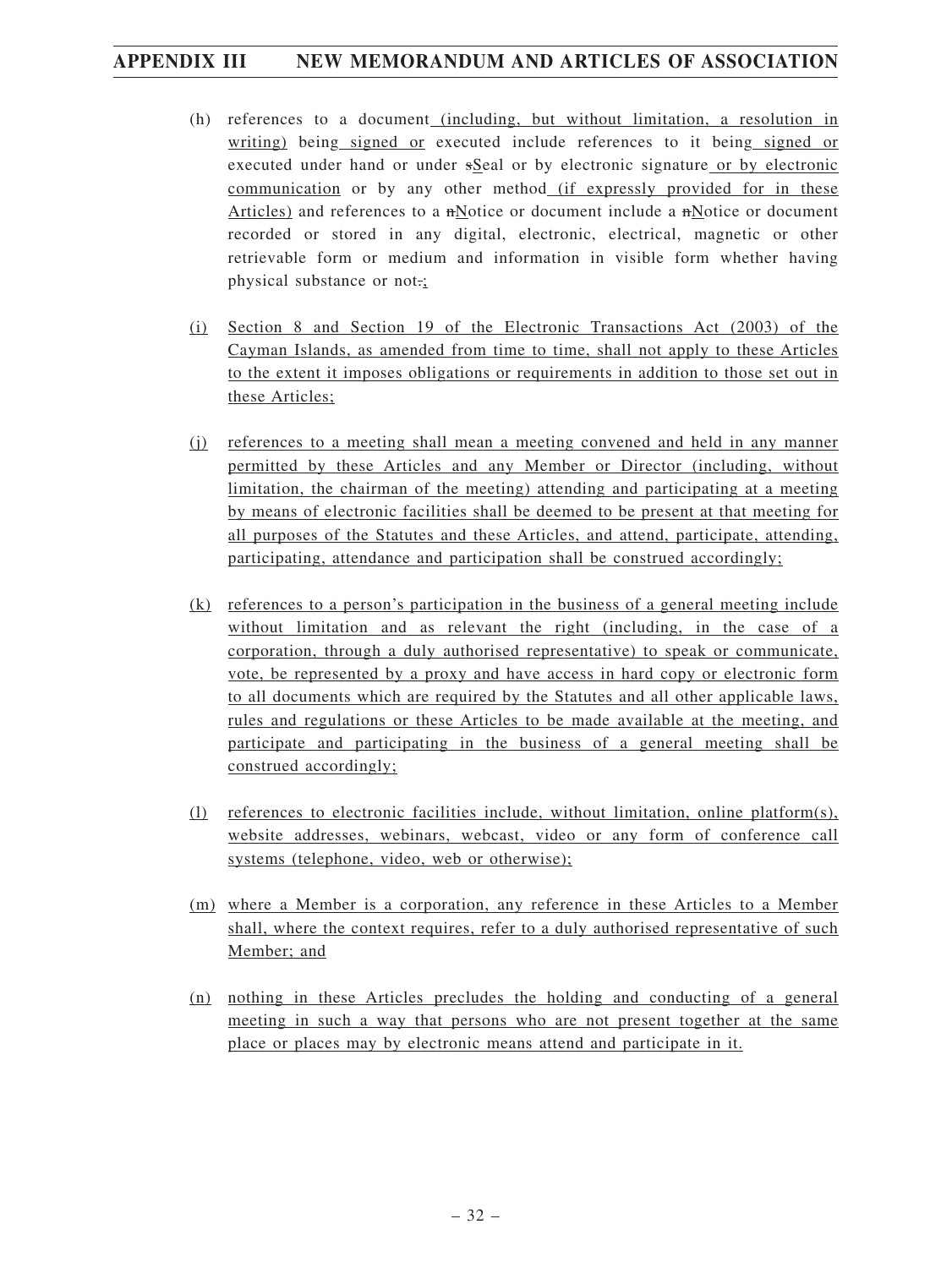### **SHARE CAPITAL**

- 3. (1) Unless otherwise determined in accordance with these Articles, the share capital of the Company shall comprise Ordinary Shares and Convertible Preference Shares.
	- (2) Subject to the LawAct, the Company's Memorandummemorandum of association and these Articles of Association and, where applicable, the rules of any Designated Stock ExchangeListing Rules and/or the rules of any competent regulatory authority,  $a_{\text{H}}$ power of the Company shall have the power to purchase or otherwise acquire its own shares and such power shall be exercisable by the Board in such manner, upon such terms and subject to such conditions as it thinks fitin its absolute discretion thinks fit and any determination by the Board of the manner of purchase shall be deemed authorised by these Articles for purposes of the Act. The Company is hereby authorised to make payments in respect of the purchase of its shares out of capital or out of any other account or fund which can be authorised for this purpose in accordance with the LawAct.
	- (3) Except as allowed by the Law and sSubject further to compliance with the rules and regulations of the Designated Stock ExchangeListing Rules and the rules and regulations of any other relevant competent regulatory authority, the Company shall notmay give financial assistance for the purpose of or in connection with a purchase made or to be made by any person of any shares in the Company.
	- (4) The Board may accept the surrender for no consideration of any fully paid share.
	- (45) No share shall be issued to bearer.

### **ALTERATION OF CAPITAL**

- 4. The Company may from time to time by ordinary resolution in accordance with the LawAct alter the conditions of its Mmemorandum of Aassociation to:
	- (a) increase its capital by such sum, to be divided into shares of such amounts, as the resolution shall prescribe;
	- (b) consolidate and divide all or any of its capital into shares of larger amount than its existing shares;
	- (c) divide its shares into several classes and without prejudice to any special rights previously conferred on the holders of existing shares attach thereto respectively any preferential, deferred, qualified or special rights, privileges, conditions or such restrictions which in the absence of any such determination by the Company in general meeting, as the Directors may determine provided always that where the Company issues shares which do not carry voting rights, the words "non-voting" shall appear in the designation of such shares and where the equity capital includes shares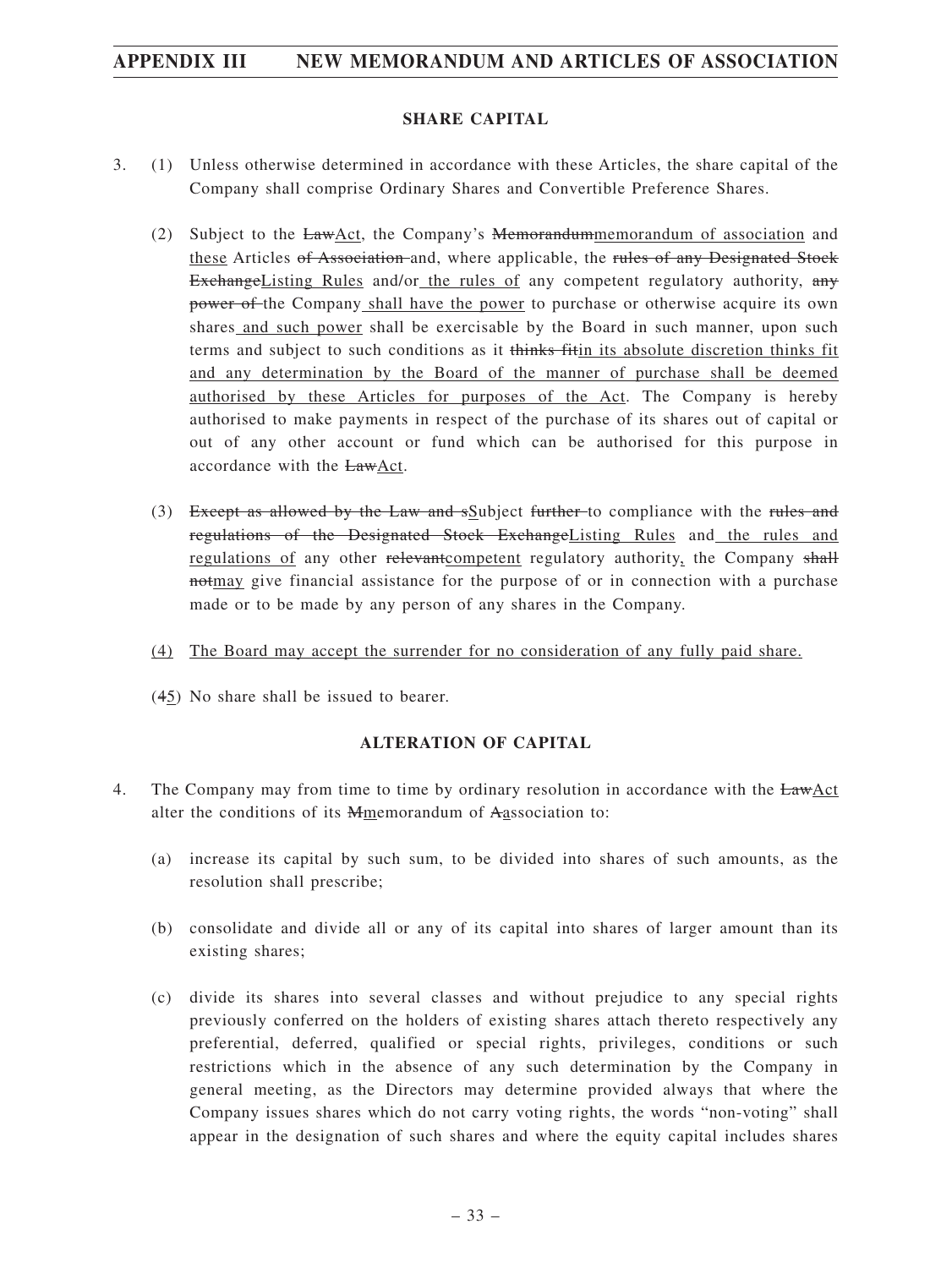with different voting rights, the designation of each class of shares, other than those with the most favourable voting rights, must include the words "restricted voting" or "limited voting":

- (d) sub-divide its shares, or any of them, into shares of smaller amount than is fixed by the Company's memorandum of association (subject, nevertheless, to the LawAct), and may by such resolution determine that, as between the holders of the shares resulting from such sub-division, one or more of the shares may have any such preferred, deferred or other rights or be subject to any such restrictions as compared with the other or others as the Company has power to attach to unissued or new shares;
- (e) cancel any shares which, at the date of the passing of the resolution, have not been taken, or agreed to be taken, by any person, and diminish the amount of its capital by the amount of the shares so cancelled or, in the case of shares, without par value, diminish the number of shares into which its capital is divided.
- 5. The Board may settle as it considers expedient any difficulty which arises in relation to any consolidation and division under the last preceding Article and in particular but without prejudice to the generality of the foregoing may issue certificates in respect of fractions of shares or arrange for the sale of the shares representing fractions and the distribution of the net proceeds of sale (after deduction of the expenses of such sale) in due proportion amongst the Members who would have been entitled to the fractions, and for this purpose the Board may authorise some person to transfer the shares representing fractions to their purchaser or resolve that such net proceeds be paid to the Company for the Company's benefit. Such purchaser will not be bound to see to the application of the purchase money nor will his title to the shares be affected by any irregularity or invalidity in the proceedings relating to the sale.
- 6. The Company may from time to time by special resolution, subject to any confirmation or consent required by the LawAct, reduce its share capital or any capital redemption reserve or other undistributable reserve in any manner permitted by law.
- 7. Except so far as otherwise provided by the conditions of issue, or by these Articles, any capital raised by the creation of new shares shall be treated as if it formed part of the original capital of the Company, and such shares shall be subject to the provisions contained in these Articles with reference to the payment of calls and instalments, transfer and transmission, forfeiture, lien, cancellation, surrender, voting and otherwise.

### **SHARE RIGHTS**

8. (1) Subject to the provisions of the  $\frac{LawAct}{A}$  and the Company's Memorandummemorandum of association and these Articles of Associationand any direction that may be given by the Company in general meeting and to any special rights conferred on the holders of any shares or class of shares, any share in the Company (whether forming part of the present capital or not) may be issued with or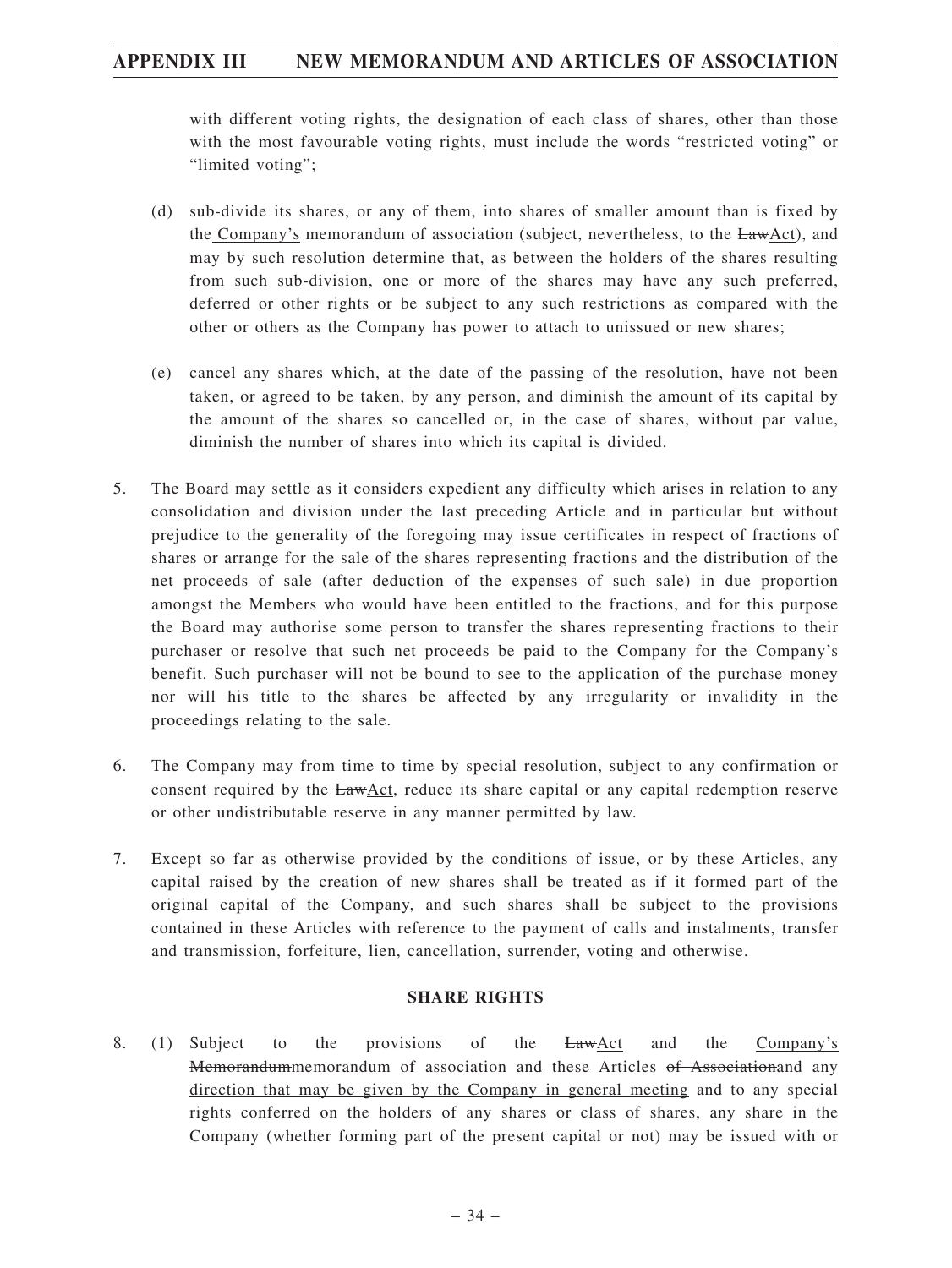have attached thereto such preferred, deferred, qualified or other special rights or restrictions whether in regard to dividend, voting, return of capital or otherwise as the Company may by ordinary resolution determine or, if there has not been any such determination or so far as the same shall not make specific provision, as the Board may determine.

- (2) Subject to the provisions of the  $LawAct$ , the rules of any Designated Stock ExchangeListing Rules and the Company's Memorandummemorandum of association and these Articles of Association of the Company, and to any special rights conferred on the holders of any shares or attaching to any class of shares, shares may be issued on the terms that they may be, or at the option of the Company or the holder are, liable to be redeemed on such terms and in such manner, including out of capital, as the Board may deem fit.
- 9. Subject to the Law, any preference shares may be issued or converted into shares that, at a determinable date or at the option of the Company or the holder if so authorised by its memorandum of association, are liable to be redeemed on such terms and in such manner as the Company before the issue or conversion may by ordinary resolution of the Members determine. Where the Company purchases for redemption a redeemable share, purchases not made through the market or by tender shall be limited to a maximum price as may from time to time be determined by the Company in general meeting, either generally or with regard to specific purchases. If purchases are by tender, tenders shall be available to all Members alike.
- 9A. The Convertible Preference Shares shall have the following rights and restrictions and be subject to the following conditions:

### **(1) Definitions**

For the purpose of this Article 9A:

| "Business Day"      | means a day (not being a Saturday) on which<br>banks are open for general banking business in<br>the Hong Kong Special Administrative Region<br>of the People's Republic of China;                                                                                                              |
|---------------------|-------------------------------------------------------------------------------------------------------------------------------------------------------------------------------------------------------------------------------------------------------------------------------------------------|
| "Conversion Period" | means, in relation to any Convertible Preference<br>Share, the period commencing on the date of<br>allotment and issue of such Convertible<br>Preference Share and ending on the date the<br>Company passes a voluntary winding up<br>resolution or is otherwise placed<br>into<br>liquidation; |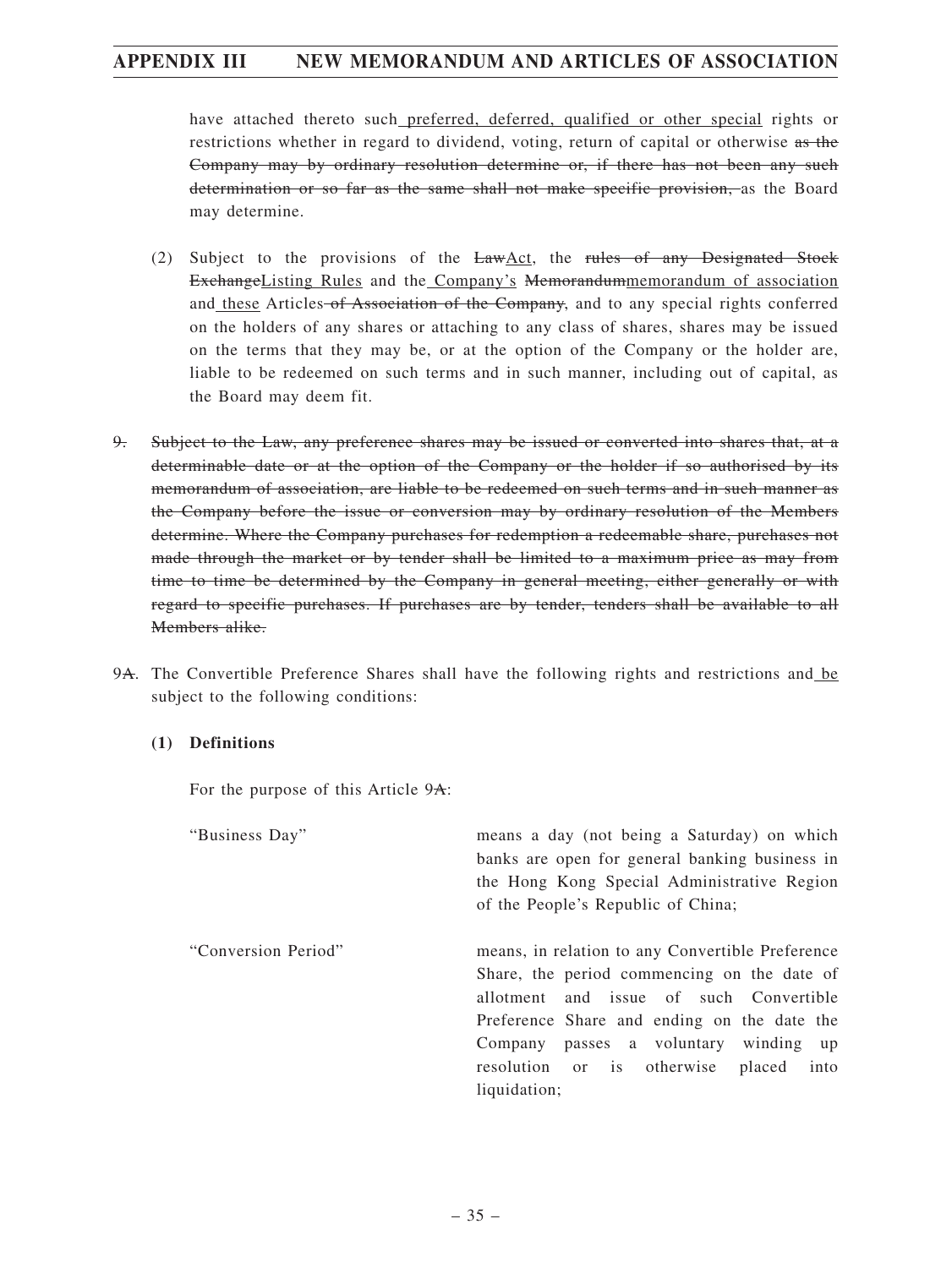| "Conversion Right"                             | means the right of Convertible Preference<br>Shareholders to convert their Convertible<br>Preference Shares into Ordinary Shares;                                              |
|------------------------------------------------|--------------------------------------------------------------------------------------------------------------------------------------------------------------------------------|
| "Convertible Preference"<br>$Shareholder(s)$ " | means a person registered from time to time in<br>the register of Members as a holder of any,<br>where the context so admits or requires, the<br>Convertible Preference Share. |

### **(2) Entitlement to Dividend**

The Convertible Preference Shareholders are entitled to participate pari passu in any dividends payable to the holders of the Ordinary Shares on a pro rata as-if-converted basis.

### **(3) Return of Capital**

On a return of capital on winding up or otherwise (but not on any conversion of Convertible Preference Shares or any repurchase by the Company of Convertible Preference Shares or Ordinary Shares), the assets of the Company available for distribution among the Members shall be applied as follows:

- (a) First, such assets shall be applied towards repayment of an amount equal to the aggregate of the paid up (or credited as paid up) amounts of all of the Convertible Preference Shares; and
- (b) Secondly, the balance of such assets shall belong to and be distributed among the holders of the Ordinary Shares and other classes of shares of the Company currently or to be created in future in the capital of the Company. The Convertible Preference Shareholders shall not have the right to participate in such remaining assets.

### **(4) Voting**

(a) The Convertible Preference Shareholders shall not be entitled to vote at general meetings of the Company unless a resolution is to be proposed at a general meeting for winding-up the Company or a resolution is to be proposed at a general meeting which if passed would (subject to any consents required for such purpose being obtained) vary, modify or abrogate the rights or privileges of the Convertible Preference Shareholders, in which event the Convertible Preference Shares shall confer on the holders thereof the right to receive Notice of, and to attend, participate and vote, such that one Convertible Preference Share shall confer one vote either in person or by proxy at that general meeting, except that such holders may not vote upon any business dealt with at such general meeting except the election of a chairman, any motion for adjournment and the particular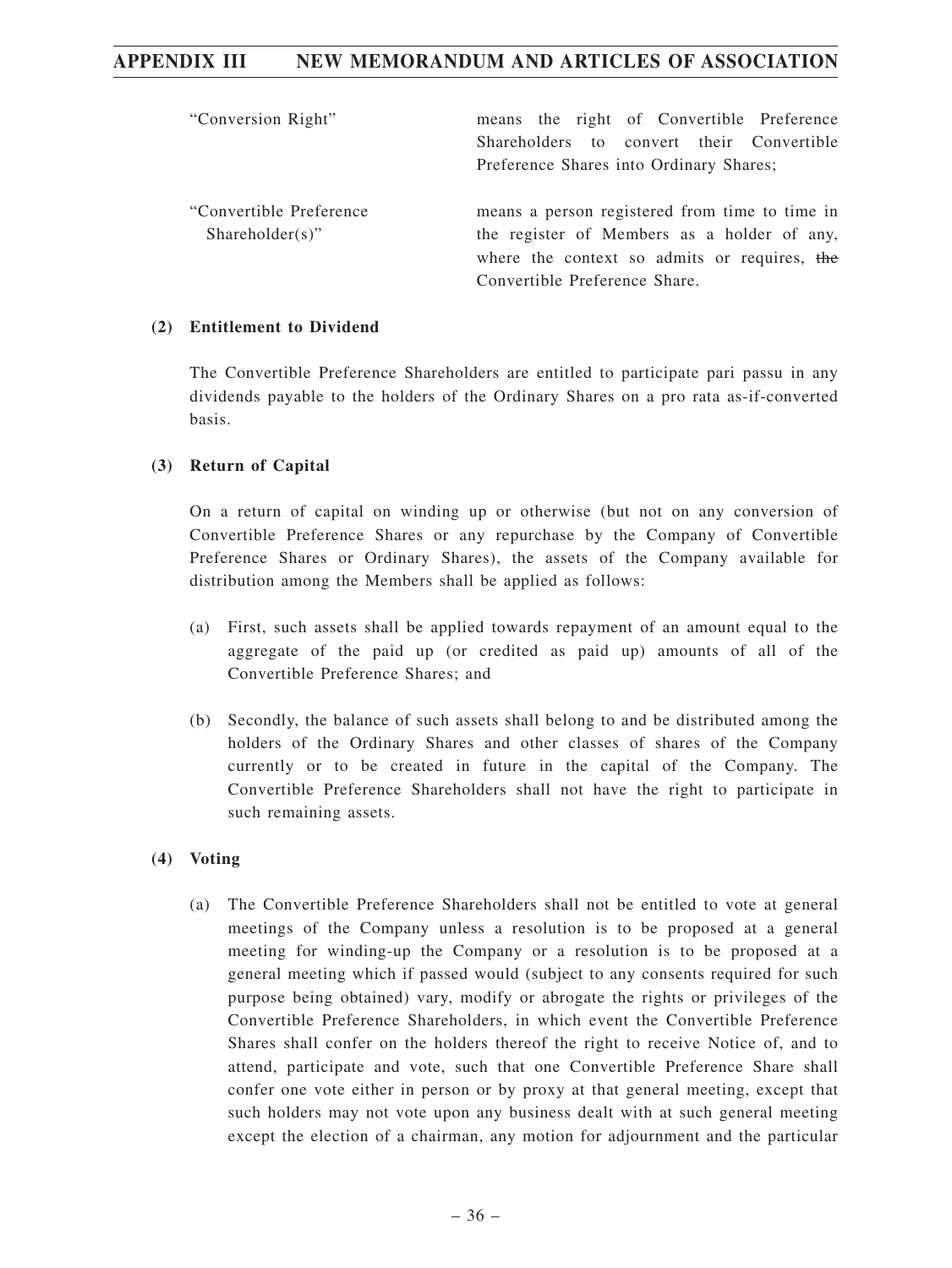resolution for winding-up of the Company or any resolution which if passed would (subject to any consents required for such purpose being obtained) vary, modify or abrogate the rights and privileges of the Convertible Preference Shareholders; and

(b) Notwithstanding paragraph  $(4)(a)$  in this Article 9A, each Convertible Preference Shareholder shall be entitled to receive copies of all Notices of any general meeting of the Company and shall be entitled to attend the same, whether or not it has a right to vote thereat.

### **(5) Conversion**

- (a) At any time during the Conversion Period, a Convertible Preference Shareholder may serve a Notice on the Company to convert all or such number of the Nnew Convertible Preference Shares in multiples of 1,000,000 Convertible Preference Shares held by it and the balance thereof into Ordinary Shares whereupon the Company shall cause to be allotted and issued to such Convertible Preference Shareholder such number of Ordinary Shares as shall be equal to the number of Convertible Preference Shares, subject to adjustment as set out in paragraph (8) below;
- (b) Conversion of the Convertible Preference Shares as aforesaid during the Conversion Period shall be effected in such manner as the Directors shall, subject to these Articles and the LawAct, from time to time determine. In the event the conversion is on a one for one basis as set out in paragraph  $(5)(a)$  above without any adjustment, the conversion shall be effected by way of re-designation and all Convertible Preference Shares to be converted shall automatically be re-classified and re-designated as Ordinary Shares without the further approval of the Members on the date of conversion to be determined by the Directors;
- (c) Upon conversion of any Convertible Preference Shares into Ordinary Shares, the Company shall cause the share certificates in respect of the relevant Ordinary Shares to be delivered to the relevant Convertible Preference Shareholder and the relevant Convertible Preference Shareholder shall surrender the certificates in respect of the relevant Convertible Preference Shares held by it for cancellation, in each case, as soon as reasonably practicable and in any event within five Business Days from the date of the service of the notice of conversion given by such Convertible Preference Shareholder;
- (d) In the event of any fraction of a whole number of Ordinary Shares in the case of a conversion, such fraction shall be rounded down to the nearest whole number of the Ordinary Share;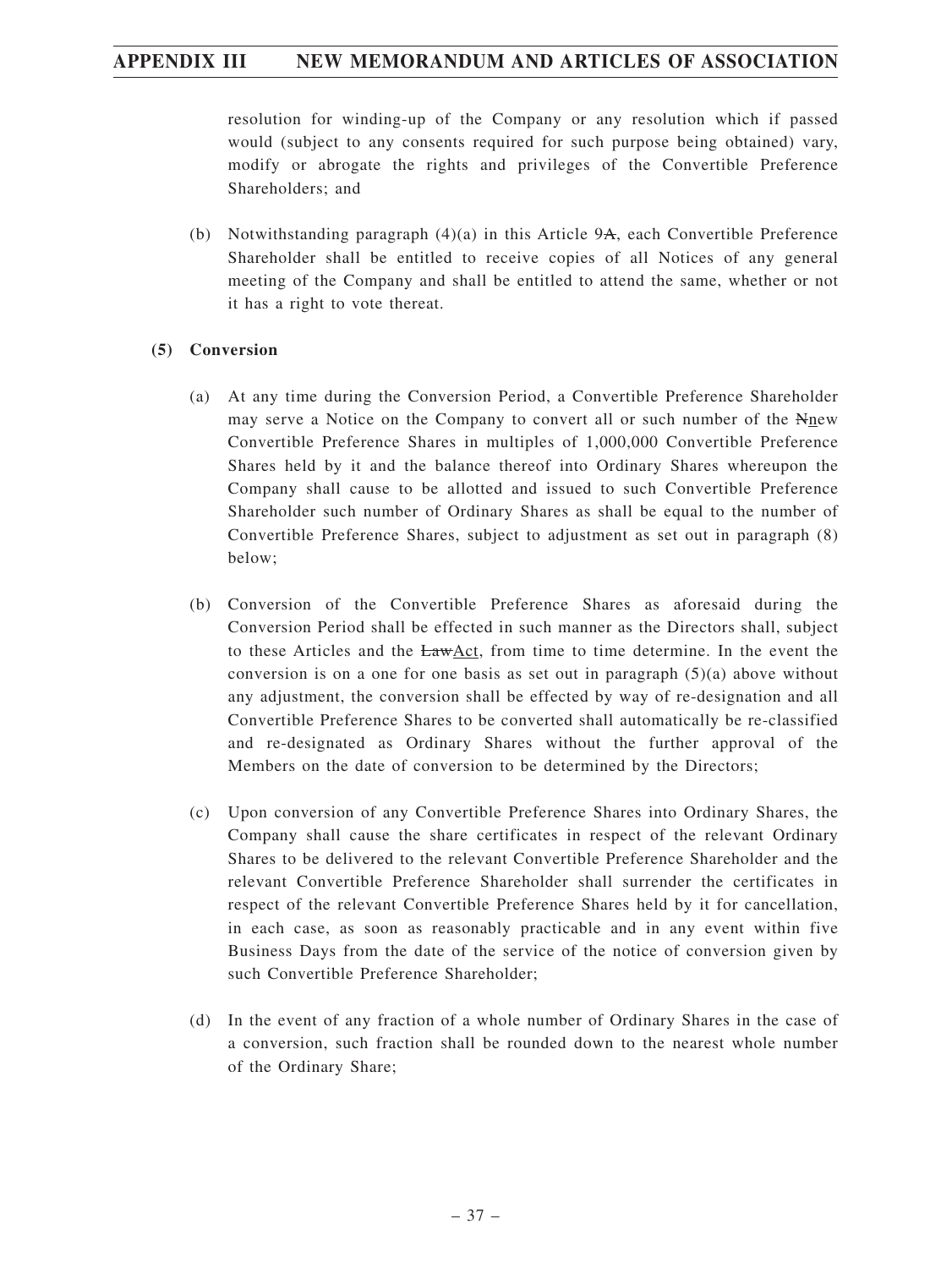- (e) The Convertible Preference Shareholders shall not exercise the conversion rights as to such number of Convertible Preference Shares if upon the conversion thereof, the percentage of the Ordinary Shares held by the public would drop below the minimum public float requirements under the Listing Rules Governing the Listing of Securities on The Stock Exchange of Hong Kong Limited applicable to the Company from time to time; and
- (f) All Notices served pursuant to paragraph 5(a) in this Article 9A shall be in writing and shall be deemed to have been served after two Business Days of posting if sent by registered post, in the case of Notice to the Company to the principal place of business of the Company in Hong Kong and in the case of Notice to any Convertible Preference Shareholder, to the address recorded in the register of holders of the Convertible Preference Shares kept by the Company.

#### **(6) Non-Redemption**

All Convertible Preference Shares are non-redeemable by the Company and the holders of the Convertible Preference Shares shall have no right to request the Company to redeem any of the Convertible Preference Shares.

### **(7) Transfer**

The Convertible Preference Shares shall be transferable by an instrument of transfer in any usual or common form or such other form as may be approved by the Board.

### **(8) Adjustment**

- (a) If, while any of the Convertible Preference Shares remain outstanding, the Company shall sub-divide or consolidate the Ordinary Shares, the number of Ordinary Shares into which the Convertible Preference Shares may be converted on any subsequent conversion shall in the case of a sub-division be increased or in the case of a consolidation be reduced proportionately;
- (b) If, while any of the Convertible Preference Shares remain outstanding, the Company shall make any bonus issue by way of capitalisation of profits or reserves (including any share premium account) to Members, then, in any such event, such issue shall be made in the form of fully paid Ordinary Shares and provision shall be made so that, upon conversion of any Convertible Preference Shares thereafter, the holder of such Convertible Preference Shares shall receive, in addition to the number of Ordinary Shares fall to be issued upon such conversion, the amount of Ordinary Shares which such holder would have received had the Convertible Preference Shares been converted into Ordinary Shares immediately prior to such event, all subject to further adjustment as provided herein; and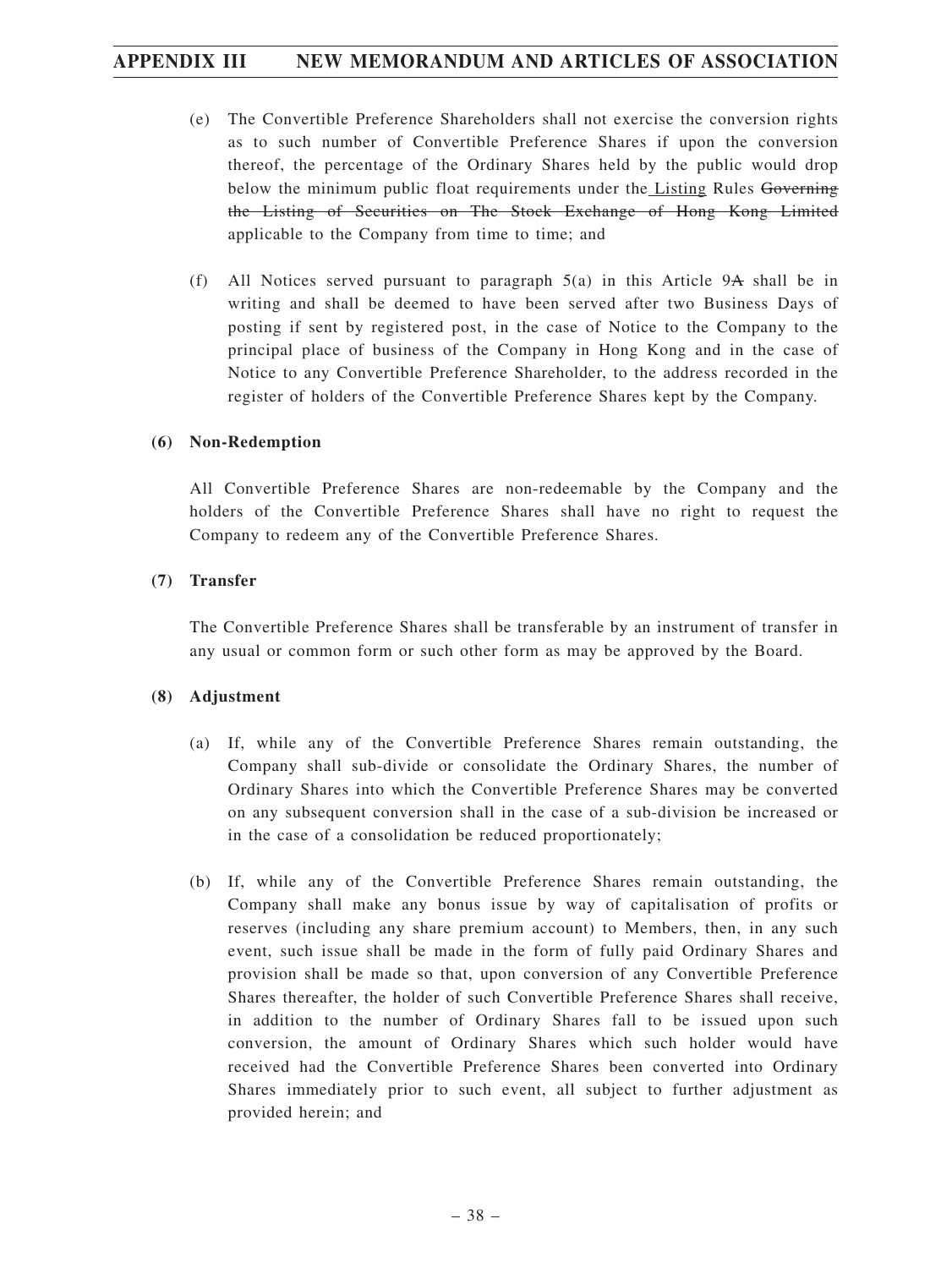(c) A certificate by the Company as to any appropriate adjustment to be made as a result of the provisions of this paragraph  $(8)$  in this Article 9A, shall be sent within 28 days of the event resulting in such adjustment to the Convertible Preference Shareholders and shall be conclusive and binding."

### **VARIATION OF RIGHTS**

- 10. Subject to the LawAct and without prejudice to Article 8, all or any of the special rights for the time being attached to the shares or any class of shares may, unless otherwise provided by the terms of issue of the shares of that class, from time to time (whether or not the Company is being wound up) be varied, modified or abrogated either with the consent in writing of the holders of not less than three-fourths in nominal value of the issued shares of that class or with the sanction of a special resolution passed at a separate general meeting of the holders of the shares of that class. To every such separate general meeting all the provisions of these Articles relating to general meetings of the Company shall, mutatis mutandis, apply, but so that:
	- (a) the necessary quorum (other than at an adjourned meeting) shall be two persons (or in the case of a Member being a corporation, its duly authorizsed representative) holding or representing by proxy not less than one-third in nominal value of the issued shares of that class and at any adjourned meeting of such holders, two holders present in person (or in the case of a Member being a corporation, its duly authorizsed representative) or by proxy (whatever the number of shares held by them) shall be a quorum; and
	- (b) every holder of shares of the class shall be entitled  $\theta$  and  $\theta$  and  $\theta$  one vote for every such share held by him; and.
	- (c) any holder of shares of the class present in person or by proxy or authorised representative may demand a poll.
- 11. The special rights conferred upon the holders of any shares or class of shares shall not, unless otherwise expressly provided in the rights attaching to or the terms of issue of such shares, be deemed to be varied, modified or abrogated by the creation or issue of further shares ranking pari passu therewith.

#### **SHARES**

12. (1) Subject to the LawAct, these Articles, any direction that may be given by the Company in general meeting and, where applicable, the rules of any Designated Stock ExchangeListing Rules and without prejudice to any special rights or restrictions for the time being attached to any shares or any class of shares, the unissued shares of the Company (whether forming part of the original or any increased capital) shall be at the disposal of the Board, which may offer, allot, grant options over or otherwise dispose of them to such persons, at such times and for such consideration and upon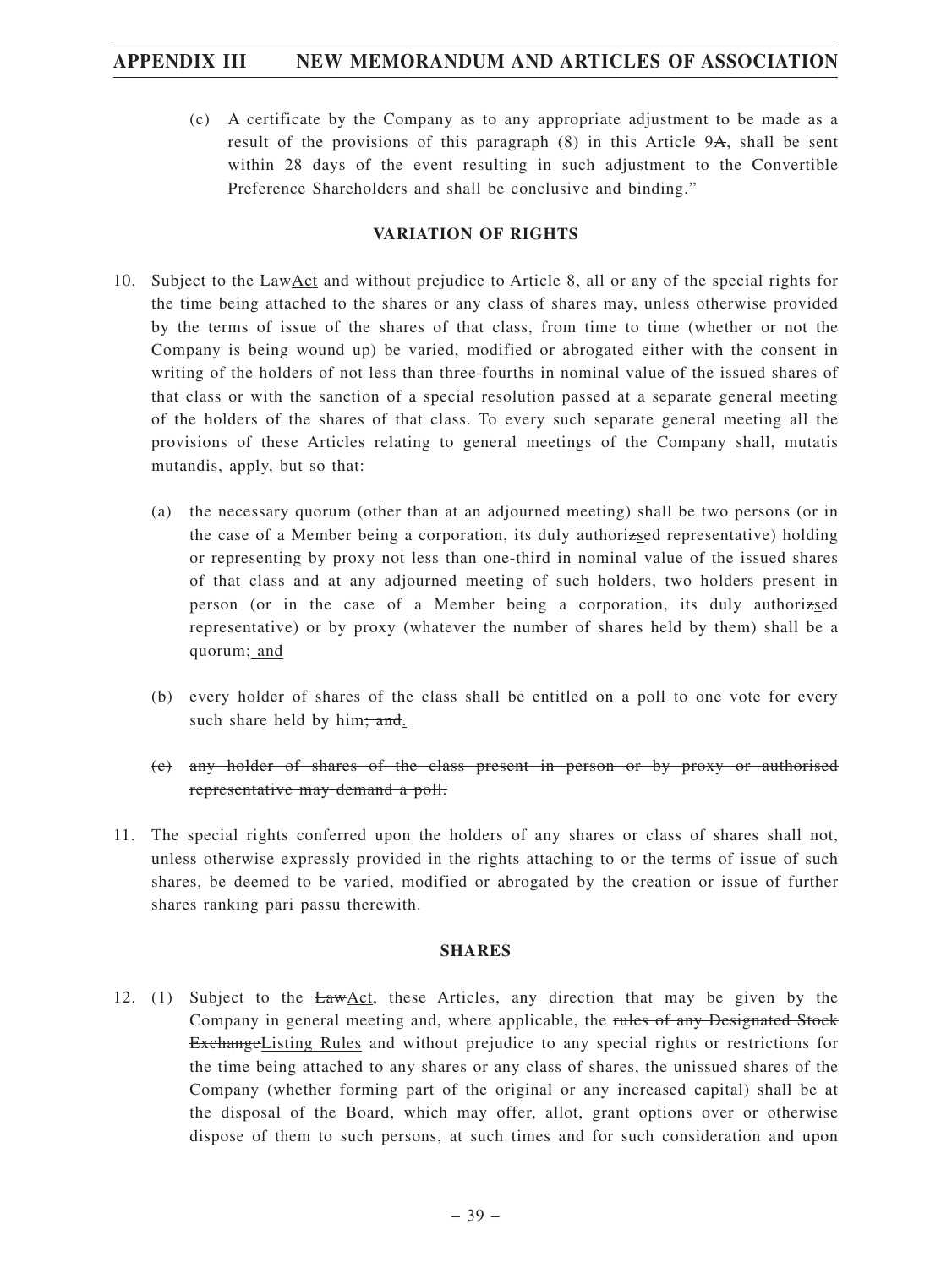such terms and conditions as the Board may in its absolute discretion determine but so that no shares shall be issued at a discount to their nominal value. Neither the Company nor the Board shall be obliged, when making or granting any allotment of, offer of, options over or disposal of shares, to make, or make available, any such allotment, offer, option orgrant of options over or disposal of shares to Members or others with registered addresses in any particular territory or territories being a territory or territories where, in the absence of a registration statement or other special formalities, this would or might, in the opinion of the Board, be unlawful or impracticable or that based on legal opinions provided by legal advisers, the Board considers it necessary or expedient not to allot, offer, grant options over or otherwise dispose of the shares to such Members on account either of legal restrictions under the laws of the relevant place or the requirements of the relevant regulatory body or stock exchange in that place. Members affected as a result of the foregoing sentence shall not be, or be deemed to be, a separate class of  $m$ Members for any purpose whatsoever.

- (2) The Board may issue warrants or convertible securities or securities of similar nature conferring the right upon the holders thereof to subscribe for any class of shares or securities in the capital of the Company on such terms as it may from time to time determine.
- 13. The Company may in connection with the issue of any shares exercise all powers of paying commission and brokerage conferred or permitted by the LawAct. Subject to the LawAct, the commission may be satisfied by the payment of cash or by the allotment of fully or partly paid shares or partly in one and partly in the other.
- 14. Except as required by law, no person shall be recognised by the Company as holding any share upon any trust and the Company shall not be bound by or required in any way to recognise (even when having notice thereof) any equitable, contingent, future or partial interest in any share or any fractional part of a share or (except only as otherwise provided by these Articles or by law) any other rights in respect of any share except an absolute right to the entirety thereof in the registered holder.
- 15. Subject to the LawAct and these Articles, the Board may at any time after the allotment of shares but before any person has been entered in the Register as the holder, recognise a renunciation thereof by the allottee in favour of some other person and may accord to any allottee of a share a right to effect such renunciation upon and subject to such terms and conditions as the Board considers fit to impose.

### **SHARE CERTIFICATES**

16. Every share certificate shall be issued under the Seal or a facsimile thereof or with the Seal printed thereon and shall specify the number and class and distinguishing numbers (if any) of the shares to which it relates, and the amount paid up thereon and may otherwise be in such form as the Directors may from time to time determine. The Seal may only be affixed or imprinted to a share certificate with the authority of the Directors, or be executed under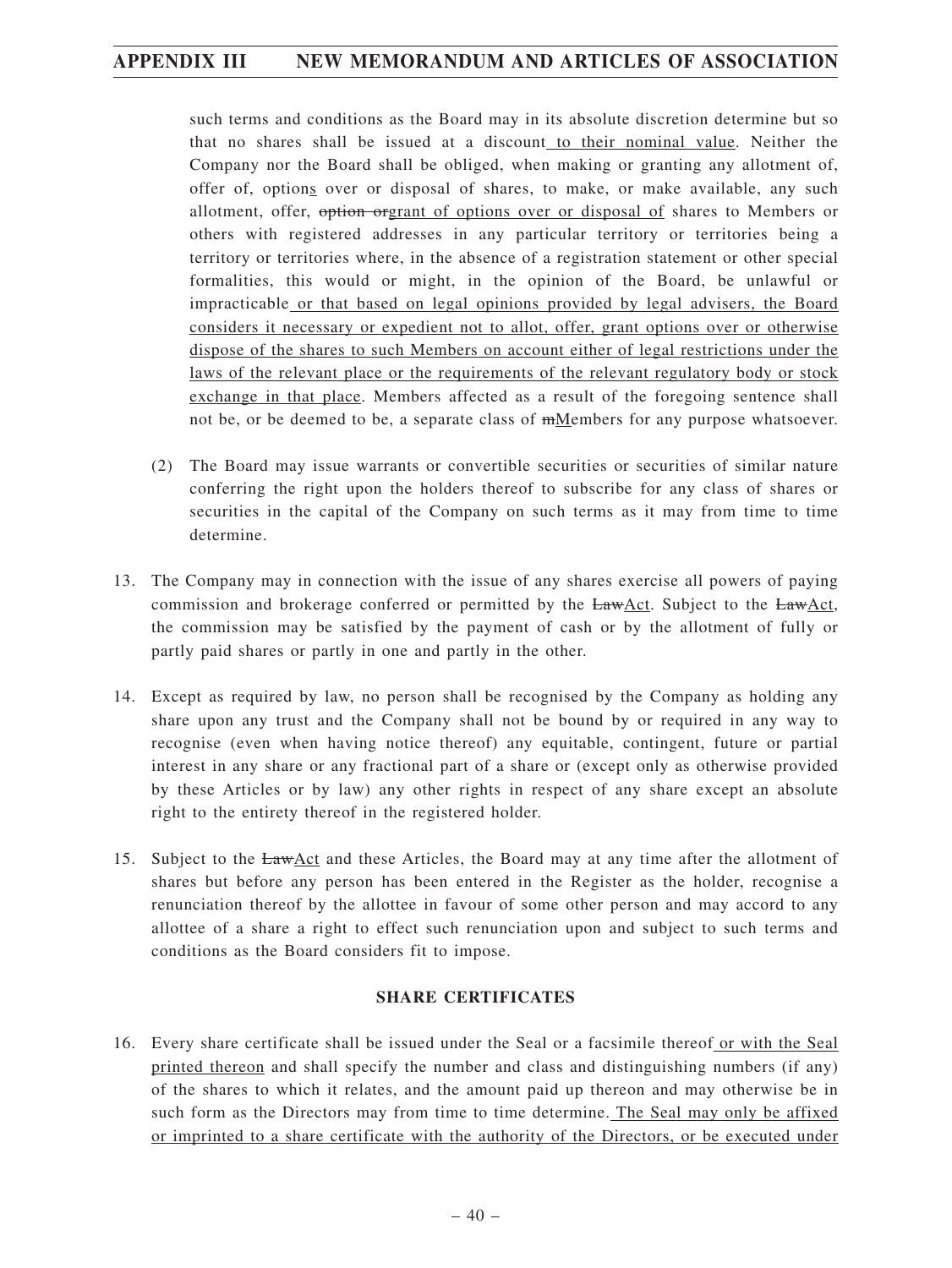the signature of appropriate officials with statutory authority, unless otherwise determined by the Directors. No certificate shall be issued representing shares of more than one class. The Board may by resolution determine, either generally or in any particular case or cases, that any signatures on any such certificates (or certificates in respect of other securities) need not be autographic but may be affixed to such certificates by some mechanical means or may be printed thereon.

- 17. (1) In the case of a share held jointly by several persons, the Company shall not be bound to issue more than one certificate therefor and delivery of a certificate to one of several joint holders shall be sufficient delivery to all such holders.
	- (2) Where a share stands in the names of two or more persons, the person first named in the Register shall as regards service of nNotices and, subject to the provisions of these Articles, all or any other matters connected with the Company, except the transfer of the shares, be deemed the sole holder thereof.
- 18. Every person whose name is entered, upon an allotment of shares, as a Member in the Register shall be entitled, without payment, to receive one certificate for all such shares of any one class or several certificates each for one or more of such shares of such class upon payment for every certificate after the first of such reasonable out-of-pocket expenses as the Board from time to time determines.
- 19. Share certificates shall be issued within the relevant time limit as prescribed by the LawAct or as the Designated Stock Exchange may from time to time determine, whichever is the shorter, after allotment or, except in the case of a transfer which the Company is for the time being entitled to refuse to register and does not register, after lodgment of a transfer with the Company.
- 20. (1) Upon every transfer of shares the certificate held by the transfer or shall be given up to be cancelled, and shall forthwith be cancelled accordingly, and a new certificate shall be issued to the transferee in respect of the shares transferred to him at such fee as is provided in paragraph (2) of this Article. If any of the shares included in the certificate so given up shall be retained by the transferor a new certificate for the balance shall be issued to him at the aforesaid fee payable by the transferor to the Company in respect thereof.
	- (2) The fee referred to in paragraph (1) above shall be an amount not exceeding the relevant maximum amount as the Designated Stock Exchange may from time to time determine provided that the Board may at any time determine a lower amount for such fee.
- 21. If a share certificate shall be damaged or defaced or alleged to have been lost, stolen or destroyed a new certificate representing the same shares may be issued to the relevant Member upon request and on payment of such fee as the Designated Stock Exchange may determine to be the maximum fee payable or such lesser sum as the Board may determine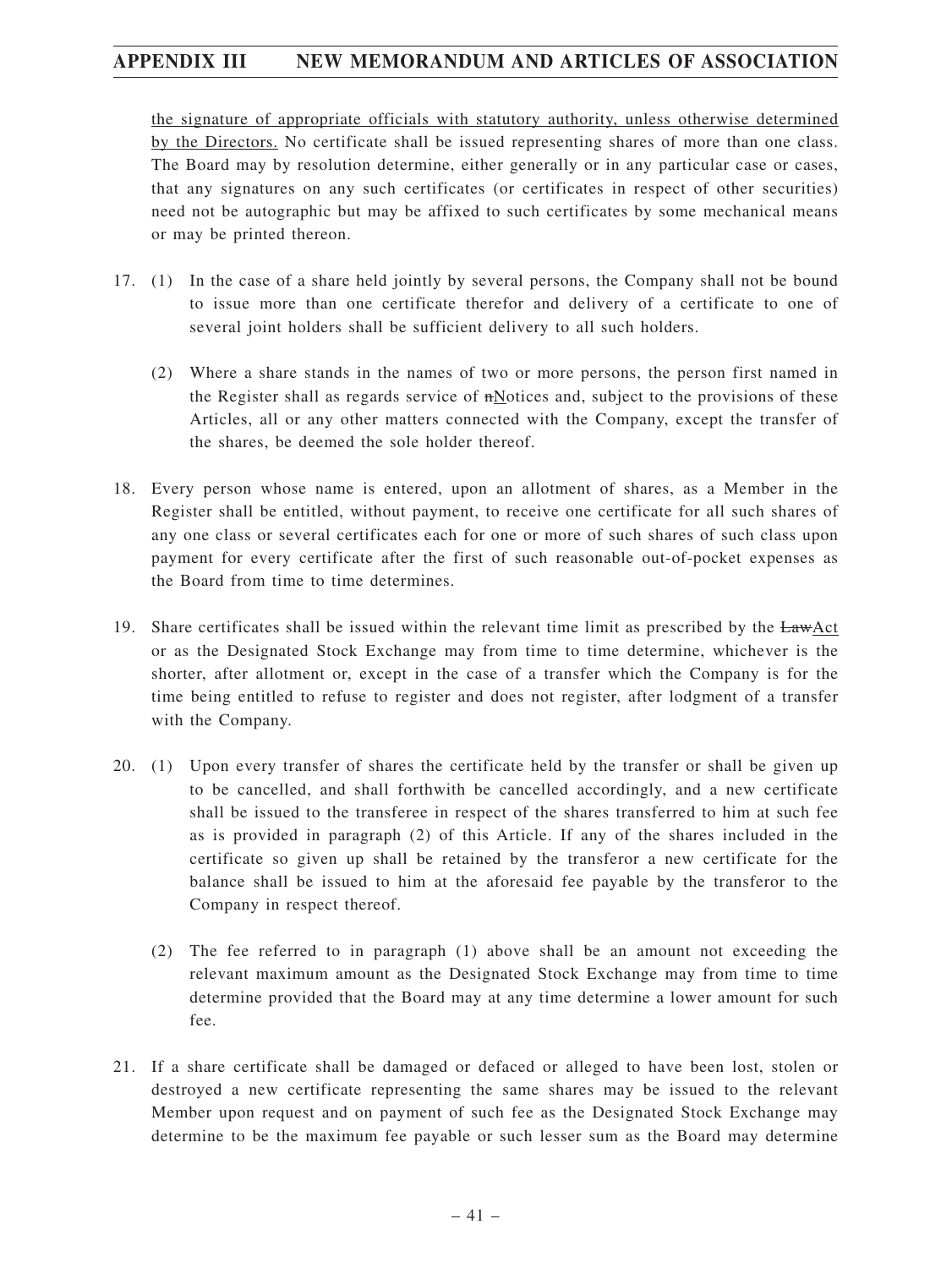and, subject to compliance with such terms (if any) as to evidence and indemnity and to payment of the costs and reasonable out-of-pocket expenses of the Company in investigating such evidence and preparing such indemnity as the Board may think fit and, in case of damage or defacement, on delivery of the old certificate to the Company provided always that where share warrants have been issued, no new share warrant shall be issued to replace one that has been lost unless the Directors are satisfied beyond reasonable doubt that the original has been destroyed.

#### **LIEN**

- 22. The Company shall have a first and paramount lien on every share (not being a fully paid share) for all moneys (whether presently payable or not) called or payable at a fixed time in respect of that share. The Company shall also have a first and paramount lien on every share (not being a fully paid share) registered in the name of a Member (whether or not jointly with other Members) for all amounts of money presently payable by such Member or his estate to the Company whether the same shall have been incurred before or after nNotice to the Company of any equitable or other interest of any person other than such mMember, and whether the period for the payment or discharge of the same shall have actually arrived or not, and notwithstanding that the same are joint debts or liabilities of such Member or his estate and any other person, whether a Member of the Company or not. The Company's lien on a share shall extend to all dividends or other moneys payable thereon or in respect thereof. The Board may at any time, generally or in any particular case, waive any lien that has arisen or declare any share exempt in whole or in part, from the provisions of this Article.
- 23. Subject to these Articles, the Company may sell in such manner as the Board determines any share on which the Company has a lien, but no sale shall be made unless some sum in respect of which the lien exists is presently payable, or the liability or engagement in respect of which such lien exists is liable to be presently fulfilled or discharged nor until the expiration of fourteen  $(14)$  clear days after a  $\pi$ Notice in writing, stating and demanding payment of the sum presently payable, or specifying the liability or engagement and demanding fulfilment or discharge thereof and giving nNotice of the intention to sell in default, has been served on the registered holder for the time being of the share or the person entitled thereto by reason of his death or bankruptcy.
- 24. The net proceeds of the sale shall be received by the Company and applied in or towards payment or discharge of the debt or liability in respect of which the lien exists, so far as the same is presently payable, and any residue shall (subject to a like lien for debts or liabilities not presently payable as existed upon the share prior to the sale) be paid to the person entitled to the share at the time of the sale. To give effect to any such sale the Board may authorise some person to transfer the shares sold to the purchaser thereof. The purchaser shall be registered as the holder of the shares so transferred and he shall not be bound to see to the application of the purchase money, nor shall his title to the shares be affected by any irregularity or invalidity in the proceedings relating to the sale.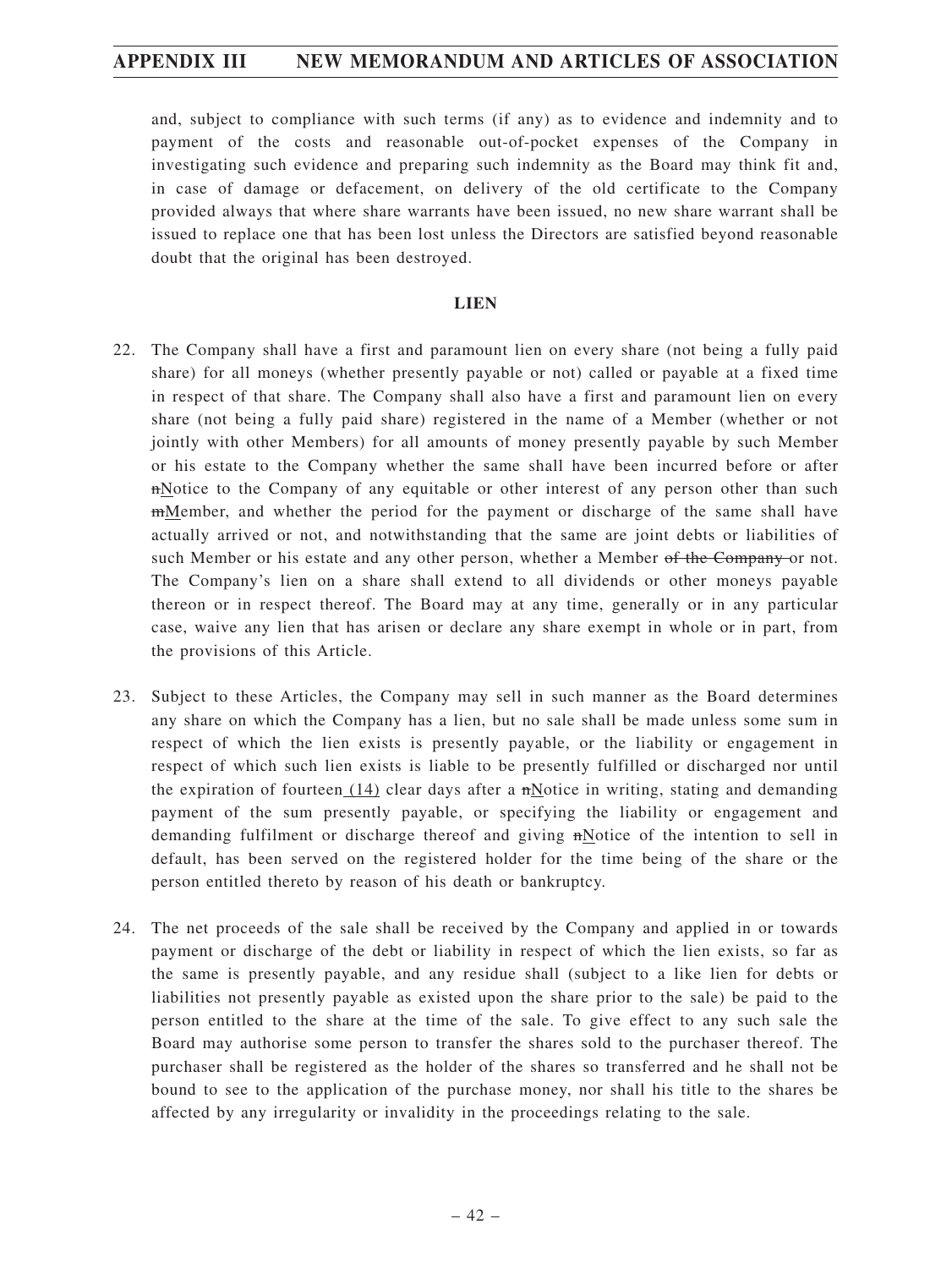### **CALLS ON SHARES**

- 25. Subject to these Articles and to the terms of allotment, the Board may from time to time make calls upon the Members in respect of any moneys unpaid on their shares (whether on account of the nominal value of the shares or by way of premium), and each Member shall (subject to being given at least fourteen (14) clear days' Notice specifying the time and place of payment) pay to the Company as required by such nNotice the amount called on his shares. A call may be extended, postponed or revoked in whole or in part as the Board determines but no mMember shall be entitled to any such extension, postponement or revocation except as a matter of grace and favour.
- 26. A call shall be deemed to have been made at the time when the resolution of the Board authorising the call was passed and may be made payable either in one lump sum or by instalments.
- 27. A person upon whom a call is made shall remain liable for calls made upon him notwithstanding the subsequent transfer of the shares in respect of which the call was made. The joint holders of a share shall be jointly and severally liable to pay all calls and instalments due in respect thereof or other moneys due in respect thereof.
- 28. If a sum called in respect of a share is not paid before or on the day appointed for payment thereof, the person from whom the sum is due shall pay interest on the amount unpaid from the day appointed for payment thereof to the time of actual payment at such rate (not exceeding twenty per cent. (20%) per annum) as the Board may determine, but the Board may in its absolute discretion waive payment of such interest wholly or in part.
- 29. No Member shall be entitled to receive any dividend or bonus or to be present and vote (save as proxy for another Member) at any general meeting either personally or by proxy, or be reckoned in a quorum, or exercise any other privilege as a Member until all calls or instalments due by him to the Company, whether alone or jointly with any other person, together with interest and expenses (if any) shall have been paid.
- 30. On the trial or hearing of any action or other proceedings for the recovery of any money due for any call, it shall be sufficient to prove that the name of the Member sued is entered in the Register as the holder, or one of the holders, of the shares in respect of which such debt accrued, that the resolution making the call is duly recorded in the minute book, and that nNotice of such call was duly given to the Member sued, in pursuance of these Articles; and it shall not be necessary to prove the appointment of the Directors who made such call, nor any other matters whatsoever, but the proof of the matters aforesaid shall be conclusive evidence of the debt.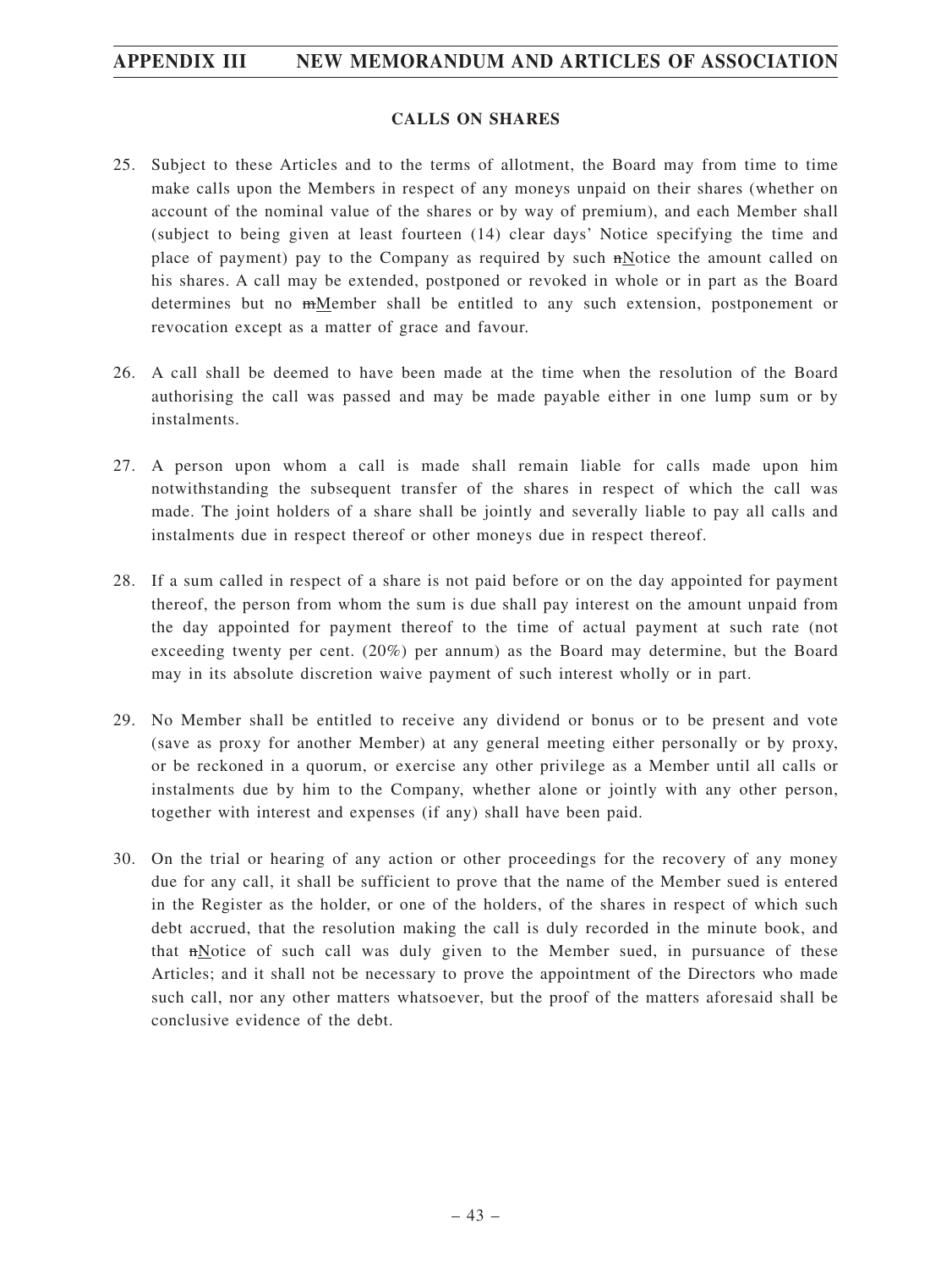- 31. Any amount payable in respect of a share upon allotment or at any fixed date, whether in respect of nominal value or premium or as an instalment of a call, shall be deemed to be a call duly made and payable on the date fixed for payment and if it is not paid the provisions of these Articles shall apply as if that amount had become due and payable by virtue of a call duly made and notified.
- 32. On the issue of shares the Board may differentiate between the allottees or holders as to the amount of calls to be paid and the times of payment.
- 33. The Board may, if it thinks fit, receive from any Member willing to advance the same, and either in money or money's worth, all or any part of the moneys uncalled and unpaid or instalments payable upon any shares held by him and upon all or any of the moneys so advanced (until the same would, but for such advance, become presently payable) pay interest at such rate (if any) as the Board may decide. The Board may at any time repay the amount so advanced upon giving to such Member not less than one (1) month's Notice of its intention in that behalf, unless before the expiration of such nNotice the amount so advanced shall have been called up on the shares in respect of which it was advanced. Such payment in advance shall not entitle the holder of such share or shares to participate in respect thereof in a dividend subsequently declared.

### **FORFEITURE OF SHARES**

- 34. (1) If a call remains unpaid after it has become due and payable the Board may give to the person from whom it is due not less than fourteen (14) clear days' Notice:
	- (a) requiring payment of the amount unpaid together with any interest which may have accrued and which may still accrue up to the date of actual payment; and
	- (b) stating that if the Notice is not complied with the shares on which the call was made will be liable to be forfeited.
	- (2) If the requirements of any such Notice are not complied with, any share in respect of which such Notice has been given may at any time thereafter, before payment of all calls and interest due in respect thereof has been made, be forfeited by a resolution of the Board to that effect, and such forfeiture shall include all dividends and bonuses declared in respect of the forfeited share but not actually paid before the forfeiture.
- 35. When any share has been forfeited, nNotice of the forfeiture shall be served upon the person who was before forfeiture the holder of the share. No forfeiture shall be invalidated by any omission or neglect to give such Notice.
- 36. The Board may accept the surrender of any share liable to be forfeited hereunder and, in such case, references in these Articles to forfeiture will include surrender.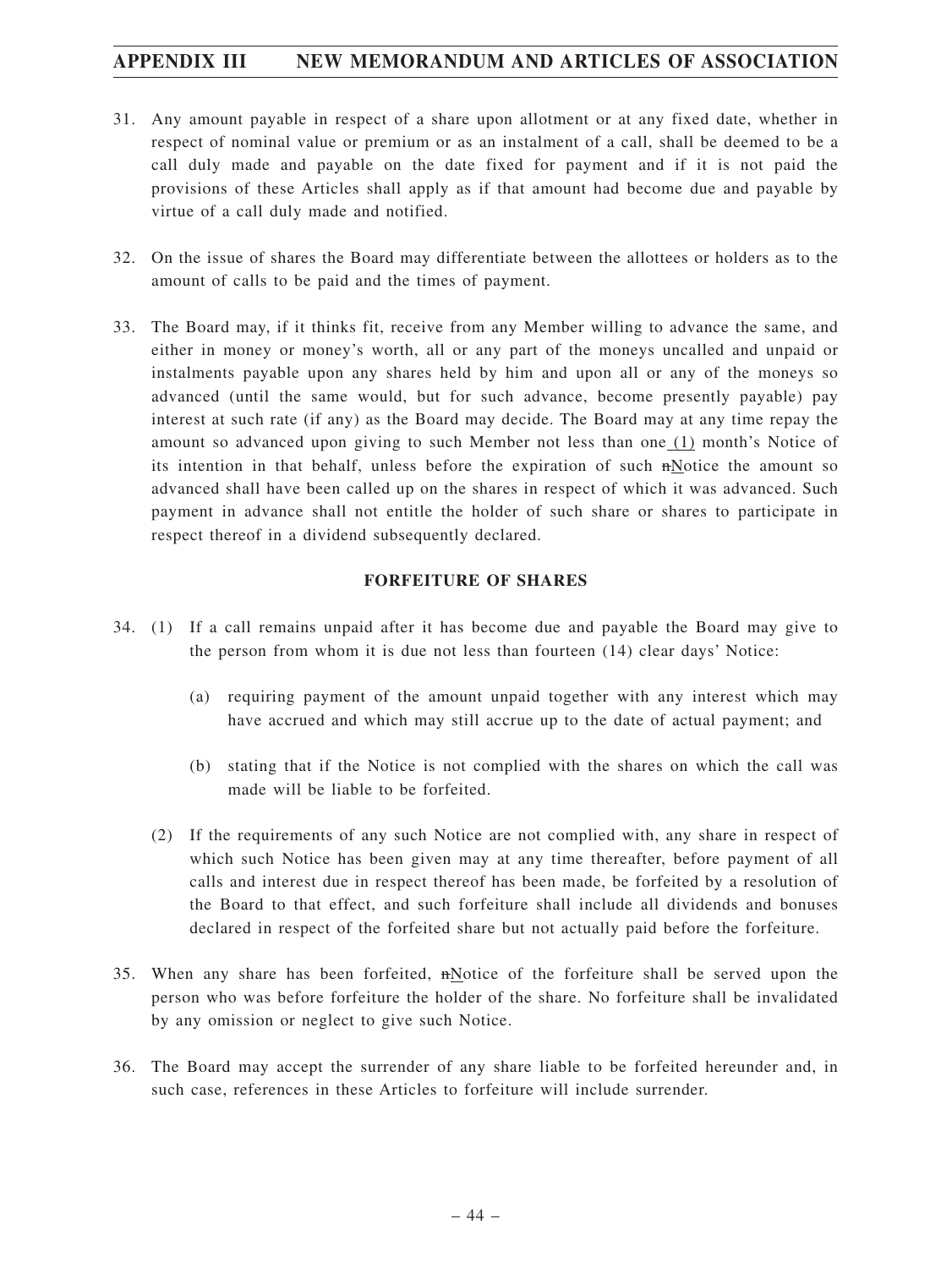- 37. Any share so forfeited shall be deemed the property of the Company and may be sold, re-allotted or otherwise disposed of to such person, upon such terms and in such manner as the Board determines, and at any time before a sale, re-allotment or disposition the forfeiture may be annulled by the Board on such terms as the Board determines.
- 38. A person whose shares have been forfeited shall cease to be a Member in respect of the forfeited shares but nevertheless shall remain liable to pay the Company all moneys which at the date of forfeiture were presently payable by him to the Company in respect of the shares, with (if the Directors shall in their discretion so require) interest thereon from the date of forfeiture until payment at such rate (not exceeding twenty per cent. (20%) per annum) as the Board determines. The Board may enforce payment thereof if it thinks fit, and without any deduction or allowance for the value of the forfeited shares, at the date of forfeiture, but his liability shall cease if and when the Company shall have received payment in full of all such moneys in respect of the shares. For the purposes of this Article any sum which, by the terms of issue of a share, is payable thereon at a fixed time which is subsequent to the date of forfeiture, whether on account of the nominal value of the share or by way of premium, shall notwithstanding that time has not yet arrived be deemed to be payable at the date of forfeiture, and the same shall become due and payable immediately upon the forfeiture, but interest thereon shall only be payable in respect of any period between the said fixed time and the date of actual payment.
- 39. A declaration by a Director or the Secretary that a share has been forfeited on a specified date shall be conclusive evidence of the facts therein stated as against all persons claiming to be entitled to the share, and such declaration shall (subject to the execution of an instrument of transfer by the Company if necessary) constitute a good title to the share, and the person to whom the share is disposed of shall be registered as the holder of the share and shall not be bound to see to the application of the consideration (if any), nor shall his title to the share be affected by any irregularity in or invalidity of the proceedings in reference to the forfeiture, sale or disposal of the share. When any share shall have been forfeited, nNotice of the declaration shall be given to the Member in whose name it stood immediately prior to the forfeiture, and an entry of the forfeiture, with the date thereof, shall forthwith be made in the rRegister, but no forfeiture shall be in any manner invalidated by any omission or neglect to give such  $\mathbf{n}$  Notice or make any such entry.
- 40. Notwithstanding any such forfeiture as aforesaid the Board may at any time, before any shares so forfeited shall have been sold, re-allotted or otherwise disposed of, permit the shares forfeited to be bought back upon the terms of payment of all calls and interest due upon and expenses incurred in respect of the share, and upon such further terms (if any) as it thinks fit.
- 41. The forfeiture of a share shall not prejudice the right of the Company to any call already made or instalment payable thereon.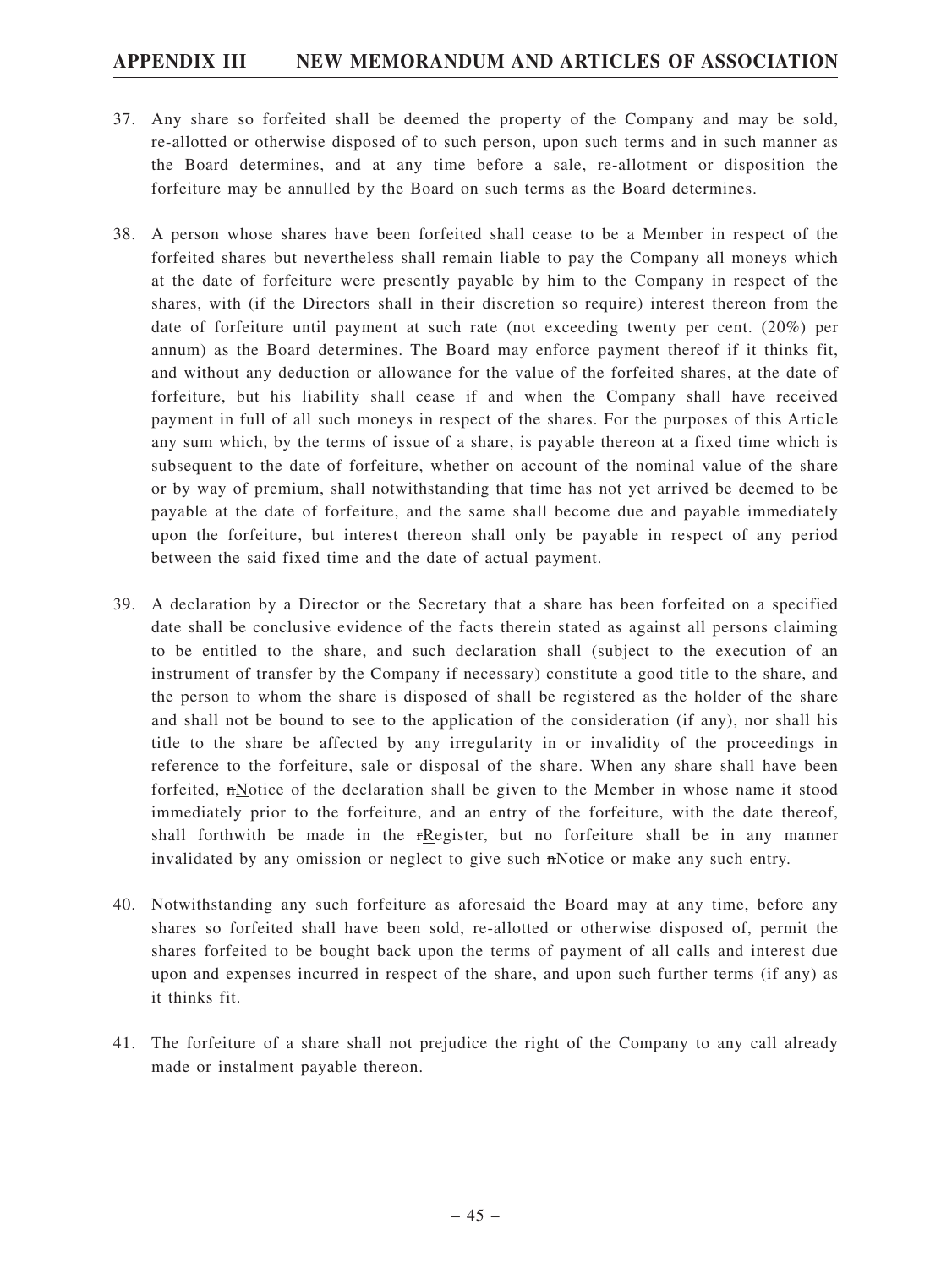42. The provisions of these Articles as to forfeiture shall apply in the case of non-payment of any sum which, by the terms of issue of a share, becomes payable at a fixed time, whether on account of the nominal value of the share or by way of premium, as if the same had been payable by virtue of a call duly made and notified.

#### **REGISTER OF MEMBERS**

- 43. (1) The Company shall keep in one or more books a Register of its Members and shall enter therein the following particulars, that is to say:
	- (a) the name and address of each Member, the number and class of shares held by him and the amount paid or agreed to be considered as paid on such shares;
	- (b) the date on which each person was entered in the Register; and
	- (c) the date on which any person ceased to be a Member.
	- (2) The Company may keep an overseas or local or other branch register of Members resident in any place, and the Board may make and vary such regulations as it determines in respect of the keeping of any such register and maintaining a Registration Office in connection therewith.
- 44. The Register and branch register of Members, as the case may be, shall be open to inspection for at least two  $(2)$  hours on everyduring business day hours by Members without charge or by any other person, upon a maximum payment of HK\$2.50 or such lesser sum specified by the Board, at the Office or such other place at which the Register is kept in accordance with the  $LawAct$  or, if appropriate, upon a maximum payment of  $HK$1.00$  or such lesser sum specified by the Board at the Registration Office. The Register including any overseas or local or other branch register of Members may, after  $m$ Notice has been given by advertisement in an appointed newspaper or any other newspapers in accordance with the requirements of any Designated Stock Exchange or by any electronic means in such manner as may be accepted by the Designated Stock Exchange to that effect, be closed for inspection at such times or for such periods not exceeding in the whole thirty (30) days in each year as the Board may determine and either generally or in respect of any class of shares. The period of thirty (30) days may be extended in respect of any year if approved by the Members by ordinary resolution provided that such period shall not be extended beyond sixty (60) days in any year.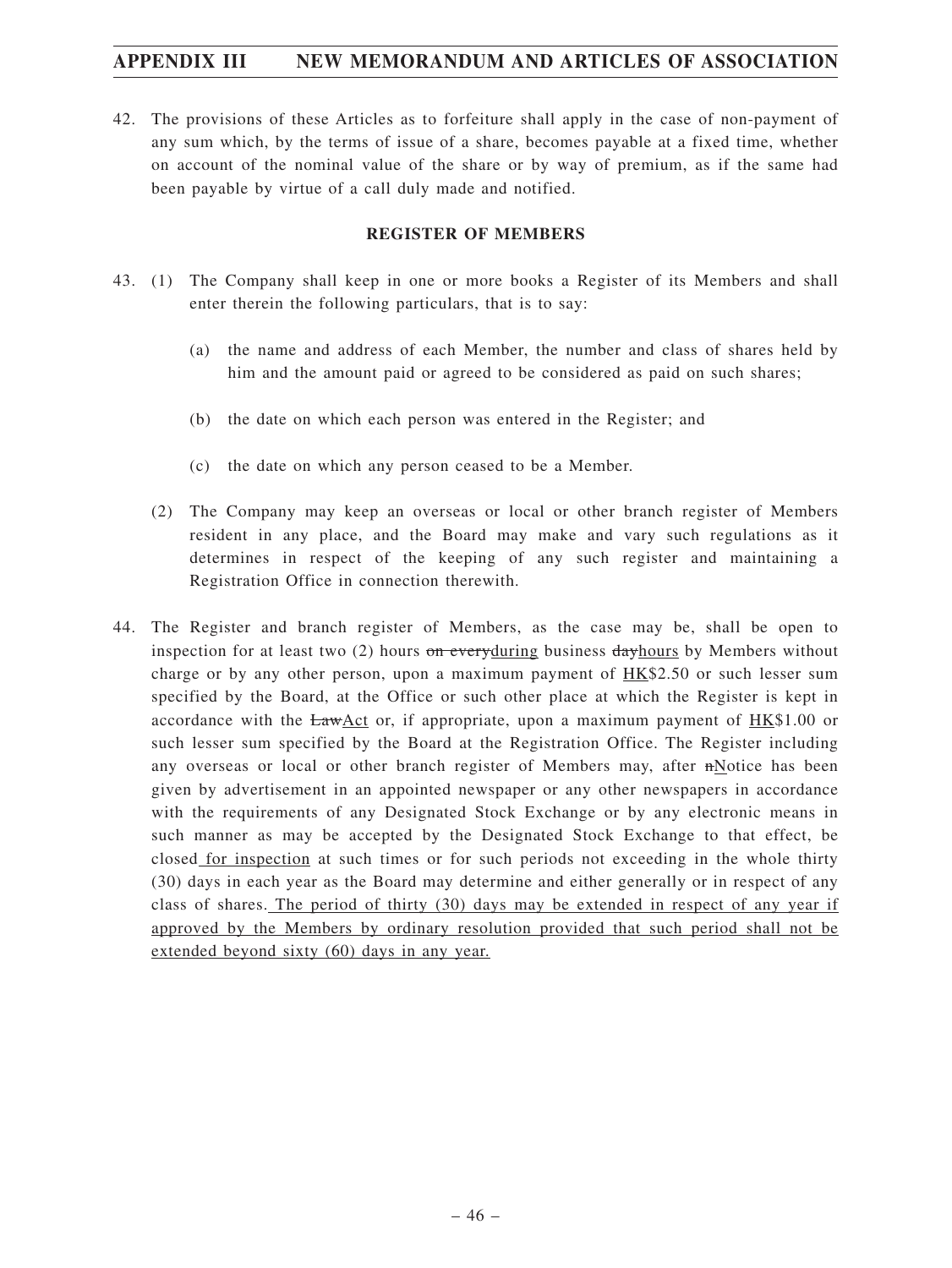#### **RECORD DATES**

- 45. Subject to the Listing Rules, nNotwithstanding any other provision of these Articles the Company or the Directors may fix any date as the record date for:
	- (a) determining the Members entitled to receive any dividend, distribution, allotment or issue; and such record date may be on, or at any time not more than thirty  $(30)$  days before or after, any date on which such dividend, distribution, allotment or issue is declared, paid or made;
	- (b) determining the Members entitled to receive nNotice of and to vote at any general meeting of the Company.

#### **TRANSFER OF SHARES**

- 46. (1) Subject to these Articles, any Member may transfer all or any of his shares by an instrument of transfer in the usual or common form or in a form prescribed by the Designated Stock Exchange or in any other form approved by the Board and may be under hand or, if the transferor or transferee is a clearing house or its nominee(s), by hand or by machine imprinted signature or by such other manner of execution as the Board may approve from time to time.
	- (2) Notwithstanding the provisions of subparagraph (1) above, for so long as any shares are listed on the Designated Stock Exchange, titles to such listed shares may be evidenced and transferred in accordance with the laws applicable to and the Listing Rules that are or shall be applicable to such listed shares. The register of Members in respect of its listed shares (whether the Register or a branch register) may be kept by recording the particulars required by Section 40 of the Act in a form otherwise than legible if such recording otherwise complies with the laws applicable to and the Listing Rules that are or shall be applicable to such listed shares.
- 47. The instrument of transfer shall be executed by or on behalf of the transferor and the transferee provided that the Board may dispense with the execution of the instrument of transfer by the transferee in any case which it thinks fit in its discretion to do so. Without prejudice to the last preceding Article, the Board may also resolve, either generally or in any particular case, upon request by either the transferor or transferee, to accept mechanically executed transfers. The transferor shall be deemed to remain the holder of the share until the name of the transferee is entered in the Register in respect thereof. Nothing in these Articles shall preclude the Board from recognising a renunciation of the allotment or provisional allotment of any share by the allottee in favour of some other person.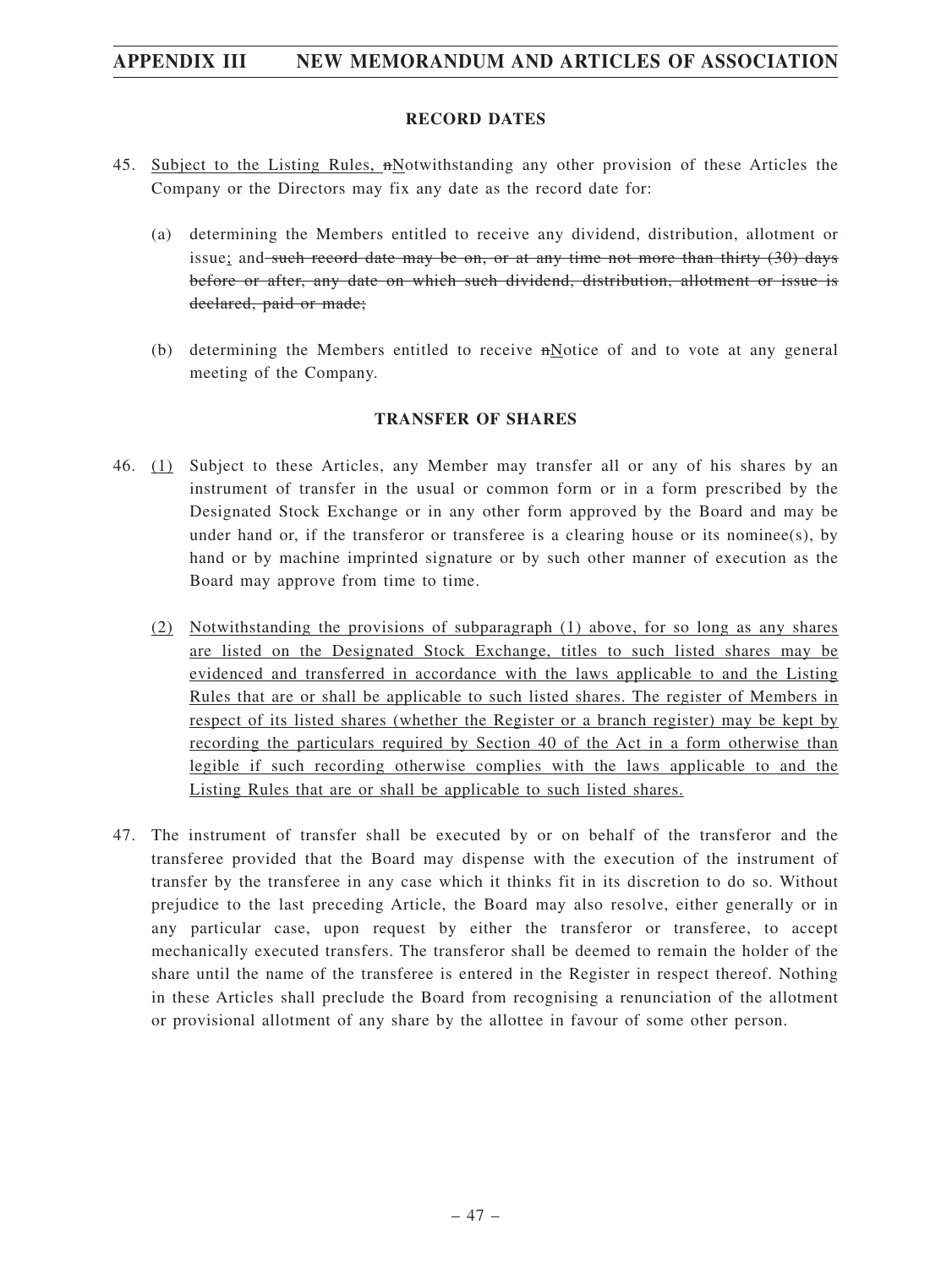- 48. (1) The Board may, in its absolute discretion, and without giving any reason therefor, refuse to register a transfer of any share (not being a fully paid up share) to a person of whom it does not approve, or any share issued under any share incentive scheme for employees upon which a restriction on transfer imposed thereby still subsists, and it may also, without prejudice to the foregoing generality, refuse to register a transfer of any share to more than four (4) joint holders or a transfer of any share (not being a fully paid up share) on which the Company has a lien.
	- (2) No transfer shall be made to an infant or to a person of unsound mind or under other legal disability.
	- (3) The Board in so far as permitted by any applicable law may, in its absolute discretion, at any time and from time to time transfer any share upon the Register to any branch register or any share on any branch register to the Register or any other branch register. In the event of any such transfer, the shareholder requesting such transfer shall bear the cost of effecting the transfer unless the Board otherwise determines.
	- (4) Unless the Board otherwise agrees (which agreement may be on such terms and subject to such conditions as the Board in its absolute discretion may from time to time determine, and which agreement the Board shall, without giving any reason therefor, be entitled in its absolute discretion to give or withhold), no shares upon the Register shall be transferred to any branch register nor shall shares on any branch register be transferred to the Register or any other branch register and all transfers and other documents of title shall be lodged for registration, and registered, in the case of any shares on a branch register, at the relevant Registration Office, and, in the case of any shares on the Register, at the Office or such other place at which the Register is kept in accordance with the **LawAct**.
- 49. Without limiting the generality of the last preceding Article, the Board may decline to recognise any instrument of transfer unless:-
	- (a) a fee of such maximum sum as the Designated Stock Exchange may determine to be payable or such lesser sum as the Board may from time to time require is paid to the Company in respect thereof;
	- (b) the instrument of transfer is in respect of only one class of share;
	- (c) the instrument of transfer is lodged at the Office or such other place at which the Register is kept in accordance with the LawAct or the Registration Office (as the case may be) accompanied by the relevant share certificate(s) and such other evidence as the Board may reasonably require to show the right of the transferor to make the transfer (and, if the instrument of transfer is executed by some other person on his behalf, the authority of that person so to do); and
	- (d) if applicable, the instrument of transfer is duly and properly stamped.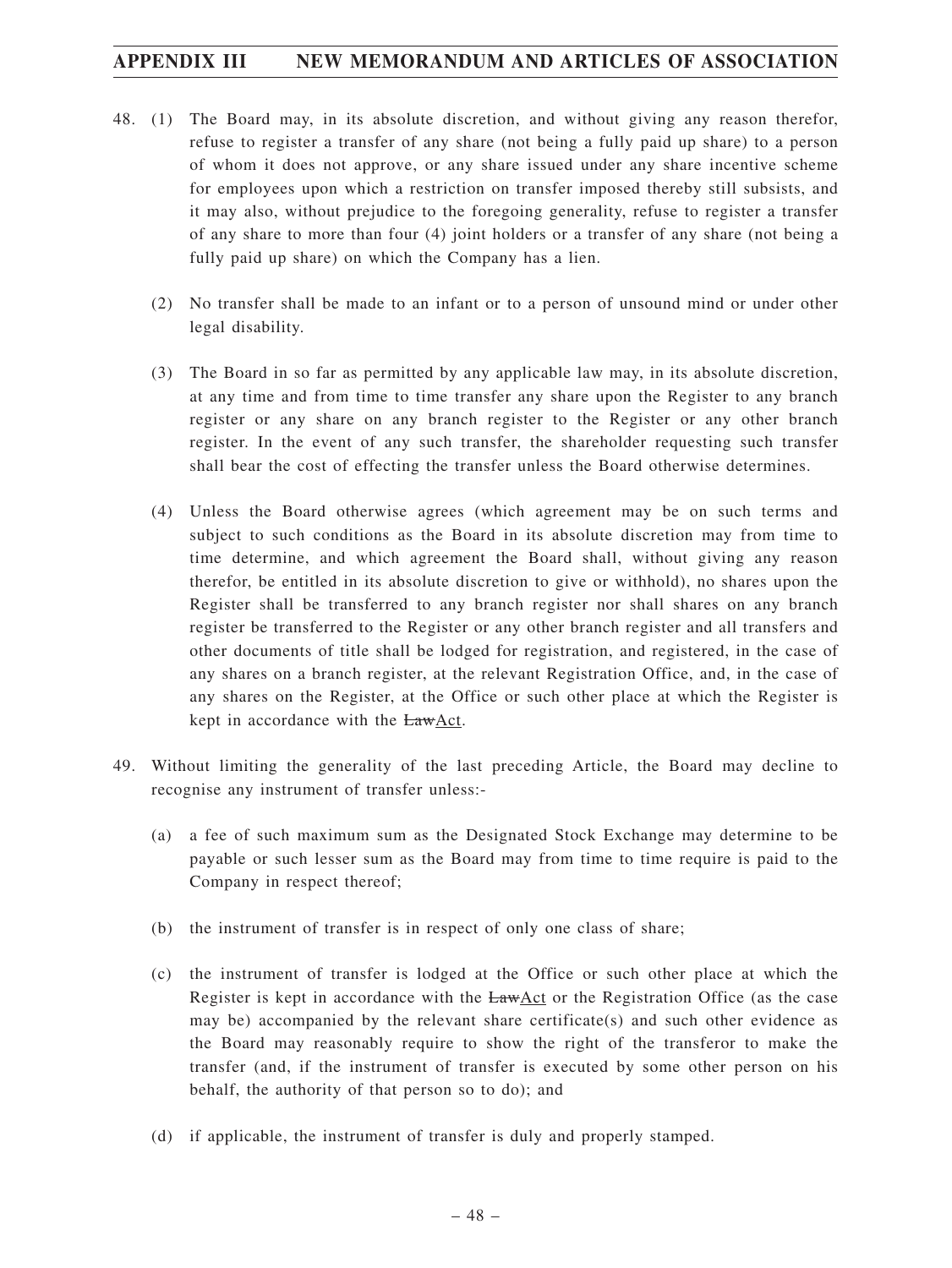- 50. If the Board refuses to register a transfer of any share, it shall, within two (2) months after the date on which the transfer was lodged with the Company, send to each of the transferor and transferee nNotice of the refusal.
- 51. The registration of transfers of shares or of any class of shares may, after nNotice has been given by announcement or by electronic communication or by advertisement in an appointed newspaper or any other newspapers or by any other means in accordance with the requirements of any Designated Stock Exchange to that effect be suspended at such times and for such periods (not exceeding in the whole thirty (30) days in any year) as the Board may determine. The period of thirty (30) days may be extended in respect of any year if approved by the Members by ordinary resolution provided that such period shall not be extended beyond sixty (60) days in any year.

### **TRANSMISSION OF SHARES**

- 52. If a Member dies, the survivor or survivors where the deceased was a joint holder, and his legal personal representatives where he was a sole or only surviving holder, will be the only persons recognised by the Company as having any title to his interest in the shares; but nothing in this Article will release the estate of a deceased Member (whether sole or joint) from any liability in respect of any share which had been solely or jointly held by him.
- 53. Any person becoming entitled to a share in consequence of the death or bankruptcy or winding-up of a Member may, upon such evidence as to his title being produced as may be required by the Board, elect either to become the holder of the share or to have some person nominated by him registered as the transferee thereof. If he elects to become the holder he shall notify the Company in writing either at the Registration Office or Office, as the case may be, to that effect. If he elects to have another person registered he shall execute a transfer of the share in favour of that person. The provisions of these Articles relating to the transfer and registration of transfers of shares shall apply to such nNotice or transfer as aforesaid as if the death or bankruptcy of the Member had not occurred and the nNotice or transfer were a transfer signed by such Member.
- 54. A person becoming entitled to a share by reason of the death or bankruptcy or winding-up of a Member shall be entitled to the same dividends and other advantages to which he would be entitled if he were the registered holder of the share. However, the Board may, if it thinks fit, withhold the payment of any dividend payable or other advantages in respect of such share until such person shall become the registered holder of the share or shall have effectually transferred such share, but, subject to the requirements of Article 7572(2) being met, such a person may vote at meetings.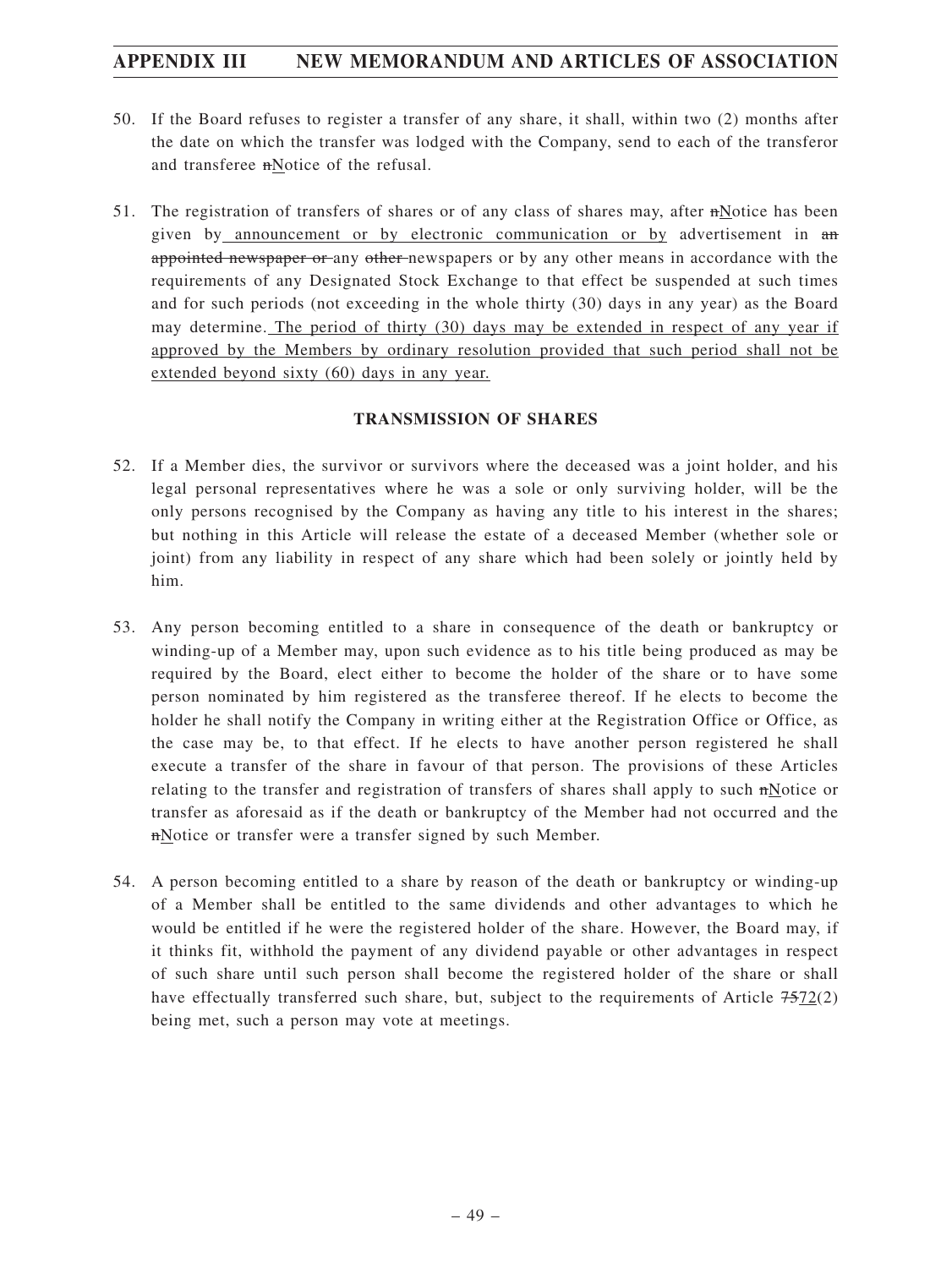#### **UNTRACEABLE MEMBERS**

- 55. (1) Without prejudice to the rights of the Company under paragraph (2) of this Article, the Company may cease sending cheques for dividend entitlements or dividend warrants by post if such cheques or warrants have been left uncashed on two consecutive occasions. However, the Company may exercise the power to cease sending cheques for dividend entitlements or dividend warrants after the first occasion on which such a cheque or warrant is returned undelivered.
	- (2) The Company shall have the power to sell, in such manner as the Board thinks fit, any shares of a Member who is untraceable, but no such sale shall be made unless:
		- (a) all cheques or warrants in respect of dividends of the shares in question, being not less than three  $(3)$  in total number, for any sum payable in cash to the holder of such shares in respect of them sent during the relevant period in the manner authorised by the Articles of the Company-have remained uncashed;
		- (b) so far as it is aware at the end of the relevant period, the Company has not at any time during the relevant period received any indication of the existence of the Member who is the holder of such shares or of a person entitled to such shares by death, bankruptcy or operation of law; and
		- (c) the Company, if so required by the rules governing the listing of shares on the Designated Stock Exchange, has given nNotice of its intention to sell such shares to, and caused advertisement both in newspapersdaily newspaper and in a newspaper circulating in the area of the last known address of such Member or any person entitled to the share under Article 54 and where applicable, in each case in accordance with the requirements of<del>, the Designated Stock Exchange to</del> be made of its intention to sell such shares in the manner required by the Designated Stock Exchange, and a period of three (3) months or such shorter period as may be allowed by the Designated Stock Exchange has elapsed since the date of such advertisement and the Designated Stock Exchange has been notified of such intention.

For the purpose of the foregoing, the "relevant period" means the period commencing twelve (12) years before the date of publication of the advertisement referred to in paragraph (c) of this Article and ending at the expiry of the period referred to in that paragraph.

(3) To give effect to any such sale the Board may authorise some person to transfer the said shares and an instrument of transfer signed or otherwise executed by or on behalf of such person shall be as effective as if it had been executed by the registered holder or the person entitled by transmission to such shares, and the purchaser shall not be bound to see to the application of the purchase money nor shall his title to the shares be affected by any irregularity or invalidity in the proceedings relating to the sale. The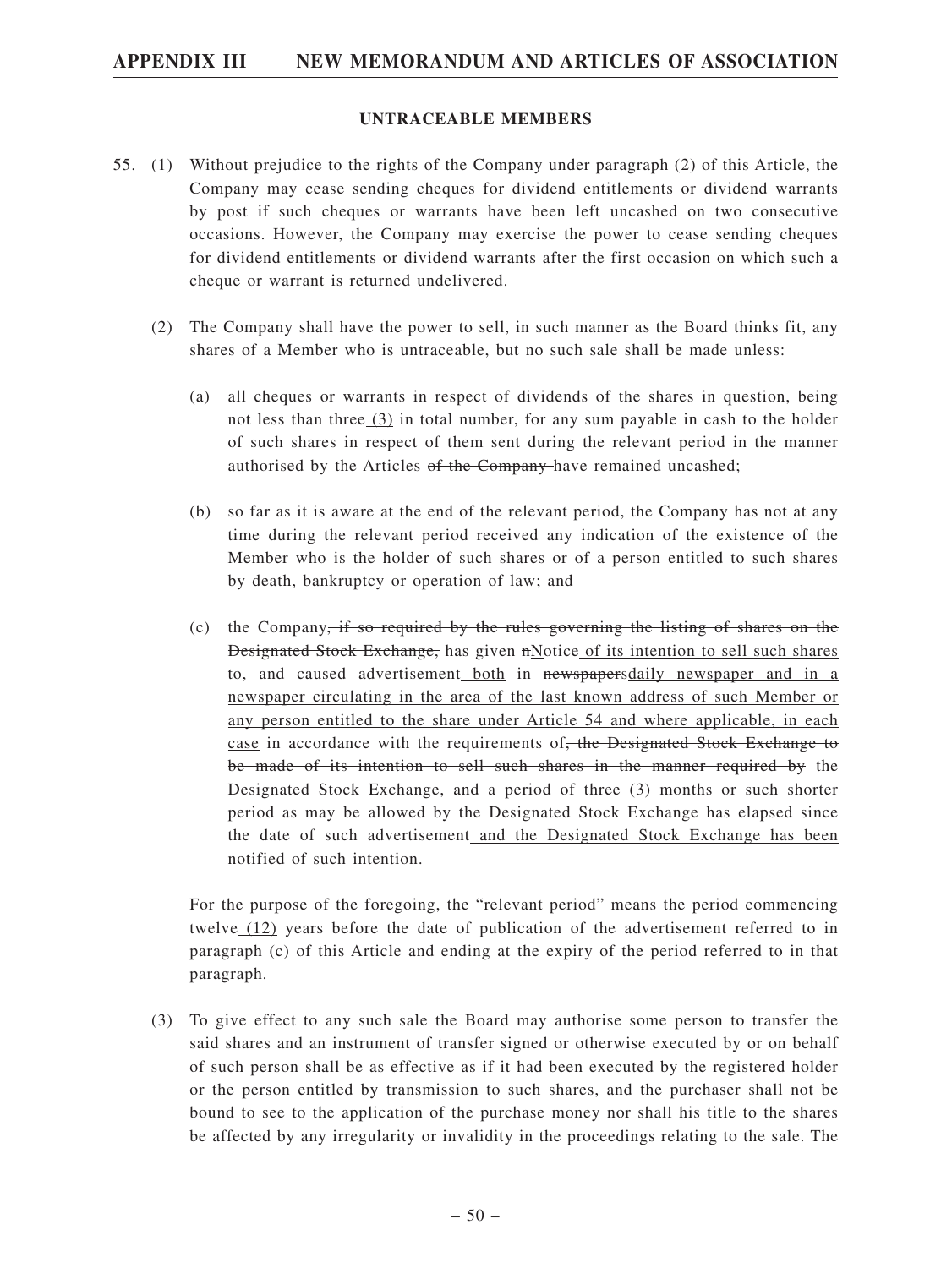net proceeds of the sale will belong to the Company and upon receipt by the Company of such net proceeds it shall become indebted to the former Member for an amount equal to such net proceeds. No trust shall be created in respect of such debt and no interest shall be payable in respect of it and the Company shall not be required to account for any money earned from the net proceeds which may be employed in the business of the Company or as it thinks fit. Any sale under this Article shall be valid and effective notwithstanding that the Member holding the shares sold is dead, bankrupt or otherwise under any legal disability or incapacity.

### **GENERAL MEETINGS**

- 56. An annual general meeting of the Company shall be held in each financial year other than the financial year of the Company's adoption of these Articles (within a period of not more than fifteen (15) months after the holding of the last preceding and such annual general meeting or not more than eighteenmust be held within six  $(186)$  months after the dateend of adoption of these Articles, the Company's financial year (unless a longer period would not infringe the rules of the Designated Stock ExchangeListing Rules, if any) at such time and place as may be determined by the Board.
- 57. Each general meeting, other than an annual general meeting, shall be called an extraordinary general meeting. GeneralAll general meetings (including an annual general meeting, any adjourned meeting or postponed meeting) may be held as (a) a physical meeting in any part of the world and at one or more locations as provided in Article 64A, or (b) as a hybrid meeting, or (c) as an electronic meeting, as may be determined by the Board in its absolute discretion.
- 58. The Board may whenever it thinks fit call extraordinary general meetings. Any one or more Members holding at the date of deposit of the requisition not less than one-tenth of the paid up capital of the Company carrying the right of voting at general meetings of the Company shall at all times have the right, by written requisition to the Board or the Secretary of the Company, to require an extraordinary general meeting to be called by the Board for the transaction of any business or resolution specified in such requisition; and such meeting shall be held within two (2) months after the deposit of such requisition. If within twenty-one (21) days of such deposit the Board fails to proceed to convene such meeting the requisitionist(s) himself (themselves) may do so in the same mannerconvene a physical meeting at only one location which will be the Principal Meeting Place, and all reasonable expenses incurred by the requisitionist(s) as a result of the failure of the Board shall be reimbursed to the requisitionist(s) by the Company.

### **NOTICE OF GENERAL MEETINGS**

59. (1) An annual general meeting and any extraordinary general meeting at which the passing of a special resolution is to be considered shallmust be called by Notice of not less than twenty-one (21) clear days<del>' Notice</del>. All other extraordinary general meetings (including extraordinary general meetings) maymust be called by Notice of not less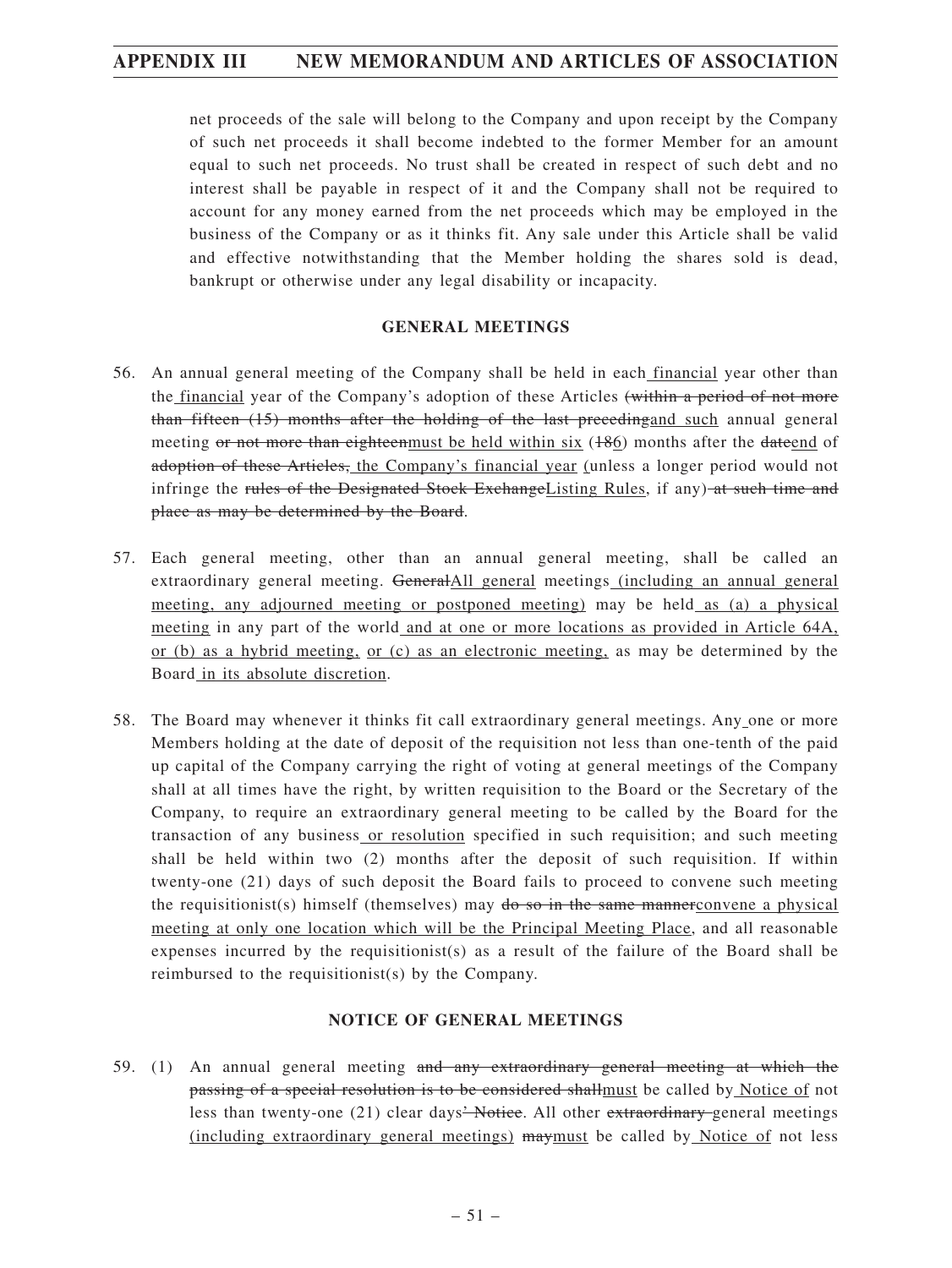than fourteen (14) clear days<sup>2</sup> Notice. butNotwithstanding the foregoing, if permitted by the Listing Rules, a general meeting may be called by shorter nNotice, subject to the  $EawAct$ , if it is so agreed:

- (a) in the case of  $\alpha$  meeting called as an annual general meeting, by all the Members entitled to attend and vote thereat; and
- (b) in the case of any other meeting, by a majority in number of the Members having the right to attend and vote at the meeting, being a majority together holding representing not less than ninety-five per cent. (95%) in nominal value of the issued shares giving that rightof the total voting rights at the meeting of all the Members.
- (2) The  $n$ Notice shall specify (a) the time and date of the meeting, (b) save for an electronic meeting, the place of the meeting and, in case of special business, the general nature of the business if there is more than one meeting location as determined by the Board pursuant to Article 64A, the principal place of the meeting (the "Principal Meeting Place"), (c) if the general meeting is to be a hybrid meeting or an electronic meeting, the Notice shall include a statement to that effect and with details of the electronic facilities for attendance and participation by electronic means at the meeting (which electronic platform may vary from time to time and from meeting to meeting as the Board, in its sole discretion, may see fit) or where such details will be made available by the Company prior to the meeting, and (d) particulars of resolutions to be considered at the meeting. The nNotice convening an annual general meeting shall specify the meeting as such. Notice of every general meeting shall be given to all Members other than to such Members as, under the provisions of these Articles or the terms of issue of the shares they hold, are not entitled to receive such nNotices from the Company, to all persons entitled to a share in consequence of the death or bankruptcy or winding-up of a Member and to each of the Directors and the Auditors.
- 60. The accidental omission to give Notice of a meeting or (in cases where instruments of proxy are sent out with the Notice) to send such instrument of proxy to, or the non-receipt of such Notice or such instrument of proxy by, any person entitled to receive such Notice shall not invalidate any resolution passed or the proceedings at that meeting.

### **PROCEEDINGS AT GENERAL MEETINGS**

- 61. (1) All business shall be deemed special that is transacted at an extraordinary general meeting, and also all business that is transacted at an annual general meeting, with the exception of:
	- (a) the declaration and sanctioning of dividends;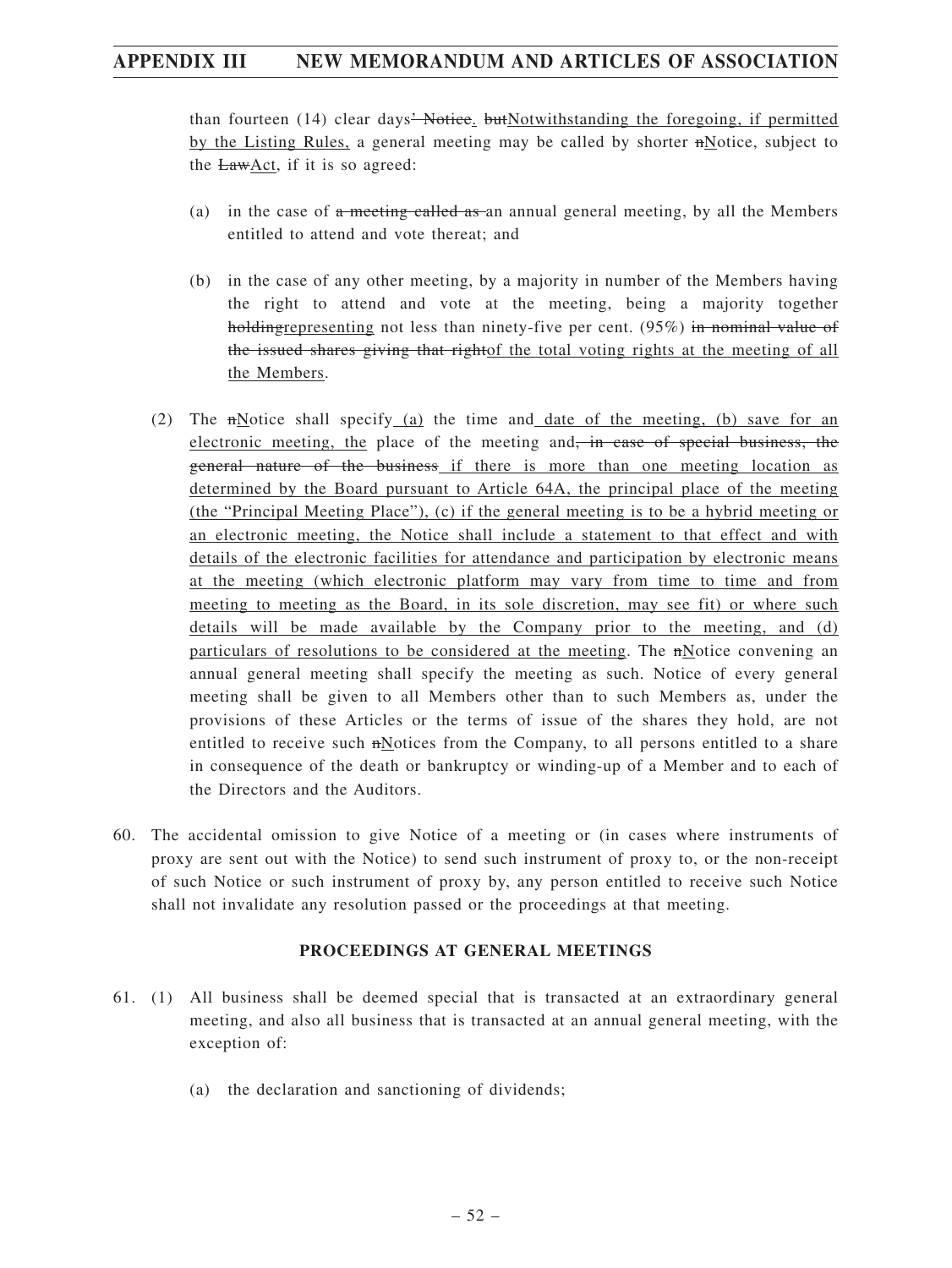- (b) consideration and adoption of the accounts and balance sheet and the reports of the Directors and Auditors and other documents required to be annexed to the balance sheet;
- (c) the election of Directors whether by rotation or otherwise in the place of those retiring;
- (d) appointment of Auditors (where special nNotice of the intention for such appointment is not required by the LawAct) and other officers; and
- (e) the fixing of the remuneration of the Auditors, and the voting of remuneration or extra remuneration to the Directors;
- (f) the granting of any mandate or authority to the Directors to offer, allot, grant options over or otherwise dispose of the unissued shares in the capital of the Company representing not more than 20 per cent. in nominal value of its existing issued share capital; and
- $(g)$  the granting of any mandate or authority to the Directors to repurchase securities of the Company.
- (2) No business other than the appointment of a chairman of a meeting shall be transacted at any general meeting unless a quorum is present at the commencement of the business. Two (2) Members entitled to vote and present (including attendance by electronic means) in person or by proxy or (in the case of a Member being a corporation) by its duly, for quorum purposes only, two persons appointed by the clearing house as authorised representative or proxy shall form a quorum for all purposes.
- 62. If within thirty (30) minutes (or such longer time not exceeding one hour as the chairman of the meeting may determine to wait) after the time appointed for the meeting a quorum is not present, the meeting, if convened on the requisition of Members, shall be dissolved. In any other case it shall stand adjourned to the same day in the next week at the same time and (where applicable) same place(s) or to such time and (where applicable) such place(s) and in such form and manner referred to in Article 57 as the chairman of the meeting (or in default, the Board) may absolutely determine. If at such adjourned meeting a quorum is not present within half an hour from the time appointed for holding the meeting, the meeting shall be dissolved.
- 63. The chairman of the Company or if there is more than one chairman, any one of them as may be agreed amongst themselves or failing such agreement, any one of them elected by all the Directors present shall preside as chairman at everya general meeting. If at any meeting theno chairman, is not present within fifteen  $(15)$  minutes after the time appointed for holding the meeting, or is not-willing to act as chairman, the deputy chairman of the Company or if there is more than one deputy chairman, any one of them as may be agreed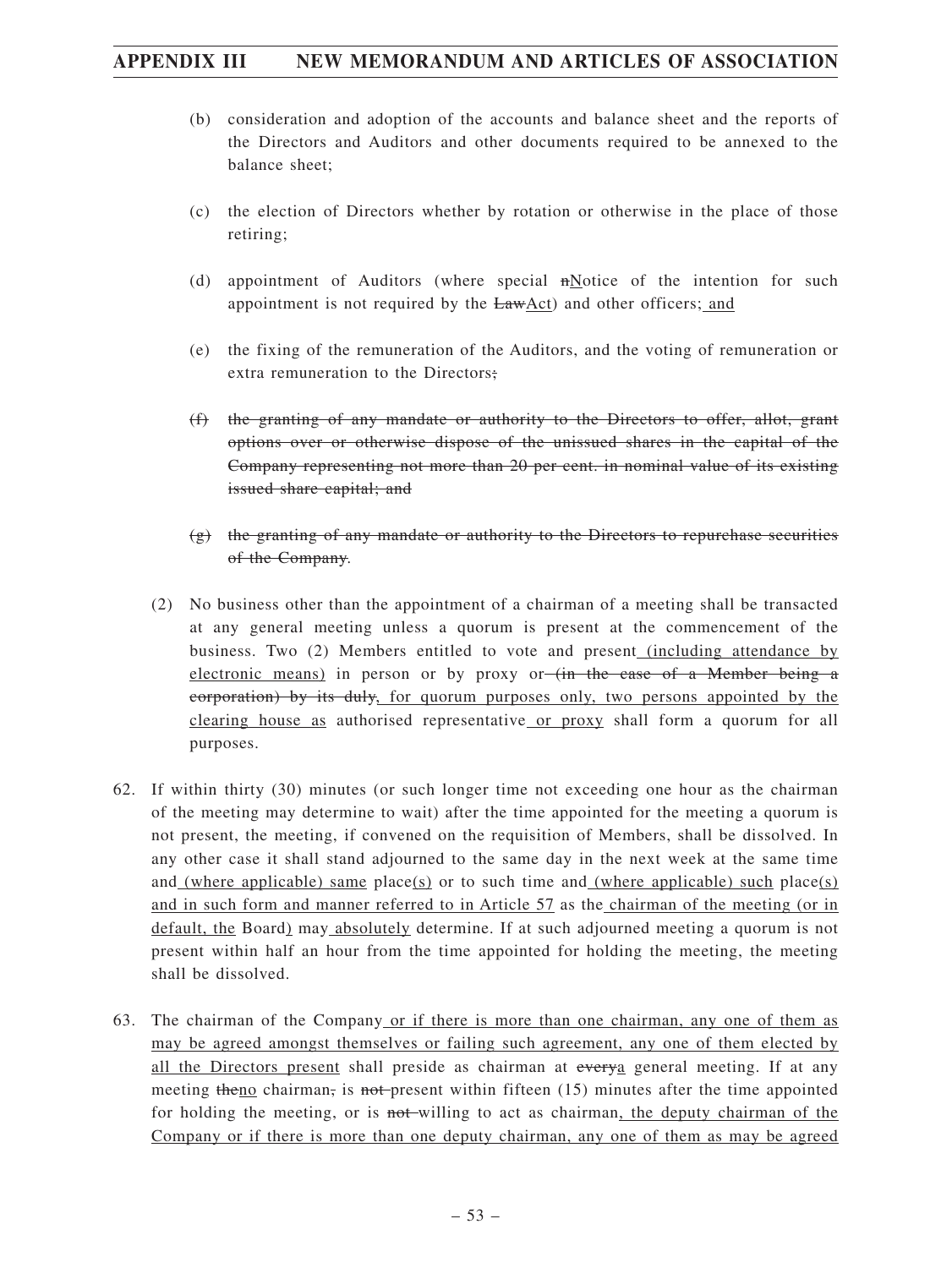amongst themselves or failing such agreement, any one of them elected by all the Directors present shall preside as chairman. If no chairman or deputy chairman is present or is willing to act as chairman of the meeting, the Directors present shall choose one of their number to act, or if one Director only is present he shall preside as chairman if willing to act. If no Director is present, or if each of the Directors present declines to take the chair, or if the chairman chosen shall retire from the chair, the Members present in person or by proxy or (in the case of a shareholder being a corporation) by its duly authorised representative and entitled to vote shall elect one of their number to be chairman of the meeting.

- 64. Subject to Article 64C, Tthe chairman may, with the consent of any meeting at which a quorum is present (and shall if so directed by the meeting), adjourn the meeting from time to time (or indefinitely) and/or from place to place(s) and/or from one form to another (a physical meeting, a hybrid meeting or an electronic meeting) as the meeting shall determine, but no business shall be transacted at any adjourned meeting other than the business which might lawfully have been transacted at the meeting had the adjournment not taken place. When a meeting is adjourned for fourteen (14) days or more, at least seven (7) clear days'  $m$  otice of the adjourned meeting shall be given specifying the time and place of the adjourned meeting details set out in Article  $59(2)$  but it shall not be necessary to specify in such nNotice the nature of the business to be transacted at the adjourned meeting and the general nature of the business to be transacted. Save as aforesaid, it shall be unnecessary to give nNotice of an adjournment.
- 64A. (1) The Board may, at its absolute discretion, arrange for persons entitled to attend a general meeting to do so by simultaneous attendance and participation by means of electronic facilities at such location or locations ("Meeting Location(s)") determined by the Board at its absolute discretion. Any Member or any proxy attending and participating in such way or any Member or proxy attending and participating in an electronic meeting or a hybrid meeting by means of electronic facilities is deemed to be present at and shall be counted in the quorum of the meeting.
	- (2) All general meetings are subject to the following and, where appropriate, all references to a "Member" or "Members" in this sub-paragraph (2) shall include a proxy or proxies respectively:
		- (a) where a Member is attending a Meeting Location and/or in the case of a hybrid meeting, the meeting shall be treated as having commenced if it has commenced at the Principal Meeting Place;
		- (b) Members present in person or by proxy at a Meeting Location and/or Members attending and participating in an electronic meeting or a hybrid meeting by means of electronic facilities shall be counted in the quorum for and entitled to vote at the meeting in question, and that meeting shall be duly constituted and its proceedings valid provided that the chairman of the meeting is satisfied that adequate electronic facilities are available throughout the meeting to ensure that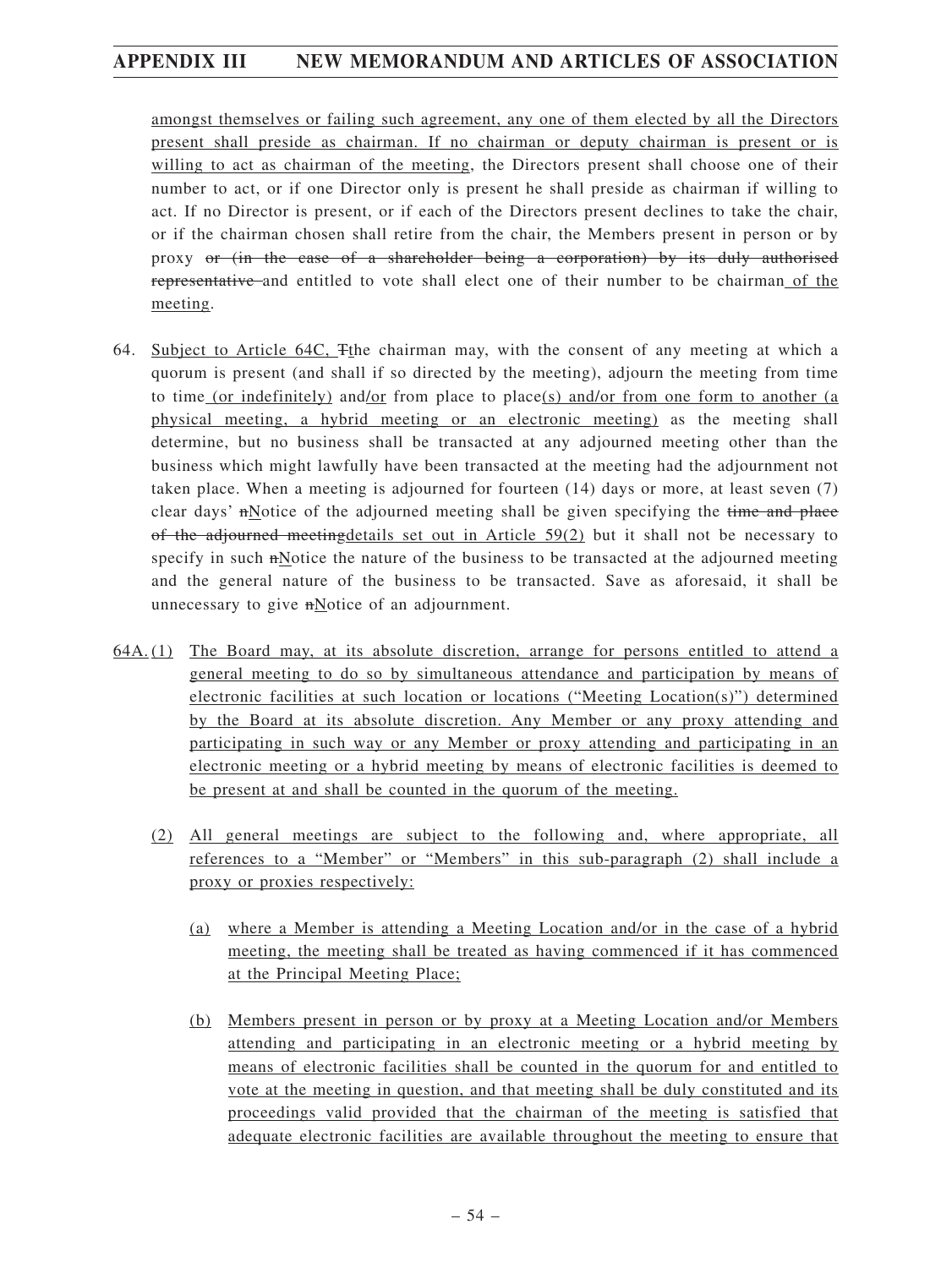Members at all Meeting Locations and Members participating in an electronic meeting or a hybrid meeting by means of electronic facilities are able to participate in the business for which the meeting has been convened;

- (c) where Members attend a meeting by being present at one of the Meeting Locations and/or where Members participating in an electronic meeting or a hybrid meeting by means of electronic facilities, a failure (for any reason) of the electronic facilities or communication equipment, or any other failure in the arrangements for enabling those in a Meeting Location other than the Principal Meeting Place to participate in the business for which the meeting has been convened or in the case of an electronic meeting or a hybrid meeting, the inability of one or more Members or proxies to access, or continue to access, the electronic facilities despite adequate electronic facilities having been made available by the Company, shall not affect the validity of the meeting or the resolutions passed, or any business conducted there or any action taken pursuant to such business provided that there is a quorum present throughout the meeting; and
- (d) if any of the Meeting Locations is not in the same jurisdiction as the Principal Meeting Place and/or in the case of a hybrid meeting, the provisions of these Articles concerning the service and giving of Notice for the meeting, and the time for lodging proxies, shall apply by reference to the Principal Meeting Place; and in the case of an electronic meeting, the time for lodging proxies shall be as stated in the Notice for the meeting.
- 64B. The Board and, at any general meeting, the chairman of the meeting may from time to time make arrangements for managing attendance and/or participation and/or voting at the Principal Meeting Place and/or any Meeting Location(s) and/or participation and/or voting in an electronic meeting or a hybrid meeting by means of electronic facilities (whether involving the issue of tickets or some other means of identification, passcode, seat reservation, electronic voting or otherwise) as it shall in its absolute discretion consider appropriate, and may from time to time change any such arrangements, provided that a Member who, pursuant to such arrangements, is not entitled to attend, in person or by proxy, at any Meeting Location shall be entitled so to attend at one of the other Meeting Locations; and the entitlement of any Member so to attend the meeting or adjourned meeting or postponed meeting at such Meeting Location(s) shall be subject to any such arrangement as may be for the time being in force and by the Notice of meeting or adjourned meeting or postponed meeting stated to apply to the meeting.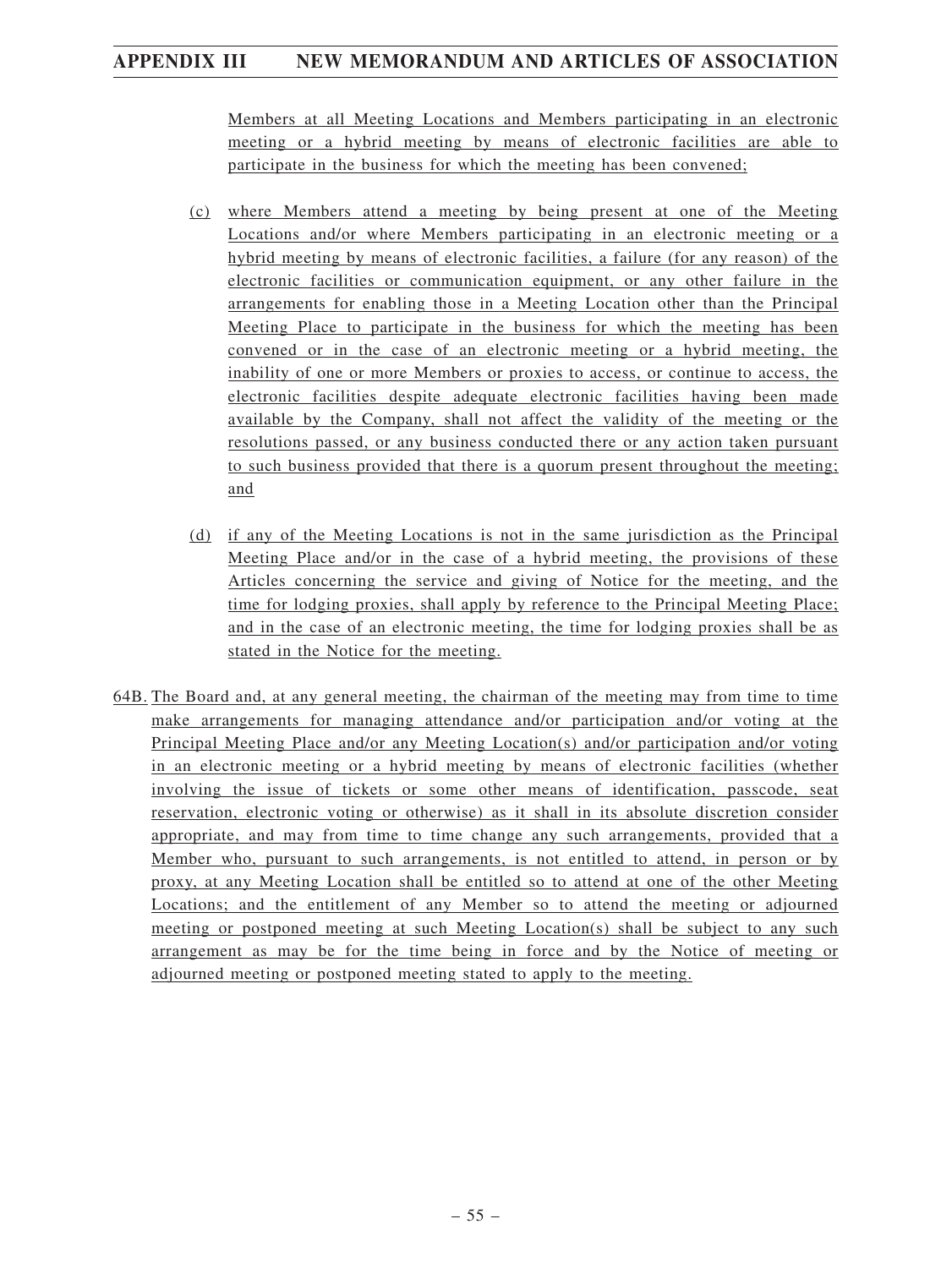64C. If it appears to the chairman of the general meeting that:

- (a) the electronic facilities at the Principal Meeting Place or at such other Meeting Location(s) at which the meeting may be attended have become inadequate for the purposes referred to in Article 64A(1) or are otherwise not sufficient to allow the meeting to be conducted substantially in accordance with the provisions set out in the Notice of the meeting; or
- (b) in the case of an electronic meeting or a hybrid meeting, electronic facilities being made available by the Company have become inadequate; or
- (c) it is not possible to ascertain the view of those present or to give all persons entitled to do so a reasonable opportunity to communicate and/or vote at the meeting; or
- (d) there is violence or the threat of violence, unruly behaviour or other disruption occurring at the meeting or it is not possible to secure the proper and orderly conduct of the meeting;

then, without prejudice to any other power which the chairman of the meeting may have under these Articles or at common law, the chairman may, at his/her absolute discretion, without the consent of the meeting, and before or after the meeting has started and irrespective of whether a quorum is present, interrupt or adjourn the meeting (including adjournment for indefinite period) and the chairman may change the meeting to another date and/or time and/or place and/or change the electronic facilities and/or change the form of the meeting (a physical meeting, an electronic meeting or a hybrid meeting) without approval from the Members. All business conducted at the meeting up to the time of such adjournment shall be valid.

- 64D. The Board and, at any general meeting, the chairman of the meeting may make any arrangement and impose any requirement or restriction the Board or the chairman of the meeting, as the case may be, considers appropriate to ensure the security and orderly conduct of a meeting (including, without limitation, requirements for evidence of identity to be produced by those attending the meeting, the searching of their personal property and the restriction of items that may be taken into the meeting place, determining the number and frequency of and the time allowed for questions that may be raised at a meeting). Members shall also comply with all requirements or restrictions imposed by the owner of the electronic facilities and/or premises at which the meeting is held. Any decision made under this Article shall be final and conclusive and a person who refuses to comply with any such arrangements, requirements or restrictions may be refused entry to the meeting or ejected (physically or electronically) from the meeting.
- 64E. If, after the sending of Notice of a general meeting but before the meeting is held, or after the adjournment of a meeting but before the adjourned meeting is held (whether or not Notice of the adjourned meeting is required), the Directors, in their absolute discretion, consider that it is inappropriate, impracticable, unreasonable or undesirable for any reason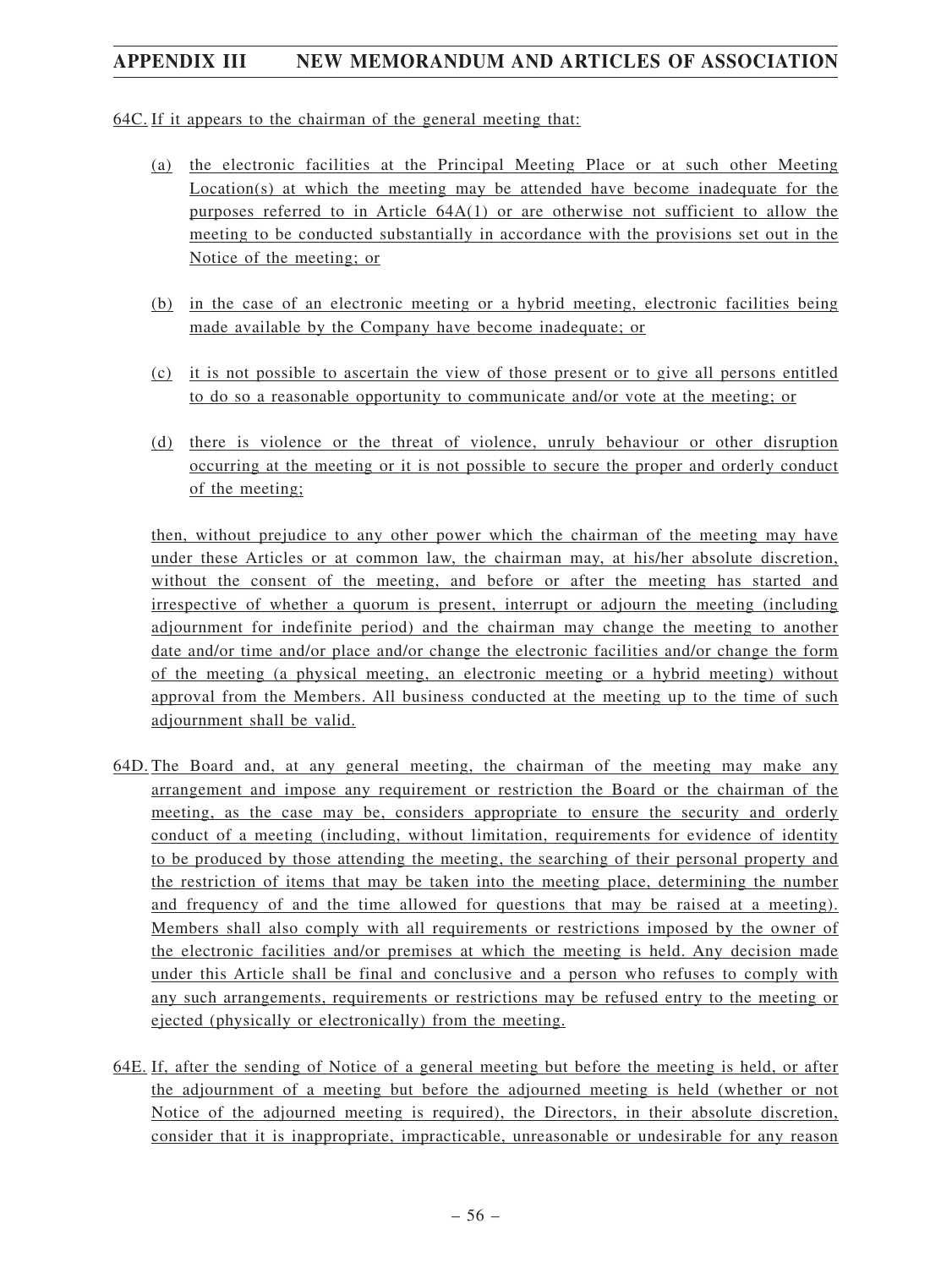to hold the general meeting on the date or at the time or place and/or by means of electronic facilities specified in the Notice calling the meeting, they may change or postpone the meeting to another date and/or time and/or place and/or change the electronic facilities and/or change the form of the meeting (a physical meeting, an electronic meeting or a hybrid meeting) without approval from the Members. Without prejudice to the generality of the foregoing, the Directors shall have the power to provide in every Notice calling a general meeting the circumstances in which a postponement of the relevant general meeting may occur automatically without further Notice, including without limitation where a number 8 or higher typhoon signal, black rainstorm warning or other similar event is in force at any time on the day of the meeting. This Article shall be subject to the following:

- (a) when a meeting is so postponed, the Company shall endeavour to post a Notice of such postponement on the Company's website as soon as practicable (provided that failure to post such a Notice shall not affect the automatic postponement of a meeting);
- (b) when only the form of the meeting or electronic facilities specified in the Notice are changed, the Board shall notify the Members of details of such change in such manner as the Board may determine;
- (c) when a meeting is postponed or changed in accordance with this Article, subject to and without prejudice to Article 64, unless already specified in the original Notice of the meeting, the Board shall fix the date, time, place (if applicable) and electronic facilities (if applicable) for the postponed or changed meeting and shall notify the Members of such details in such manner as the Board may determine; further all proxy forms shall be valid (unless revoked or replaced by a new proxy) if they are received as required by these Articles not less than forty-eight (48) hours before the time of the postponed meeting; and
- (d) Notice of the business to be transacted at the postponed or changed meeting shall not be required, nor shall any accompanying documents be required to be recirculated, provided that the business to be transacted at the postponed or changed meeting is the same as that set out in the original Notice of general meeting circulated to the Members.
- 64F. All persons seeking to attend and participate in an electronic meeting or a hybrid meeting shall be responsible for maintaining adequate facilities to enable them to do so. Subject to Article 64C, any inability of a person or persons to attend or participate in a general meeting by way of electronic facilities shall not invalidate the proceedings of and/or resolutions passed at that meeting.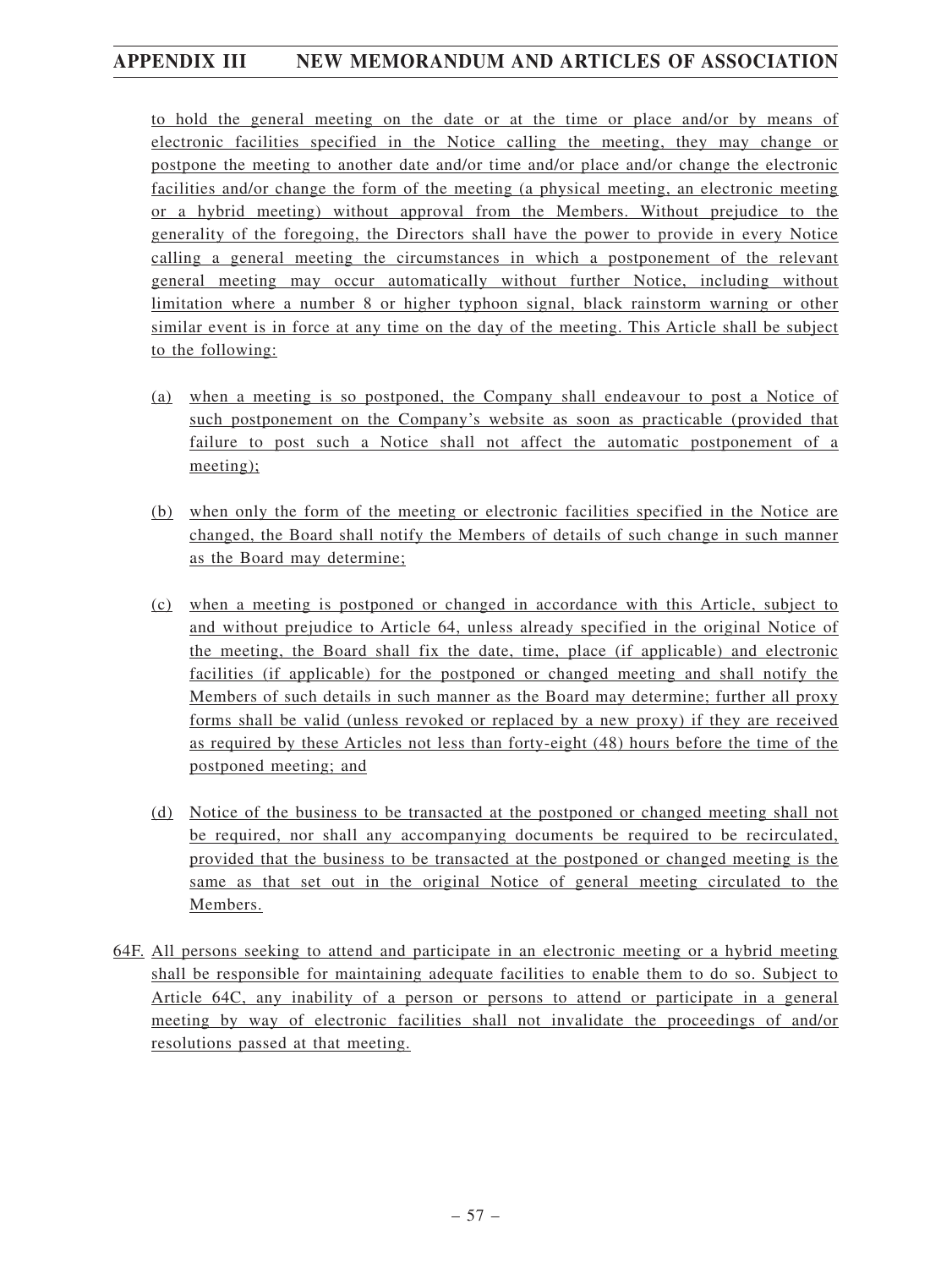- 64G. Without prejudice to other provisions in Article 64, a physical meeting may also be held by means of such telephone, electronic or other communication facilities as permit all persons participating in the meeting to communicate with each other simultaneously and instantaneously, and participation in such a meeting shall constitute presence in person at such meeting.
- 65. If an amendment is proposed to any resolution under consideration but is in good faith ruled out of order by the chairman of the meeting, the proceedings on the substantive resolution shall not be invalidated by any error in such ruling. In the case of a resolution duly proposed as a special resolution, no amendment thereto (other than a mere clerical amendment to correct a patent error) may in any event be considered or voted upon.

### **VOTING**

- 66. Subject to any special rights or restrictions as to voting for the time being attached to any shares by or in accordance with these Articles, at any general meeting on a show of hands every Member present in person (or being a corporation, is present by a duly authorised representative), or by proxy shall have one vote and on a poll every Member present in person or by proxy or, in the case of a Member being a corporation, by its duly authorised representative shall have one vote for every fully paid share of which he is the holder but so that no amount paid up or credited as paid up on a share in advance of calls or instalments is treated for the foregoing purposes as paid up on the share. Notwithstanding anything contained in these Articles, where more than one proxy is appointed by a Member which is a clearing house (or its nomines(s)), each such proxy shall have one vote on a show of hands. A resolution put to the vote of a meeting shall be decided on a show of hands unless voting by way of a poll is required by the rules of the Designated Stock Exchange or (before or on the declaration of the result of the show of hands or on the withdrawal of any other demand for a poll) a poll is demanded:
	- (1) Subject to any special rights or restrictions as to voting for the time being attached to any shares by or in accordance with these Articles, at any general meeting on a poll every Member present in person or by proxy shall have one vote for every fully paid share of which he is the holder but so that no amount paid up or credited as paid up on a share in advance of calls or instalments is treated for the foregoing purposes as paid up on the share. A resolution put to the vote of a meeting shall be decided by way of a poll save that in the case of a physical meeting, the chairman of the meeting may in good faith, allow a resolution which relates purely to a procedural or administrative matter to be voted on by a show of hands in which case every Member present in person or by proxy(ies) shall have one vote provided that where more than one proxy is appointed by a Member which is a clearing house (or its nominee(s)), each such proxy shall have one vote on a show of hands. For purposes of this Article, procedural and administrative matters are those that (i) are not on the agenda of the general meeting or in any supplementary circular that may be issued by the Company to its Members; and (ii) relate to the chairman's duties to maintain the orderly conduct of the meeting and/or allow the business of the meeting to be properly and effectively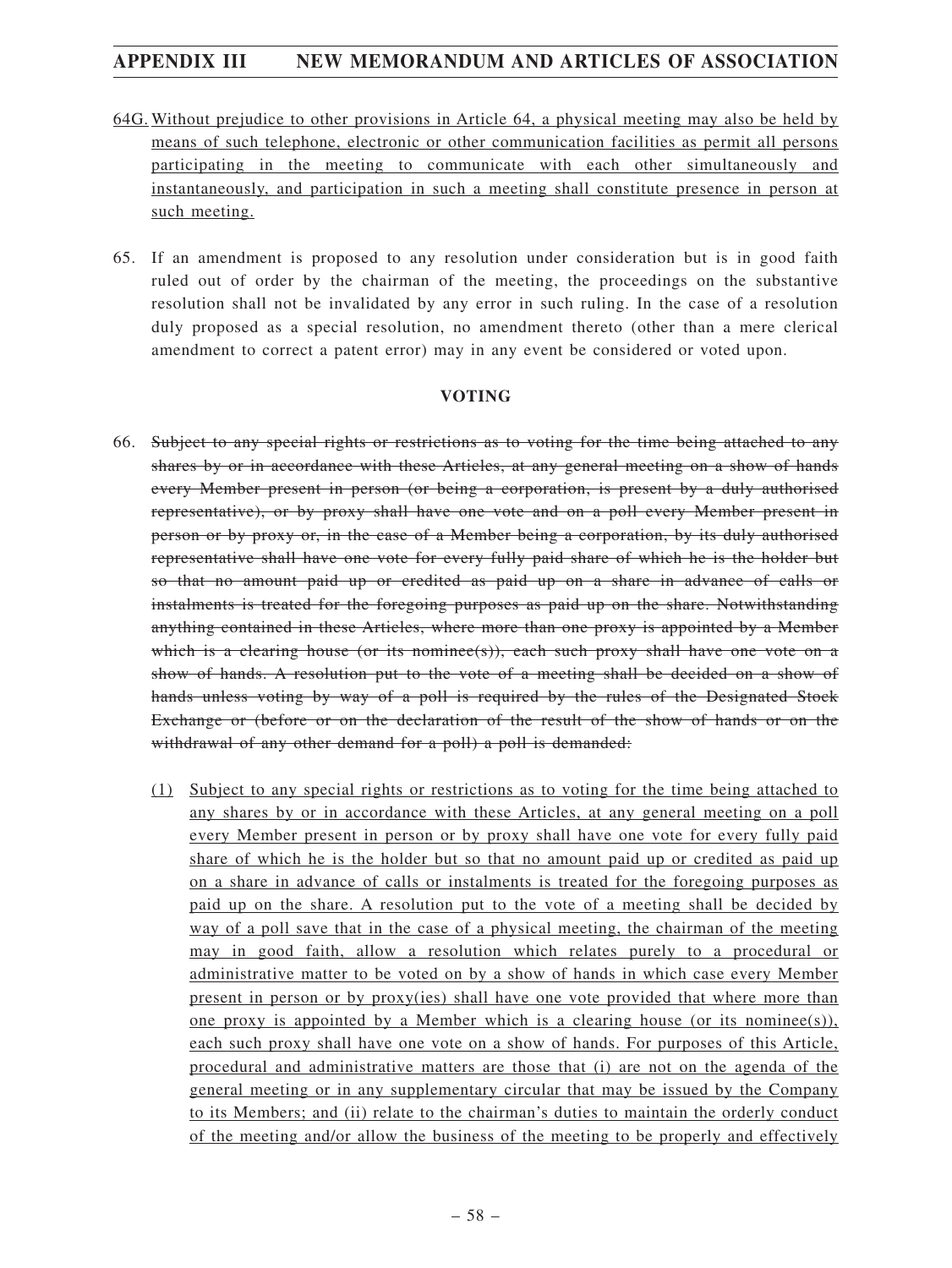dealt with, whilst allowing all Members a reasonable opportunity to express their views. Votes (whether on a show of hands or by way of poll) may be cast by such means, electronic or otherwise, as the Directors or the chairman of the meeting may determine.

- (2) In the case of a physical meeting where a show of hands is allowed, before or on the declaration of the result of the show of hands, a poll may be demanded:
	- (a) by the chairman of such meeting; or
	- $(ba)$  by at least three  $(3)$  Members present in person or in the case of a Member being a corporation by its duly authorised representative or by proxy for the time being entitled to vote at the meeting; or
	- (cb) by a Member or Members present in person or in the case of a Member being a corporation by its duly authorised representative or by proxy and representing not less than one-tenth of the total voting rights of all Members having the right to vote at the meeting; or
	- $(d_{\mathcal{C}})$  by a Member or Members present in person or in the case of a Member being a corporation by its duly authorised representative or by proxy and holding shares in the Company conferring a right to vote at the meeting being shares on which an aggregate sum has been paid up equal to not less than one-tenth of the total sum paid up on all shares conferring that right;  $or$ .
	- (e) if required by the rules of the Designated Stock Exchange, by any Director or Directors who, individually or collectively, hold proxies in respect of shares representing five per cent.  $(5\%)$  or more of the total voting rights at such meeting.

A demand by a person as proxy for a Member or in the case of a Member being a corporation by its duly authorised representative shall be deemed to be the same as a demand by a Member.

- 67. Unless a poll is duly demanded and the demand is not withdrawnWhere a resolution is voted on by a show of hands, a declaration by the chairman that a resolution has been carried, or carried unanimously, or by a particular majority, or not carried by a particular majority, or lost, and an entry to that effect made in the minute book of the Company, shall be conclusive evidence of the facts without proof of the number or proportion of the votes recorded for or against the resolution.
- 68. If a poll is duly demanded tThe result of the poll shall be deemed to be the resolution of the meeting at which the poll was demanded. The Company shall only be required to disclose the voting figures on a poll if such disclosure is required by the rules of the Designated Stock ExchangeListing Rules.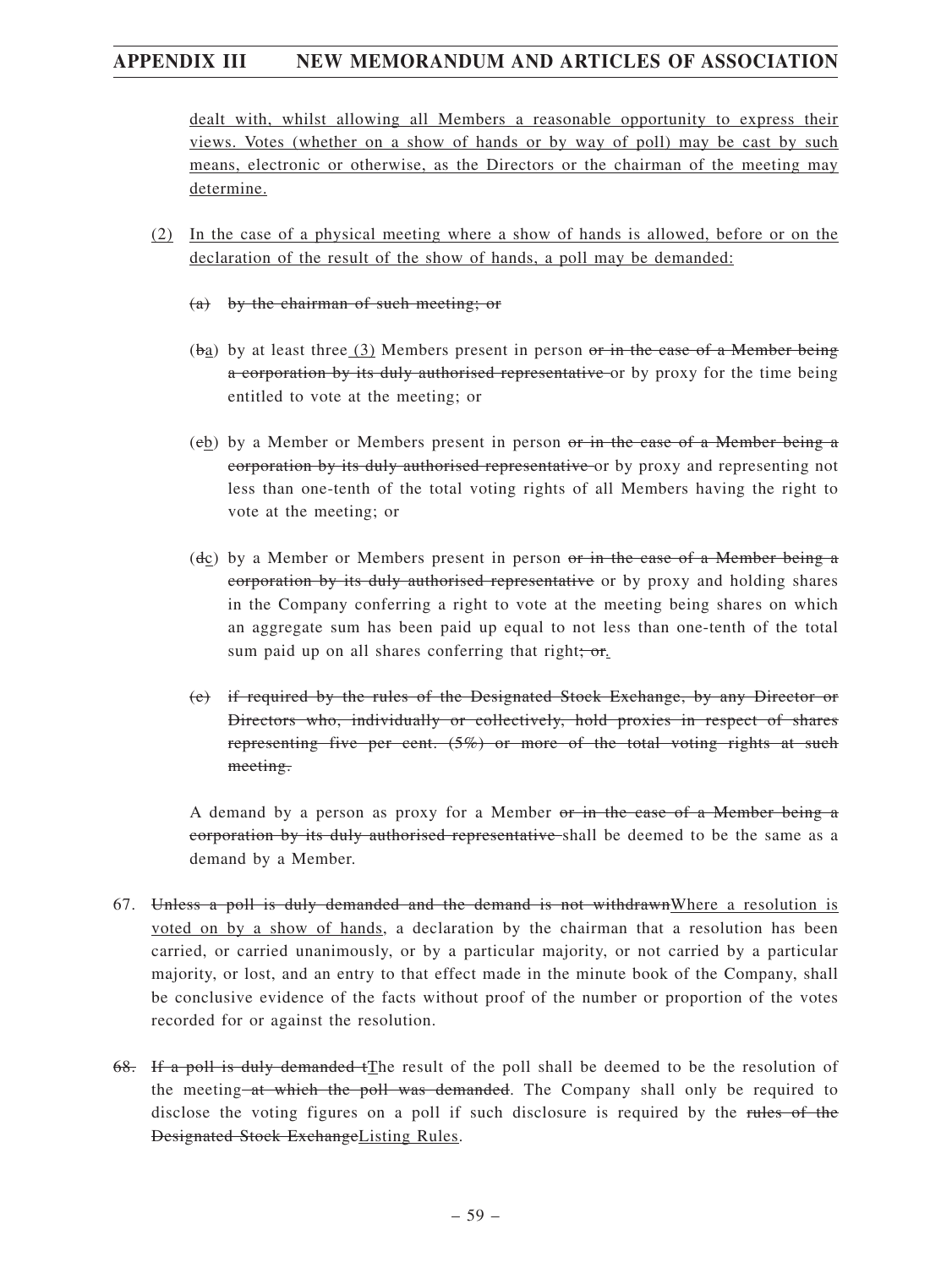- 69. A poll demanded on the election of a chairman, or on a question of adjournment, shall be taken forthwith. A poll demanded on any other question shall be taken in such manner (including the use of ballot or voting papers or tickets) and either forthwith or at such time (being not later than thirty (30) days after the date of the demand) and place as the chairman directs. It shall not be necessary (unless the chairman otherwise directs) for notice to be given of a poll not taken immediately.
- 70. The demand for a poll shall not prevent the continuance of a meeting or the transaction of any business other than the question on which the poll has been demanded, and, with the consent of the chairman, it may be withdrawn at any time before the close of the meeting or the taking of the poll, whichever is the earlier.
- 7168. On a poll votes may be given either personally or by proxy.
- 7269. A person entitled to more than one vote on a poll need not use all his votes or cast all the votes he uses in the same way.
- 7370. All questions submitted to a meeting shall be decided by a simple majority of votes except where a greater majority is required by these Articles or by the LawAct. In the case of an equality of votes, whether on a show of hands or on a poll, the chairman of such meeting shall be entitled to a second or casting vote in addition to any other vote he may have.
- 7471. Where there are joint holders of any share anyone of such joint holders may vote, either in person or by proxy, in respect of such share as if he were solely entitled thereto, but if more than one of such joint holders be present at any meeting the vote of the senior holder who tenders a vote, whether in person or by proxy, shall be accepted to the exclusion of the votes of the other joint holders, and for this purpose seniority shall be determined by the order in which the names stand in the Register in respect of the joint holding. Several executors or administrators of a deceased Member in whose name any share stands shall for the purposes of this Article be deemed joint holders thereof.
- 7572. (1) A Member who is a patient for any purpose relating to mental health or in respect of whom an order has been made by any court having jurisdiction for the protection or management of the affairs of persons incapable of managing their own affairs may vote, whether on a show of hands or on a poll, by his receiver, committee, curator bonis or other person in the nature of a receiver, committee or curator bonis appointed by such court, and such receiver, committee, curator bonis or other person may vote on a poll-by proxy, and may otherwise act and be treated as if he were the registered holder of such shares for the purposes of general meetings, provided that such evidence as the Board may require of the authority of the person claiming to vote shall have been deposited at the Office, head office or Registration Office, as appropriate, not less than forty-eight (48) hours before the time appointed for holding the meeting, or adjourned meeting, or pollpostponed meeting, as the case may be.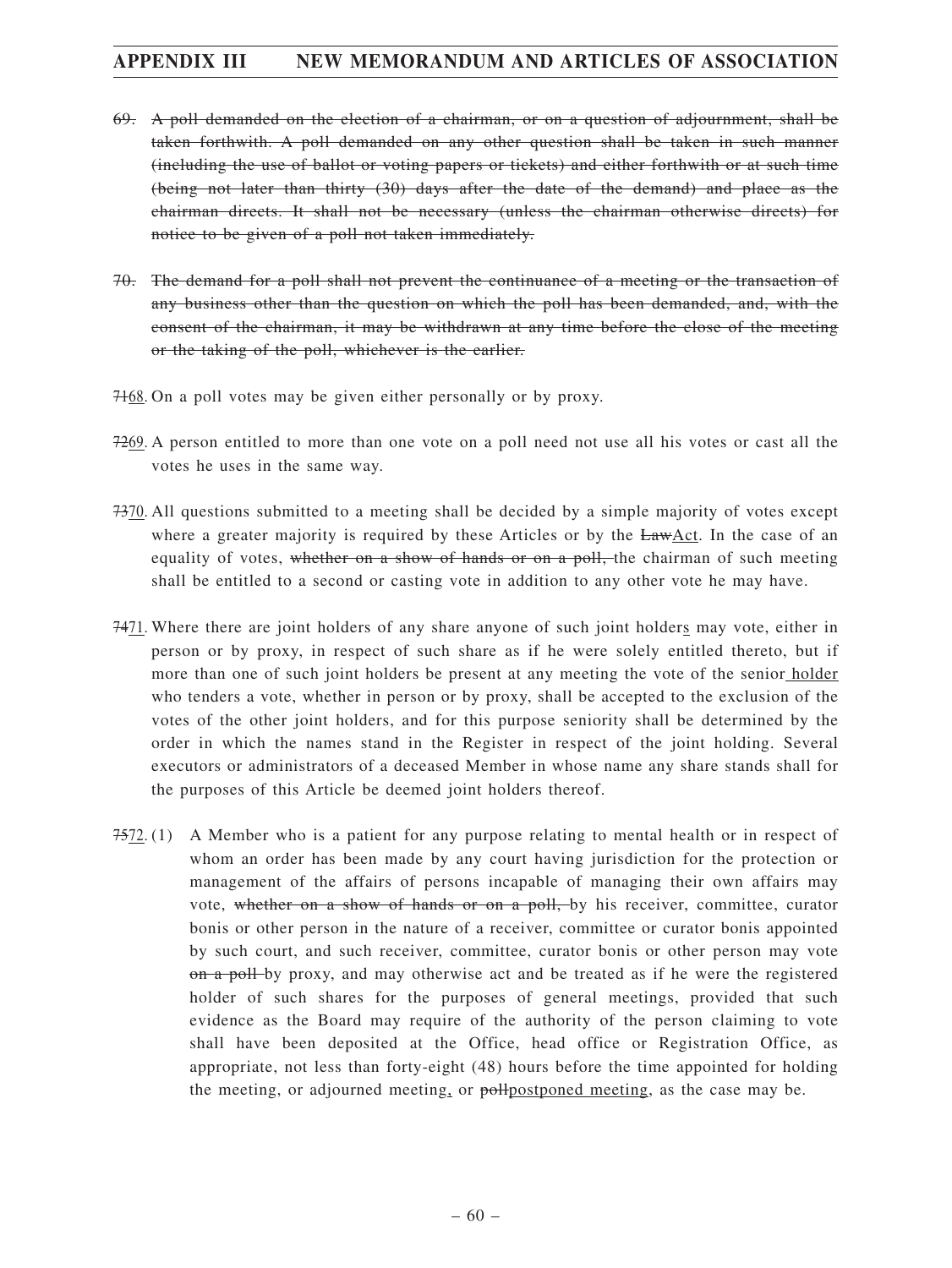- (2) Any person entitled under Article 53 to be registered as the holder of any shares may vote at any general meeting in respect thereof in the same manner as if he were the registered holder of such shares, provided that forty-eight (48) hours at least before the time of the holding of the meeting or adjourned meeting or postponed meeting, as the case may be, at which he proposes to vote, he shall satisfy the Board of his entitlement to such shares, or the Board shall have previously admitted his right to vote at such meeting in respect thereof.
- 7673. (1) No Member shall, unless the Board otherwise determines, be entitled to attend and vote and to be reckoned in a quorum at any general meeting unless he is duly registered and all calls or other sums presently payable by him in respect of shares in the Company have been paid.
	- (2) All Members have the right to (a) speak at a general meeting; and (b) vote at a general meeting except where a Member is required, by the rules of the Designated Stock Exchange, to abstain from voting to approve the matter under consideration.
	- (23) Where the Company has knowledge that any Member is, under the rules of the Designated Stock ExchangeListing Rules, required to abstain from voting on any particular resolution of the Company or restricted to voting only for or only against any particular resolution of the Company, any votes cast by or on behalf of such Member in contravention of such requirement or restriction shall not be counted.

#### 7774. If:

- (a) any objection shall be raised to the qualification of any voter; or
- (b) any votes have been counted which ought not to have been counted or which might have been rejected; or
- (c) any votes are not counted which ought to have been counted;

the objection or error shall not vitiate the decision of the meeting or adjourned meeting or postponed meeting on any resolution unless the same is raised or pointed out at the meeting or, as the case may be, the adjourned meeting or postponed meeting at which the vote objected to is given or tendered or at which the error occurs. Any objection or error shall be referred to the chairman of the meeting and shall only vitiate the decision of the meeting on any resolution if the chairman decides that the same may have affected the decision of the meeting. The decision of the chairman on such matters shall be final and conclusive.

#### **PROXIES**

7875. Any Member entitled to attend and vote at a meeting of the Company shall be entitled to appoint another person as his proxy to attend and vote instead of him. A Member who is the holder of two or more shares may appoint more than one proxy to represent him and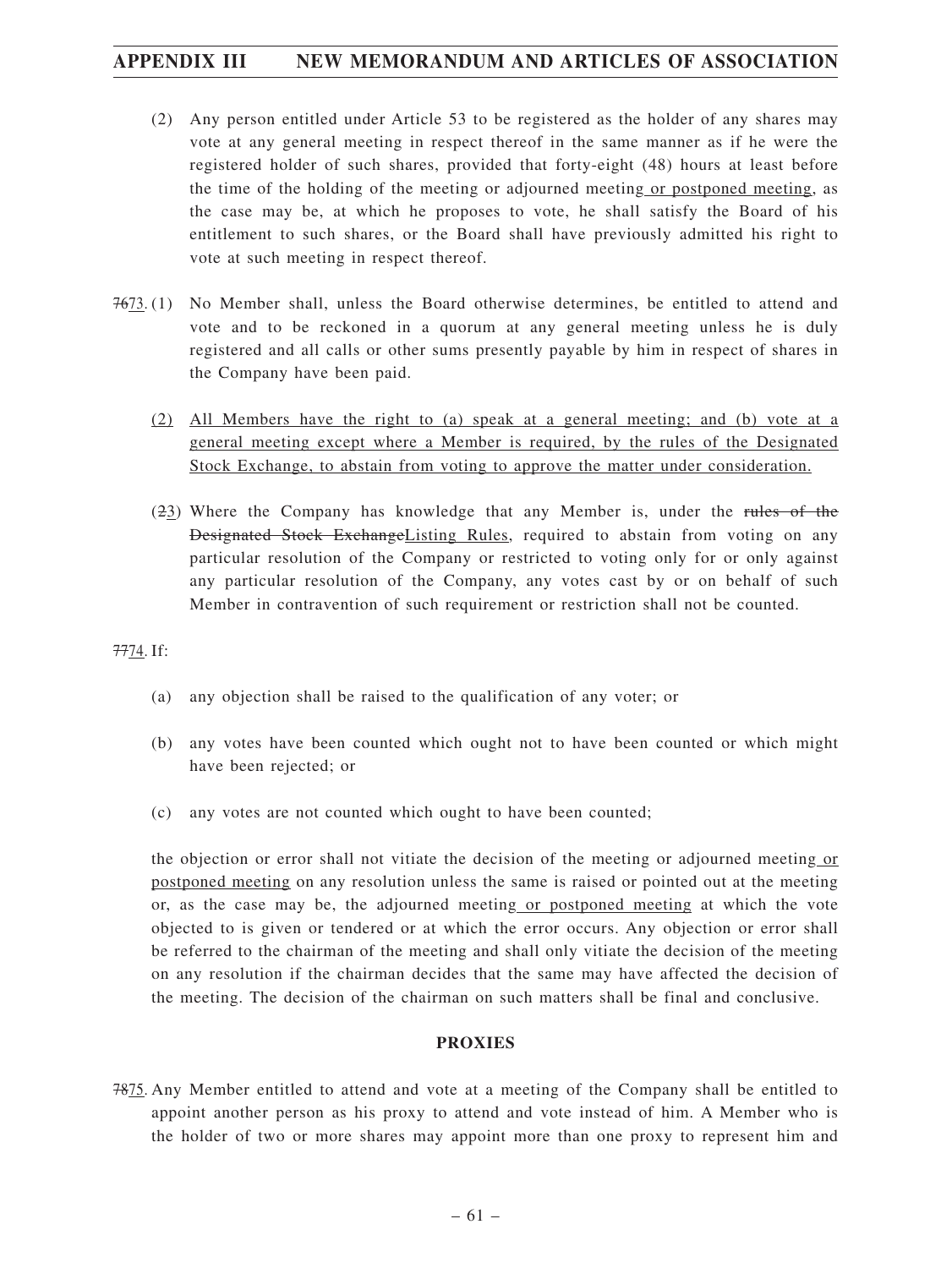vote on his behalf at a general meeting of the Company or at a class meeting. A proxy need not be a Member. In addition, a proxy or proxies representing either a Member who is an individual or a Member which is a corporation shall be entitled to exercise the same powers on behalf of the Member which he or they represent as such Member could exercise.

- 7976. The instrument appointing a proxy shall be in writing and if the Board in its absolute discretion determines, may be contained in an electronic communication, and (i) if in writing but not contained in an electronic communication, under the hand of the appointor or of his attorney duly authorised in writing or, if the appointor is a corporation, either under its seal or under the hand of an officer, attorney or other person authorised to sign the same; or (ii) in the case of an appointment contained in an electronic communication, submitted by or on behalf of the appointer, subject to such terms and conditions and authenticated in such manner as the Board may in its absolute discretion determine. In the case of an instrument of proxy purporting to be signed on behalf of a corporation by an officer thereof it shall be assumed, unless the contrary appears, that such officer was duly authorised to sign such instrument of proxy on behalf of the corporation without further evidence of the facts.
- 8077. (1) The Company may, at its absolute discretion, provide an electronic address for the receipt of any document or information relating to proxies for a general meeting (including any instrument of proxy or invitation to appoint a proxy, any document necessary to show the validity of, or otherwise relating to, an appointment of proxy (whether or not required under these Articles) and Notice of termination of the authority of a proxy). If such an electronic address or electronic means of submission is provided, the Company shall be deemed to have agreed that any such document or information (relating to proxies as aforesaid) may be sent by electronic means to that electronic address or by such electronic means of submission, subject as hereafter provided and to any other limitations or conditions specified by the Company when providing the electronic address or electronic means of submission. Without limitation, the Company may from time to time determine that any such electronic address or electronic means of submission may be used generally for such matters or specifically for particular meetings or purposes and, if so, the Company may provide different electronic addresses or electronic means of submission for different purposes. The Company may also impose any conditions on the transmission of and its receipt of such electronic communications including, for the avoidance of doubt, imposing any security or encryption arrangements as may be specified by the Company. If any document or information required to be sent to the Company under this Article is sent to the Company by electronic means, such document or information is not treated as validly delivered to or deposited with the Company if the same is not received by the Company at its designated electronic address or via its electronic means of submission in accordance with this Article or if no electronic address or electronic means of submission is so designated by the Company for the receipt of such document or information.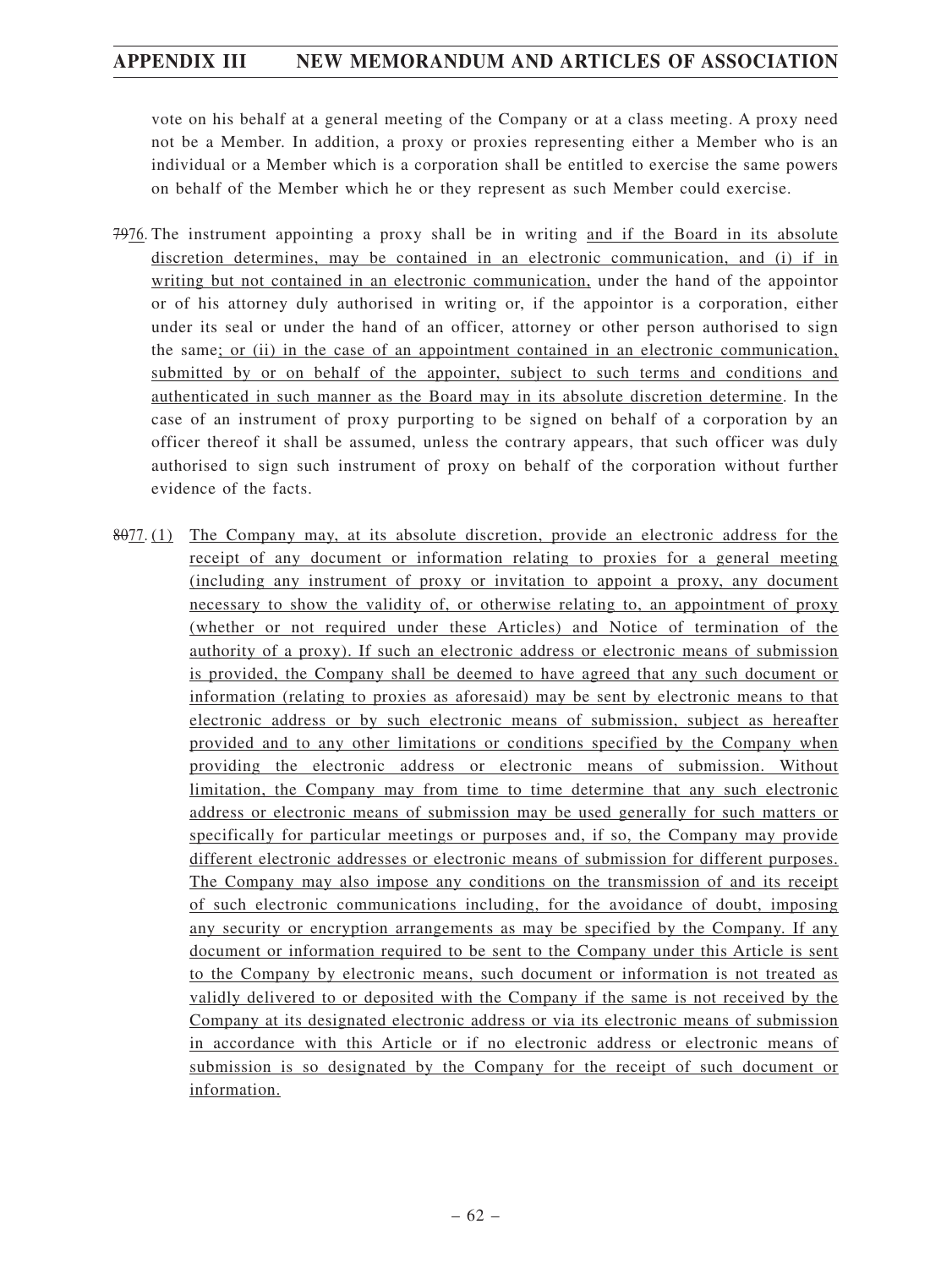- (2) The instrument appointing a proxy and (if required by the Board) the power of attorney or other authority (if any) under which it is signed, or a certified copy of such power or authority, shall be delivered to such place or one of such places (if any) as may be specified for that purpose in or by way of note to or in any document accompanying the nNotice convening the meeting (or, if no place is so specified at the Registration Office or the Office, as may be appropriate), or if the Company has provided an electronic address or electronic means of submission in accordance with the preceding paragraph, shall be received at the electronic address or electronic means of submission specified, not less than forty-eight (48) hours before the time appointed for holding the meeting or adjourned meeting or postponed meeting at which the person named in the instrument proposes to vote or, in the case of a poll taken subsequently to the date of a meeting or adjourned meeting, not less than twenty-four (24) hours before the time appointed for the taking of the poll and in default the instrument of proxy shall not be treated as valid. No instrument appointing a proxy shall be valid after the expiration of twelve (12) months from the date named in it as the date of its execution, except at an adjourned meeting or  $\theta$  a poll demanded at a meeting or an adjourned meetingpostponed meeting in cases where the meeting was originally held within twelve (12) months from such date. Delivery of an instrument appointing a proxy shall not preclude a Member from attending and voting in person at the meeting convened and in such event, the instrument appointing a proxy shall be deemed to be revoked.
- 8478. Instruments of proxy shall be in any common form or in such other form as the Board may approve (provided that this shall not preclude the use of the two-way form) and the Board may, if it thinks fit, send out with the nNotice of any meeting forms of instrument of proxy for use at the meeting. The instrument of proxy shall be deemed to confer authority to demand or join in demanding a poll and to vote on any amendment of a resolution (or amendment thereto) put to the meeting for which it is given as the proxy thinks fit. The instrument of proxy shall, unless the contrary is stated therein, be valid as well for any adjournment or postponement of the meeting as for the meeting to which it relates. The Board may decide, either generally or in any particular case, to treat a proxy appointment as valid notwithstanding that the appointment or any of the information required under these Articles has not been received in accordance with the requirements of these Articles. Subject to aforesaid, if the proxy appointment and any of the information required under these Articles is not received in the manner set out in these Articles, the appointee shall not be entitled to vote in respect of the shares in question.
- 8279. A vote given in accordance with the terms of an instrument of proxy shall be valid notwithstanding the previous death or insanity of the principal, or revocation of the instrument of proxy or of the authority under which it was executed, provided that no intimation in writing of such death, insanity or revocation shall have been received by the Company at the Office or the Registration Office (or such other place as may be specified for the delivery of instruments of proxy in the nNotice convening the meeting or other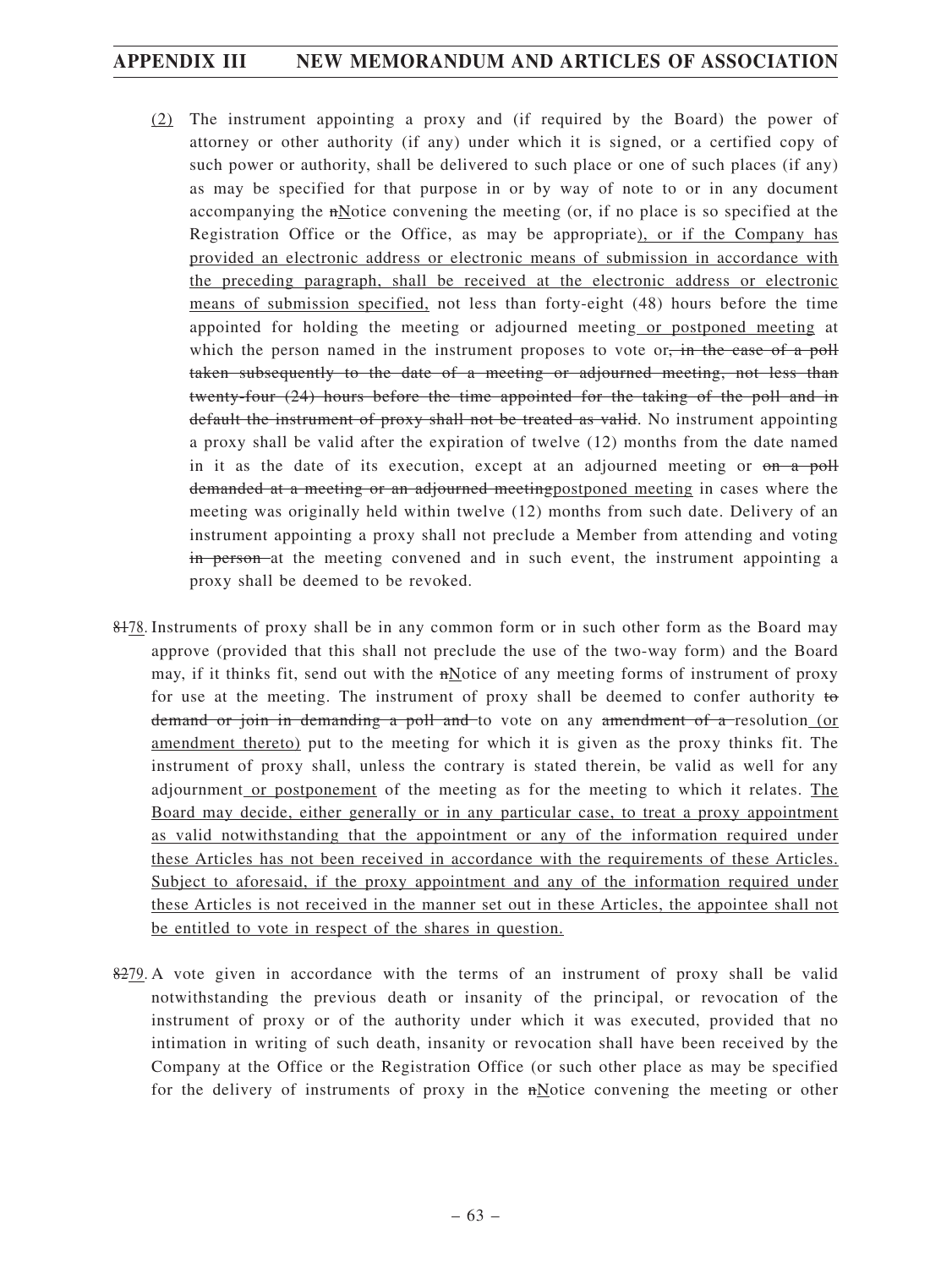document sent therewith) two (2) hours at least before the commencement of the meeting or adjourned meeting or postponed meeting, or the taking of the poll, at which the instrument of proxy is used.

8380. Anything which under these Articles a Member may do by proxy he may likewise do by his duly appointed attorney and the provisions of these Articles relating to proxies and instruments appointing proxies shall apply mutatis mutandis in relation to any such attorney and the instrument under which such attorney is appointed.

### **CORPORATIONS ACTING BY REPRESENTATIVES**

- 8481. (1) Any corporation which is a Member may by resolution of its directors or other governing body authorise such person as it thinks fit to act as its representative at any meeting of the Company or at any meeting of any class of Members. The person so authorised shall be entitled to exercise the same powers on behalf of such corporation as the corporation could exercise if it were an individual Member and such corporation shall for the purposes of these Articles be deemed to be present in person at any such meeting if a person so authorised is present thereat.
	- (2) If a clearing house (or its nominee(s)), being a corporation, is a Member, it may authorise such persons as it thinks fit to act as its representatives at any meeting of the Company or at any meeting of any class of Members provided that, if more than one person is so authorised, the authorisation shall specify the number and class of shares in respect of which each such representative is so authorised. Each person so authorised under the provisions of this Article shall be deemed to have been duly authorised without further evidence of the facts and be entitled to exercise the same rights and powers on behalf of the clearing house (or its nominee(s)) as if such person was the registered holder of the shares of the Company held by the clearing house (or its nominee(s)) including, where a show of hands is allowed, the right to vote individually on a show of hands.
	- (3) Any reference in these Articles to a duly authorised representative of a Member being a corporation shall mean a representative authorised under the provisions of this Article.

#### **WRITTEN RESOLUTIONS OF MEMBERS**

8582. A resolution in writing signed (in such manner as to indicate, expressly or impliedly, unconditional approval) by or on behalf of all persons for the time being entitled to receive nNotice of and to attend and vote at general meetings of the Company shall, for the purposes of these Articles, be treated as a resolution duly passed at a general meeting of the Company and, where relevant, as a special resolution so passed. Any such resolution shall be deemed to have been passed at a meeting held on the date on which it was signed by the last Member to sign, and where the resolution states a date as being the date of his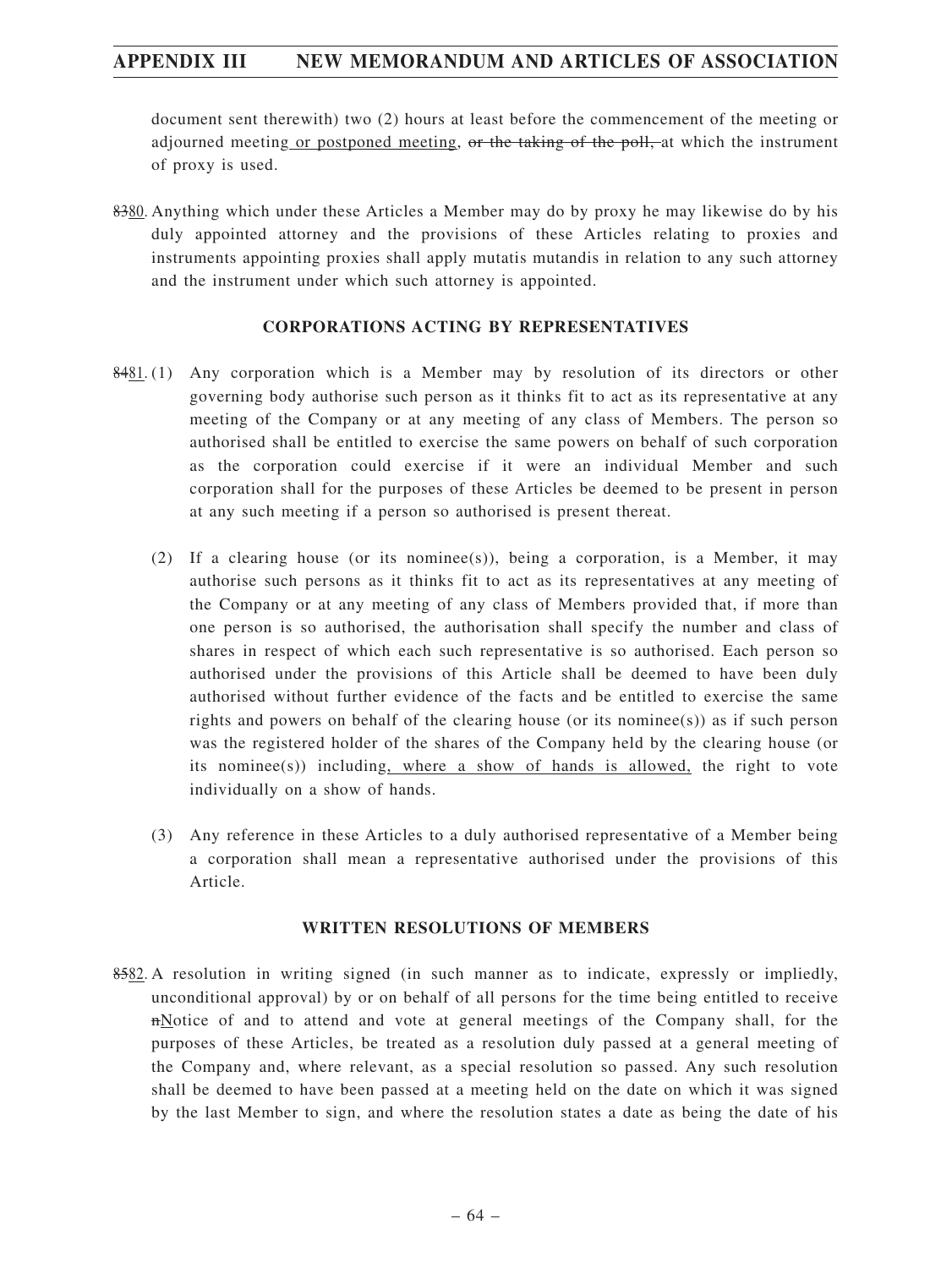signature thereof by any Member the statement shall be prima facie evidence that it was signed by him on that date. Such a resolution may consist of several documents in the like form, each signed by one or more relevant Members.

#### **BOARD OF DIRECTORS**

- 8683. (1) Unless otherwise determined by the Company in general meeting, the number of Directors shall not be less than two (2). There shall be no maximum number of Directors unless otherwise determined from time to time by the Members in general meeting. The Directors shall be elected or appointed in the first place by the subscribers to the Mmemorandum of Aassociation or by a majority of them and thereafter in accordance with Article 8784 called for such purpose and who shall hold office for such term as the Members may determine or, in the absence of such determination, in accordance with Article 84 or until their successors are elected or appointed or their office is otherwise vacated.
	- (2) Subject to the Articles and the LawAct, the Company may by ordinary resolution elect any person to be a Director either to fill a casual vacancy on the Board, or as an addition to the existing Board.
	- (3) The Board shall have the power from time to time and at any time to appoint any person as a Director either to fill a casual vacancy or as an addition to the existing Board. Any Director so appointed by the Board-shall hold office only until the next following general meeting of the Company (in the case of filling a casual vacancy) or until the next following annual general meeting of the Company (in the case of an addition to the existing Board), and shall then be eligible for re-election at the general meeting.
	- (4) Neither a Director nor an alternate Director shall be required to hold any shares of the Company by way of qualification and a Director or alternate Director (as the case may be) who is not a Member shall be entitled to receive nNotice of and to attend and speak at any general meeting of the Company and of all classes of shares of the Company.
	- (5) The Members may, at any general meeting convened and held in accordance with these Articles, by ordinary resolution remove a Director at any time before the expiration of his period of office notwithstanding anything to the contrary in these Articles or in any agreement between the Company and such Director (but without prejudice to any claim for damages under any such agreement).
	- (6) A vacancy on the Board created by the removal of a Director under the provisions of subparagraph (5) above may be filled by the election or appointment by ordinary resolution of the Members at the meeting at which such Director is removed.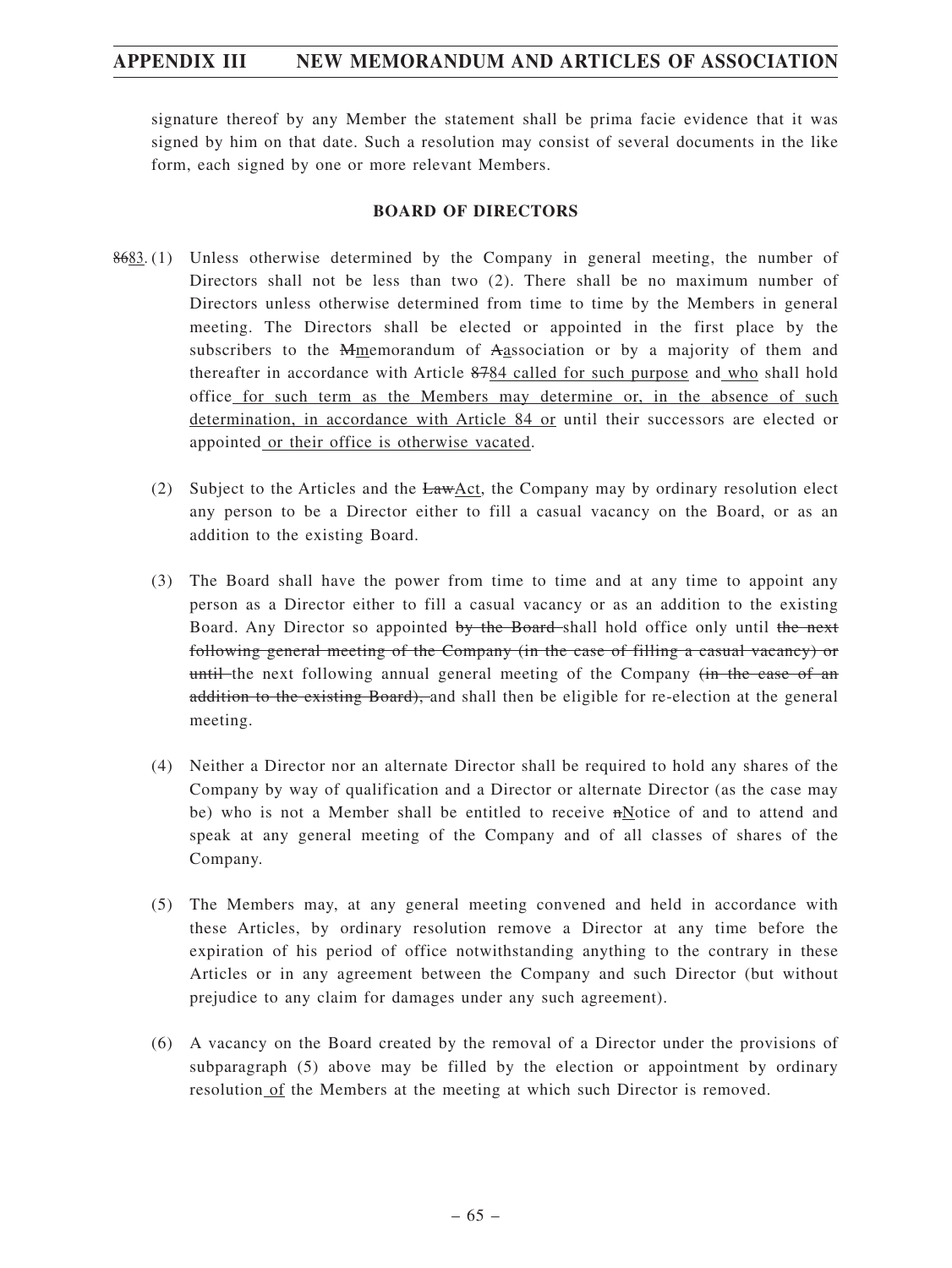(7) The Company may from time to time in general meeting by ordinary resolution increase or reduce the number of Directors but so that the number of Directors shall never be less than two (2).

### **RETIREMENT OF DIRECTORS**

- 8784. (1) Notwithstanding any other provisions in the Articles, at each annual general meeting one-third of the Directors for the time being (or, if their number is not a multiple of three (3), the number nearest to but not less than one-third) shall retire from office by rotation provided that every Director shall be subject to retirement at least once every three years.
	- (2) A retiring Director shall be eligible for re-election and shall continue to act as a Director throughout the meeting at which he retires. The Directors to retire by rotation shall include (so far as necessary to ascertain the number of directors to retire by rotation) any Director who wishes to retire and not to offer himself for re-election. Any further Directors so to retire shall be those of the other Directors subject to retirement by rotation who have been longest in office since their last re-election or appointment and so that as between persons who became or were last re-elected Directors on the same day those to retire shall (unless they otherwise agree among themselves) be determined by lot. Any Director appointed by the Board pursuant to Article 83(3) shall not be taken into account in determining which particular Directors or the number of Directors who are to retire by rotation.
- 8885. No person other than a Director retiring at the meeting shall, unless recommended by the Directors for election, be eligible for election as a Director at any general meeting unless a Notice signed by a Member (other than the person to be proposed) duly qualified to attend and vote at the meeting for which such nNotice is given of his intention to propose such person for election and also a Notice signed by the person to be proposed of his willingness to be elected shall have been lodged at the head office or at the Registration Office provided that the minimum length of the period, during which such Notice(s) are given, shall be at least seven (7) days and that (if the Notices are submitted after the diespatch of the nNotice of the general meeting appointed for such election) the period for lodgment of such Notice(s) shall commence on the day after the digspatch of the  $n$ Notice of the general meeting appointed for such election and end no later than seven (7) days prior to the date of such general meeting.

### **DISQUALIFICATION OF DIRECTORS**

8986. The office of a Director shall be vacated if the Director:

- (1) resigns his office by nNotice in writing delivered to the Company at the Office or tendered at a meeting of the Board;
- (2) becomes of unsound mind or dies;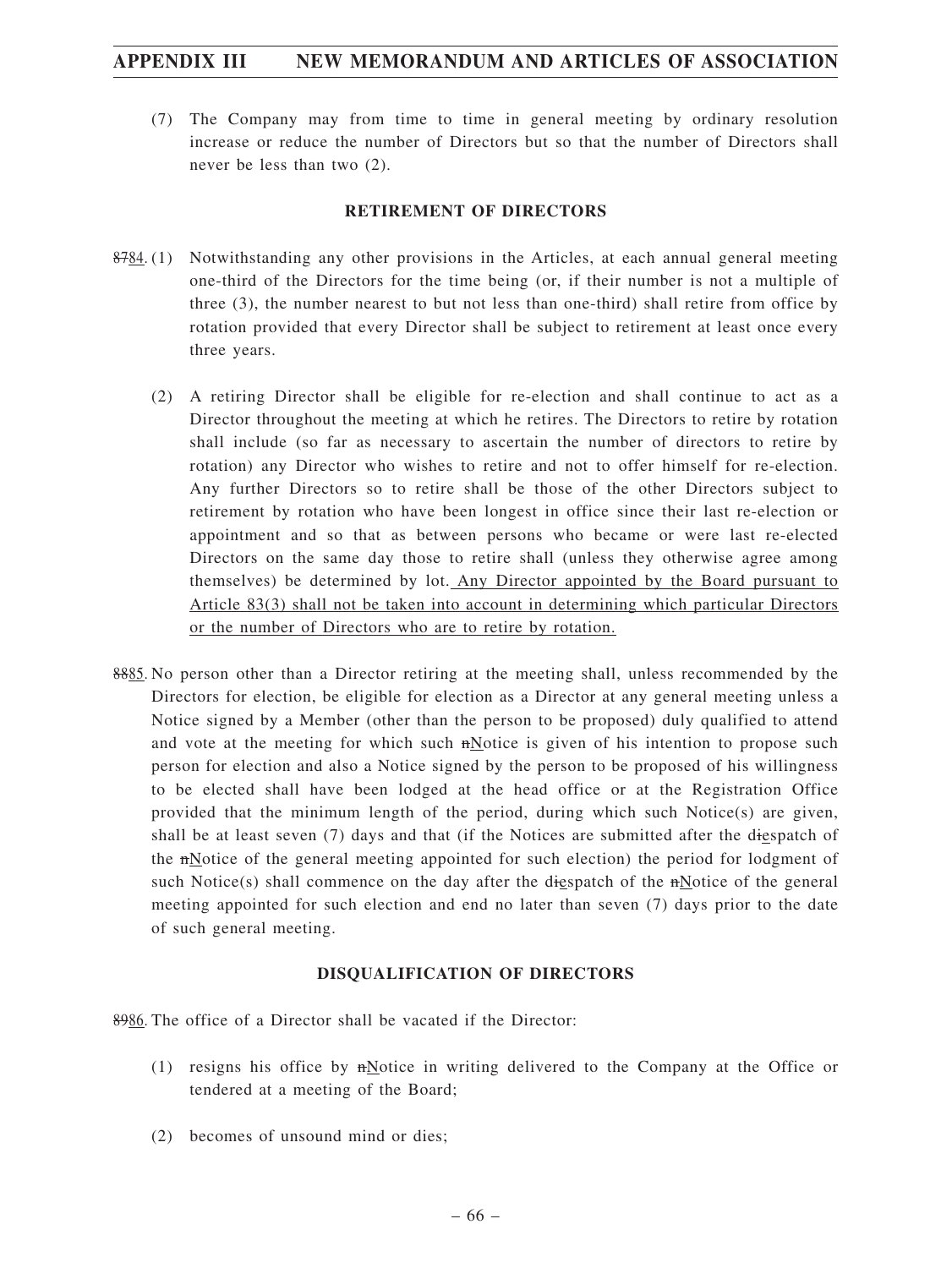- (3) without special leave of absence from the Board, is absent from meetings of the Board for six (6) consecutive months, and his alternate Director, if any, shall not during such period have attended in his stead and the Board resolves that his office be vacated: $-\sigma$
- (4) becomes bankrupt or has a receiving order made against him or suspends payment or compounds with his creditors;
- (5) is prohibited by law from being a Director; or
- (6) ceases to be a Director by virtue of any provision of the Statutes or is removed from office pursuant to these Articles.

#### **EXECUTIVE DIRECTORS**

- 9087. The Board may from time to time appoint any one or more of its body to be a managing director, joint managing director or deputy managing director or to hold any other employment or executive office with the Company for such period (subject to their continuance as Directors) and upon such terms as the Board may determine and the Board may revoke or terminate any of such appointments. Any such revocation or termination as aforesaid shall be without prejudice to any claim for damages that such Director may have against the Company or the Company may have against such Director. A Director appointed to an office under this Article shall be subject to the same provisions as to removal as the other Directors of the Company, and he shall (subject to the provisions of any contract between him and the Company) ipso facto and immediately cease to hold such office if he shall cease to hold the office of Director for any cause.
- 9188. Notwithstanding Articles 9693, 9794, 9895 and 9996, an executive director appointed to an office under Article 9087 hereof shall receive such remuneration (whether by way of salary, commission, participation in profits or otherwise or by all or any of those modes) and such other benefits (including pension and/or gratuity and/or other benefits on retirement) and allowances as the Board may from time to time determine, and either in addition to or in lieu of his remuneration as a Director.

#### **ALTERNATE DIRECTORS**

9289. Any Director may at any time by Notice delivered to the Office or head office or at a meeting of the Directors appoint any person (including another Director) to be his alternate Director. Any person so appointed shall have all the rights and powers of the Director or Directors for whom such person is appointed in the alternative provided that such person shall not be counted more than once in determining whether or not a quorum is present. An alternate Director may be removed at any time by the body which appointed him and, subject thereto, the office of alternate Director shall continue until the happening of any event which, if he were a Director, would cause him to vacate such office or if his appointer ceases for any reason to be a Director. Any appointment or removal of an alternate Director shall be effected by Notice signed by the appointor and delivered to the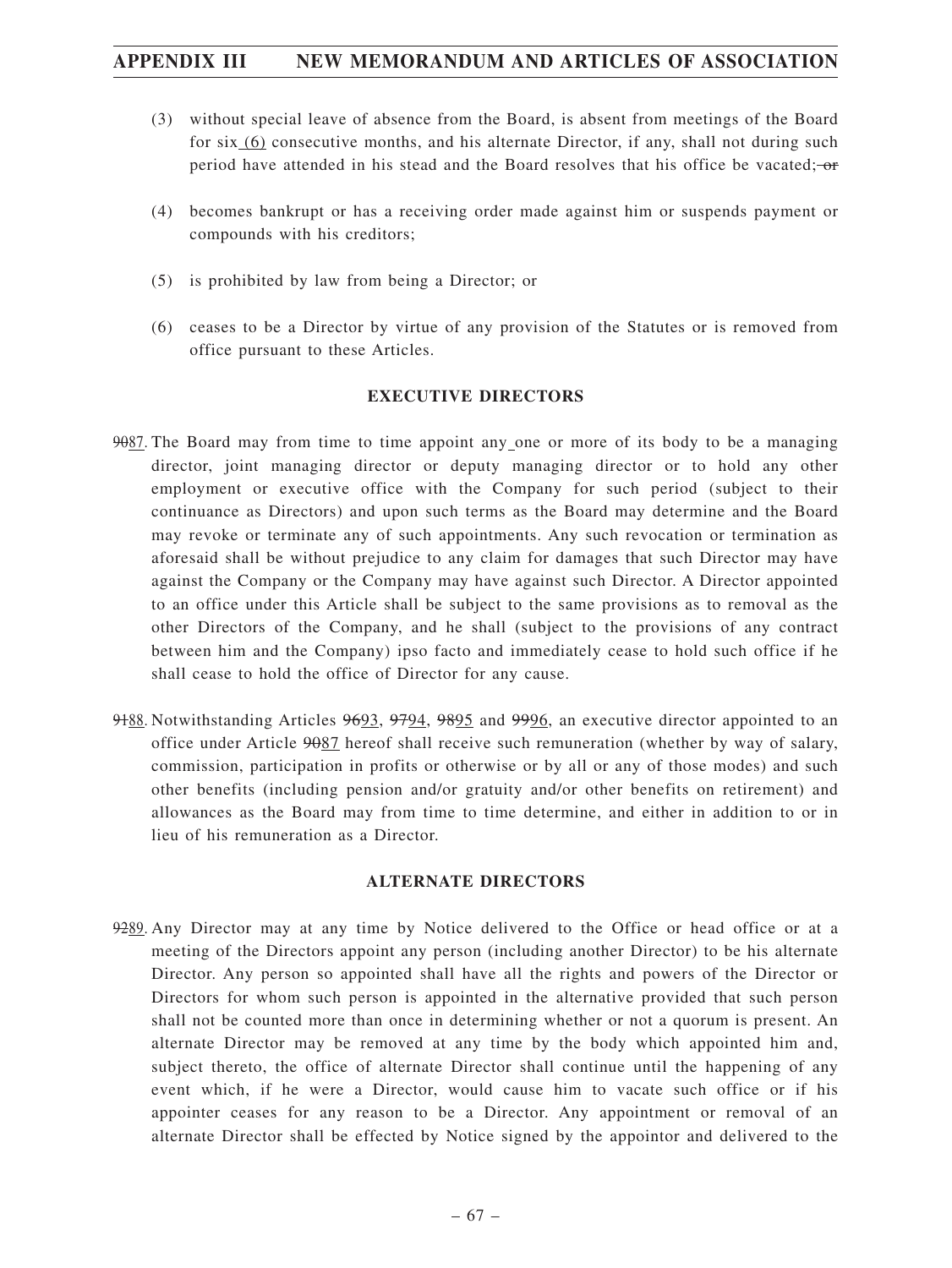Office or head office or tendered at a meeting of the Board. An alternate Director may also be a Director in his own right and may act as alternate to more than one Director. An alternate Director shall, if his appointor so requests, be entitled to receive nNotices of meetings of the Board or of committees of the Board to the same extent as, but in lieu of, the Director appointing him and shall be entitled to such extent to attend and vote as a Director at any such meeting at which the Director appointing him is not personally present and generally at such meeting to exercise and discharge all the functions, powers and duties of his appointor as a Director and for the purposes of the proceedings at such meeting the provisions of these Articles shall apply as if he were a Director save that as an alternate for more than one Director his voting rights shall be cumulative.

- 9390. An alternate Director shall only be a Director for the purposes of the LawAct and shall only be subject to the provisions of the LawAct insofar as they relate to the duties and obligations of a Director when performing the functions of the Director for whom he is appointed in the alternative and shall alone be responsible to the Company for his acts and defaults and shall not be deemed to be the agent of or for the Director appointing him. An alternate Director shall be entitled to contract and be interested in and benefit from contracts or arrangements or transactions and to be repaid expenses and to be indemnified by the Company to the same extent mutatis mutandis as if he were a Director but he shall not be entitled to receive from the Company any fee in his capacity as an alternate Director except only such part, if any, of the remuneration otherwise payable to his appointor as such appointor may by Notice to the Company from time to time direct.
- 9491. Every person acting as an alternate Director shall have one vote for each Director for whom he acts as alternate (in addition to his own vote if he is also a Director). If his appointor is for the time being absent from Hong Kong or otherwise not available or unable to act, the signature of an alternate Director to any resolution in writing of the Board or a committee of the Board of which his appointor is a member shall, unless the nNotice of his appointment provides to the contrary, be as effective as the signature of his appointor.
- 9592. An alternate Director shall ipso facto cease to be an alternate Director if his appointor ceases for any reason to be a Director, however, such alternate Director or any other person may be re-appointed by the Directors to serve as an alternate Director PROVIDED provided always that, if at any meeting any Director retires but is re-elected at the same meeting, any appointment of such alternate Director pursuant to these Articles which was in force immediately before his retirement shall remain in force as though he had not retired.

#### **DIRECTORS' FEES AND EXPENSES**

9693. The ordinary remuneration of the Directors shall from time to time be determined by the Company in general meeting and shall (unless otherwise directed by the resolution by which it is voted) be divided amongst the Board in such proportions and in such manner as the Board may agree or, failing agreement, equally, except that any Director who shall hold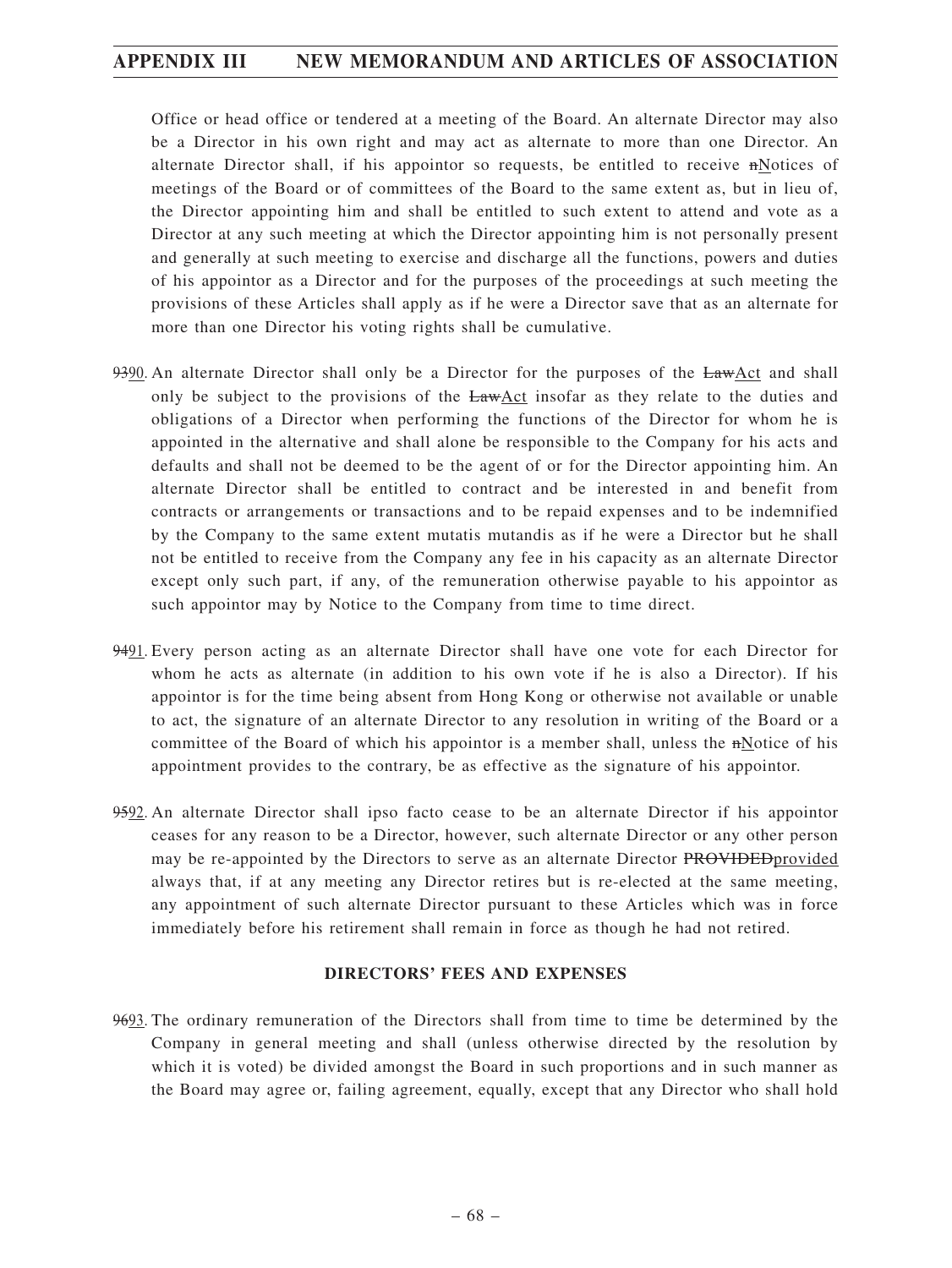office for part only of the period in respect of which such remuneration is payable shall be entitled only to rank in such division for a proportion of remuneration related to the period during which he has held office. Such remuneration shall be deemed to accrue from day to day.

- 9794. Each Director shall be entitled to be repaid or prepaid all travelling, hotel and incidental expenses reasonably incurred or expected to be incurred by him in attending meetings of the Board or committees of the Board or general meetings or separate meetings of any class of shares or of debentures of the Company or otherwise in connection with the discharge of his duties as a Director.
- 9895. Any Director who, by request, goes or resides abroad for any purpose of the Company or who performs services which in the opinion of the Board go beyond the ordinary duties of a Director may be paid such extra remuneration (whether by way of salary, commission, participation in profits or otherwise) as the Board may determine and such extra remuneration shall be in addition to or in substitution for any ordinary remuneration provided for by or pursuant to any other Article.
- 9996. The Board shall obtain the approval of the Company in general meeting before making any payment to any Director or past Director of the Company by way of compensation for loss of office, or as consideration for or in connection with his retirement from office (not being payment to which the Director is contractually entitled).

### **DIRECTORS' INTERESTS**

10097. A Director may:

- (a) hold any other office or place of profit with the Company (except that of Auditor) in conjunction with his office of Director for such period and upon such terms as the Board may determine. Any remuneration (whether by way of salary, commission, participation in profits or otherwise) paid to any Director in respect of any such other office or place of profit shall be in addition to any remuneration provided for by or pursuant to any other Article;
- (b) act by himself or his firm in a professional capacity for the Company (otherwise than as Auditor) and he or his firm may be remunerated for professional services as if he were not a Director; and
- (c) continue to be or become a director, managing director, joint managing director, deputy managing director, executive director, manager or other officer or member of any other company promoted by the Company or in which the Company may be interested as a vendor, shareholder or otherwise and (unless otherwise agreed) no such Director shall be accountable for any remuneration, profits or other benefits received by him as a director, managing director, joint managing director, deputy managing director, executive director, manager or other officer or member of or from his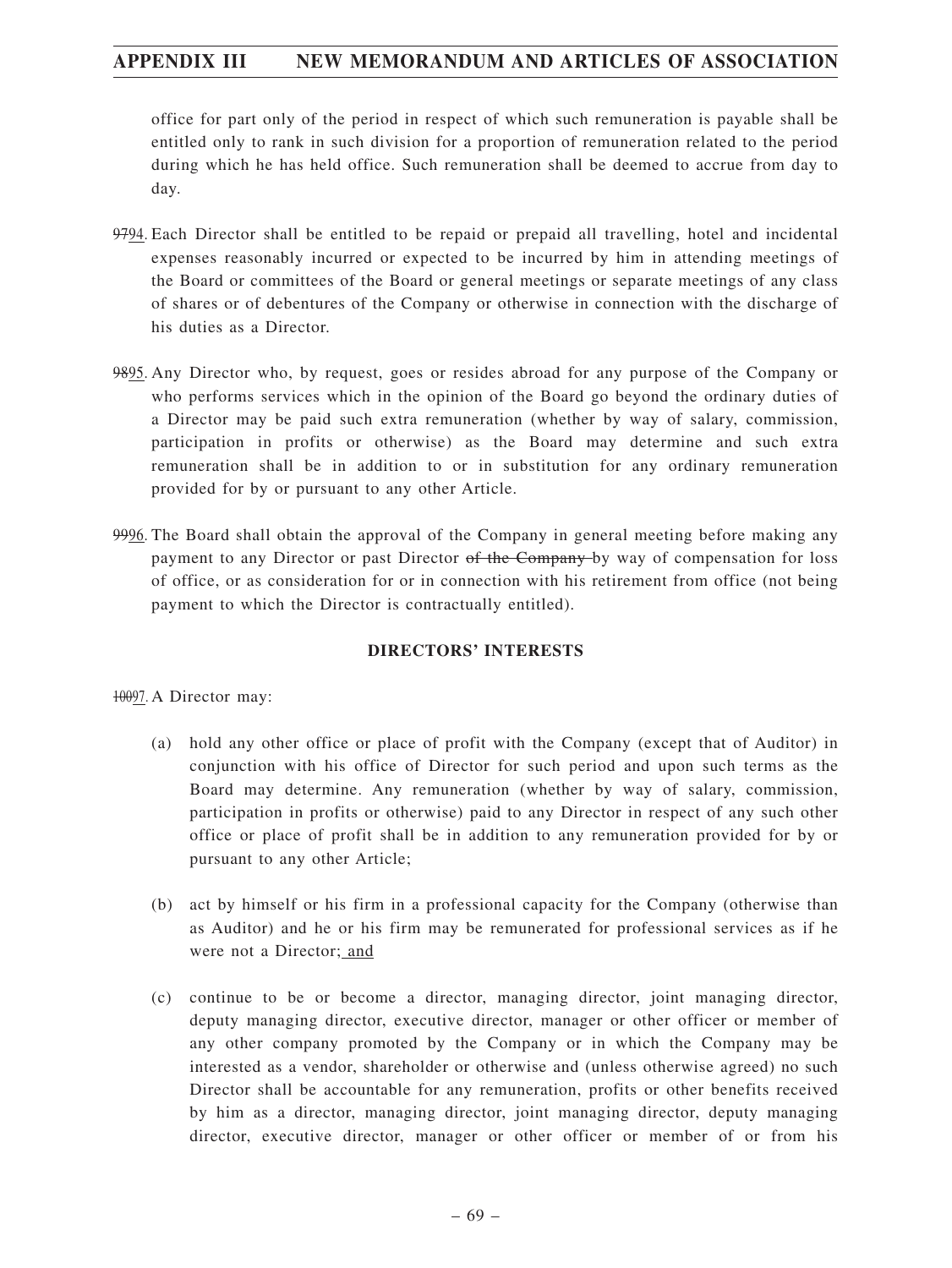interests in any such other company. Subject as otherwise provided by these Articles the Directors may exercise or cause to be exercised the voting powers conferred by the shares in any other company held or owned by the Company, or exercisable by them as Directors of such other company in such manner in all respects as they think fit (including the exercise thereof in favour of any resolution appointing themselves or any of them directors, managing directors, joint managing directors, deputy managing directors, executive directors, managers or other officers of such company) or voting or providing for the payment of remuneration to the director, managing director, joint managing director, deputy managing director, executive director, manager or other officers of such other company and any Director may vote in favour of the exercise of such voting rights in manner aforesaid notwithstanding that he may be, or about to be, appointed a director, managing director, joint managing director, deputy managing director, executive director, manager or other officer of such a company, and that as such he is or may become interested in the exercise of such voting rights in manner aforesaid.

- 10198. Subject to the LawAct and to these Articles, no Director or proposed or intending Director shall be disqualified by his office from contracting with the Company, either with regard to his tenure of any office or place of profit or as vendor, purchaser or in any other manner whatsoever, nor shall any such contract or any other contract or arrangement in which any Director is in any way interested be liable to be avoided, nor shall any Director so contracting or being so interested be liable to account to the Company or the Members for any remuneration, profit or other benefits realized by any such contract or arrangement by reason of such Director holding that office or of the fiduciary relationship thereby established provided that such Director shall disclose the nature of his interest in any contract or arrangement in which he is interested in accordance with Article  $\theta$  +  $\theta$ 299 herein.
- 10299. A Director who to his knowledge is in any way, whether directly or indirectly, interested in a contract or arrangement or proposed contract or arrangement with the Company shall declare the nature of his interest at the meeting of the Board at which the question of entering into the contract or arrangement is first considered, if he knows his interest then exists, or in any other case at the first meeting of the Board after he knows that he is or has become so interested. For the purposes of this Article, a general Notice to the Board by a Director to the effect that:
	- (a) he is a member or officer of a specified company or firm and is to be regarded as interested in any contract or arrangement which may after the date of the Notice be made with that company or firm; or
	- (b) he is to be regarded as interested in any contract or arrangement which may after the date of the Notice be made with a specified person who is connected with him;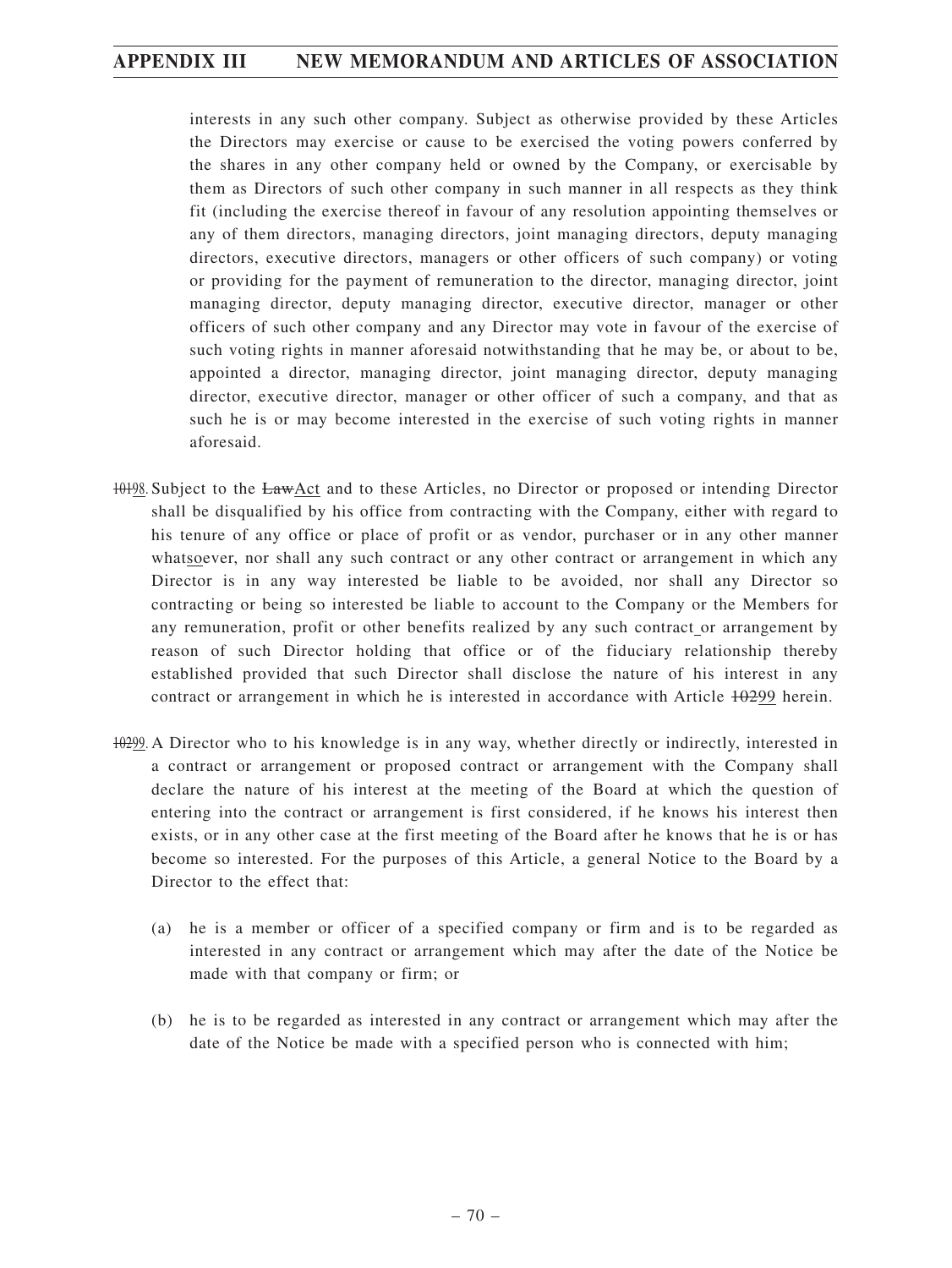shall be deemed to be a sufficient declaration of interest under this Article in relation to any such contract or arrangement, provided that no such Notice shall be effective unless either it is given at a meeting of the Board or the Director takes reasonable steps to secure that it is brought up and read at the next Board meeting after it is given.

- $103100(1)$  A Director shall not vote (nor be counted in the quorum) on any resolution of the Board approving any contract or arrangement or any other proposal in which he or any of his close associates is materially interested, but this prohibition shall not apply to any of the following matters namely:
	- (i) any contract or arrangement for the giving to such Director or his associate(s) any security or indemnity in respect of money lent by him or any of his associates or obligations incurred or undertaken by him or any of his associates at the request of or for the benefit of the Company or any of its subsidiaries;
	- (ii) any contract or arrangement for the giving of any security or indemnity to a third party in respect of a debt or obligation of the Company or any of its subsidiaries for which the Director or his associate(s) has himself/themselves assumed responsibility in whole or in part whether alone or jointly under a guarantee or indemnity or by the giving of security;
	- (i) the giving of any security or indemnity either:
		- (a) to the Director or his close associate(s) in respect of money lent or obligations incurred or undertaken by him or any of them at the request of or for the benefit of the Company or any of its subsidiaries; or
		- (b) to a third party in respect of a debt or obligation of the Company or any of its subsidiaries for which the Director or his close associate(s) has himself/themselves assumed responsibility in whole or in part and whether alone or jointly under a guarantee or indemnity or by the giving of security;
	- (iii) any contract or arrangement proposal concerning an offer of shares or debentures or other securities of or by the Company or any other company which the Company may promote or be interested in for subscription or purchase, where the Director or his close associate(s) is/are or is/are to be interested as a participant in the underwriting or sub-underwriting of the offer;
	- (iii) any proposal or arrangement concerning the benefit of employees of the Company or its subsidiaries including:
		- (a) the adoption, modification or operation of any employees' share scheme or any share incentive or share option scheme under which the Director or his close associate(s) may benefit; or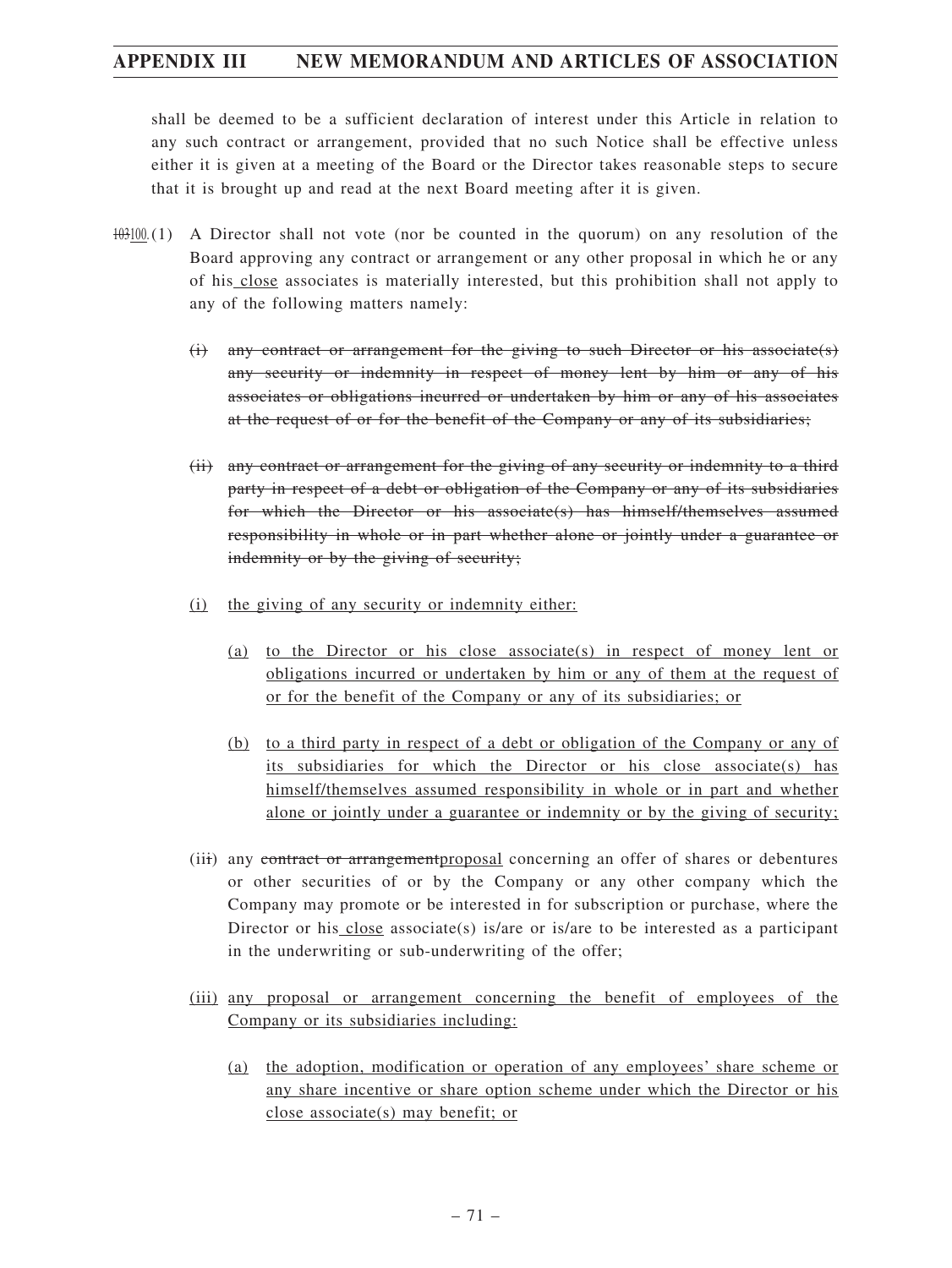- (b) the adoption, modification or operation of a pension fund or retirement, death or disability benefits scheme which relates to the Director, his close  $associate(s)$  and employee $(s)$  of the Company or any of its subsidiaries and does not provide in respect of any Director, or his close associate(s), as such any privilege or advantage not generally accorded to the class of persons to which such scheme or fund relates; and
- (iv) any contract or arrangement in which the Director or his close associate(s) is/are interested in the same manner as other holders of shares or debentures or other securities of the Company by virtue only of his/their interest in shares or debentures or other securities of the Company;.
- (v) any contract or arrangement concerning any other company in which the Director or his associate(s) is/are interested only, whether directly or indirectly, as a shareholder or in which the Director or any of his associates are not in aggregate beneficially interested in five (5) per cent. Or more of the issued shares or of the voting rights of any class of shares of such company (or of any third company through which his interest or that of any of his associate is derived); or
- (vi) any proposal or arrangement concerning the adoption, modification or operation of a share option scheme, a pension fund or retirement, death or disability benefits scheme or other arrangement which relates both to directors, his associates and employees of the Company or of any of its subsidiaries and does not provide in respect of any Director, or his associate(s), as such any privilege or advantage not accorded generally to the class of persons to which such scheme or fund relates.
- (2) A company shall be deemed to be a company in which a Director and/or his associate(s) owns five  $(5)$  per cent. Or more if and so long as (but only if and so long as) he and/or his associates, (either directly or indirectly) are the holders of or beneficially interested in five (5) per cent. Or more of any class of the equity share capital of such company or of the voting rights available to members of such company (or of any third company through which his interest or that of any of his associates is derived). For the purpose of this paragraph there shall be disregarded any shares held by a Director or his associate(s) as bare or custodian trustee and in which he or any of them has no beneficial interest, any shares comprised in a trust in which the interest of the Director or his associate(s) is/are in reversion or remainder if and so long as some other person is entitled to receive the income thereof, and any shares comprised in an authorised unit trust scheme in which the Director or his associate(s) is/are interested only as a unit holder.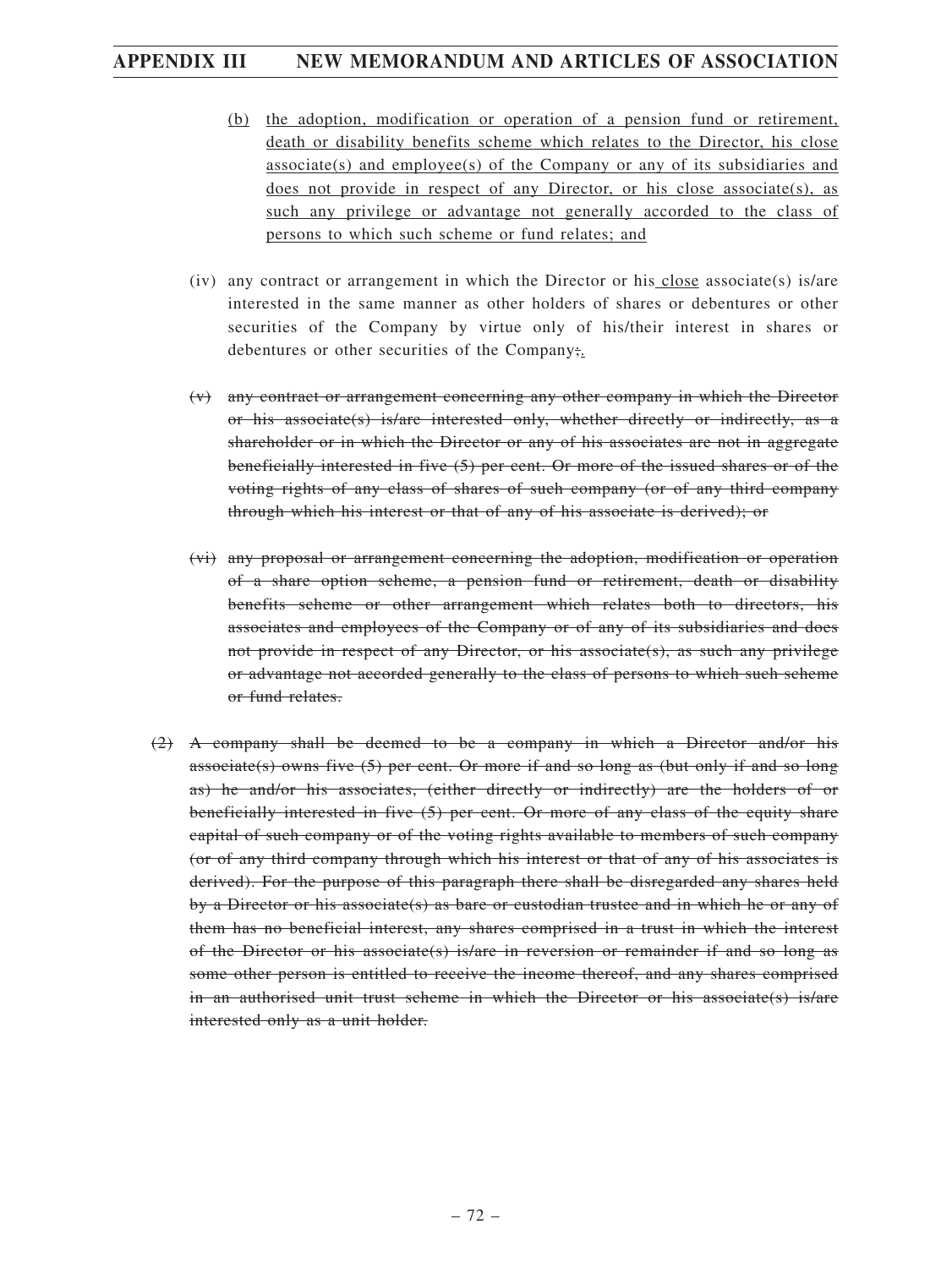- (3) (i) Where a company in which a Director and/or his associate(s) holds five (5) per cent. or more is materially interested in a transaction; or (ii) where a company in which a Director holds directorship or senior management position is materially interested in a transaction, then such Director shall also be deemed to be materially interested in such transaction.
- (42) If any question shall arise at any meeting of the Board as to the materiality of the interest of a Director (other than the chairman of the meeting) or as to the entitlement of any Director (other than such chairman) to vote and such question is not resolved by his voluntarily agreeing to abstain from voting, such question shall be referred to the chairman of the meeting and his ruling in relation to such other Director shall be final and conclusive except in a case where the nature or extent of the interest of the Director concerned as known to such Director has not been fairly disclosed to the Board. If any question as aforesaid shall arise in respect of the chairman of the meeting such question shall be decided by a resolution of the Board (for which purpose such chairman shall not vote thereon) and such resolution shall be final and conclusive except in a case where the nature or extent of the interest of such chairman as known to such chairman has not been fairly disclosed to the Board.
- 103100A.In addition, and without limitation to the foregoing, any such Director shall excuse himself from any meeting or part of any meeting of the Board and shall not participate in any discussion in respect of any resolutions where any contract or arrangement or other proposal in which he or any of his close associate(s) is materially interested is discussed or resolved, unless the attendance or participation of such Director at such meeting of the Board is specifically requested by the remaining Directors.

#### **GENERAL POWERS OF THE DIRECTORS**

- $104101(1)$  The business of the Company shall be managed and conducted by the Board, which may pay all expenses incurred in forming and registering the Company and may exercise all powers of the Company (whether relating to the management of the business of the Company or otherwise) which are not by the Statutes or by these Articles required to be exercised by the Company in general meeting, subject nevertheless to the provisions of the Statutes and of these Articles and to such regulations being not inconsistent with such provisions, as may be prescribed by the Company in general meeting, but no regulations made by the Company in general meeting shall invalidate any prior act of the Board which would have been valid if such regulations had not been made. The general powers given by this Article shall not be limited or restricted by any special authority or power given to the Board by any other Article.
	- (2) Any person contracting or dealing with the Company in the ordinary course of business shall be entitled to rely on any written or oral contract or agreement or deed, document or instrument entered into or executed as the case may be by any two of the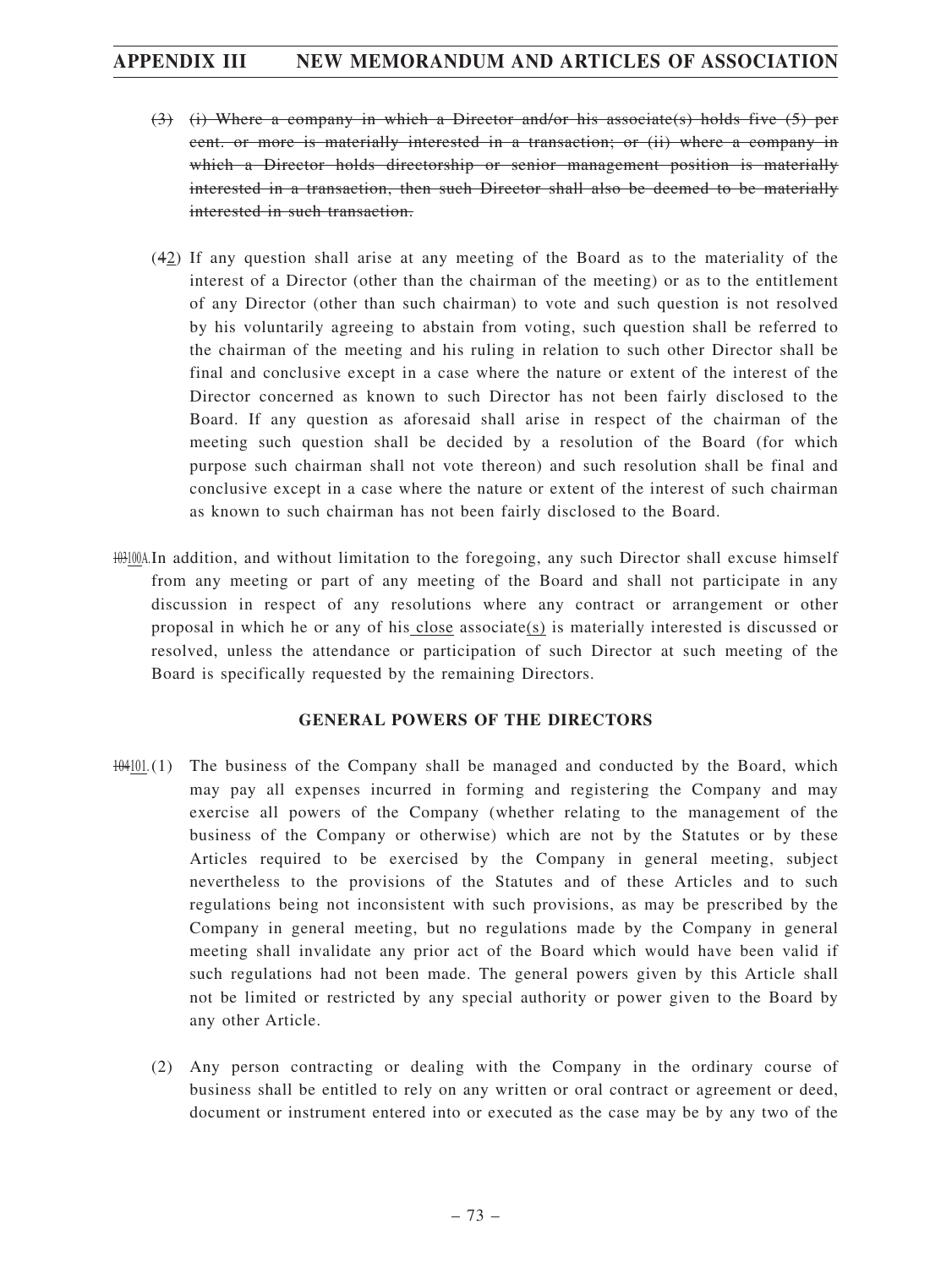Directors acting jointly on behalf of the Company and the same shall be deemed to be validly entered into or executed by the Company as the case may be and shall, subject to any rule of law, be binding on the Company.

- (3) Without prejudice to the general powers conferred by these Articles it is hereby expressly declared that the Board shall have the following powers:
	- (a) Tto give to any person the right or option of requiring at a future date that an allotment shall be made to him of any share at par or at such premium as may be agreed.;
	- (b) Tto give to any Directors, officers or servants of the Company an interest in any particular business or transaction or participation in the profits thereof or in the general profits of the Company either in addition to or in substitution for a salary or other remuneration.; and
	- (c) Tto resolve that the Company be deregistered in the Cayman Islands and continued in a named jurisdiction outside the Cayman Islands subject to the provisions of the LawAct.
- (4) Except as would, if the Company were a company incorporated in Hong Kong, be permitted by Section 157H of the Companies Ordinance (Chapter 32 of the Laws of Hong Kong) as in force at the date of adoption of these Articles, and except as permitted under the Law, the Company shall not directly or indirectly: The Company shall not make any loan, directly or indirectly, to a Director or his close associate(s) if and to the extent it would be prohibited by the Companies Ordinance (Chapter 622 of the laws of Hong Kong) as if the Company was a company incorporated in Hong Kong.
	- (i) make a loan to a Director or a director of any holding company of the Company or to any of their respective associates (as defined by the rules, where applicable, of the Designated Stock Exchange);
	- (ii) enter into any guarantee or provide any security in connection with a loan made by any person to a Director or such a director; or
	- (iii) if anyone or more of the Directors hold (jointly or severally or directly or indirectly) a controlling interest in another company, make a loan to that other company or enter into any guarantee or provide any security in connection with a loan made by any person to that other company.

Article  $\frac{104101}{4}$  shall only have effect for so long as the shares of the Company are listed on The Stock Exchange of Hong Kong Limited.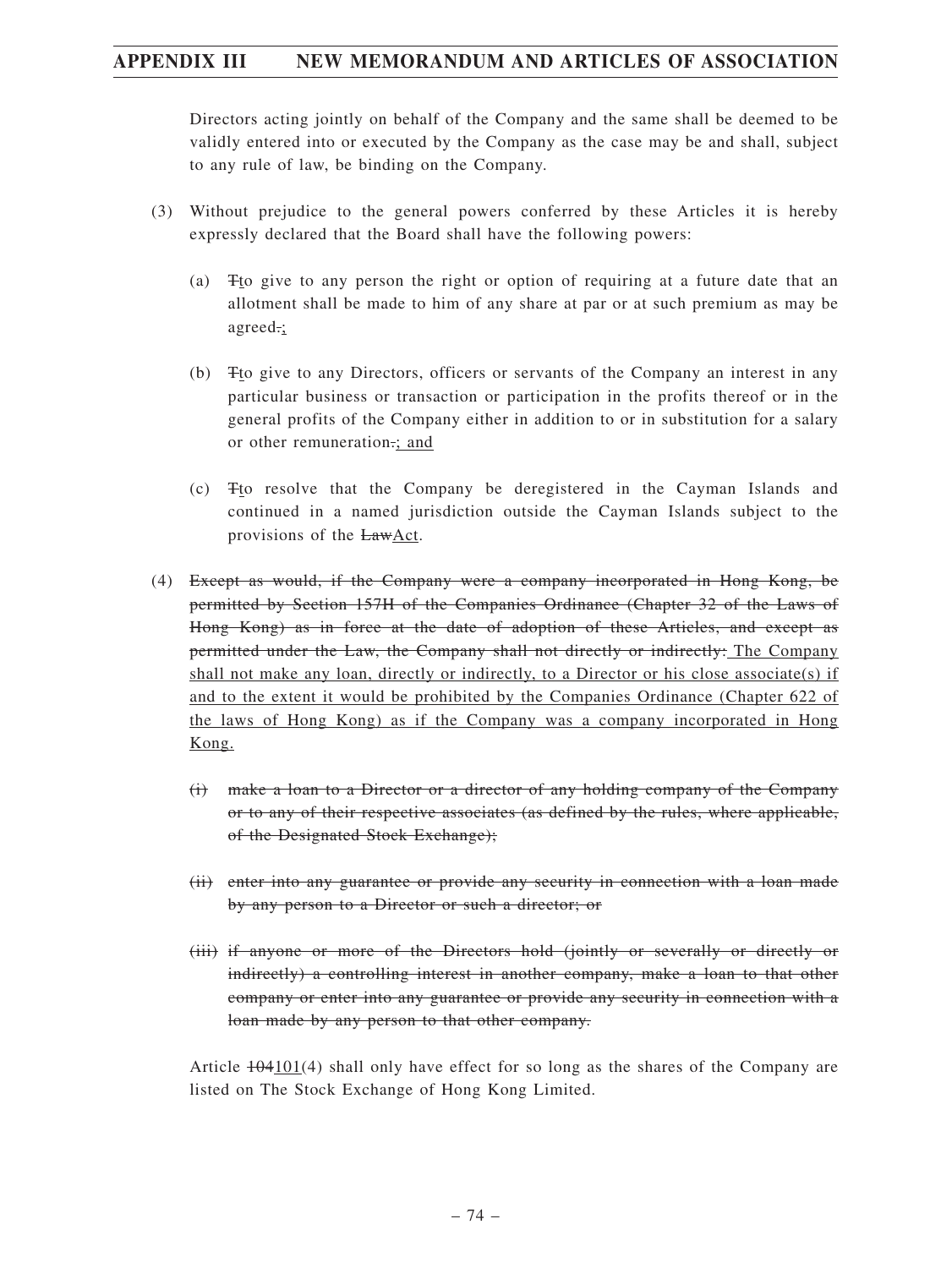- 105102. The Board may establish any regional or local boards or agencies for managing any of the affairs of the Company in any place, and may appoint any persons to be members of such local boards, or any managers or agents, and may fix their remuneration (either by way of salary or by commission or by conferring the right to participation in the profits of the Company or by a combination of two or more of these modes) and pay the working expenses of any staff employed by them upon the business of the Company. The Board may delegate to any regional or local board, manager or agent any of the powers, authorities and discretions vested in or exercisable by the Board (other than its powers to make calls and forfeit shares), with power to sub-delegate, and may authorise the members of any of them to fill any vacancies therein and to act notwithstanding vacancies. Any such appointment or delegation may be made upon such terms and subject to such conditions as the Board may think fit, and the Board may remove any person appointed as aforesaid, and may revoke or vary such delegation, but no person dealing in good faith and without notice of any such revocation or variation shall be affected thereby.
- 106103. The Board may by power of attorney appoint under the Seal any company, firm or person or any fluctuating body of persons, whether nominated directly or indirectly by the Board, to be the attorney or attorneys of the Company for such purposes and with such powers, authorities and discretions (not exceeding those vested in or exercisable by the Board under these Articles) and for such period and subject to such conditions as it may think fit, and any such power of attorney may contain such provisions for the protection and convenience of persons dealing with any such attorney as the Board may think fit, and may also authorise any such attorney to sub-delegate all or any of the powers, authorities and discretions vested in him. Such attorney or attorneys may, if so authorised under the Seal of the Company, execute any deed or instrument under their personal seal with the same effect as the affixation of the Company's Seal.
- $107104$ . The Board may entrust to and confer upon a managing director, joint managing director, deputy managing director, an executive director or any Director any of the powers exercisable by it upon such terms and conditions and with such restrictions as it thinks fit, and either collaterally with, or to the exclusion of, its own powers, and may from time to time revoke or vary all or any of such powers but no person dealing in good faith and without notice of such revocation or variation shall be affected thereby.
- 108105. All cheques, promissory notes, drafts, bills of exchange and other instruments, whether negotiable or transferable or not, and all receipts for moneys paid to the Company shall be signed, drawn, accepted, endorsed or otherwise executed, as the case may be, in such manner as the Board shall from time to time by resolution determine. The Company's banking accounts shall be kept with such banker or bankers as the Board shall from time to time determine.
- $1000(1)$  The Board may establish or concur or join with other companies (being subsidiary companies of the Company or companies with which it is associated in business) in establishing and making contributions out of the Company's moneys to any schemes or funds for providing pensions, sickness or compassionate allowances, life assurance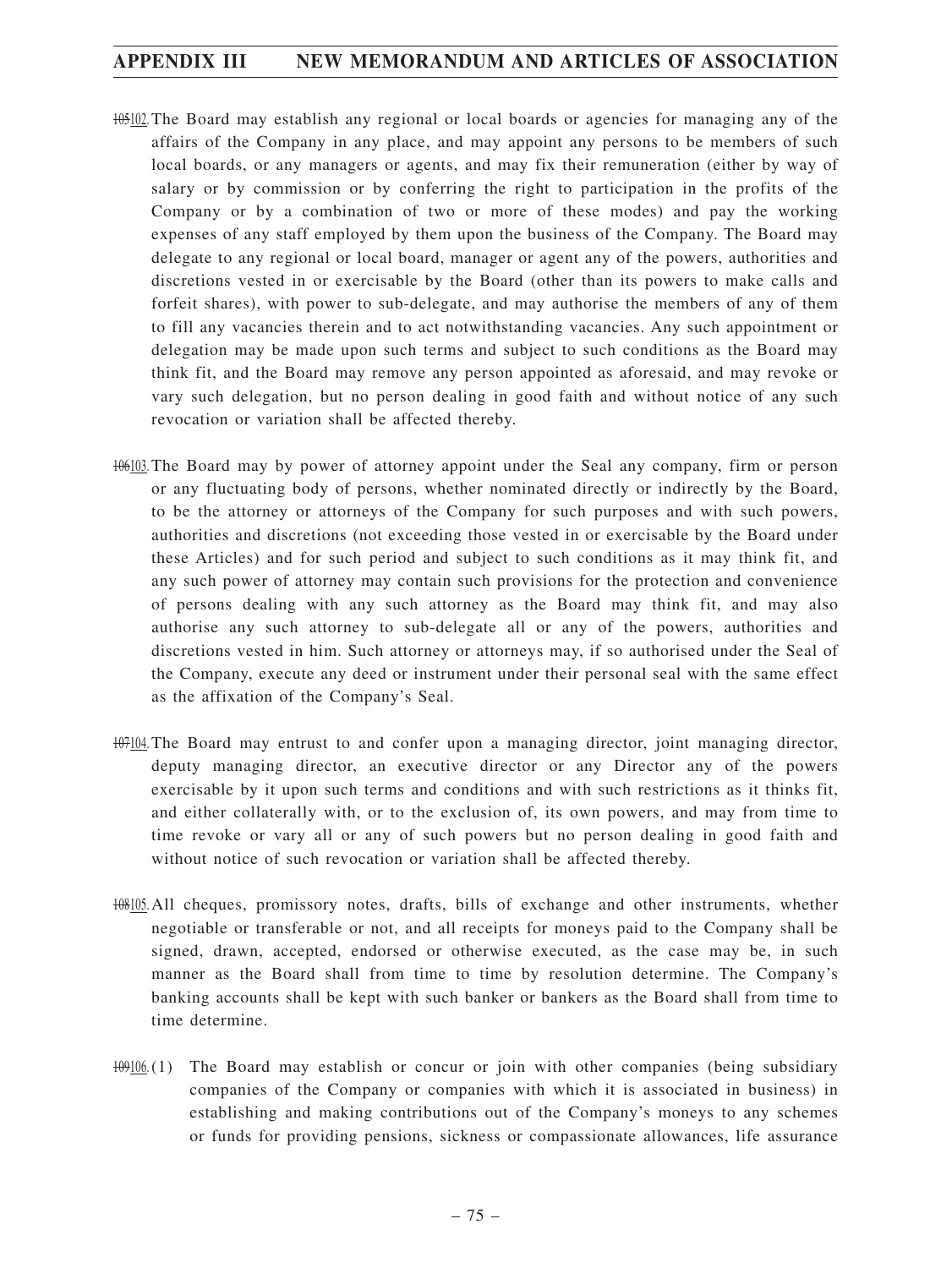or other benefits for employees (which expression as used in this and the following paragraph shall include any Director or ex-Director who may hold or have held any executive office or any office of profit under the Company or any of its subsidiary companies) and ex-employees of the Company and their dependants or any class or classes of such person.

(2) The Board may pay, enter into agreements to pay or make grants of revocable or irrevocable, and either subject or not subject to any terms or conditions, pensions or other benefits to employees and ex-employees and their dependants, or to any of such persons, including pensions or benefits additional to those, if any, to which such employees or ex-employees or their dependants are or may become entitled under any such scheme or fund as mentioned in the last preceding paragraph. Any such pension or benefit may, as the Board considers desirable, be granted to an employee either before and in anticipation of or upon or at any time after his actual retirement.

#### **BORROWING POWERS**

- 110107. The Board may exercise all the powers of the Company to raise or borrow money and to mortgage or charge all or any part of the undertaking, property and assets (present and future) and uncalled capital of the Company and, subject to the  $Law \Delta ct$ , to issue debentures, bonds and other securities, whether outright or as collateral security for any debt, liability or obligation of the Company or of any third party.
- 111108. Debentures, bonds and other securities may be made assignable free from any equities between the Company and the person to whom the same may be issued.
- 112109. Any debentures, bonds or other securities may be issued at a discount (other than shares), premium or otherwise and with any special privileges as to redemption, surrender, drawings, allotment of shares, attending and voting at general meetings of the Company, appointment of Directors and otherwise.
- $\frac{113110}{11}$ . Where any uncalled capital of the Company is charged, all persons taking any subsequent charge thereon shall take the same subject to such prior charge, and shall not be entitled, by  $n$ Notice to the Members or otherwise, to obtain priority over such prior charge.
	- (2) The Board shall cause a proper register to be kept, in accordance with the provisions of the LawAct, of all charges specifically affecting the property of the Company and of any series of debentures issued by the Company and shall duly comply with the requirements of the LawAct in regard to the registration of charges and debentures therein specified and otherwise.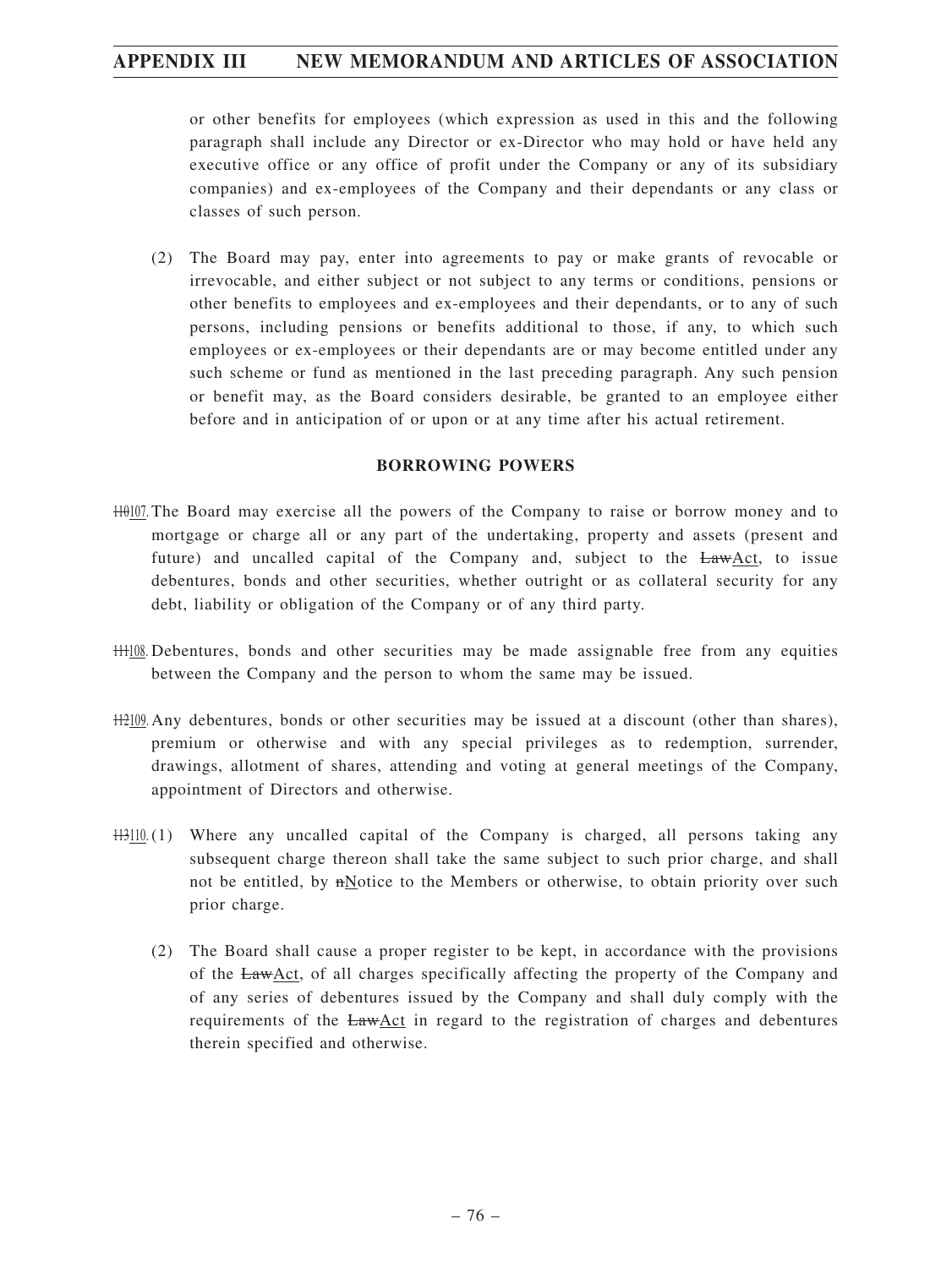#### **PROCEEDINGS OF THE DIRECTORS**

- 114111. The Board may meet for the despatch of business, adjourn or postpone and otherwise regulate its meetings as it considers appropriate. Questions arising at any meeting shall be determined by a majority of votes. In the case of any equality of votes the chairman of the meeting shall have an additional or casting vote.
- 115112. A meeting of the Board may be convened by the Secretary on request of a Director or by any Director. The Secretary shall convene a meeting of the Board whenever he shall be required so to do by any Director. of which notice may be given Notice of a meeting of the Board shall be deemed to be duly given to a Director if it is given to such Director in writing or verbally (including in person or by telephone) or by electronic means to an electronic address from time to time notified to the Company by such Director or (if the recipient consents to it being made available on a website) by making it available on a website or by telephone or in such other manner as the Board may from time to time determine whenever he shall be required so to do by the president or chairman, as the case may be, or any Director.
- 116113. (1) The quorum necessary for the transaction of the business of the Board may be fixed by the Board and, unless so fixed at any other number, shall be two (2). An alternate Director shall be counted in a quorum in the case of the absence of a Director for whom he is the alternate provided that he shall not be counted more than once for the purpose of determining whether or not a quorum is present.
	- (2) Directors may participate in any meeting of the Board by means of a conference telephone, electronic facilities or other communications equipment through which all persons participating in the meeting can communicate with each other simultaneously and instantaneously and, for the purpose of counting a quorum, such participation shall constitute presence at a meeting as if those participating were present in person.
	- (3) Any Director who ceases to be a Director at a Board meeting may continue to be present and to act as a Director and be counted in the quorum until the termination of such Board meeting if no other Director objects and if otherwise a quorum of Directors would not be present.
- 117114. The continuing Directors or a sole continuing Director may act notwithstanding any vacancy in the Board but, if and so long as the number of Directors is reduced below the minimum number fixed by or in accordance with these Articles, the continuing Directors or Director, notwithstanding that the number of Directors is below the number fixed by or in accordance with these Articles as the quorum or that there is only one continuing Director, may act for the purpose of filling vacancies in the Board or of summoning general meetings of the Company but not for any other purpose.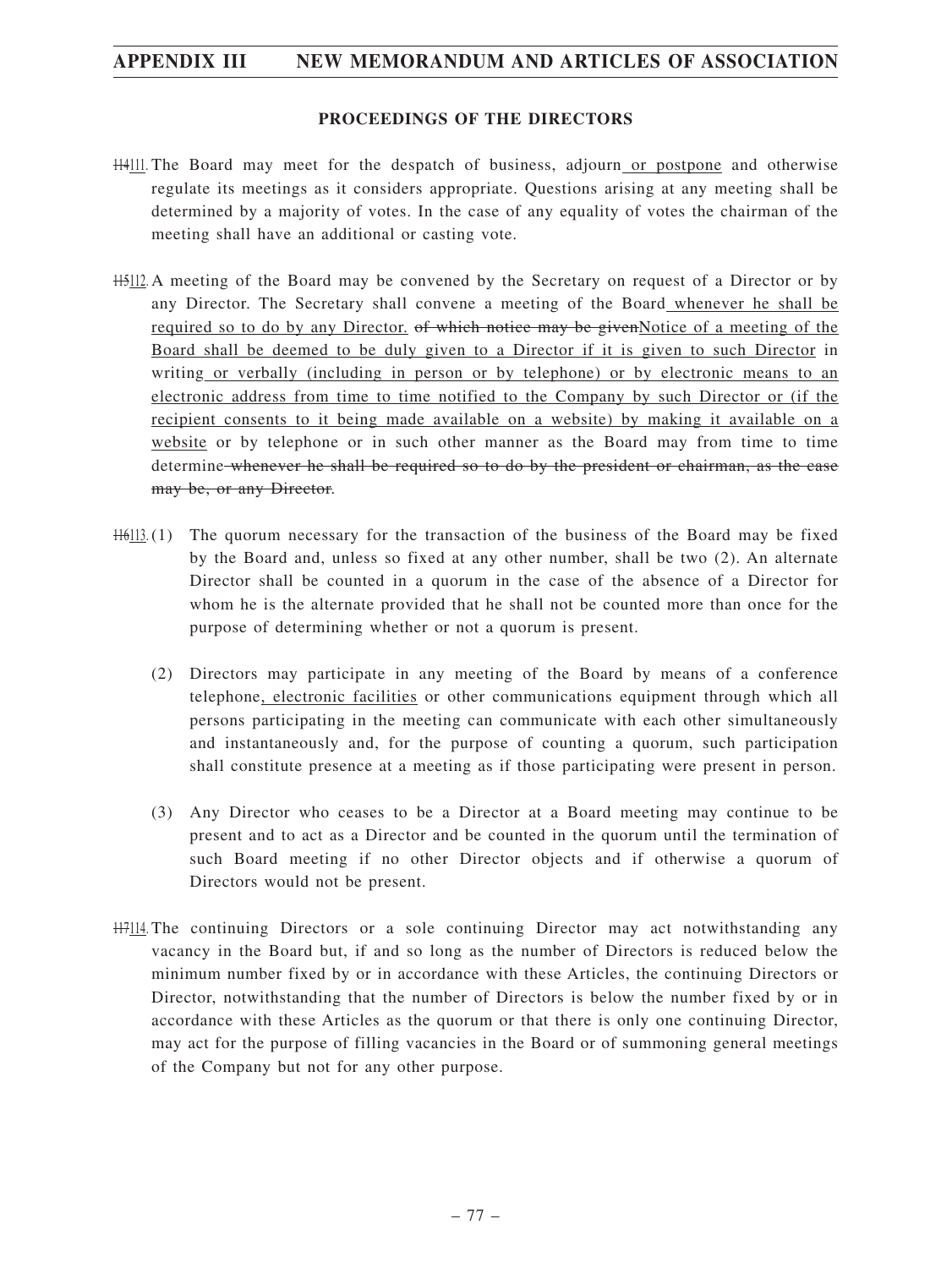- 118115. The Board may elect aone or more chairman and one or more deputy chairman of its meetings and determine the period for which they are respectively to hold such office. If no chairman or deputy chairman is elected, or if at any meeting neither theno chairman nor anyor deputy chairman is present within five (5) minutes after the time appointed for holding the same, or is willing to act as chairman of the meeting, the Directors present may choose one of their number to be chairman of the meeting.
- 119116. A meeting of the Board at which a quorum is present shall be competent to exercise all the powers, authorities and discretions for the time being vested in or exercisable by the Board.
- $120117(1)$  The Board may delegate any of its powers, authorities and discretions to committees, consisting of such Director or Directors and other persons as it thinks fit, and they may, from time to time, revoke such delegation or revoke the appointment of and discharge any such committees either wholly or in part, and either as to persons or purposes. Any committee so formed shall, in the exercise of the powers, authorities and discretions so delegated, conform to any regulations which may be imposed on it by the Board.
	- (2) All acts done by any such committee in conformity with such regulations, and in fulfilment of the purposes for which it was appointed, but not otherwise, shall have like force and effect as if done by the Board, and the Board shall have power, with the consent of the Company in general meeting, to remunerate the members of any such committee, and charge such remuneration to the current expenses of the Company.
- 121118. The meetings and proceedings of any committee consisting of two or more members shall be governed by the provisions contained in these Articles for regulating the meetings and proceedings of the Board so far as the same are applicable and are not superseded by any regulations imposed by the Board under the last preceding Article.
- 122119. A resolution in writing signed by all the Directors except such as are temporarily unable to act through ill-health or disability, and all the alternate Directors, if appropriate, whose appointors are temporarily unable to act as aforesaid shall (provided that such number is sufficient to constitute a quorum and further provided that a copy of such resolution has been given or the contents thereof communicated to all the Directors for the time being entitled to receive nNotices of Board meetings in the same manner as nNotices of meetings are required to be given by these Articles) be as valid and effectual as if a resolution had been passed at a meeting of the Board duly convened and held. A notification of consent to such resolution given by a Director in writing to the Board by any means (including by means of electronic communication) shall be deemed to be his/her signature to such resolution in writing for the purpose of this Article. Such resolution may be contained in one document or in several documents in like form each signed by one or more of the Directors or alternate Directors and for this purpose a facsimile signature of a Director or an alternate Director shall be treated as valid. Notwithstanding the foregoing, a resolution in writing shall not be passed in lieu of a meeting of the Board for the purposes of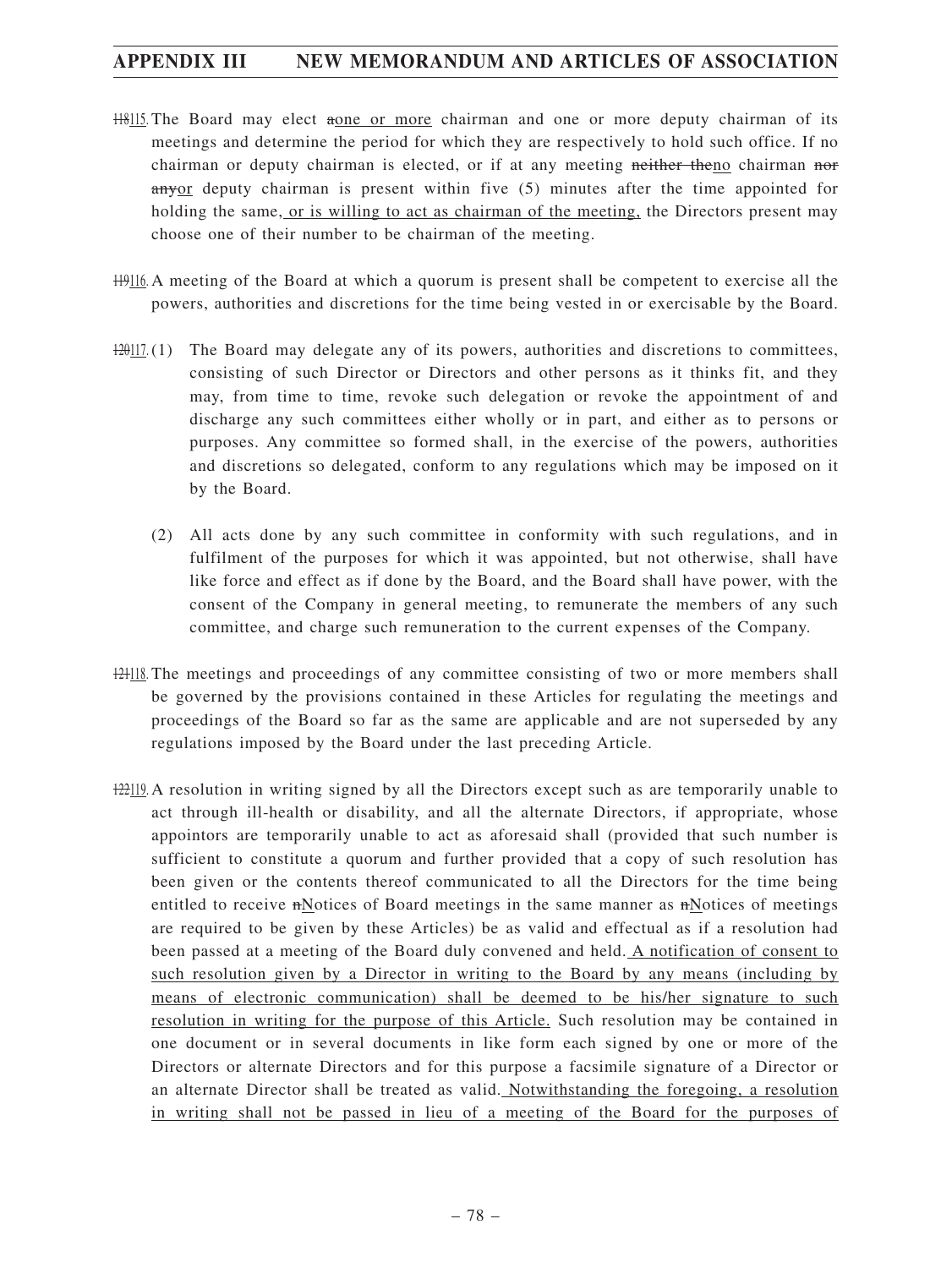considering any matter or business in which a substantial shareholder of the Company or a Director has a conflict of interest and the Board has determined such conflict of interest to be material.

123120. All acts bona fide done by the Board or by any committee or by any person acting as a Director or members of a committee, shall, notwithstanding that it is afterwards discovered that there was some defect in the appointment of any member of the Board or such committee or person acting as aforesaid or that they or any of them were disqualified or had vacated office, be as valid as if every such person had been duly appointed and was qualified and had continued to be a Director or member of such committee.

#### **MANAGERS**

- 124121. The Board may from time to time appoint a general manager, a manager or managers of the Company and may fix his or their remuneration either by way of salary or commission or by conferring the right to participation in the profits of the Company or by a combination of two or more of these modes and pay the working expenses of any of the staff of the general manager, manager or managers who may be employed by him or them upon the business of the Company.
- 125122. The appointment of such general manager, manager or managers may be for such period as the Board may decide, and the Board may confer upon him or them all or any of the powers of the Board as they may think fit.
- 126123. The Board may enter into such agreement or agreements with any such general manager, manager or managers upon such terms and conditions in all respects as the Board may in their absolute discretion think fit, including a power for such general manager, manager or managers to appoint an assistant manager or managers or other employees whatsoever under them for the purpose of carrying on the business of the Company.

#### **OFFICERS**

- 127124.(1) The officers of the Company shall consist of aat least one chairman, the Directors and Secretary and such additional officers (who may or may not be Directors) as the Board may from time to time determine, all of whom shall be deemed to be officers for the purposes of the LawAct and these Articles.
	- (2) The Directors shall, as soon as may be after each appointment or election of Directors, elect amongst the Directors a chairman and if more than one (1) Director is proposed for this office, the election to such office shall take placeDirectors may elect more than one chairman in such manner as the Directors may determine.
	- (3) The officers shall receive such remuneration as the Directors may from time to time determine.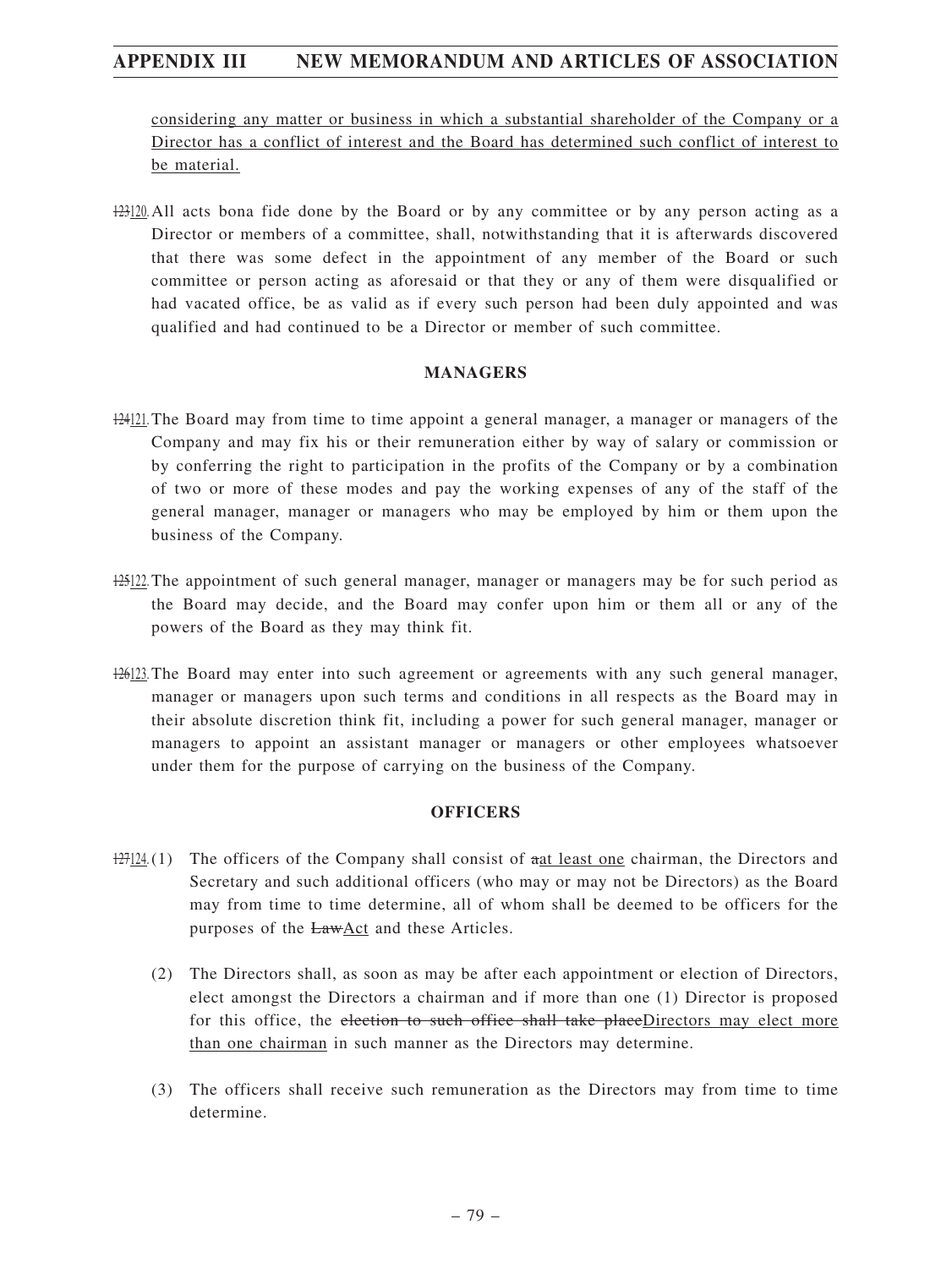- 128125.(1) The Secretary and additional officers, if any, shall be appointed by the Board and shall hold office on such terms and for such period as the Board may determine. If thought fit, two (2) or more persons may be appointed as joint Secretaries. The Board may also appoint from time to time on such terms as it thinks fit one or more assistant or deputy Secretaries.
	- (2) The Secretary shall attend all meetings of the Members and shall keep correct minutes of such meetings and enter the same in the proper books provided for the purpose. He shall perform such other duties as are prescribed by the LawAct or these Articles or as may be prescribed by the Board.
- 129126. The officers of the Company shall have such powers and perform such duties in the management, business and affairs of the Company as may be delegated to them by the Directors from time to time.
- 130127. A provision of the LawAct or of these Articles requiring or authorising a thing to be done by or to a Director and the Secretary shall not be satisfied by its being done by or to the same person acting both as Director and as or in place of the Secretary.

#### **REGISTER OF DIRECTORS AND OFFICERS**

131128. (1) The Company shall cause to be kept in one or more books at its Office a Register of Directors and Officers in which there shall be entered the full names and addresses of the Directors and Officers and such other particulars as required by the LawAct or as the Directors may determine. The Company shall send to the Registrar of Companies in the Cayman Islands a copy of such register, and shall from time to time notify to the said Registrar of any change that takes place in relation to such Directors and Officers as required by the **LawAct**.

#### **MINUTES**

- $\frac{132129}{132129}$ .(1) The Board shall cause minutes to be duly entered in books provided for the purpose:
	- (a) of all elections and appointments of officers;
	- (b) of the names of the Directors present at each meeting of the Directors and of any committee of the Directors; and
	- (c) of all resolutions and proceedings of each general meeting of the Members, meetings of the Board and meetings of committees of the Board and where there are managers, of all proceedings of meetings of the managers.
	- (2) Minutes shall be kept by the Secretary at the head office.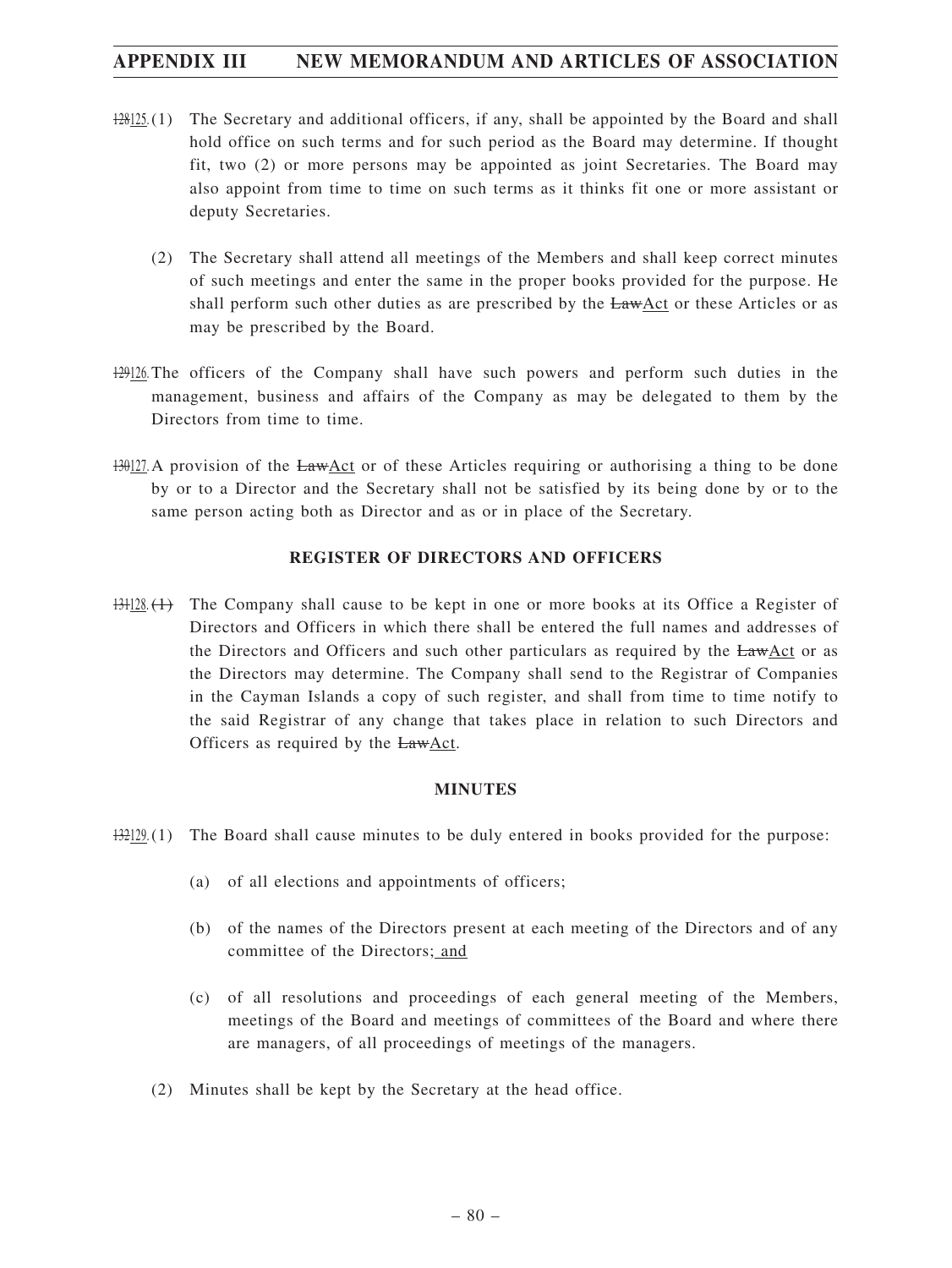#### **SEAL**

- 133130.(1) The Company shall have one or more Seals, as the Board may determine. For the purpose of sealing documents creating or evidencing securities issued by the Company, the Company may have a securities seal which is a facsimile of the Seal of the Company with the addition of the word "Securities" on its face or in such other form as the Board may approve. The Board shall provide for the custody of each Seal and no Seal shall be used without the authority of the Board or of a committee of the Board authorised by the Board in that behalf. Subject as otherwise provided in these Articles, any instrument to which a Seal is affixed shall be signed autographically by one Director and the Secretary or by two Directors or by such other person (including a Director) or persons as the Board may appoint, either generally or in any particular case, save that as regards any certificates for shares or debentures or other securities of the Company the Board may by resolution determine that such signatures or either of them shall be dispensed with or affixed by some method or system of mechanical or electronic signature. Every instrument executed in manner provided by this Article shall be deemed to be sealed and executed with the authority of the Board previously given.
	- (2) Where the Company has a Seal for use abroad, the Board may by writing under the Seal appoint any agent or committee abroad to be the duly authorised agent of the Company for the purpose of affixing and using such Seal and the Board may impose restrictions on the use thereof as may be thought fit. Wherever in these Articles reference is made to the Seal, the reference shall, when and so far as may be applicable, be deemed to include any such other Seal as aforesaid.

#### **AUTHENTICATION OF DOCUMENTS**

134131. Any Director or the Secretary or any person appointed by the Board for the purpose may authenticate any documents affecting the constitution of the Company and any resolution passed by the Company or the Board or any committee, and any books, records, documents and accounts relating to the business of the Company, and to certify copies thereof or extracts therefrom as true copies or extracts, and if any books, records, documents or accounts are elsewhere than at the Office or the head office the local manager or other officer of the Company having the custody thereof shall be deemed to be a person so appointed by the Board. A document purporting to be a copy of a resolution, or an extract from the minutes of a meeting, of the Company or of the Board or any committee which is so certified shall be conclusive evidence in favour of all persons dealing with the Company upon the faith thereof that such resolution has been duly passed or, as the case may be, that such minutes or extract is a true and accurate record of proceedings at a duly constituted meeting.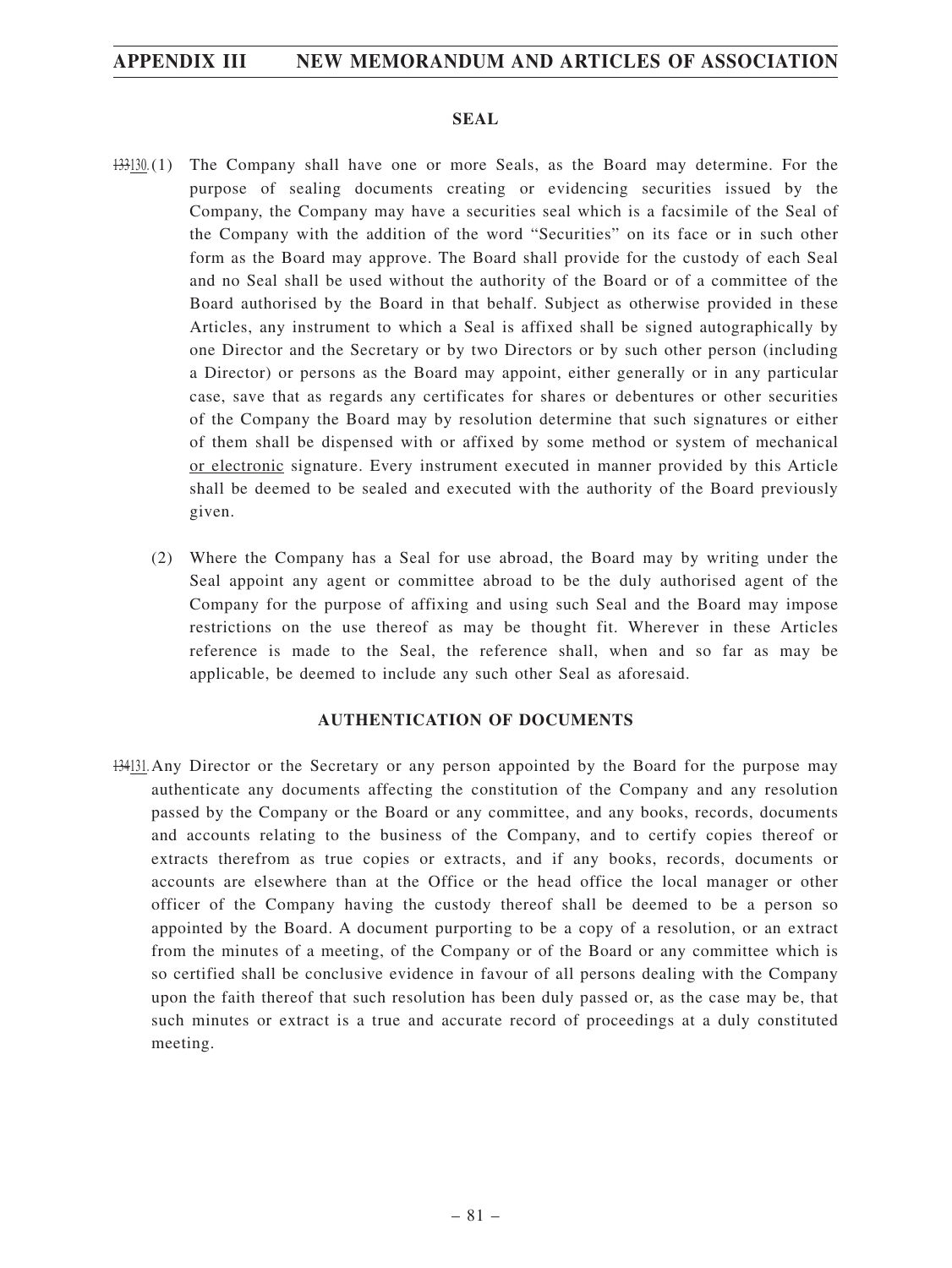#### **DESTRUCTION OF DOCUMENTS**

- 135132.(1) The Company shall be entitled to destroy the following documents at the following times:
	- (a) any share certificate which has been cancelled at any time after the expiry of one year from the date of such cancellation;
	- (b) any dividend mandate or any variation or cancellation thereof or any notification of change of name or address at any time after the expiry of two (2) years from the date such mandate, variation, cancellation or notification was recorded by the Company;
	- (c) any instrument of transfer of shares which has been registered at any time after the expiry of seven (7) years from the date of registration;
	- (d) any allotment letters after the expiry of seven (7) years from the date of issue thereof; and
	- (e) any copies of powers of attorney, grants of probate and letters of administration at any time after the expiry of seven (7) years after the account to which the relevant power of attorney, grant of probate or letters of administration related has been closed;

and it shall conclusively be presumed in favour of the Company that every entry in the Register purporting to be made on the basis of any such documents so destroyed was duly and properly made and every share certificate so destroyed was a valid certificate duly and properly cancelled and that every instrument of transfer so destroyed was a valid and effective instrument duly and properly registered and that every other document destroyed hereunder was a valid and effective document in accordance with the recorded particulars thereof in the books or records of the Company. Provided always that: (1) the foregoing provisions of this Article shall apply only to the destruction of a document in good faith and without express  $nN$ otice to the Company that the preservation of such document was relevant to a claim; (2) nothing contained in this Article shall be construed as imposing upon the Company any liability in respect of the destruction of any such document earlier than as aforesaid or in any case where the conditions of proviso (1) above are not fulfilled; and (3) references in this Article to the destruction of any document include references to its disposal in any manner.

(2) Notwithstanding any provision contained in these Articles, the Directors may, if permitted by applicable law, authorise the destruction of documents set out in sub-paragraphs (a) to (e) of paragraph (1) of this Article and any other documents in relation to share registration which have been microfilmed or electronically stored by the Company or by the share registrar on its behalf provided always that this Article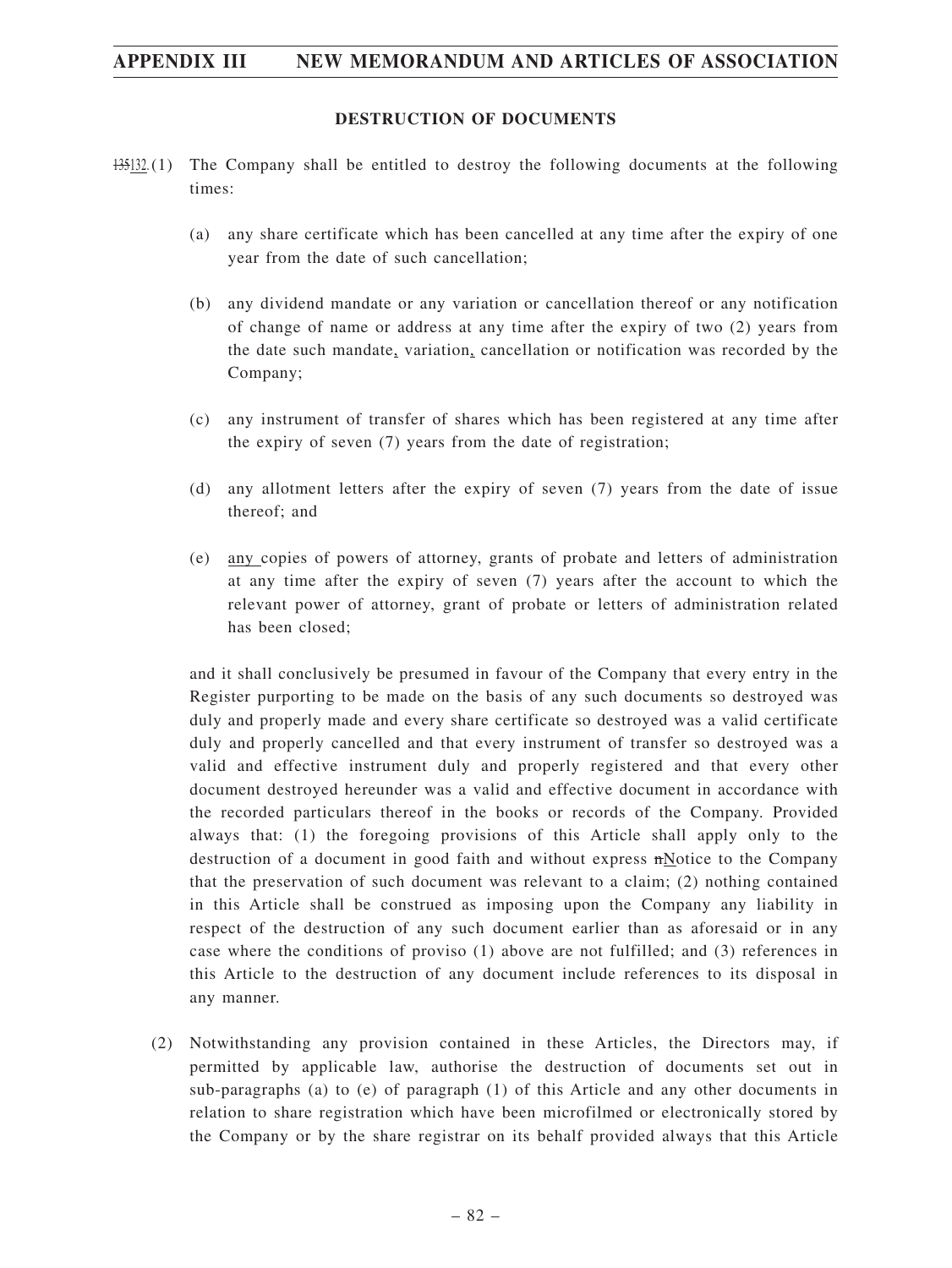shall apply only to the destruction of a document in good faith and without express nNotice to the Company and its share registrar that the preservation of such document was relevant to a claim.

#### **DIVIDENDS AND OTHER PAYMENTS**

- 136133. Subject to the LawAct, the Company in general meeting may from time to time declare dividends in any currency to be paid to the Members but no dividend shall be declared in excess of the amount recommended by the Board.
- 137134. Dividends may be declared and paid out of the profits of the Company, realised or unrealised, or from any reserve set aside from profits which the Directors determine is no longer needed. With the sanction of an ordinary resolution dividends may also be declared and paid out of share premium account or any other fund or account which can be authorised for this purpose in accordance with the LawAct.
- 138135. Except in so far as the rights attaching to, or the terms of issue of, any share otherwise provide:
	- (a) all dividends shall be declared and paid according to the amounts paid up on the shares in respect of which the dividend is paid, but no amount paid up on a share in advance of calls shall be treated for the purposes of this Article as paid up on the share; and
	- (b) all dividends shall be apportioned and paid pro rata according to the amounts paid up on the shares during any portion or portions of the period in respect of which the dividend is paid.
- 139136. The Board may from time to time pay to the Members such interim dividends as appear to the Board to be justified by the profits of the Company and in particular (but without prejudice to the generality of the foregoing) if at any time the share capital of the Company is divided into different classes, the Board may pay such interim dividends in respect of those shares in the capital of the Company which confer on the holders thereof deferred or non-preferential rights as well as in respect of those shares which confer on the holders thereof preferential rights with regard to dividend and provided that the Board acts bona fide the Board shall not incur any responsibility to the holders of shares conferring any preference for any damage that they may suffer by reason of the payment of an interim dividend on any shares having deferred or non-preferential rights and may also pay any fixed dividend which is payable on any shares of the Company half-yearly or on any other dates, whenever such profits, in the opinion of the Board, justifies such payment.
- 140137. The Board may deduct from any dividend or other moneys payable to a Member by the Company on or in respect of any shares all sums of money (if any) presently payable by him to the Company on account of calls or otherwise.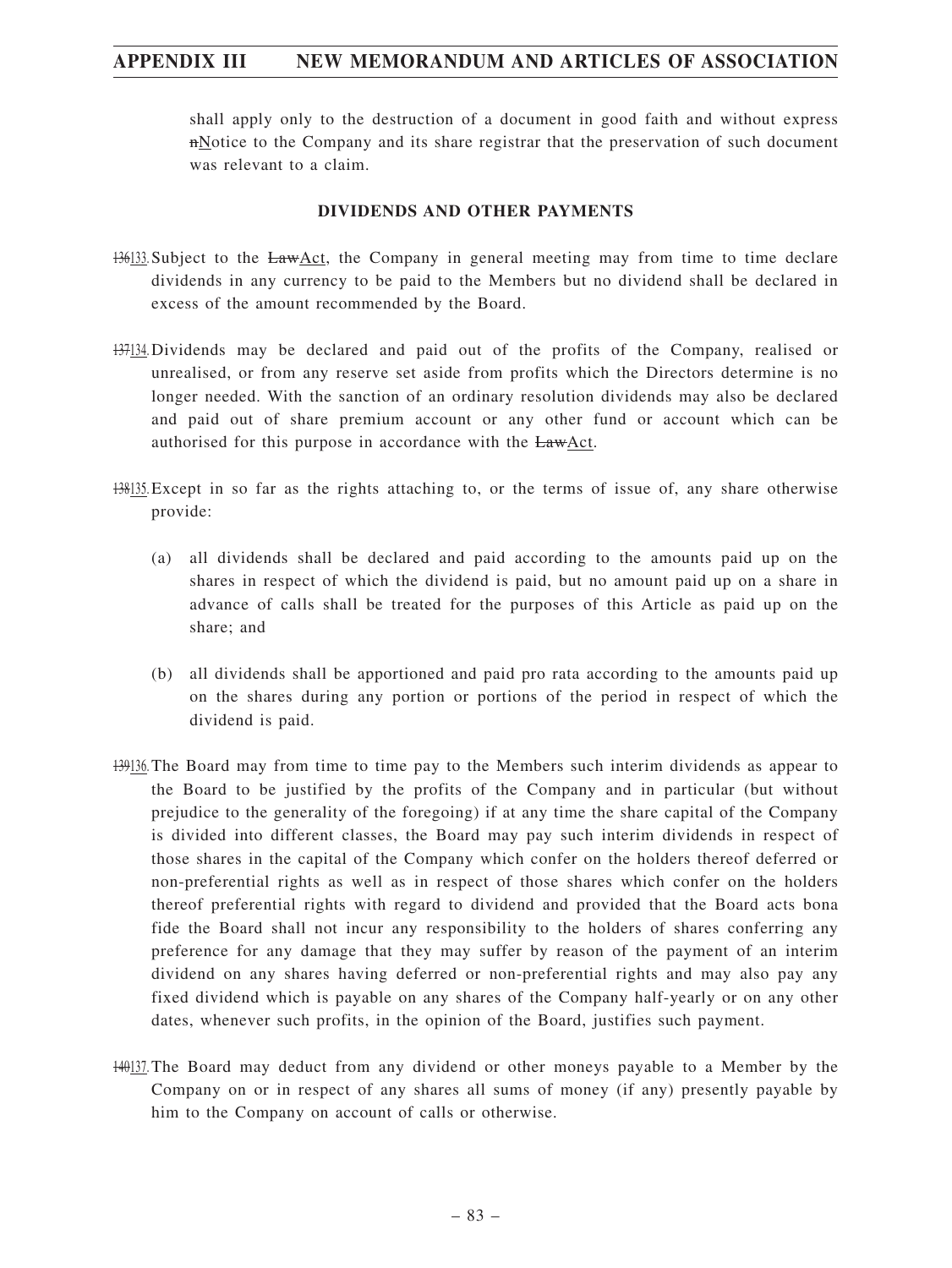- 141138. No dividend or other moneys payable by the Company on or in respect of any share shall bear interest against the Company.
- 142139. Any dividend, interest or other sum payable in cash to the holder of shares may be paid by cheque or warrant sent through the post addressed to the holder at his registered address or, in the case of joint holders, addressed to the holder whose name stands first in the Register in respect of the shares at his address as appearing in the Register or addressed to such person and at such address as the holder or joint holders may in writing direct. Every such cheque or warrant shall, unless the holder or joint holders otherwise direct, be made payable to the order of the holder or, in the case of joint holders, to the order of the holder whose name stands first on the Register in respect of such shares, and shall be sent at his or their risk and payment of the cheque or warrant by the bank on which it is drawn shall constitute a good discharge to the Company notwithstanding that it may subsequently appear that the same has been stolen or that any endorsement thereon has been forged. Any one of two or more joint holders may give effectual receipts for any dividends or other moneys payable or property distributable in respect of the shares held by such joint holders.
- 143140. All dividends or bonuses unclaimed for one (1) year after having been declared may be invested or otherwise made use of by the Board for the benefit of the Company until claimed. Any dividends or bonuses unclaimed after a period of six (6) years from the date of declaration shall be forfeited and shall revert to the Company. The payment by the Board of any unclaimed dividend or other sums payable on or in respect of a share into a separate account shall not constitute the Company a trustee in respect thereof.
- 144141.Whenever the Board or the Company in general meeting has resolved that a dividend be paid or declared, the Board may further resolve that such dividend be satisfied wholly or in part by the distribution of specific assets of any kind and in particular of paid up shares, debentures or warrants to subscribe securities of the Company or any other company, or in any one or more of such ways, and where any difficulty arises in regard to the distribution the Board may settle the same as it thinks expedient, and in particular may issue certificates in respect of fractions of shares, disregard fractional entitlements or round the same up or down, and may fix the value for distribution of such specific assets, or any part thereof, and may determine that cash payments shall be made to any Members upon the footing of the value so fixed in order to adjust the rights of all parties, and may vest any such specific assets in trustees as may seem expedient to the Board and may appoint any person to sign any requisite instruments of transfer and other documents on behalf of the persons entitled to the dividend, and such appointment shall be effective and binding on the Members. The Board may resolve that no such assets shall be made available to Members with registered addresses in any particular territory or territories where, in the absence of a registration statement or other special formalities, such distribution of assets would or might, in the opinion of the Board, be unlawful or impracticable or that based on legal opinions provided by legal advisers, the Board considers it necessary or expedient not to distribute assets to such Members on account either of legal restrictions under the laws of the relevant place or the requirements of the relevant regulatory body or stock exchange in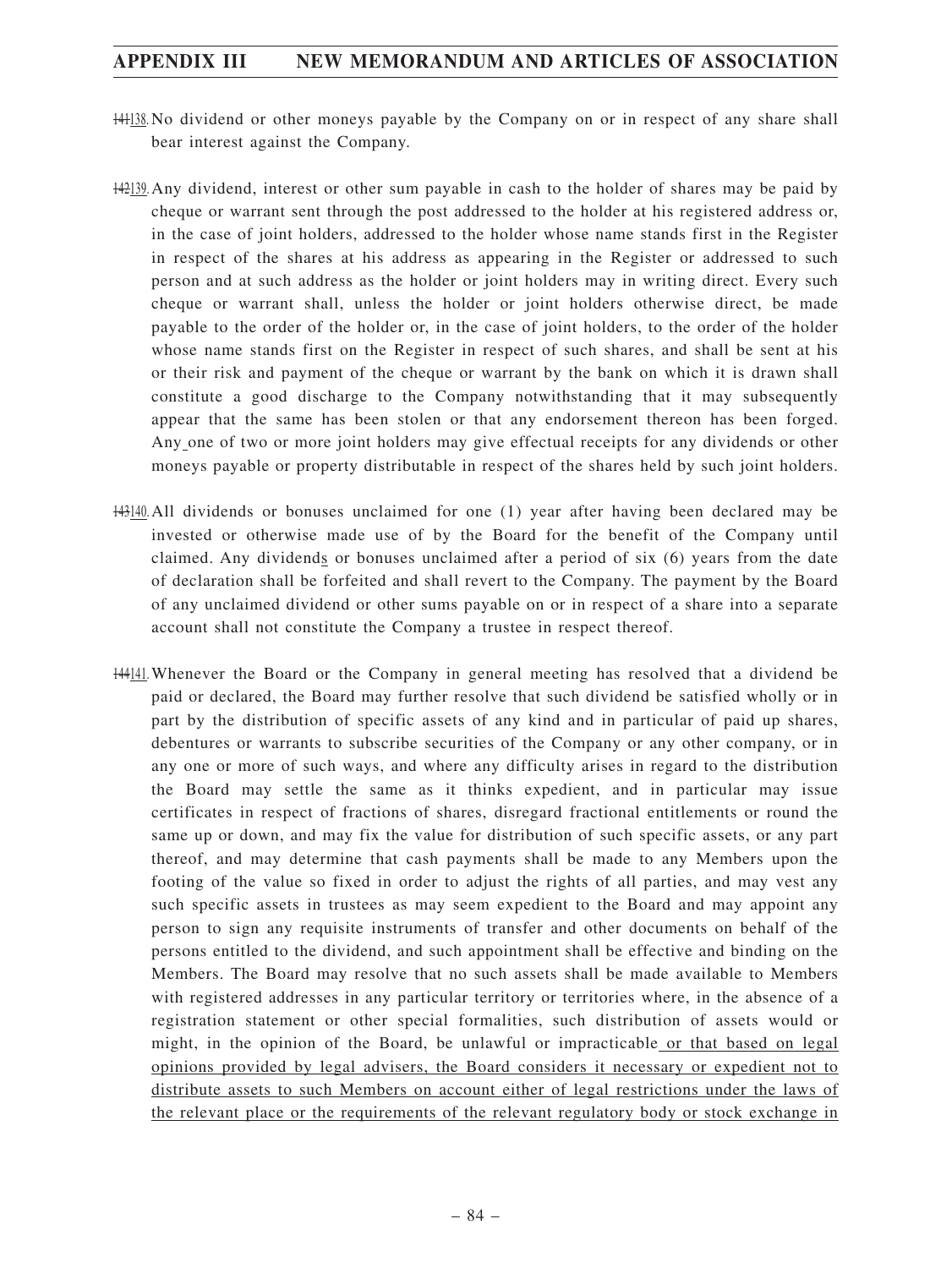that place and in such event the only entitlement of the Members aforesaid shall be to receive cash payments as aforesaid. Members affected as a result of the foregoing sentence shall not be or be deemed to be a separate class of Members for any purpose whatsoever.

- 145142.(1) Whenever the Board or the Company in general meeting has resolved that a dividend be paid or declared on any class of the share capital of the Company, the Board may further resolve either:
	- (a) that such dividend be satisfied wholly or in part in the form of an allotment of shares credited as fully paid up, provided that the Members entitled thereto will be entitled to elect to receive such dividend (or part thereof if the Board so determines) in cash in lieu of such allotment. In such case, the following provisions shall apply:
		- (i) the basis of any such allotment shall be determined by the Board;
		- (ii) the Board, after determining the basis of allotment, shall give not less than two (2) weeks' Notice to the holders of the relevant shares of the right of election accorded to them and shall send with such nNotice forms of election and specify the procedure to be followed and the place at which and the latest date and time by which duly completed forms of election must be lodged in order to be effective;
		- (iii) the right of election may be exercised in respect of the whole or part of that portion of the dividend in respect of which the right of election has been accorded; and
		- (iv) the dividend (or that part of the dividend to be satisfied by the allotment of shares as aforesaid) shall not be payable in cash on shares in respect whereof the cash election has not been duly exercised ("the non-elected shares") and in satisfaction thereof shares of the relevant class shall be allotted credited as fully paid up to the holders of the non-elected shares on the basis of allotment determined as aforesaid and for such purpose the Board shall capitalise and apply out of any part of the undivided profits of the Company (including profits carried and standing to the credit of any reserves or other special account, share premium account, capital redemption reserve other than the Subscription Rights Reserve (as defined in Article 146)) as the Board may determine, such sum as may be required to pay up in full the appropriate number of shares of the relevant class for allotment and distribution to and amongst the holders of the non-elected shares on such basis; or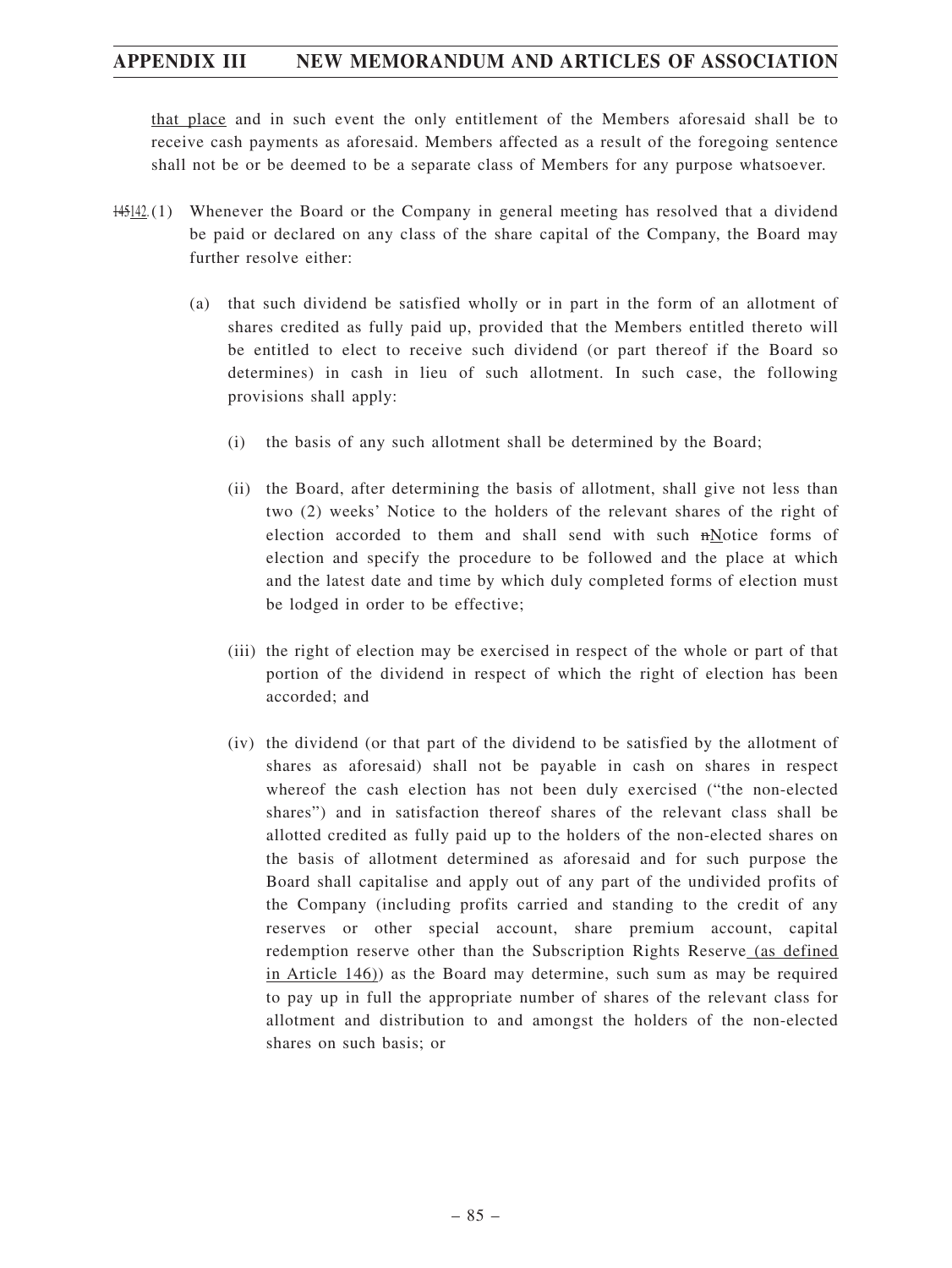- (b) that the Members entitled to such dividend shall be entitled to elect to receive an allotment of shares credited as fully paid up in lieu of the whole or such part of the dividend as the Board may think fit. In such case, the following provisions shall apply:
	- (i) the basis of any such allotment shall be determined by the Board;
	- (ii) the Board, after determining the basis of allotment, shall give not less than two (2) weeks' Notice to the holders of the relevant shares of the right of election accorded to them and shall send with such nNotice forms of election and specify the procedure to be followed and the place at which and the latest date and time by which duly completed forms of election must be lodged in order to be effective;
	- (iii) the right of election may be exercised in respect of the whole or part of that portion of the dividend in respect of which the right of election has been accorded; and
	- (iv) the dividend (or that part of the dividend in respect of which a right of election has been accorded) shall not be payable in cash on shares in respect whereof the share election has been duly exercised ("the elected shares") and in lieu thereof shares of the relevant class shall be allotted credited as fully paid up to the holders of the elected shares on the basis of allotment determined as aforesaid and for such purpose the Board shall capitalise and apply out of any part of the undivided profits of the Company (including profits carried and standing to the credit of any reserves or other special account, share premium account, capital redemption reserve other than the Subscription Rights Reserve (as defined in Article 146)) as the Board may determine, such sum as may be required to pay up in full the appropriate number of shares of the relevant class for allotment and distribution to and amongst the holders of the elected shares on such basis.
- (2) (a) The shares allotted pursuant to the provisions of paragraph (1) of this Article shall rank pari passu in all respects with shares of the same class (if any) then in issue save only as regards participation in the relevant dividend or in any other distributions, bonuses or rights paid, made, declared or announced prior to or contemporaneously with the payment or declaration of the relevant dividend unless, contemporaneously with the announcement by the Board of their proposal to apply the provisions of sub-paragraph (a) or (b) of paragraph  $(2)(1)$  of this Article in relation to the relevant dividend or contemporaneously with their announcement of the distribution, bonus or rights in question, the Board shall specify that the shares to be allotted pursuant to the provisions of paragraph (1) of this Article shall rank for participation in such distribution, bonus or rights.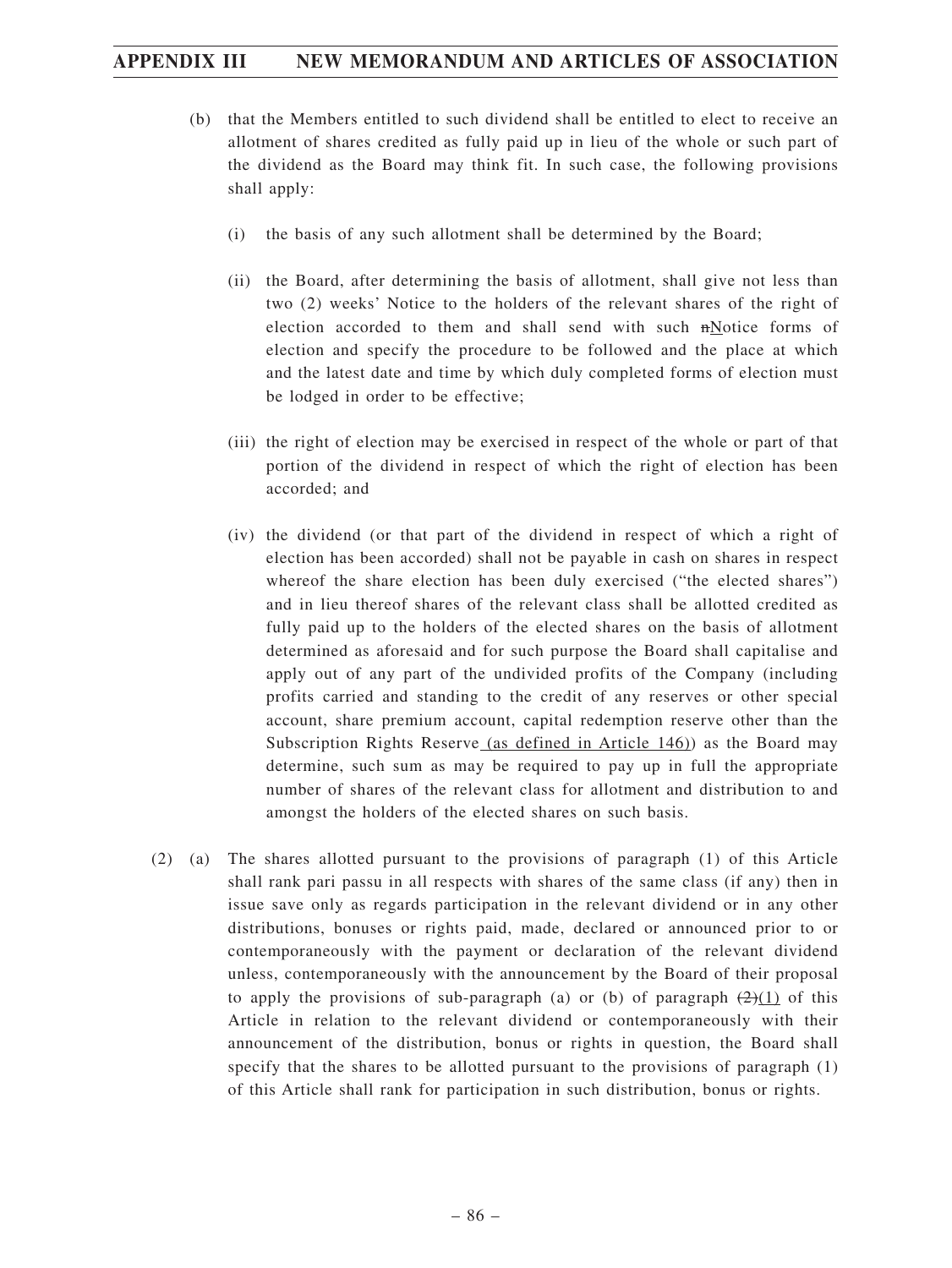- (b) The Board may do all acts and things considered necessary or expedient to give effect to any capitalisation pursuant to the provisions of paragraph (1) of this Article, with full power to the Board to make such provisions as it thinks fit in the case of shares becoming distributable in fractions (including provisions whereby, in whole or in part, fractional entitlements are aggregated and sold and the net proceeds distributed to those entitled, or are disregarded or rounded up or down or whereby the benefit of fractional entitlements accrues to the Company rather than to the Members concerned). The Board may authorise any person to enter into on behalf of all Members interested, an agreement with the Company providing for such capitalisation and matters incidental thereto and any agreement made pursuant to such authority shall be effective and binding on all concerned.
- (3) The Company may upon the recommendation of the Board by ordinary resolution resolve in respect of any one particular dividend of the Company that notwithstanding the provisions of paragraph (1) of this Article a dividend may be satisfied wholly in the form of an allotment of shares credited as fully paid up without offering any right to shareholders to elect to receive such dividend in cash in lieu of such allotment.
- (4) The Board may on any occasion determine that rights of election and the allotment of shares under paragraph (1) of this Article shall not be made available or made to any shareholders with registered addresses in any territory where, in the absence of a registration statement or other special formalities, the circulation of an offer of such rights of election or the allotment of shares would or might, in the opinion of the Board, be unlawful or impracticable or that based on legal opinions provided by legal advisers, the Board considers it necessary or expedient not to circulate an offer of such rights of election or allot shares to such Members on account either of legal restrictions under the laws of the relevant place or the requirements of the relevant regulatory body or stock exchange in that place, and in such event the provisions aforesaid shall be read and construed subject to such determination. Members affected as a result of the foregoing sentence shall not be or be deemed to be a separate class of Members for any purpose whatsoever.
- (5) Any resolution declaring a dividend on shares of any class, whether a resolution of the Company in general meeting or a resolution of the Board, may specify that the same shall be payable or distributable to the persons registered as the holders of such shares at the close of business on a particular date, notwithstanding that it may be a date prior to that on which the resolution is passed, and thereupon the dividend shall be payable or distributable to them in accordance with their respective holdings so registered, but without prejudice to the rights inter se in respect of such dividend of transferors and transferees of any such shares. The provisions of this Article shall mutatis mutandis apply to bonuses, capitalisation issues, distributions of realised capital profits or offers or grants made by the Company to the Members.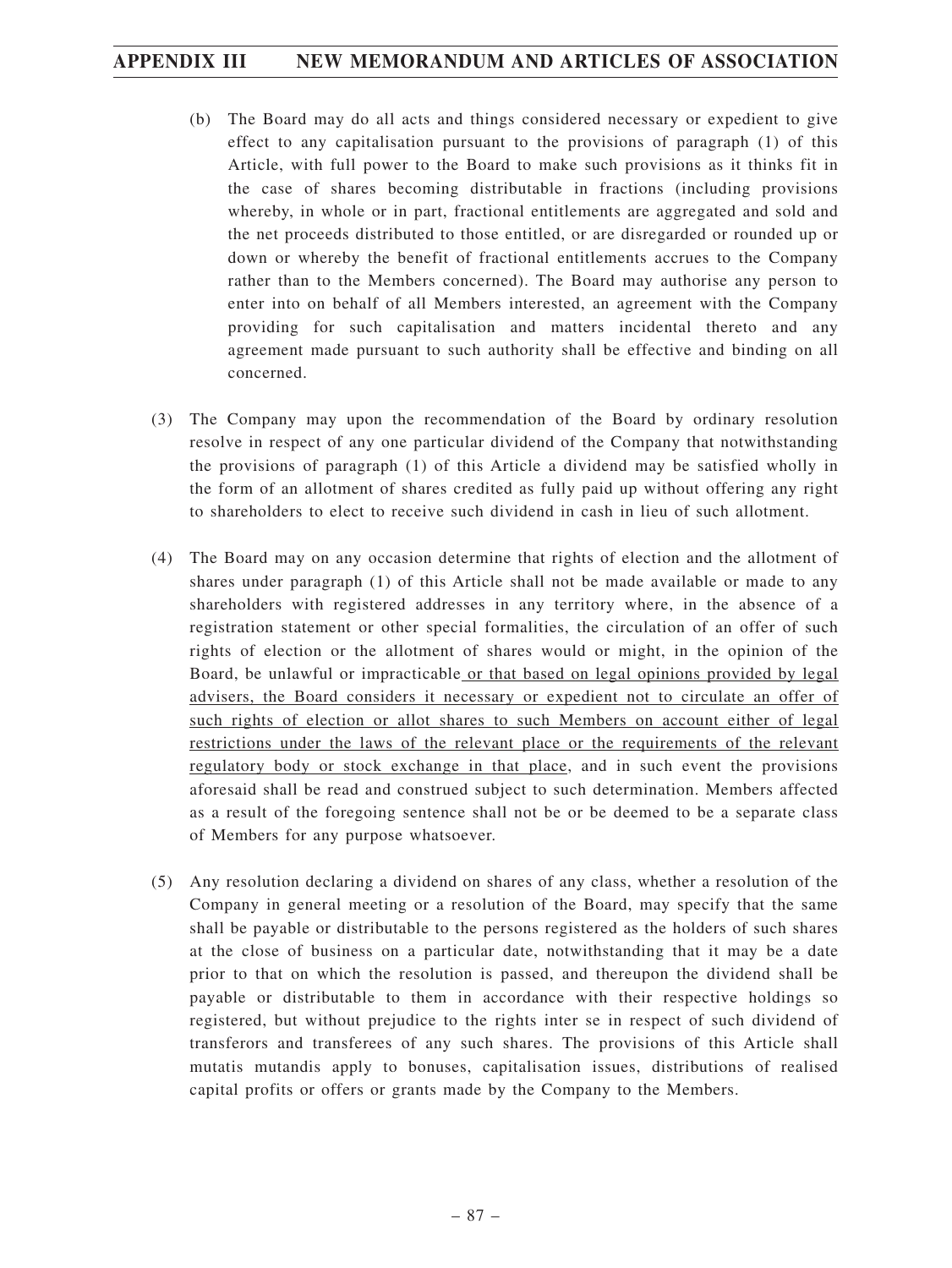#### **RESERVES**

- 146143.(1) The Board shall establish an account to be called the share premium account and shall carry to the credit of such account from time to time a sum equal to the amount or value of the premium paid on the issue of any share in the Company. Unless otherwise provided by the provisions of these Articles, the Board may apply the share premium account in any manner permitted by the LawAct. The Company shall at all times comply with the provisions of the LawAct in relation to the share premium account.
	- (2) Before recommending any dividend, the Board may set aside out of the profits of the Company such sums as it determines as reserves which shall, at the discretion of the Board, be applicable for any purpose to which the profits of the Company may be properly applied and pending such application may, also at such discretion, either be employed in the business of the Company or be invested in such investments as the Board may from time to time think fit and so that it shall not be necessary to keep any investments constituting the reserve or reserves separate or distinct from any other investments of the Company. The Board may also without placing the same to reserve carry forward any profits which it may think prudent not to distribute.

#### **CAPITALISATION**

- 147144.(1) The Company may, upon the recommendation of the Board, at any time and from time to time pass an ordinary resolution to the effect that it is desirable to capitalise all or any part of any amount for the time being standing to the credit of any reserve or fund (including a share premium account and capital redemption reserve and the profit and loss account) whether or not the same is available for distribution and accordingly that such amount be set free for distribution among the Members or any class of Members who would be entitled thereto if it were distributed by way of dividend and in the same proportions, on the footing that the same is not paid in cash but is applied either in or towards paying up the amounts for the time being unpaid on any shares in the Company held by such Members respectively or in paying up in full unissued shares, debentures or other obligations of the Company, to be allotted and distributed credited as fully paid up among such Members, or partly in one way and partly in the other, and the Board shall give effect to such resolution provided that, for the purposes of this Article, a share premium account and any capital redemption reserve or fund representing unrealised profits, may be applied only in paying up in full unissued shares of the Company to be allotted to such Members credited as fully paid.
	- (2) Notwithstanding any provisions in these Articles, the Board may resolve to capitalise all or any part of any amount for the time being standing to the credit of any reserve or fund (including a share premium account and the profit and loss account) whether or not the same is available for distribution by applying such sum in paying up unissued shares to be allotted to (i) employees (including directors) of the Company and/or its affiliates (meaning any individual, corporation, partnership, association, joint-stock company, trust, unincorporated association or other entity (other than the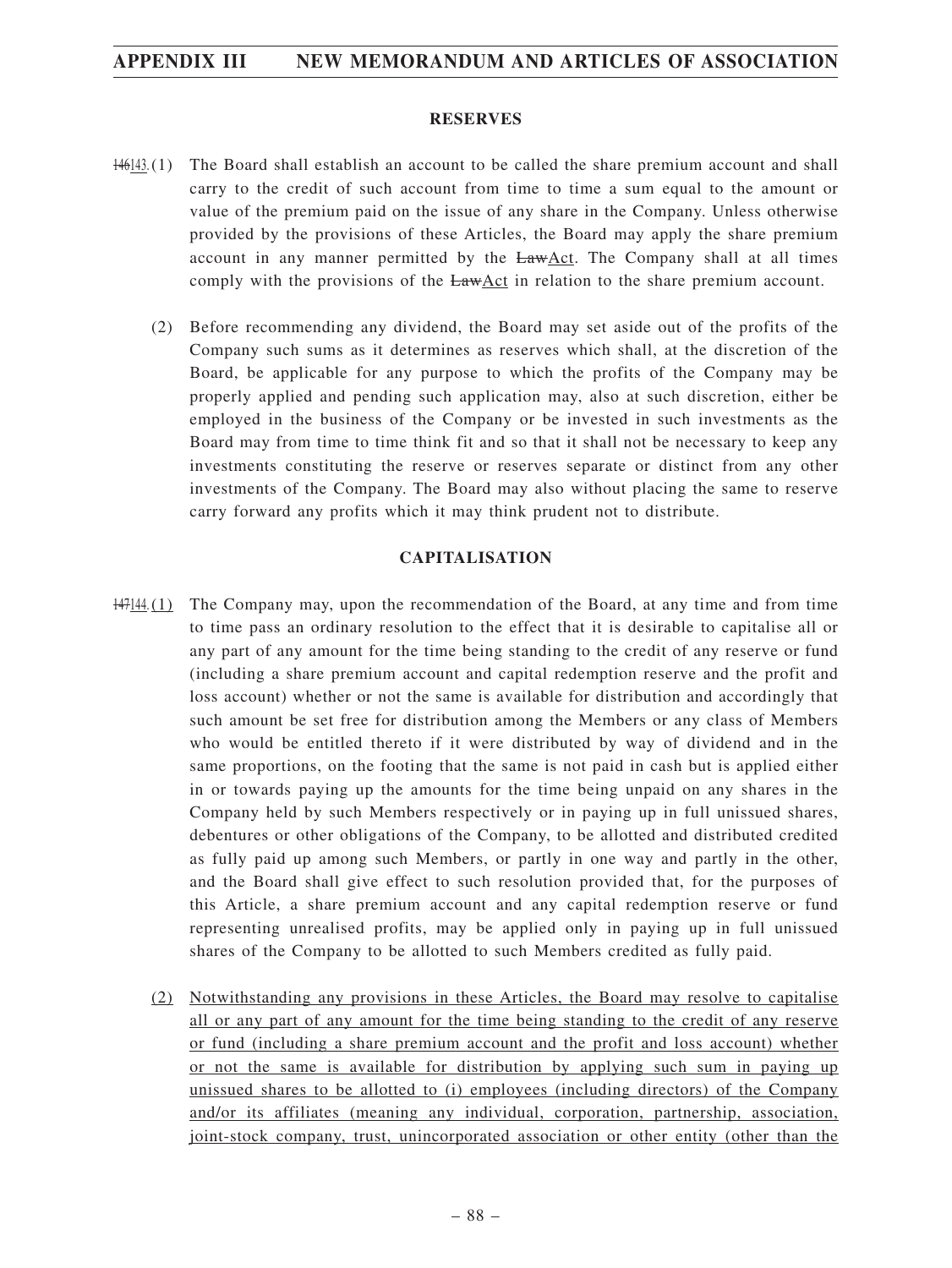Company) that directly, or indirectly through one or more intermediaries, controls, is controlled by or is under common control with, the Company) upon exercise or vesting of any options or awards granted under any share incentive scheme or employee benefit scheme or other arrangement which relates to such persons that has been adopted or approved by the Members at a general meeting, or (ii) any trustee of any trust to whom shares are to be allotted and issued by the Company in connection with the operation of any share incentive scheme or employee benefit scheme or other arrangement which relates to such persons that has been adopted or approved by the Members at a general meeting.

148145. The Board may settle, as it considers appropriate, any difficulty arising in regard to any distribution under the last preceding Article and in particular may issue certificates in respect of fractions of shares or authorise any person to sell and transfer any fractions or may resolve that the distribution should be as nearly as may be practicable in the correct proportion but not exactly so or may ignore fractions altogether, and may determine that cash payments shall be made to any Members in order to adjust the rights of all parties, as may seem expedient to the Board. The Board may appoint any person to sign on behalf of the persons entitled to participate in the distribution any contract necessary or desirable for giving effect thereto and such appointment shall be effective and binding upon the Members.

#### **SUBSCRIPTION RIGHTS RESERVE**

- 149146. The following provisions shall have effect to the extent that they are not prohibited by and are in compliance with the LawAct:
	- (1) If, so long as any of the rights attached to any warrants issued by the Company to subscribe for shares of the Company shall remain exercisable, the Company does any act or engages in any transaction which, as a result of any adjustments to the subscription price in accordance with the provisions of the conditions of the warrants, would reduce the subscription price to below the par value of a share, then the following provisions shall apply:
		- (a) as from the date of such act or transaction the Company shall establish and thereafter (subject as provided in this Article) maintain in accordance with the provisions of this Article a reserve (the "Subscription Rights Reserve") the amount of which shall at no time be less than the sum which for the time being would be required to be capitalised and applied in paying up in full the nominal amount of the additional shares required to be issued and allotted credited as fully paid pursuant to sub-paragraph (c) below on the exercise in full of all the subscription rights outstanding and shall apply the Subscription Rights Reserve in paying up such additional shares in full as and when the same are allotted;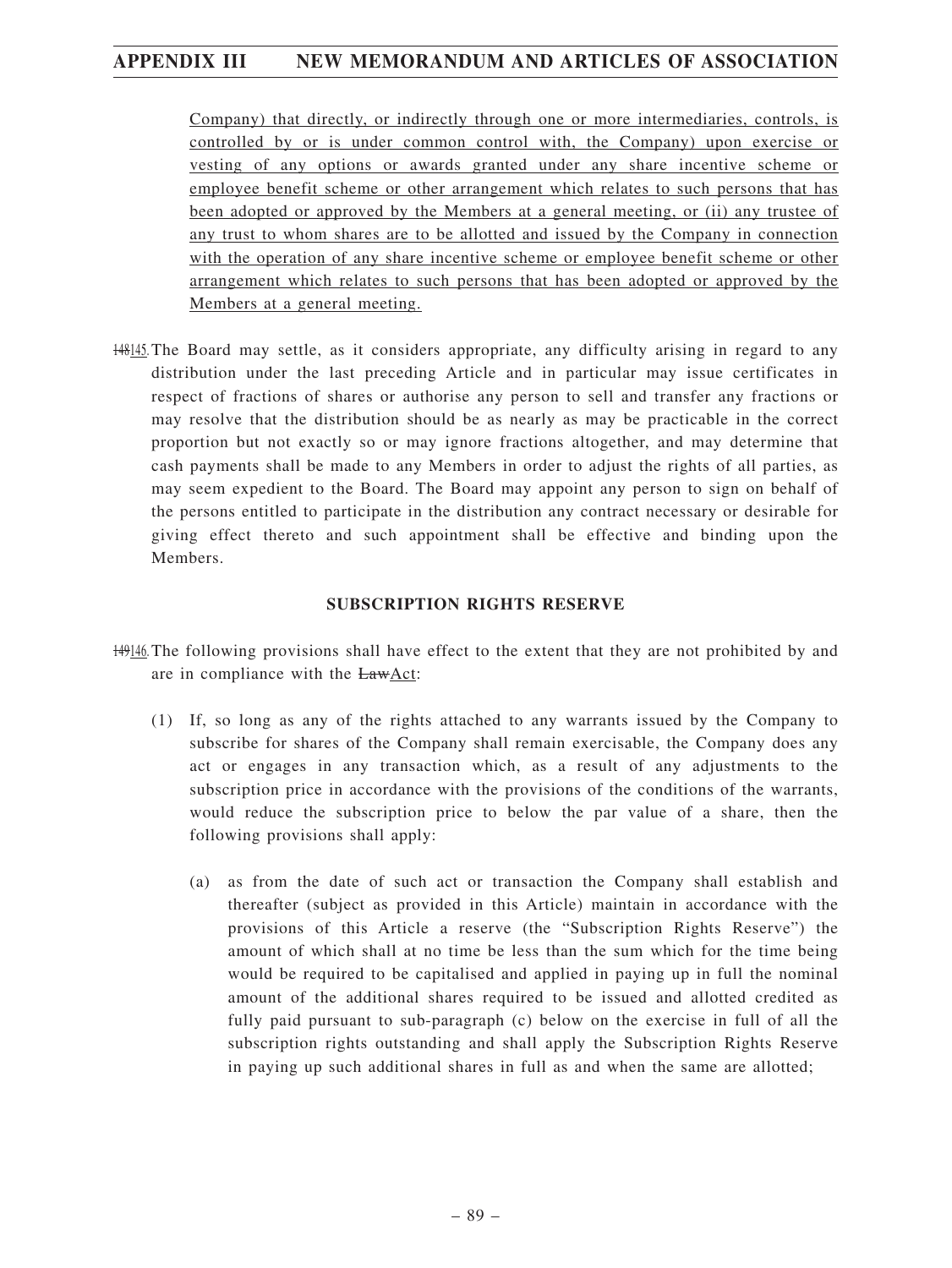- (b) the Subscription Rights Reserve shall not be used for any purpose other than that specified above unless all other reserves of the Company (other than share premium account) have been extinguished and will then only be used to make good losses of the Company if and so far as is required by law;
- (c) upon the exercise of all or any of the subscription rights represented by any warrant, the relevant subscription rights shall be exercisable in respect of a nominal amount of shares equal to the amount in cash which the holder of such warrant is required to pay on exercise of the subscription rights represented thereby (or, as the case may be the relevant portion thereof in the event of a partial exercise of the subscription rights) and, in addition, there shall be allotted in respect of such subscription rights to the exercising warrantholder, credited as fully paid, such additional nominal amount of shares as is equal to the difference between:
	- (i) the said amount in cash which the holder of such warrant is required to pay on exercise of the subscription rights represented thereby (or, as the case may be, the relevant portion thereof in the event of a partial exercise of the subscription rights); and
	- (ii) the nominal amount of shares in respect of which such subscription rights would have been exercisable having regard to the provisions of the conditions of the warrants, had it been possible for such subscription rights to represent the right to subscribe for shares at less than par and immediately upon such exercise so much of the sum standing to the credit of the Subscription Rights Reserve as is required to pay up in full such additional nominal amount of shares shall be capitalised and applied in paying up in full such additional nominal amount of shares which shall forthwith be allotted credited as fully paid to the exercising warrantholders; and
- (d) if, upon the exercise of the subscription rights represented by any warrant, the amount standing to the credit of the Subscription Rights Reserve is not sufficient to pay up in full such additional nominal amount of shares equal to such difference as aforesaid to which the exercising warrantholder is entitled, the Board shall apply any profits or reserves then or thereafter becoming available (including, to the extent permitted by law, share premium account) for such purpose until such additional nominal amount of shares is paid up and allotted as aforesaid and until then no dividend or other distribution shall be paid or made on the fully paid shares of the Company then in issue. Pending such payment and allotment, the exercising warrantholder shall be issued by the Company with a certificate evidencing his right to the allotment of such additional nominal amount of shares. The rights represented by any such certificate shall be in registered form and shall be transferable in whole or in part in units of one share in the like manner as the shares for the time being are transferable, and the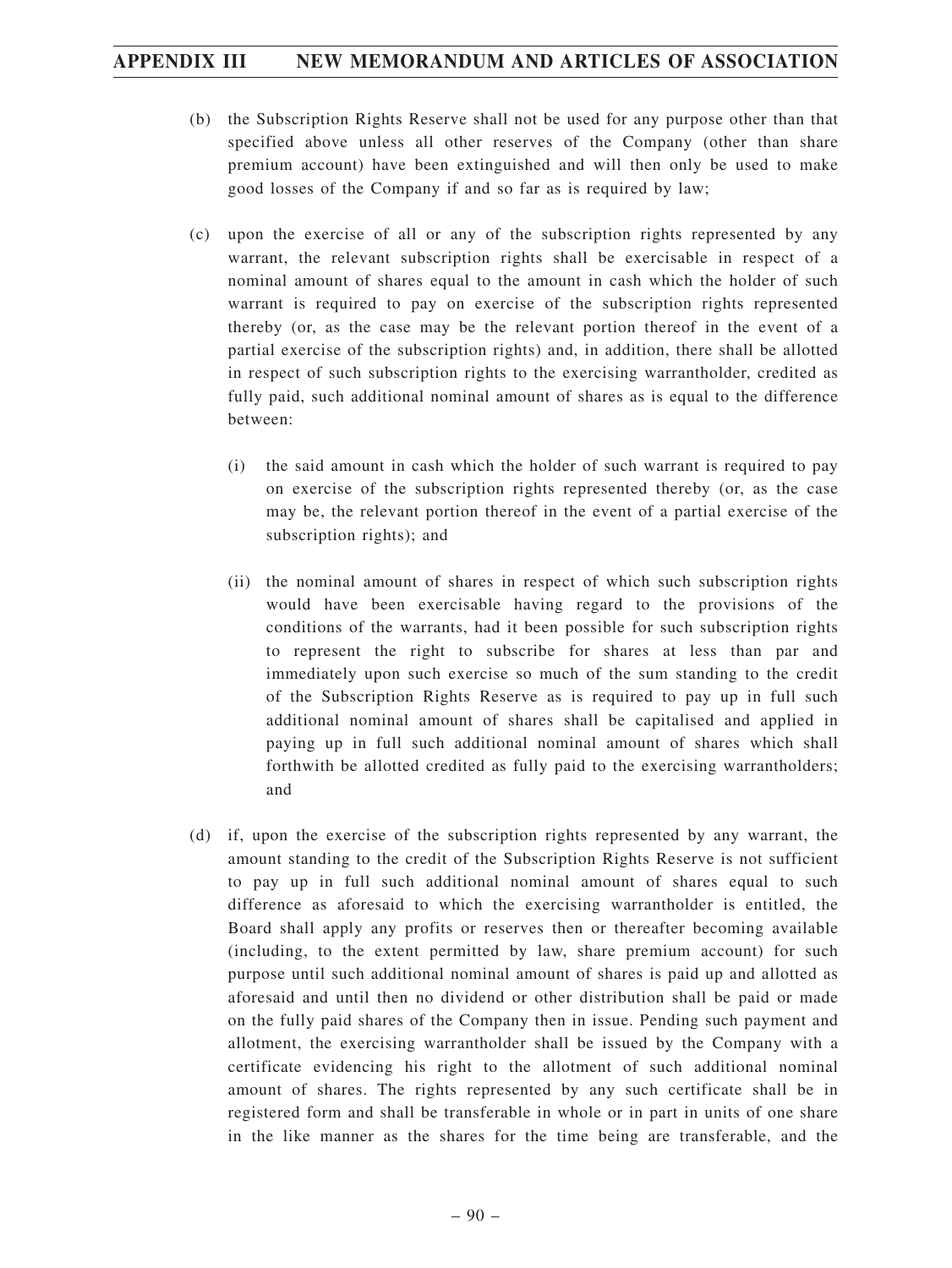Company shall make such arrangements in relation to the maintenance of a register therefor and other matters in relation thereto as the Board may think fit and adequate particulars thereof shall be made known to each relevant exercising warrantholder upon the issue of such certificate.

- (2) Shares allotted pursuant to the provisions of this Article shall rank pari passu in all respects with the other shares allotted on the relevant exercise of the subscription rights represented by the warrant concerned. Notwithstanding anything contained in paragraph of this Article, no fraction of any share shall be allotted on exercise of the subscription rights.
- (3) The provision of this Article as to the establishment and maintenance of the Subscription Rights Reserve shall not be altered or added to in any way which would vary or abrogate, or which would have the effect of varying or abrogating the provisions for the benefit of any warrantholder or class of warrantholders under this Article without the sanction of a special resolution of such warrantholders or class of warrantholders.
- (4) A certificate or report by the  $a$ Auditors for the time being of the Company as to whether or not the Subscription Rights Reserve is required to be established and maintained and if so the amount thereof so required to be established and maintained, as to the purposes for which the Subscription Rights Reserve has been used, as to the extent to which it has been used to make good losses of the Company, as to the additional nominal amount of shares required to be allotted to exercising warrantholders credited as fully paid, and as to any other matter concerning the Subscription Rights Reserve shall (in the absence of manifest error) be conclusive and binding upon the Company and all warrantholders and shareholders.

#### **ACCOUNTING RECORDS**

- 150147. The Board shall cause true accounts to be kept of the sums of money received and expended by the Company, and the matters in respect of which such receipt and expenditure take place, and of the property, assets, credits and liabilities of the Company and of all other matters required by the  $EawAct$  or necessary to give a true and fair view of the Company's affairs and to explain its transactions.
- 151148. The accounting records shall be kept at the Office or, at such other place or places as the Board decides and shall always be open to inspection by the Directors. No Member (other than a Director) shall have any right of inspecting any accounting record or book or document of the Company except as conferred by law or authorised by the Board or the Company in general meeting.
- 152149. Subject to Article 153150, a printed copy of the Directors' report, accompanied by the balance sheet and profit and loss account, including every document required by law to be annexed thereto, made up to the end of the applicable financial year and containing a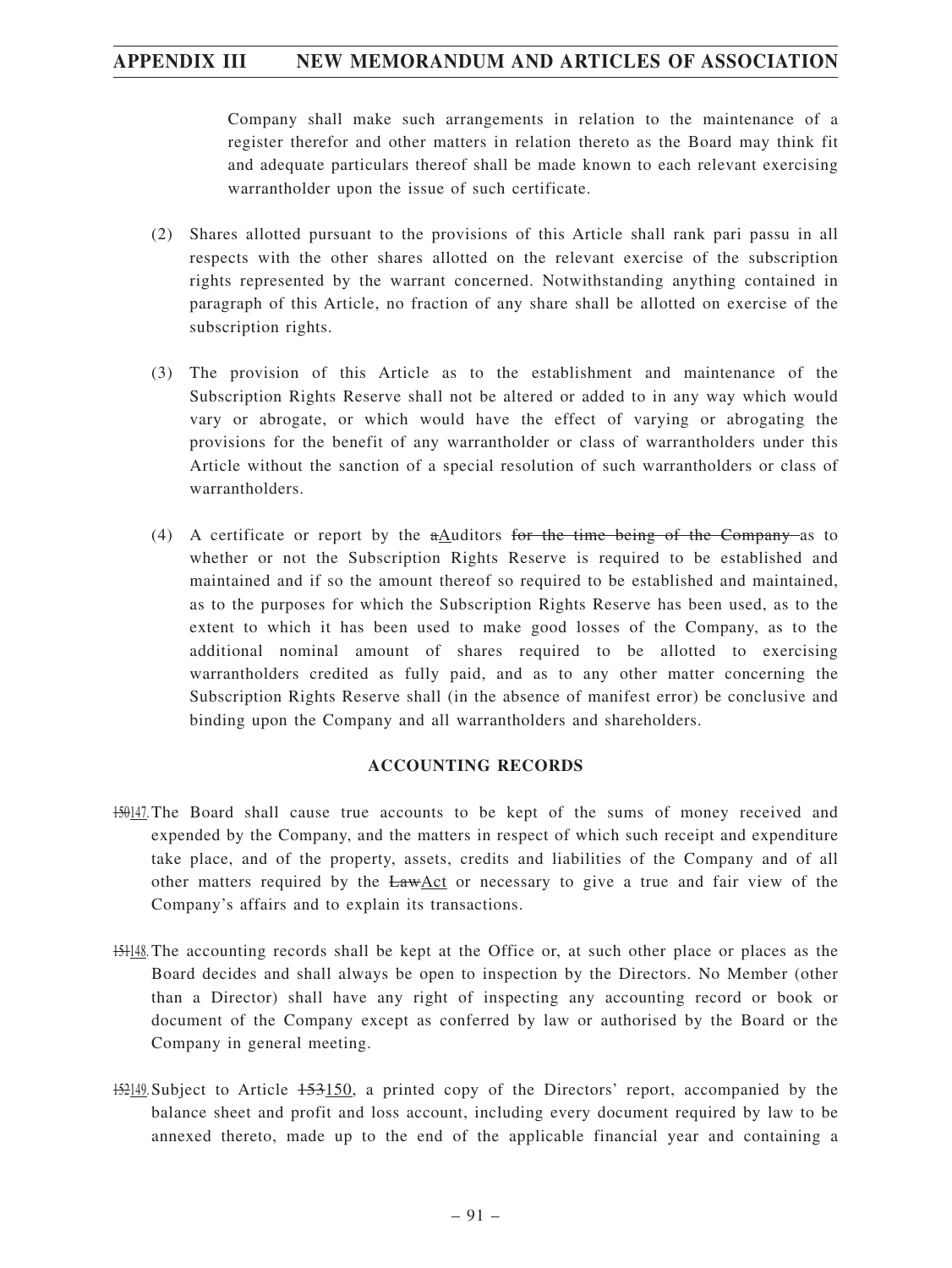summary of the assets and liabilities of the Company under convenient heads and a statement of income and expenditure, together with a copy of the Auditors' report, shall be sent to each person entitled thereto at least twenty-one (21) days before the date of the general meeting and at the same time as the  $n$ -Notice of annual general meeting and laid before the Company at the annual general meeting held in accordance with Article 56 provided that this Article shall not require a copy of those documents to be sent to any person whose address the Company is not aware or to more than one of the joint holders of any shares or debentures.

- 153150. Subject to due compliance with all applicable Statutes, rules and regulations, including, without limitation, the rules of the Designated Stock ExchangeListing Rules, and to obtaining all necessary consents, if any, required thereunder, the requirements of Article 152149 shall be deemed satisfied in relation to any person by sending to the person in any manner not prohibited by the Statutes, a summary summarised financial statements derived from the Company's annual accounts and the dDirectors' report which shall be in the form and containing the information required by applicable laws and regulations, provided that any person who is otherwise entitled to the annual financial statements of the Company and the dDirectors' report thereon may, if he so requires by  $\pi$ Notice in writing served on the Company, demand that the Company sends to him, in addition to  $\alpha$  summary summarised financial statements, a complete printed copy of the Company's annual financial statement and the dDirectors' report thereon.
- 154151. The requirement to send to a person referred to in Article 152149 the documents referred to in that article or a summary financial report in accordance with Article 153150 shall be deemed satisfied where, in accordance with all applicable Statutes, rules and regulations, including, without limitation, the rules of the Designated Stock Exchange Listing Rules, the Company publishes copies of the documents referred to in Article 152149 and, if applicable, a summary financial report complying with Article 153150, on the Company's computer networkwebsite or in any other permitted manner (including by sending any form of electronic communication), and that person has agreed or is deemed to have agreed to treat the publication or receipt of such documents in such manner as discharging the Company's obligation to send to him a copy of such documents.

#### **AUDIT**

- 155152.(1) At the annual general meeting or at a subsequent extraordinary general meeting in each year, the Members shall appoint an auditor to audit the accounts of the Company and such auditor shall hold office until the next annual general meeting. Such auditor may be a Member but no Director or officer or employee of the Company shall, during his continuance in office, be eligible to act as an auditor of the Company.
	- (2) The Members may, at any general meeting convened and held in accordance with these Articles, by specialordinary resolution remove the Auditor at any time before the expiration of his term of office and shall by ordinary resolution at that meeting appoint another Auditor in his stead for the remainder of his term.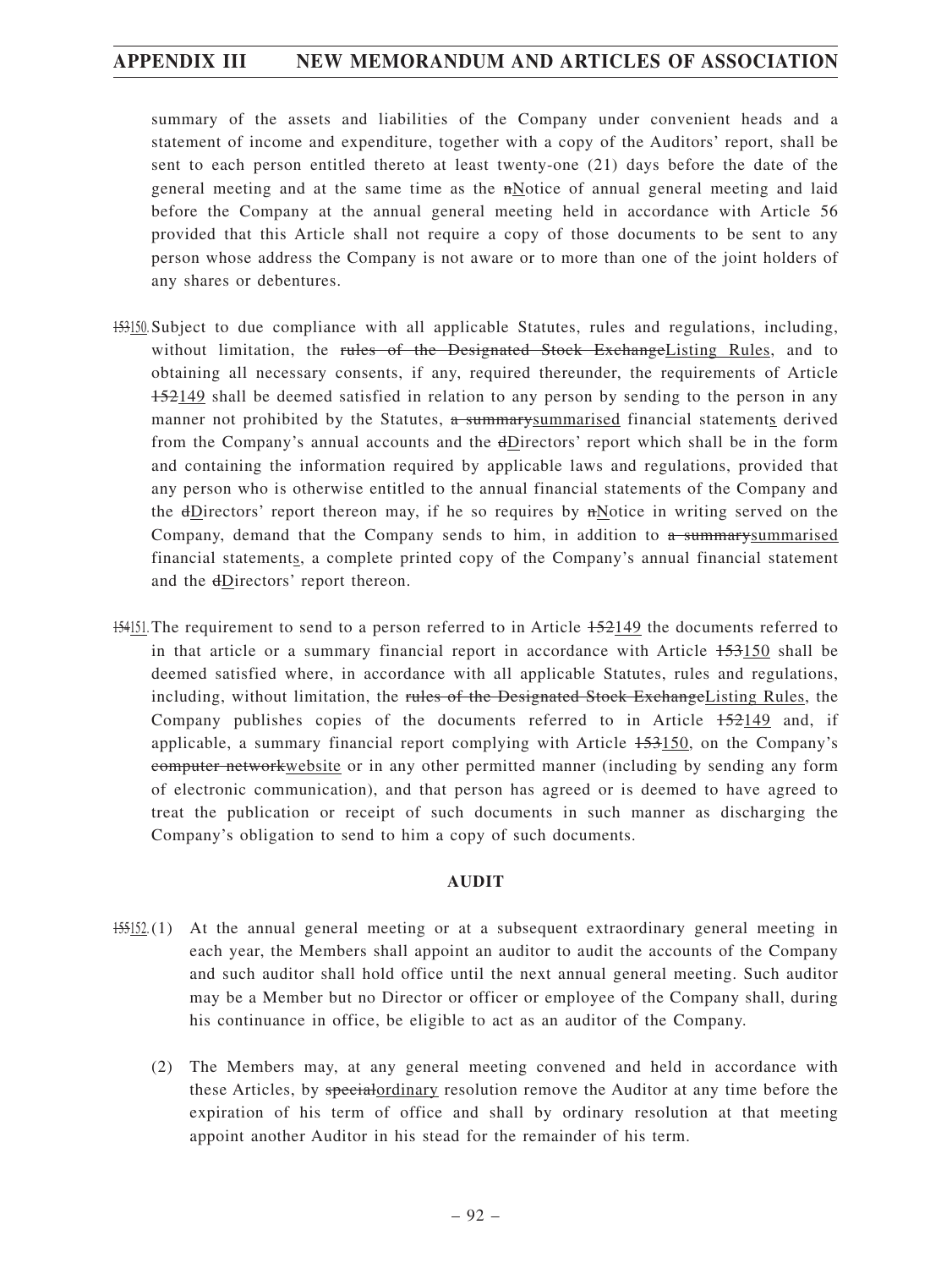- 156153. Subject to the LawAct the accounts of the Company shall be audited at least once in every year.
- 157154. The remuneration of the Auditor shall be fixed by the Company in general meeting or in such manner as the Members may determine.
- 158155.IfThe Directors may fill any casual vacancy in the office of aAuditor becomes vacant by the resignation or death of thebut while any such vacancy continues, the surviving or continuing Auditor, or by his becoming incapable of acting by reason of illness or other disability at a time when his services are required, the Directors shall fill the vacancy and fix theAuditors, if any, may act. The remuneration of any Auditor appointed by the Directors under this Article may be fixed by the Board. Subject to Article 152(2), an Auditor appointed under this Article shall hold office until the next following annual general meeting of the Company and shall then be subject to appointment by the Members under Article 152(1) at such remuneration  $\theta$ fto be determined by the Auditor so appointedMembers under Article 154.
- 159156. The Auditor shall at all reasonable times have access to all books kept by the Company and to all accounts and vouchers relating thereto; and he may call on the Directors or officers of the Company for any information in their possession relating to the books or affairs of the Company.
- 160157. The statement of income and expenditure and the balance sheet provided for by these Articles shall be examined by the Auditor and compared by him with the books, accounts and vouchers relating thereto; and he shall make a written report thereon stating whether such statement and balance sheet are drawn up so as to present fairly the financial position of the Company and the results of its operations for the period under review and, in case information shall have been called for from Directors or officers of the Company, whether the same has been furnished and has been satisfactory. The financial statements of the Company shall be audited by the Auditor in accordance with generally accepted auditing standards. The Auditor shall make a written report thereon in accordance with generally accepted auditing standards and the report of the Auditor shall be submitted to the Members in general meeting. The generally accepted auditing standards referred to herein may be those of a country or jurisdiction other than the Cayman Islands. If so, the financial statements and the report of the Auditor should disclose this act and name such country or jurisdiction.

#### **NOTICES**

161158. Any Notice or document (including any "corporate communication" within the meaning ascribed thereto under the rules of the Designated Stock Exchange), whether or not, to be given or issued under these Articles from the Company to a Member shall be in writing or by cable, telex or facsimile transmission message or other form of electronic transmission or communication and any such Notice and document may be served or delivered by the Company on or to any Member either personally or by sending it through the post in a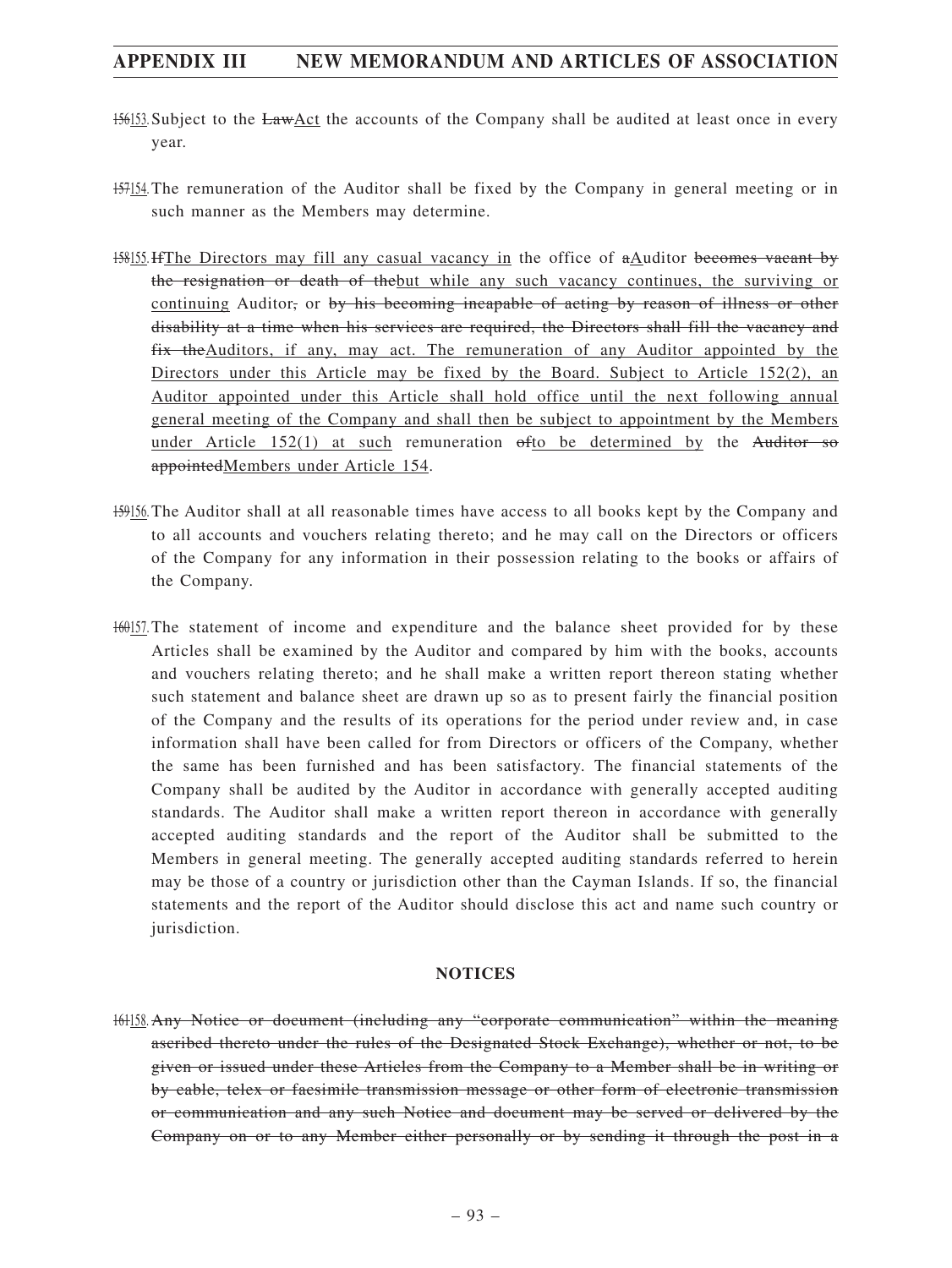prepaid envelope addressed to such Member at his registered address as appearing in the Register or at any other address supplied by him to the Company for the purpose or, as the case may be, by transmitting it to any such address or transmitting it to any telex or facsimile transmission number or electronic number or address or website supplied by him to the Company for the giving of Notice to him or which the person transmitting the notice reasonably and bona fide believes at the relevant time will result in the Notice being duly received by the Member or may also be served by advertisement in appropriate newspapers in accordance with the requirements of the Designated Stock Exchange or, to the extent permitted by the applicable laws, by placing it on the Company's website or the website of the Designated Stock Exchange, and giving to the member a notice stating that the notice or other document is available there (a "notice of availability"). The notice of availability may be given to the Member by any of the means set out above. In the case of joint holders of a share all notices shall be given to that one of the joint holders whose name stands first in the Register and notice so given shall be deemed a sufficient service on or delivery to all the joint holders.

- (1) Any Notice or document (including any "corporate communication" within the meaning ascribed thereto under the Listing Rules), whether or not, to be given or issued under these Articles from the Company shall be in writing or by cable, telex or facsimile transmission message or other form of electronic transmission or electronic communication and any such Notice and document may be given or issued by the following means:
	- (a) by serving it personally on the relevant person;
	- (b) by sending it through the post in a prepaid envelope addressed to such Member at his registered address as appearing in the Register or at any other address supplied by him to the Company for the purpose;
	- (c) by delivering or leaving it at such address as aforesaid;
	- (d) by placing an advertisement in appropriate newspapers or other publication and where applicable, in accordance with the requirements of the Designated Stock Exchange;
	- (e) by sending or transmitting it as an electronic communication to the relevant person at such electronic address as he may provide, where required by the Company, under Article 158(5), subject to the Company complying with the Statutes and any other applicable laws, rules and regulations from time to time in force with regard to any requirements for the obtaining of consent (or deemed consent) from such person;
	- (f) by publishing it on the Company's website to which the relevant person may have access, subject to the Company complying with the Statutes and any other applicable laws, rules and regulations from time to time in force with regard to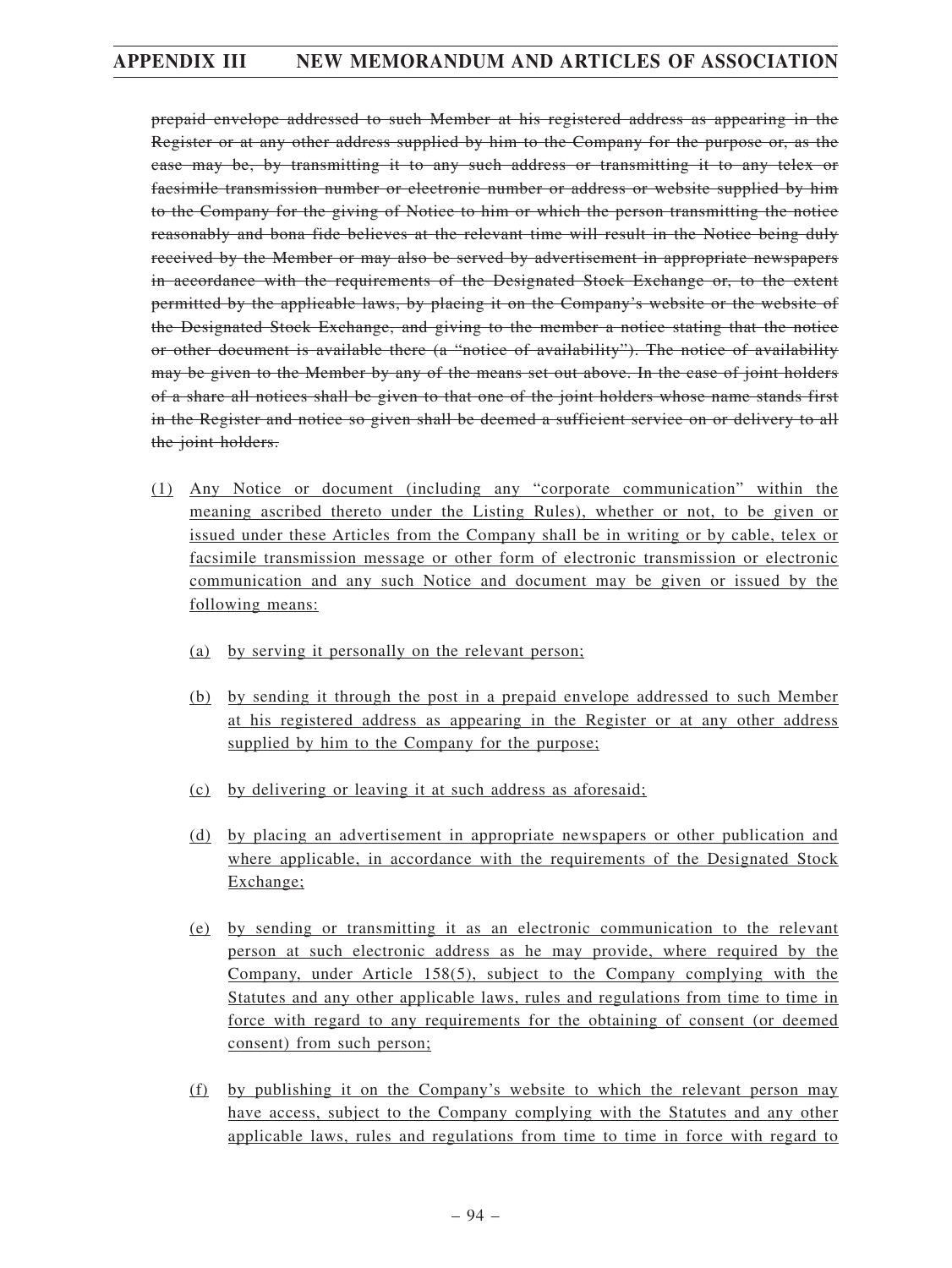any requirements for the obtaining of consent (or deemed consent) from such person and/or for giving notification to any such person stating that the Notice, document or publication is available on the Company's website (a "notice of availability"); or

- (g) by sending or otherwise making it available to such person through such other means to the extent permitted by and in accordance with the Statutes and other applicable laws, rules and regulations.
- (2) The notice of availability may be given by any of the means set out above other than by posting it on a website.
- (3) In the case of joint holders of a share all Notices shall be given to that one of the joint holders whose name stands first in the Register and Notice so given shall be deemed a sufficient service on or delivery to all the joint holders.
- (4) Every person who, by operation of law, transfer, transmission, or other means whatsoever, shall become entitled to any share, shall be bound by every Notice in respect of such share, which, previously to his name and address (including electronic address) being entered in the Register as the registered holder of such share, shall have been duly given to the person from whom he derives title to such share.
- (5) Every Member or a person who is entitled to receive Notice from the Company under the provisions of the Statutes or these Articles may register with the Company an electronic address to which Notices can be served upon him.
- (6) Subject to any applicable laws, rules and regulations and the terms of these Articles, any Notice, document or publication, including but not limited to the documents referred to in Articles 149, 150 and 158 may be given in the English language only or in the Chinese language only or in both the English language and the Chinese language.

162159. Any Notice or other document:

(a) if served or delivered by post, shall where appropriate be sent by airmail and shall be deemed to have been served or delivered on the day following that on which the envelope containing the same, properly prepaid and addressed, is put into the post; in proving such service or delivery it shall be sufficient to prove that the envelope or wrapper containing the nNotice or document was properly addressed and put into the post and a certificate in writing signed by the Secretary or other officer of the Company or other person appointed by the Board that the envelope or wrapper containing the mNotice or other document was so addressed and put into the post shall be conclusive evidence thereof;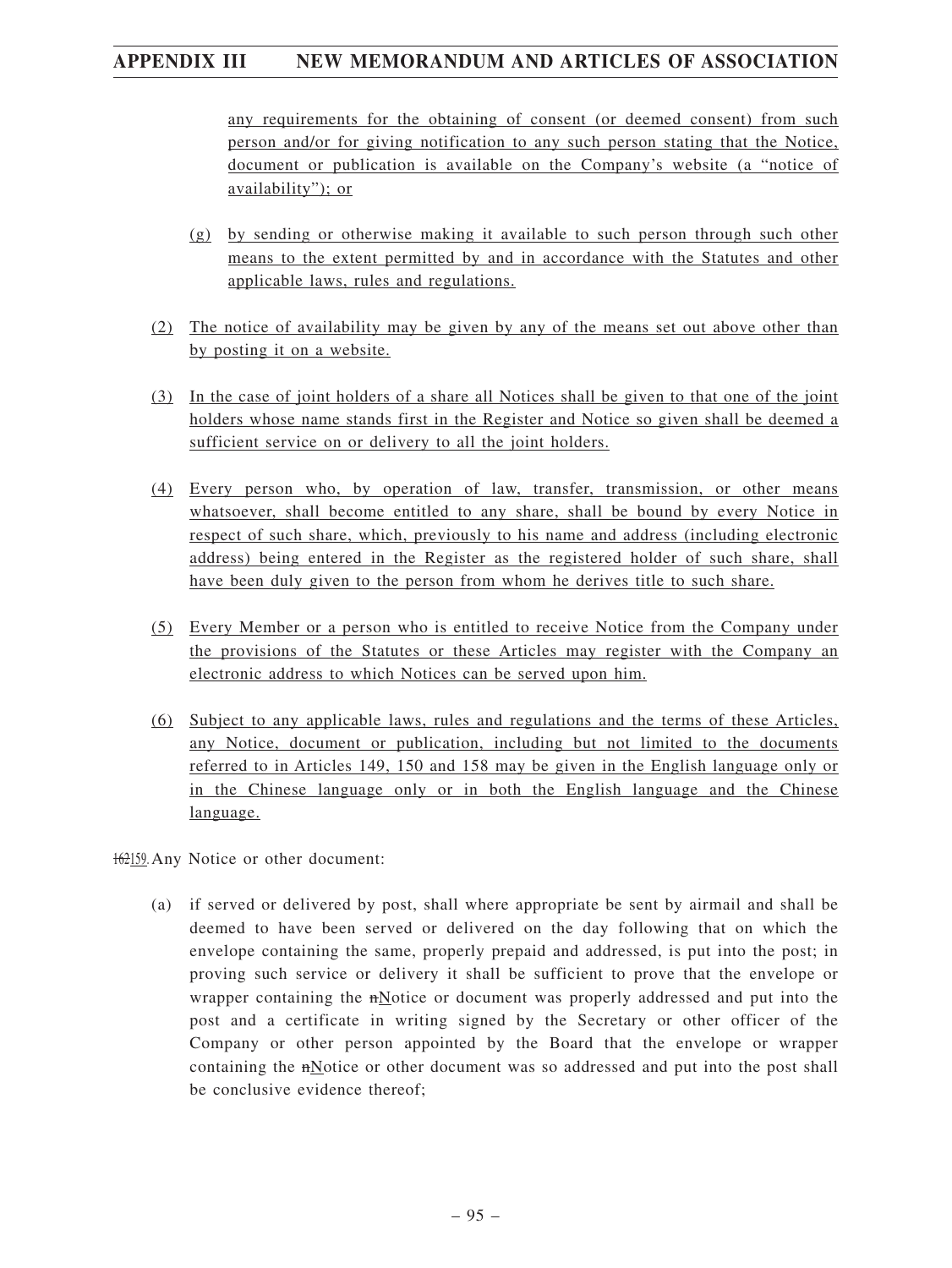- (b) if sent by electronic communication (other than by making it available on the Company's website), shall be deemed to be given on the day on which it is transmitted from the server of the Company or its agent. A nNotice placed on the Company's website or the website of the Designated Stock Exchange, is deemed given by the Company to a Member on the day following that on which a notice of availability is deemed served on the Member;
- (c) if published on the Company's website or the website of the Designated Stock Exchange, shall be deemed to have been served on the day on which the Notice, document or publication first so appears on such website to which the relevant person may have access or the day on which the notice of availability is deemed to have been served or delivered to such person under these Articles, whichever is later;
- (cd) if served or delivered in any other manner contemplated by these Articles, shall be deemed to have been served or delivered at the time of personal service or delivery or, as the case may be, at the time of the relevant despatch or transmission; and in proving such service or delivery a certificate in writing signed by the Secretary or other officer of the Company or other person appointed by the Board as to the act and time of such service, delivery, despatch or transmission shall be conclusive evidence thereof; and
- (d) may be given to a Member either in the English language or the Chinese language, subject to due compliance with all applicable Statutes, rules and regulations.
- (e) if published as an advertisement in a newspaper or other publication permitted under these Articles, shall be deemed to have been served on the day on which the advertisement first so appears.
- 163160.(1) Any Notice or other document delivered or sent by post to or left at the registered address of any Member in pursuance of these Articles shall, notwithstanding that such Member is then dead or bankrupt or that any other event has occurred, and whether or not the Company has notice of the death or bankruptcy or other event, be deemed to have been duly served or delivered in respect of any share registered in the name of such Member as sole or joint holder unless his name shall, at the time of the service or delivery of the nNotice or document, have been removed from the Register as the holder of the share, and such service or delivery shall for all purposes be deemed a sufficient service or delivery of such Notice or document on all persons interested (whether jointly with or as claiming through or under him) in the share.
	- (2) A nNotice may be given by the Company to the person entitled to a share in consequence of the death, mental disorder or bankruptcy of a Member by sending it through the post in a prepaid letter, envelope or wrapper addressed to him by name, or by the title of representative of the deceased, or trustee of the bankrupt, or by any like description, at the address, if any, supplied for the purpose by the person claiming to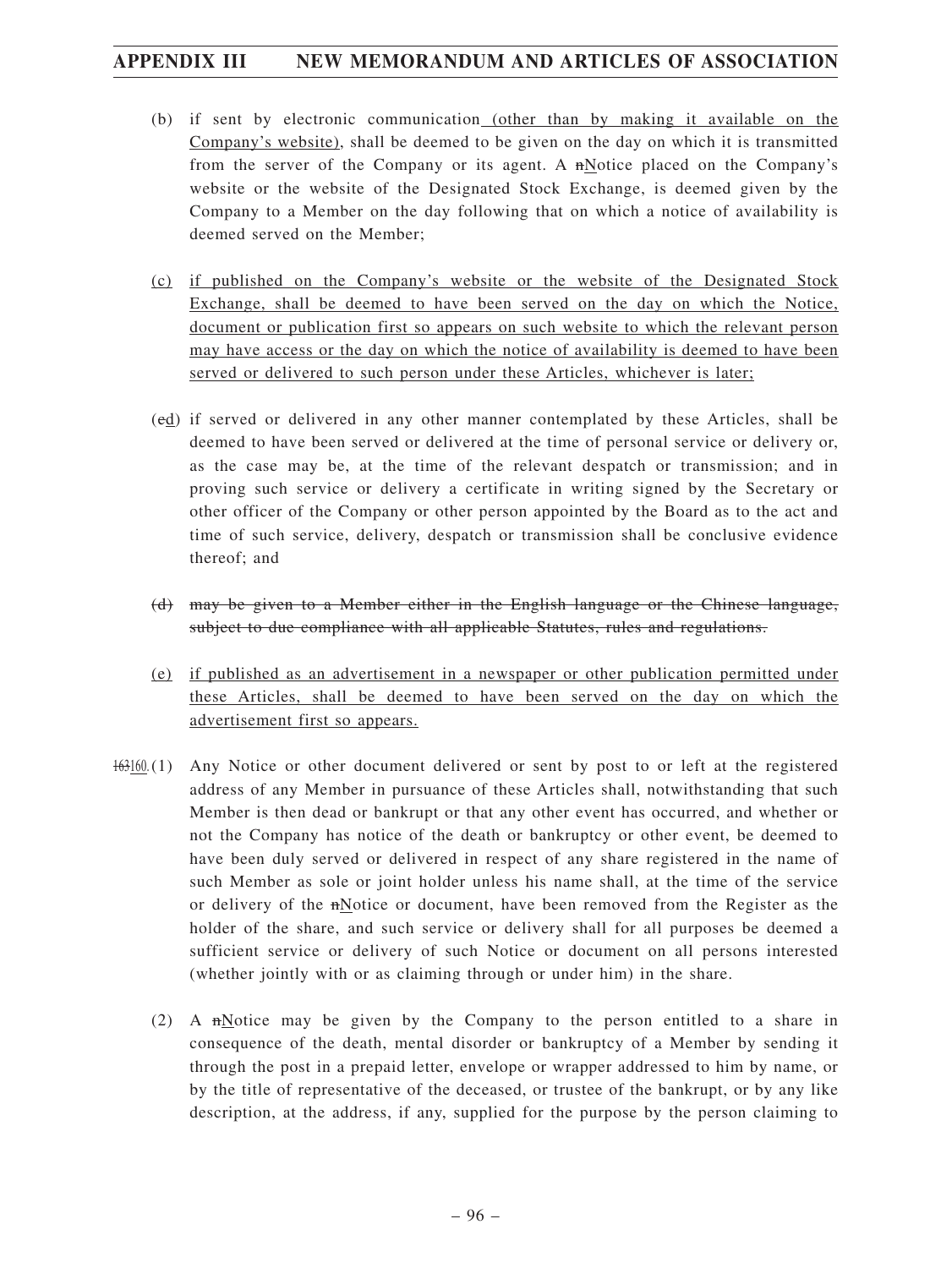be so entitled, or (until such an address has been so supplied) by giving the nNotice in any manner in which the same might have been given if the death, mental disorder or bankruptcy had not occurred.

(3) Any person who by operation of law, transfer or other means whatsoever shall become entitled to any share shall be bound by every nNotice in respect of such share which prior to his name and address being entered on the Register shall have been duly given to the person from whom he derives his title to such share.

#### **SIGNATURES**

164161. For the purposes of these Articles, a cable or telex or facsimile or electronic transmission message purporting to come from a holder of shares or, as the case may be, a Director or alternate Director, or, in the case of a corporation which is a holder of shares from a director or the secretary thereof or a duly appointed attorney or duly authorised representative thereof for it and on its behalf, shall in the absence of express evidence to the contrary available to the person relying thereon at the relevant time be deemed to be a document or instrument in writing signed by such holder or Director or alternate Director in the terms in which it is received.

#### **WINDING UP**

- 165162.(1) Subject to Article 162(2), Tthe Board shall have power in the name and on behalf of the Company to present a petition to the court for the Company to be wound up.
	- (2) A resolution that the Company be wound up by the court or be wound up voluntarily shall be a special resolution.
- 166163.(1) Subject to any special rights, privileges or restrictions as to the distribution of available surplus assets on liquidation for the time being attached to any class or classes of shares (i) (if the Company shall be wound up and the assets available for distribution amongst the Members of the Company-shall be more than sufficient to repay the whole of the capital paid up at the commencement of the winding up, the excess shall be distributed pari passu amongst such  $m$ Members in proportion to the amount paid up on the shares held by them respectively; and (ii) if the Company shall be wound up and the assets available for distribution amongst the Members as such shall be insufficient to repay the whole of the paid-up capital such assets shall be distributed so that, as nearly as may be, the losses shall be borne by the Members in proportion to the capital paid up, or which ought to have been paid up, at the commencement of the winding up on the shares held by them respectively.
	- (2) If the Company shall be wound up (whether the liquidation is voluntary or by the court) the liquidator may, with the authority of a special resolution and any other sanction required by the  $LawAct$ , divide among the Members in specie or kind the whole or any part of the assets of the Company and whether or not the assets shall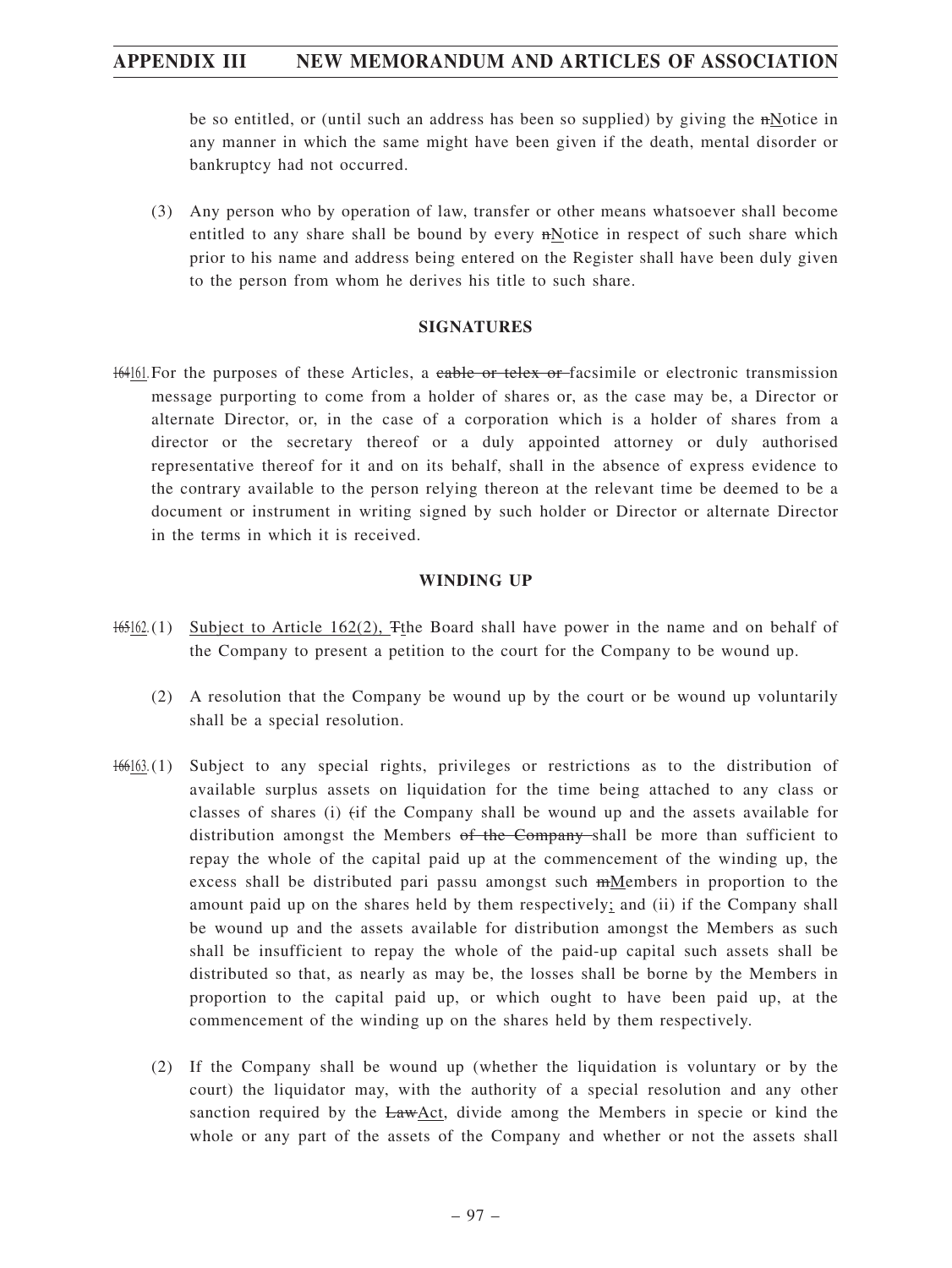consist of properties of one kind or shall consist of properties to be divided as aforesaid of different kinds, and may for such purpose set such value as he deems fair upon any one or more class or classes of property and may determine how such division shall be carried out as between the Members or different classes of Members. The liquidator may, with the like authority, vest any part of the assets in trustees upon such trusts for the benefit of the Members as the liquidator with the like authority shall think fit, and the liquidation of the Company may be closed and the Company dissolved, but so that no contributory shall be compelled to accept any shares or other property in respect of which there is a liability.

(3) In the event of winding-up of the Company in Hong Kong, every Member of the Company who is not for the time being in Hong Kong shall be bound, within 14 days after the passing of an effective resolution to wind up the Company voluntarily, or the making of an order for the winding-up of the Company, to serve notice in writing on the Company appointing some person resident in Hong Kong and stating that person's full name, address and occupation upon whom all summonses, notices, process, orders and judgements in relation to or under the winding-up of the Company may be served, and in default of such nomination the liquidator of the Company shall be at liberty on behalf of such Member to appoint some such person, and service upon any such appointee, whether appointed by the Member or the liquidator, shall be deemed to be good personal service on such Member for all purposes, and, where the liquidator makes any such appointment, he shall with all convenient speed give notice thereof to such Member by advertisement as he shall deem appropriate or by a registered letter sent through the post and addressed to such Member at his address as appearing in the register, and such notice shall be deemed to be service on the day following that on which the advertisement first appears or the letter is posted.

#### **INDEMNITY**

167164.(1) The Directors, Secretary and other officers and every Auditor for the time being of the Company at any time, whether at present or in the past, and the liquidator or trustees (if any) for the time being acting or who have acted in relation to any of the affairs of the Company and every one of them, and every one of their heirs, executors and administrators, shall be indemnified and secured harmless out of the assets and profits of the Company from and against all actions, costs, charges, losses, damages and expenses which they or any of them, their or any of their heirs, executors or administrators, shall or may incur or sustain by or by reason of any act done, concurred in or omitted in or about the execution of their duty, or supposed duty, in their respective offices or trusts; and none of them shall be answerable for the acts, receipts, neglects or defaults of the other or others of them or for joining in any receipts for the sake of conformity, or for any bankers or other persons with whom any moneys or effects belonging to the Company shall or may be lodged or deposited for safe custody, or for insufficiency or deficiency of any security upon which any moneys of or belonging to the Company shall be placed out on or invested, or for any other loss, misfortune or damage which may happen in the execution of their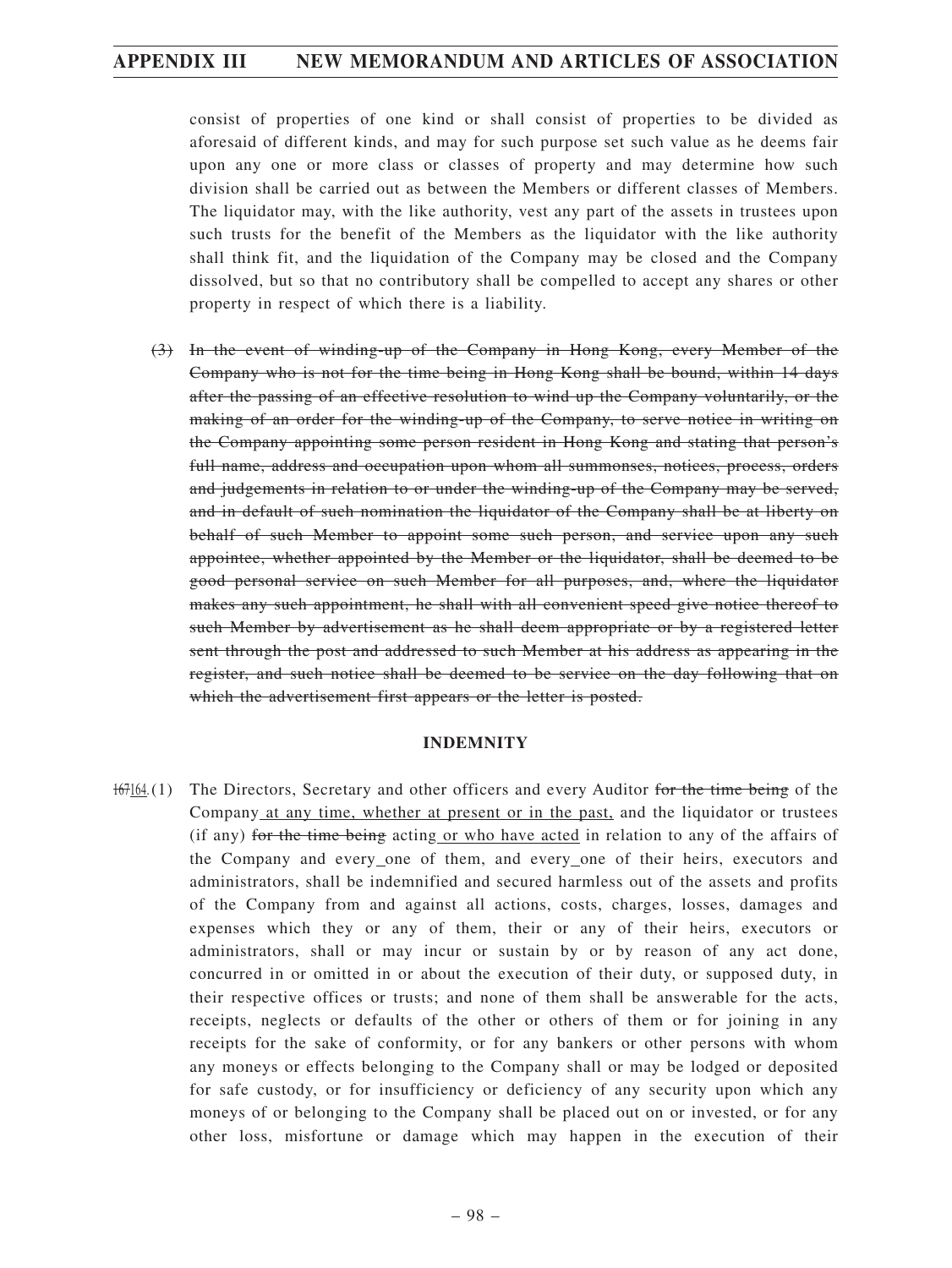respective offices or trusts, or in relation thereto; PROVIDED THAT provided that this indemnity shall not extend to any matter in respect of any fraud or dishonesty which may attach to any of the said persons.

(2) Each Member agrees to waive any claim or right of action he might have, whether individually or by or in the right of the Company, against any Director on account of any action taken by such Director, or the failure of such Director to take any action in the performance of his duties with or for the Company; PROVIDED THATprovided that such waiver shall not extend to any matter in respect of any fraud or dishonesty which may attach to such Director.

#### **FINANCIAL YEAR**

165. Unless otherwise determined by the Directors, the financial year end of the Company shall be 31 of December in each year.

### **AMENDMENT TO MEMORANDUM AND ARTICLES OF ASSOCIATION AND NAME OF COMPANY**

168166. No Article shall be rescinded, altered or amended and no new Article shall be made until the same has been approved by a special resolution of the Members. A special resolution shall be required to alter the provisions of the memorandum of association or to change the name of the Company.

#### **INFORMATION**

169167. No Member shall be entitled to require discovery of or any information respecting any detail of the Company's trading or any matter which is or may be in the nature of a trade secret or secret process which may relate to the conduct of the business of the Company and which in the opinion of the Directors it will be inexpedient in the interests of the mMembers of the Company to communicate to the public.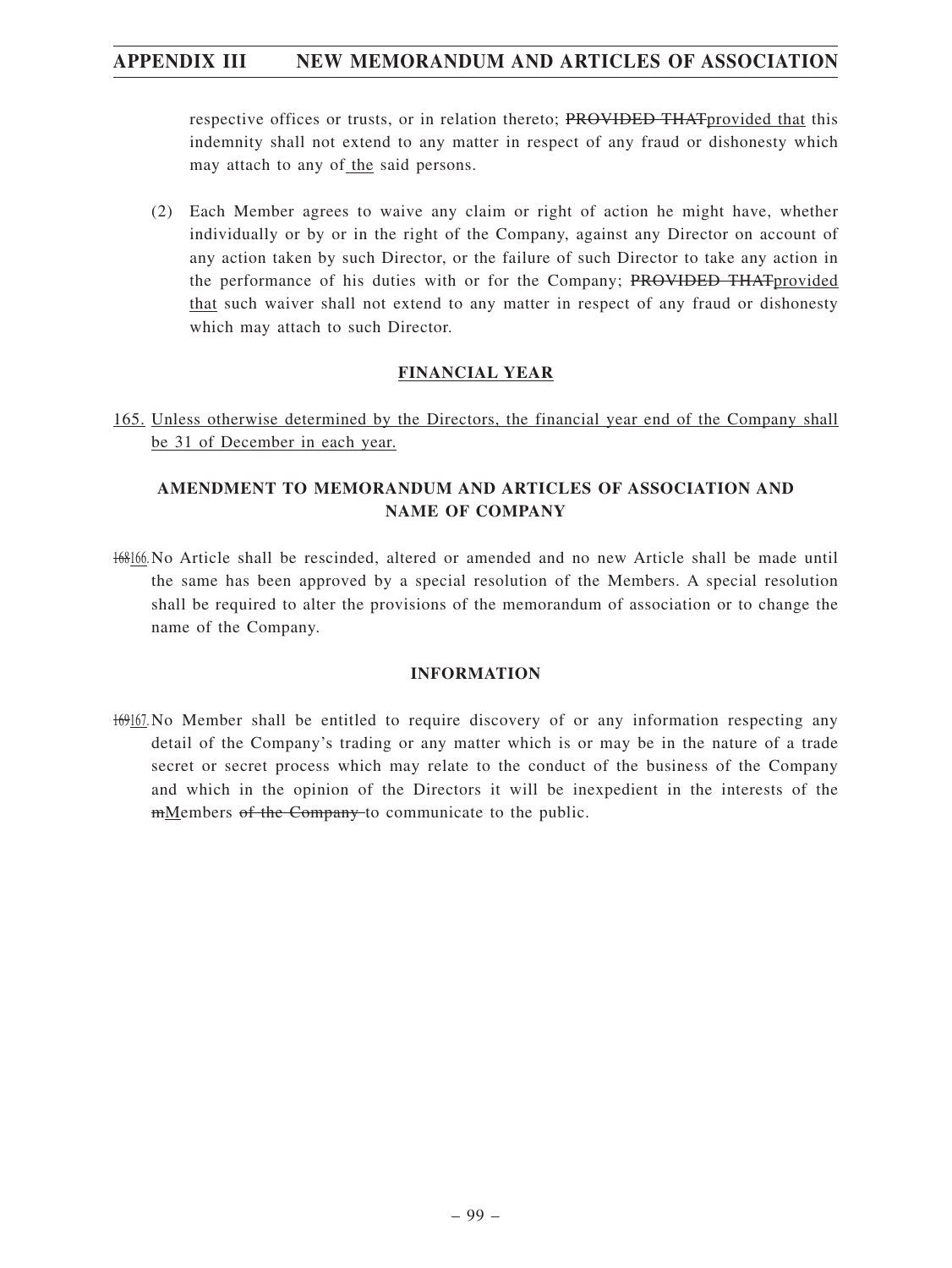**CIMC ENRIC CIMC Enric Holdings Limited 中集安瑞科控股有限公司** *(Incorporated in the Cayman Islands with limited liability)*

**(Stock code: 3899)**

## **NOTICE OF ANNUAL GENERAL MEETING**

**NOTICE IS HEREBY GIVEN** that the annual general meeting (the "**Meeting**") of CIMC Enric Holdings Limited (the "**Company**") will be held at iPro Financial Press Limited, Units 1203B, 1204–1205, 12/F, World-Wide House, 19 Des Voeux Road Central, Central, Hong Kong on 20 May 2022 (Friday) at 3:00 p.m. for the following purposes:

- 1. To receive and consider the audited consolidated financial statements and the directors' and independent auditor's reports for the year ended 31 December 2021.
- 2. To declare a final dividend in respect of 2021 of HKD0.21 per ordinary share.
- 3. (1) To re-elect Mr. Wang Yu as director.
	- (2) To re-elect Ms. Yien Yu Yu, Catherine as director.
	- (3) To re-elect Mr. Wang Caiyong as director.
	- (4) To authorise the board of directors to fix the remuneration of directors.
- 4. To re-appoint PricewaterhouseCoopers as auditor and to authorise the board of directors to fix the remuneration of auditor.

#### **ORDINARY RESOLUTIONS**

5. To consider and, if thought fit, pass the following resolution as an ordinary resolution of the Company:

#### "**THAT**:

(a) subject to paragraph (c) below, and pursuant to the Rules Governing the Listing of Securities on The Stock Exchange of Hong Kong Limited (the "**Stock Exchange**"), the exercise by the directors of the Company during the Relevant Period (as hereinafter defined) of all the powers of the Company to allot, issue and deal with any unissued shares in the ordinary share capital of the Company and to make or grant offers, agreements and options (including but not limited to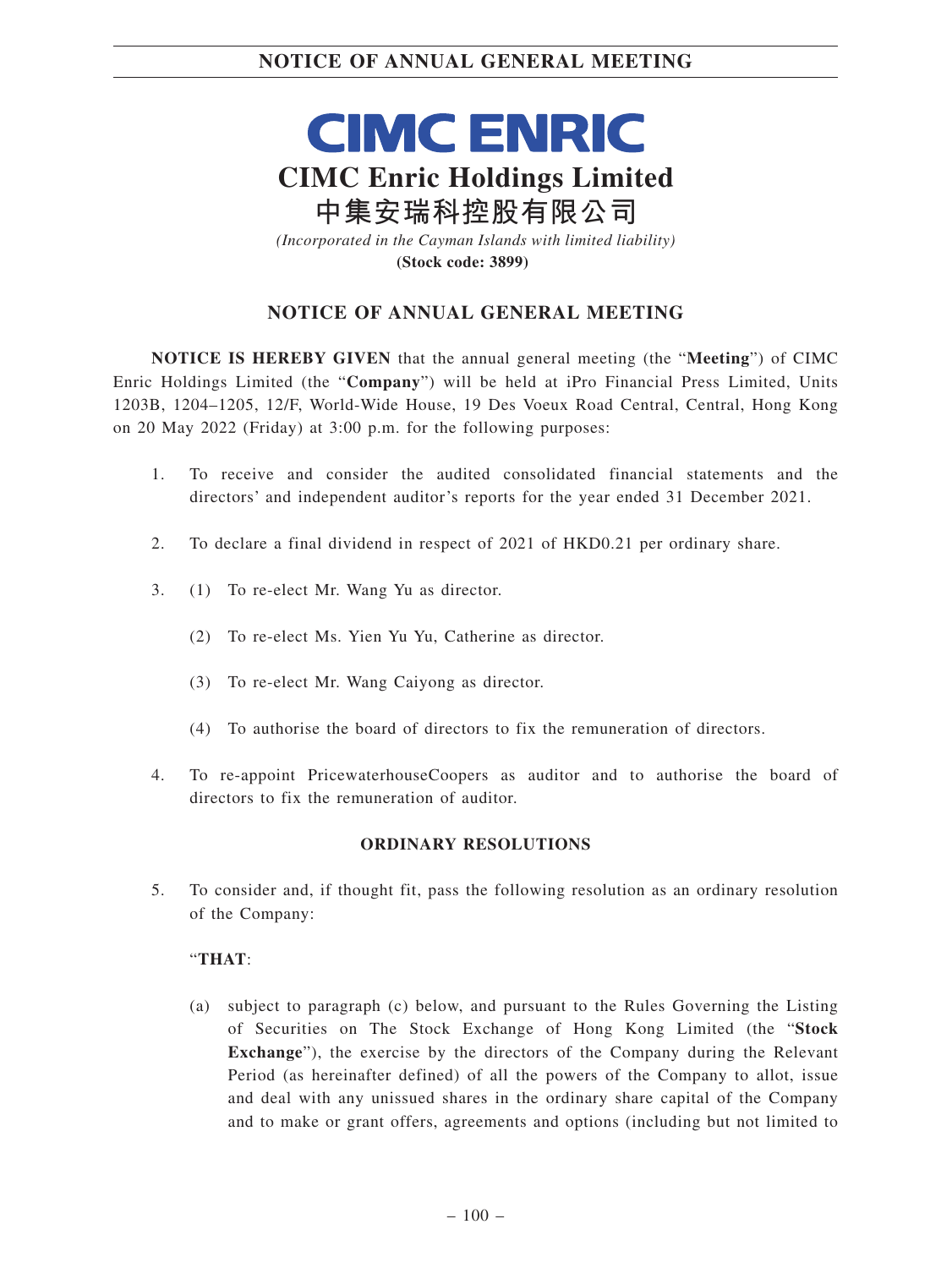warrants, bonds and debentures convertible into shares in the Company) which might require the exercise of such powers be and is hereby generally and unconditionally approved;

- (b) the approval in paragraph (a) above shall authorise the directors of the Company during the Relevant Period (as hereinafter defined) to make or grant offers, agreements and options (including but not limited to warrants, bonds and debentures convertible into shares in the Company) which might require the exercise of such powers after the end of the Relevant Period (as hereinafter defined);
- (c) the total number of shares of the Company allotted or issued or conditionally or unconditionally agreed to be allotted or issued (whether pursuant to an option or otherwise) by the directors of the Company pursuant to the approval in paragraph (a) above, otherwise than pursuant to (i) a Rights Issue (as hereinafter defined); or (ii) an issue of shares upon the exercise of the subscription rights attaching to any warrants which may be issued by the Company from time to time; or (iii) an issue of shares upon the exercise of options which may be granted under any option scheme or similar arrangement for the time being adopted or to adopt for the grant or issue to any officers, employees and/or directors of the Company and/or any of its subsidiaries and/or any other participants of such scheme or arrangement of shares or rights to acquire shares; or (iv) any scrip dividend schemes or similar arrangements providing for the allotment and issue of shares in lieu of the whole or part of a dividend on shares in accordance with the articles of association of the Company; or (v) a specific authority granted by the shareholders of the Company in general meeting, shall not exceed 20 per cent. of the total number of ordinary shares of the Company in issue as at the date of passing of this Resolution (such total number to be subject to adjustment in the case of any conversion of all or any of the shares in the Company into larger or smaller number of shares after the passing of this resolution) and the said approval shall be limited accordingly; and
- (d) for the purpose of this Resolution,

"**Relevant Period**" means the period from the passing of this Resolution until whichever is the earliest of:

- (i) the conclusion of the next annual general meeting of the Company;
- (ii) the expiration of the period within which the next annual general meeting of the Company is required by the articles of association of the Company or any applicable laws to be held; or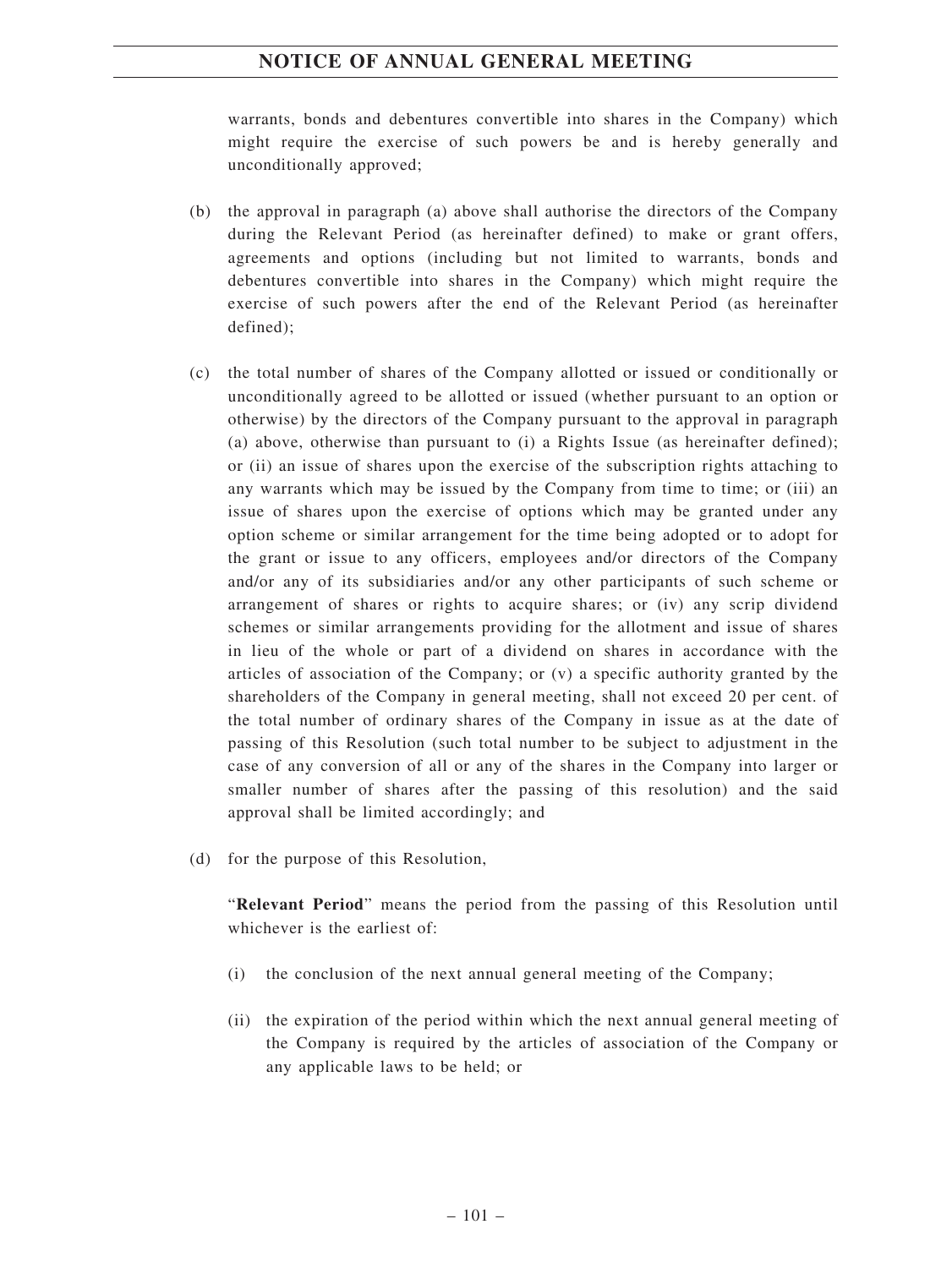(iii) the passing of an ordinary resolution by shareholders of the Company in general meeting revoking, varying or renewing the authority given to the directors of the Company by this Resolution; and

"**Rights Issue**" means an offer of shares or issue of options, warrants or other securities giving the right to subscribe for shares, open for a period fixed by the directors of the Company to holders of shares whose names appear on the register of members of the Company (and, where appropriate, to holders of other securities of the Company entitled to the offer) on a fixed record date in proportion to their then holdings of such shares (or, where appropriate, such other securities), subject in all cases to such exclusions or other arrangements as the directors of the Company may deem necessary or expedient in relation to fractional entitlements or having regard to any restrictions or obligations under the laws of, or the requirements of any recognised regulatory body or any stock exchange in, any territory applicable to the Company."

6. To consider and, if thought fit, pass the following resolution as an ordinary resolution of the Company:

#### "**THAT**:

- (a) subject to paragraph (b) below, the exercise by the directors of the Company during the Relevant Period (as hereinafter defined) of all powers of the Company to repurchase shares of the Company on The Stock Exchange of Hong Kong Limited (the "**Stock Exchange**"), subject to and in accordance with all applicable laws and/or the requirements of the Rules Governing the Listing of Securities on the Stock Exchange as amended from time to time, be and is hereby generally and unconditionally approved;
- (b) the total number of shares in the Company repurchased by the Company pursuant to the approval in paragraph (a) above during the Relevant Period (as hereinafter defined) shall not exceed 10 per cent. of the total number of ordinary shares of the Company in issue as at the date of passing of this Resolution (such total number to be subject to adjustment in the case of any conversion of all or any of the shares in the Company into larger or smaller number of shares after the passing of this resolution) and the authority granted pursuant to paragraph (a) above shall be limited accordingly; and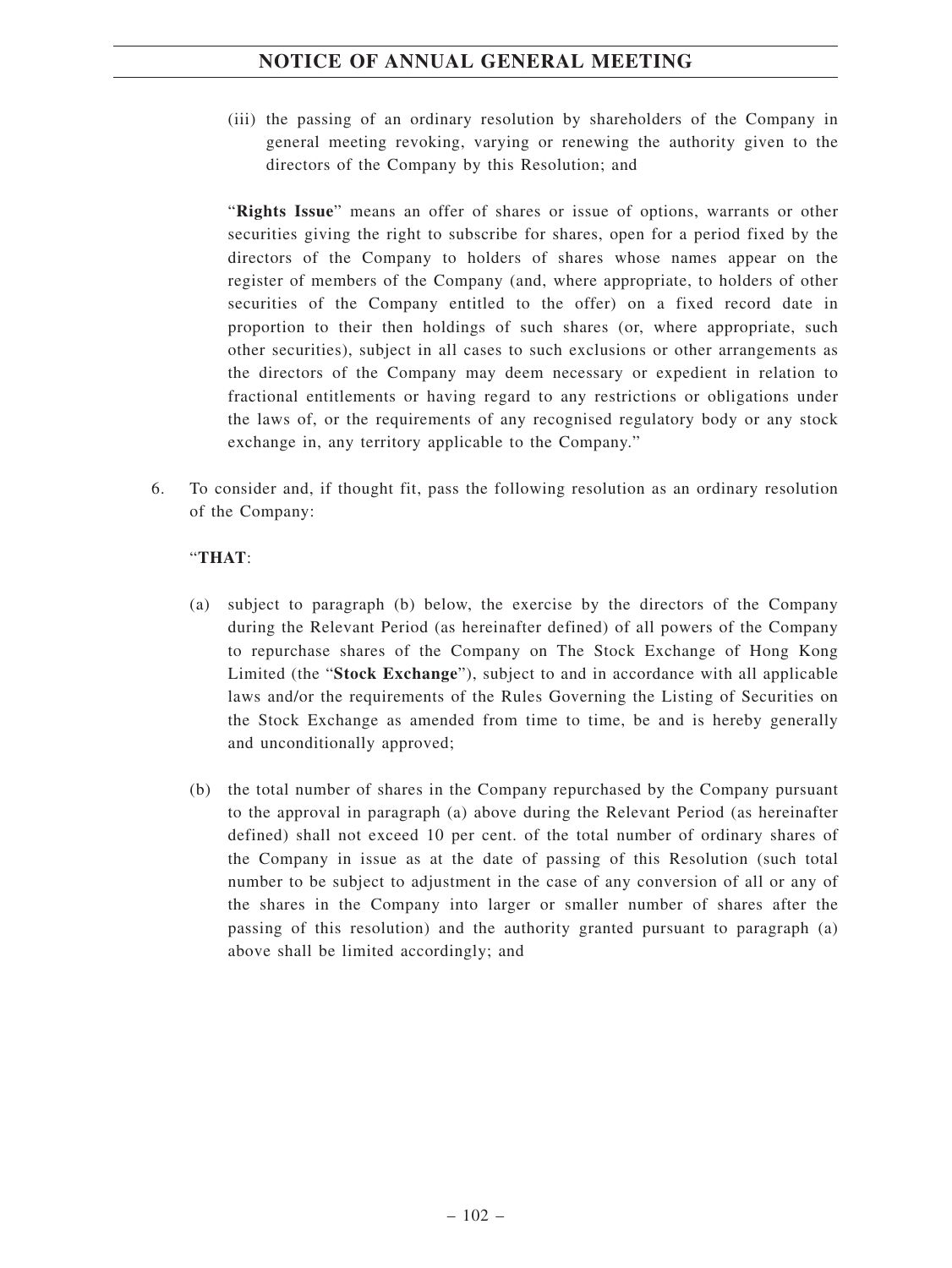(c) for the purposes of this Resolution,

"**Relevant Period**" means the period from the passing of this Resolution until whichever is the earliest of:

- (i) the conclusion of the next annual general meeting of the Company;
- (ii) the expiration of the period within which the next annual general meeting of the Company is required by the articles of association of the Company or any applicable laws to be held; or
- (iii) the passing of an ordinary resolution by shareholders of the Company in general meeting revoking, varying or renewing the authority given to the directors of the Company by this Resolution."
- 7. To consider and, if thought fit, pass the following resolution as an ordinary resolution of the Company:

"**THAT** subject to the passing of Resolutions nos. 5 and 6 set out in the notice convening this meeting, the general mandate granted to the directors of the Company and for the time being in force to exercise the powers of the Company to allot, issue and deal with any unissued ordinary shares pursuant to Resolution no. 5 set out in the notice convening this meeting be and is hereby extended by the addition to the total number of shares of the Company which may be allotted or agreed conditionally or unconditionally to be allotted by the directors of the Company pursuant to such general mandate representing the total number of shares of the Company repurchased by the Company under the authority granted pursuant to Resolution no. 6 set out in the notice convening this meeting, provided that such extended number of shares shall not exceed 10 per cent. of the total number of ordinary shares of the Company in issue as at the date of passing of Resolution no. 6 (such total number to be subject to adjustment in the case of any conversion of all or any of the shares in the Company into larger or smaller number of shares after the passing of this resolution)."

#### **SPECIAL RESOLUTION**

8. To consider and, if thought fit, pass the following resolution as a special resolution of the Company:

#### "**THAT**:

(a) the proposed amendments to the existing memorandum of association and articles of association of the Company (the "**Proposed Amendments**"), the details of which are set out in Appendix III to the circular of the Company dated 11 April 2022, be and are hereby approved;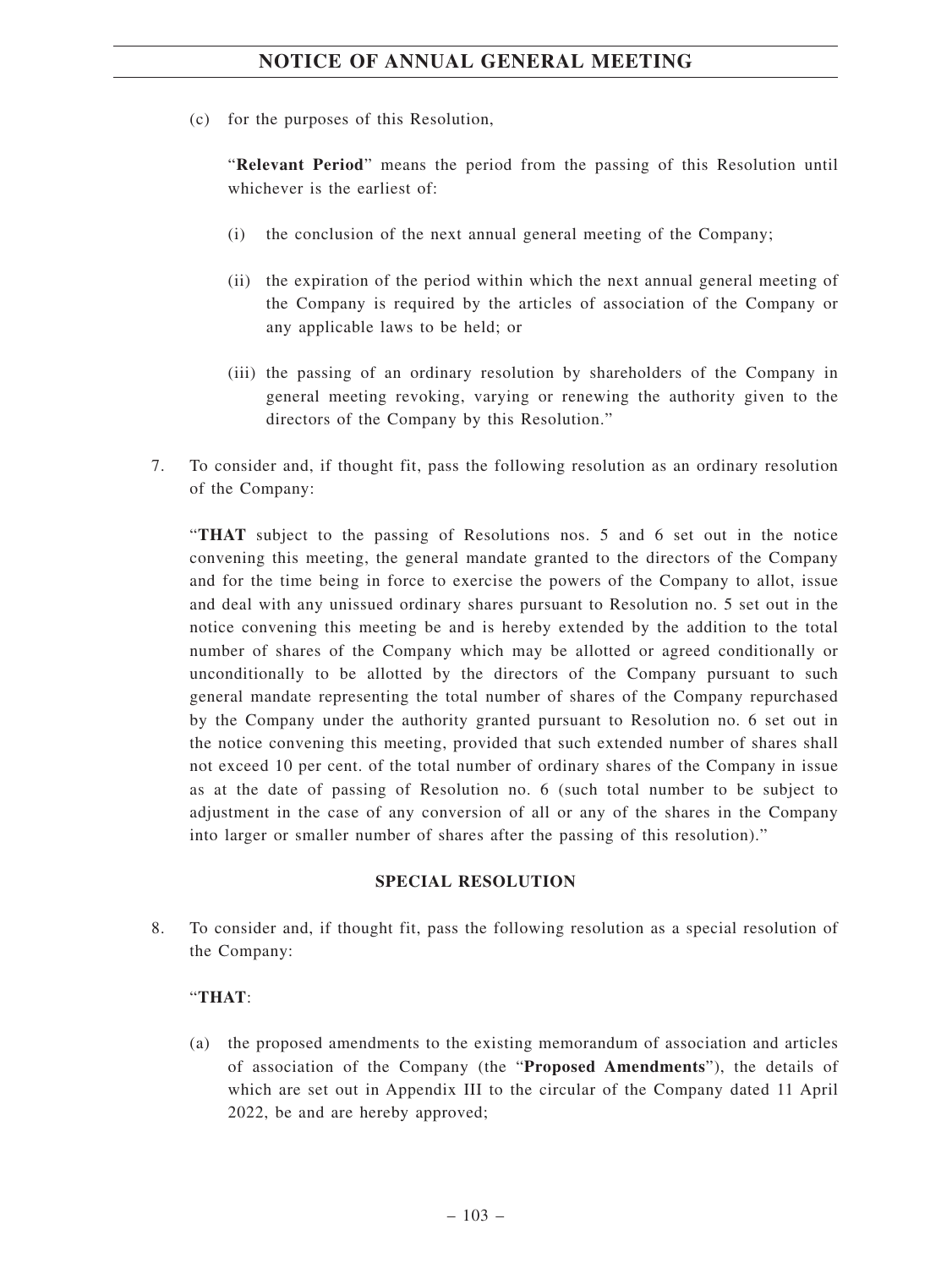- (b) the second amended and restated memorandum of association and the amended and restated articles of association of the Company (the "**New Memorandum and Articles of Association**") (which contains all the Proposed Amendments and a copy of which has been produced to this meeting and marked "A" and initialed by the chairman of this meeting for the purpose of identification) be and is hereby approved and adopted in substitution for, and to the exclusion of, the existing memorandum and articles of association of the Company with immediate effect; and
- (c) any director or company secretary of the Company be and is hereby authorised to do all such acts, deeds and things and execute all such documents and make all such arrangements that he/she shall, in his/her absolute discretion, deem necessary or expedient to give effect to the adoption of the New Memorandum and Articles of Association, including without limitation, attending to any necessary registration and/or filing for and on behalf of the Company."

By order of the Board **CIMC Enric Holdings Limited Gao Xiang** *Chairman*

Hong Kong, 11 April 2022

*Registered Office:* Cricket Square Hutchins Drive P.O. Box 2681 Grand Cayman KY1-1111 Cayman Islands

*Principal place of business in Hong Kong:* Unit 908, 9th Floor Fairmont House No. 8 Cotton Tree Drive Central Hong Kong

*Head Office in the PRC:* CIMC R&D Center No. 2 Gangwan Avenue Shekou Industrial Zone Shenzhen, Guangdong The PRC